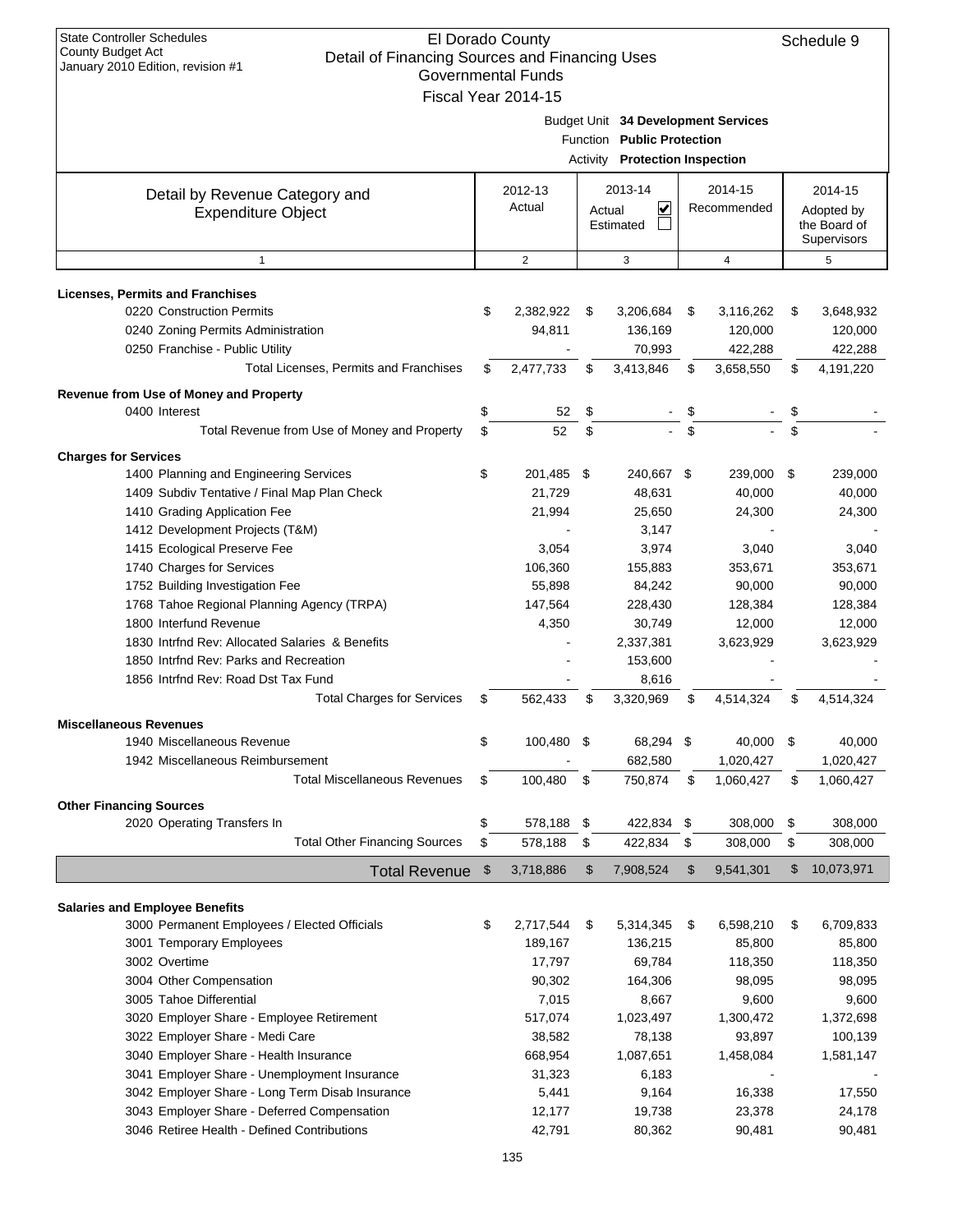| <b>State Controller Schedules</b> |
|-----------------------------------|
| County Budget Act                 |
| January 2010 Edition, revision #1 |

| $\frac{1}{2}$ of $\frac{1}{2}$ and $\frac{1}{2}$ controller, it consider $\pi$ is | Governmental Funds  |                                       |             |           |    |              |
|-----------------------------------------------------------------------------------|---------------------|---------------------------------------|-------------|-----------|----|--------------|
|                                                                                   | Fiscal Year 2014-15 |                                       |             |           |    |              |
|                                                                                   |                     | Budget Unit 34 Development Services   |             |           |    |              |
|                                                                                   |                     | Function Public Protection            |             |           |    |              |
|                                                                                   |                     |                                       |             |           |    |              |
|                                                                                   |                     | <b>Activity Protection Inspection</b> |             |           |    |              |
|                                                                                   | 2012-13             | 2013-14                               | 2014-15     |           |    | 2014-15      |
| Detail by Revenue Category and                                                    | Actual              | V<br>Actual                           | Recommended |           |    | Adopted by   |
| <b>Expenditure Object</b>                                                         |                     | Estimated                             |             |           |    | the Board of |
|                                                                                   |                     |                                       |             |           |    | Supervisors  |
| $\mathbf{1}$                                                                      | $\overline{2}$      | 3                                     |             | 4         |    | 5            |
| 3060 Employer Share - Workers' Compensation                                       | 13,149              | 23,206                                |             | 73,733    |    | 73,733       |
| 3080 Flexible Benefits                                                            | 8,765               | 26,187                                |             | 25,429    |    | 25,429       |
| <b>Total Salaries and Employee Benefits</b>                                       | \$<br>4,360,078     | \$<br>8,047,444                       | \$          | 9,991,867 | \$ | 10,307,033   |
|                                                                                   |                     |                                       |             |           |    |              |
| <b>Services and Supplies</b>                                                      |                     |                                       |             |           |    |              |
| 4020 Clothing and Personal Supplies                                               | \$                  | \$<br>33                              | \$          |           | \$ |              |
| 4040 Telephone Company Vendor Payments                                            | 2,154               | 2,154                                 |             | 25,320    |    | 25,320       |
| 4041 Cnty Pass thru Telephone Chrges to Depts                                     | 1,547               | 2,334                                 |             | 2,400     |    | 2,400        |
| 4081 Household Expense - Paper Goods                                              |                     |                                       |             | 200       |    | 200          |
| 4086 Household Expense - Janitorial/Custodial                                     |                     |                                       |             | 1,699     |    | 1,699        |
| 4100 Insurance - Premium                                                          | 28,147              | 75,959                                |             | 103,918   |    | 103,918      |
| 4140 Maintenance - Equipment                                                      |                     |                                       |             | 250       |    | 250          |
| 4141 Maintenance - Office Equipment                                               | 55                  | 308                                   |             | 100       |    | 100          |
| 4144 Maintenance - Computer System Supplies                                       | 3,006               | 11,961                                |             | 9,250     |    | 9,250        |
| 4145 Maintenance - Equipment Parts                                                | 59                  |                                       |             | 600       |    | 600          |
| 4197 Maintenance - Building Supplies                                              |                     | 2                                     |             |           |    |              |
| 4220 Memberships                                                                  | 880                 | 1,048                                 |             | 8,309     |    | 8,309        |
| 4221 Memberships - Legislative Advocacy                                           | 511                 | 780                                   |             | 1,631     |    | 1,631        |
| 4260 Office Expense                                                               | 24,236              | 38,722                                |             | 78,000    |    | 78,000       |
| 4261 Postage                                                                      | 11,459              | 12,845                                |             | 22,000    |    | 22,000       |
| 4262 Software                                                                     | 476                 | 2,319                                 |             | 28,558    |    | 28,558       |
| 4263 Subscription / Newspaper / Journals                                          | 4,045               | 523                                   |             | 1,154     |    | 1,154        |
| 4264 Books / Manuals                                                              | 3,421               | 12,967                                |             | 16,186    |    | 16,186       |
| 4266 Printing / Duplicating                                                       | 1,144               | 10,513                                |             | 8,236     |    | 8,236        |
| 4300 Professional and Specialized Services                                        | 367,048             | 1,182,563                             |             | 2,349,178 |    | 2,246,708    |
| 4313 Legal Services                                                               |                     | 36,087                                |             | 445,830   |    | 445,830      |
| 4324 Medical, Dental and Lab Services                                             |                     | 2,044                                 |             | 1,800     |    | 1,800        |
| 4337 Other Governmental Agencies                                                  |                     |                                       |             | 5,000     |    | 5,000        |
| 4400 Publication and Legal Notices                                                | 5,222               | 7,698                                 |             | 14,700    |    | 14,700       |
| 4420 Rents and Leases - Equipment                                                 | 32,266              | 40,521                                |             | 96,000    |    | 96,000       |
| 4440 Rent & Lease - Building/Improvements                                         |                     | 130                                   |             | 52,111    |    | 52,111       |
| 4460 Small Tools and Instruments                                                  | 333                 | 883                                   |             | 7,800     |    | 7,800        |
| 4461 Minor Equipment                                                              | 5,745               | 2,747                                 |             | 8,060     |    | 8,060        |
| 4462 Minor Computer Equipment                                                     | 6,735               | 21,195                                |             | 159,025   |    | 159,025      |
| 4463 Minor Telephone and Radio Equipment                                          | 48                  | 3                                     |             |           |    |              |
| 4500 Special Departmental Expense                                                 |                     |                                       |             |           |    |              |
|                                                                                   | 1,313               | 2,714                                 |             | 42,700    |    | 42,700       |
| 4503 Staff Development                                                            | 5,157               | 13,905                                |             | 61,645    |    | 62,245       |
| 4506 Film Development/Photography Supplies                                        | 333                 |                                       |             |           |    |              |
| 4507 Fire and Safety Supplies                                                     |                     | 52                                    |             | 2,000     |    | 2,000        |
| 4529 Software License                                                             |                     | 143                                   |             | 16,323    |    | 16,323       |
| 4540 Staff Development                                                            | 180                 | 161                                   |             | 2,500     |    | 2,500        |
| 4600 Transportation and Travel                                                    | 634                 | 904                                   |             | 9,090     |    | 10,960       |
| 4602 Employee - Private Auto Mileage                                              | 2,892               | 2,911                                 |             | 2,550     |    | 2,550        |
| 4605 Vehicle - Rent or Lease                                                      | 48,978              | 56,898                                |             | 59,900    |    | 59,900       |
| 4606 Fuel Purchases                                                               | 36,652              | 39,576                                |             | 62,200    |    | 62,200       |
| 4608 Hotel Accommodations                                                         | 192                 |                                       |             | 2,000     |    | 2,000        |
| 4620 Utilities                                                                    |                     |                                       |             | 1,270     |    | 1,270        |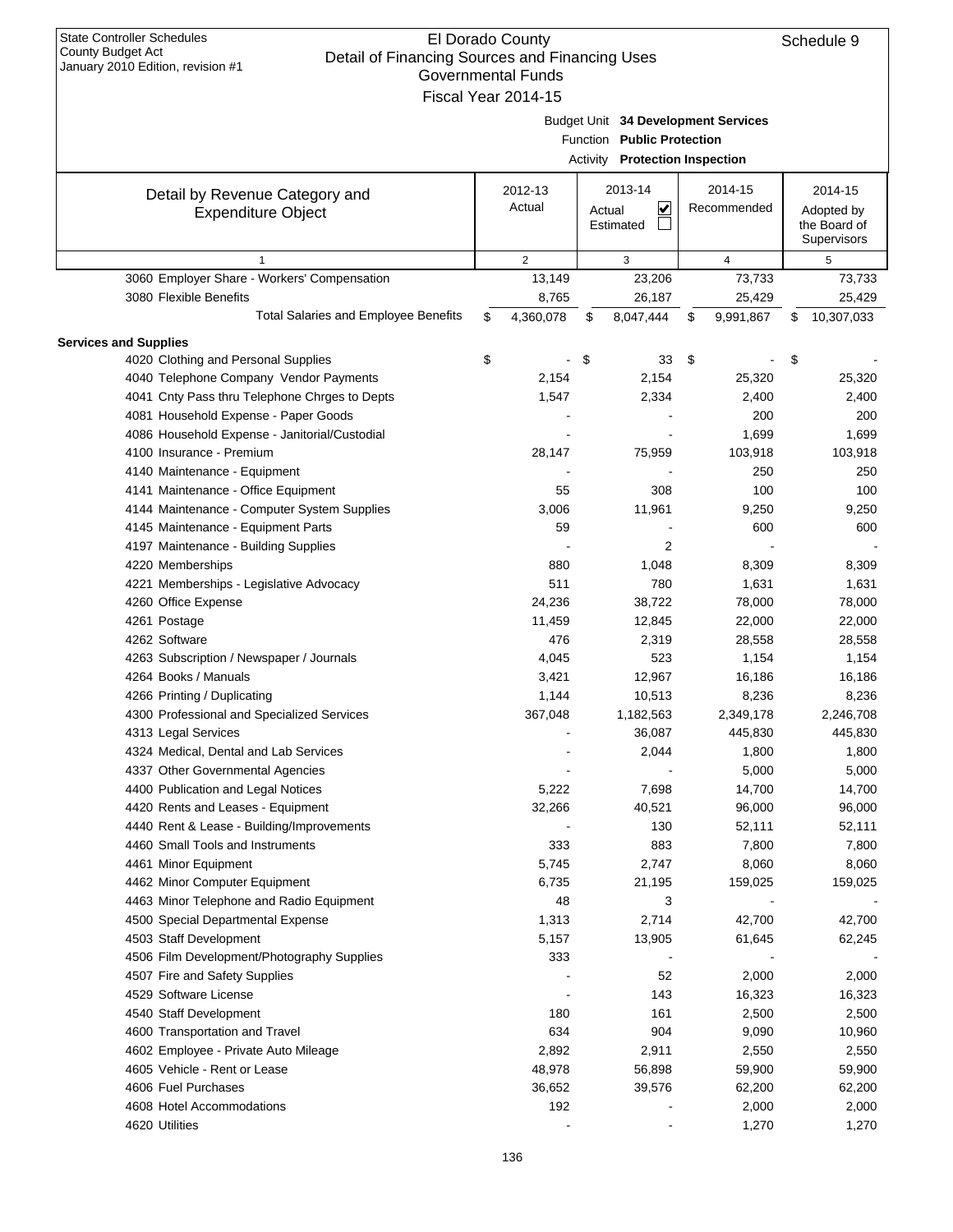| <b>State Controller Schedules</b><br>County Budget Act                              |                                       | El Dorado County          |    |                                     |    |             |    | Schedule 9   |  |
|-------------------------------------------------------------------------------------|---------------------------------------|---------------------------|----|-------------------------------------|----|-------------|----|--------------|--|
| Detail of Financing Sources and Financing Uses<br>January 2010 Edition, revision #1 |                                       |                           |    |                                     |    |             |    |              |  |
|                                                                                     |                                       | <b>Governmental Funds</b> |    |                                     |    |             |    |              |  |
|                                                                                     |                                       | Fiscal Year 2014-15       |    |                                     |    |             |    |              |  |
|                                                                                     |                                       |                           |    | Budget Unit 34 Development Services |    |             |    |              |  |
|                                                                                     |                                       |                           |    | Function Public Protection          |    |             |    |              |  |
|                                                                                     | <b>Activity</b> Protection Inspection |                           |    |                                     |    |             |    |              |  |
| Detail by Revenue Category and                                                      |                                       | 2012-13                   |    | 2013-14                             |    | 2014-15     |    | 2014-15      |  |
| <b>Expenditure Object</b>                                                           |                                       | Actual                    |    | $\overline{\mathbf{v}}$<br>Actual   |    | Recommended |    | Adopted by   |  |
|                                                                                     |                                       |                           |    | Estimated                           |    |             |    | the Board of |  |
|                                                                                     |                                       |                           |    |                                     |    |             |    | Supervisors  |  |
| $\mathbf{1}$                                                                        |                                       | $\overline{2}$            |    | 3                                   |    | 4           |    | 5            |  |
| <b>Total Services and Supplies</b>                                                  | \$                                    | 594,868                   | \$ | 1,583,603                           | \$ | 3,709,493   | \$ | 3,609,493    |  |
| <b>Other Charges</b>                                                                |                                       |                           |    |                                     |    |             |    |              |  |
| 5300 Interfund Expenditures                                                         | \$                                    | 1,542                     | \$ |                                     | \$ |             | \$ |              |  |
| 5310 Intrfnd Exp: County Counsel                                                    |                                       |                           |    | 125                                 |    |             |    |              |  |
| 5330 Intrfnd Exp: Allocated Salaries & Benefits                                     |                                       |                           |    | 1,231                               |    | 171,815     |    | 171,815      |  |
| <b>Total Other Charges</b>                                                          | \$                                    | 1,542                     | \$ | 1,356                               | \$ | 171,815     | \$ | 171,815      |  |
| <b>Fixed Assets</b>                                                                 |                                       |                           |    |                                     |    |             |    |              |  |
| 6041 Fixed Assets - Data Proc Sys Devel Equip                                       | \$                                    | $\overline{a}$            | \$ | 2,340                               | \$ |             | \$ |              |  |
| 6042 Fixed Assets - Computer Sys Equipment                                          |                                       | 3,077                     |    | 26,033                              |    | 97,625      |    | 97,625       |  |
| <b>Total Fixed Assets</b>                                                           | \$                                    | 3,077                     | \$ | 28,373                              | \$ | 97,625      | \$ | 97,625       |  |
| <b>Intrafund Transfers</b>                                                          |                                       |                           |    |                                     |    |             |    |              |  |
| 7200 Intrafund Transfers                                                            | \$                                    | 179,880 \$                |    | 672,831                             | \$ | 1,101,520   | \$ | 1,101,520    |  |
| 7210 Intrafnd: Collections                                                          |                                       | 414                       |    | 4,084                               |    |             |    |              |  |
| 7220 Intrafnd: Telephone Equipment and Support                                      |                                       | 29,043                    |    |                                     |    |             |    |              |  |
| 7223 Intrafnd: Mail Service                                                         |                                       | 2.821                     |    | 3.914                               |    | 15,478      |    | 15,478       |  |
| 7224 Intrafnd: Stores Support                                                       |                                       | 695                       |    | 402                                 |    | 4,452       |    | 4,452        |  |
| 7229 Intrafnd: PC Support                                                           |                                       | 2,357                     |    |                                     |    |             |    |              |  |
| 7231 Intrafnd: IS Programming Support                                               |                                       | 3,000                     |    | 145,859                             |    | 130,000     |    | 130,000      |  |
| 7232 Intrafnd: Maint Bldg & Improvmnts                                              |                                       |                           |    | 133                                 |    |             |    |              |  |
| <b>Total Intrafund Transfers</b>                                                    | \$                                    | 218,210                   | \$ | 827,223                             | \$ | 1,251,450   | \$ | 1,251,450    |  |
| <b>Intrafund Abatement</b>                                                          |                                       |                           |    |                                     |    |             |    |              |  |
| 7350 Intrfnd Abatemnt: Only General Fund                                            | \$                                    |                           | \$ | (894,464)                           | \$ | (1,477,117) | \$ | (1,477,117)  |  |
| <b>Total Intrafund Abatement</b>                                                    | \$                                    | $\blacksquare$            | \$ | (894, 464)                          | \$ | (1,477,117) | \$ | (1,477,117)  |  |
| <b>Total Expenditures/Appropriations</b>                                            | \$                                    | 5,177,775                 | \$ | 9,593,534                           | \$ | 13,745,133  | \$ | 13,960,299   |  |
| <b>Net Cost</b>                                                                     | \$                                    | (1,458,890)               | \$ | (1,685,010)                         | \$ | (4,203,832) | \$ | (3,886,328)  |  |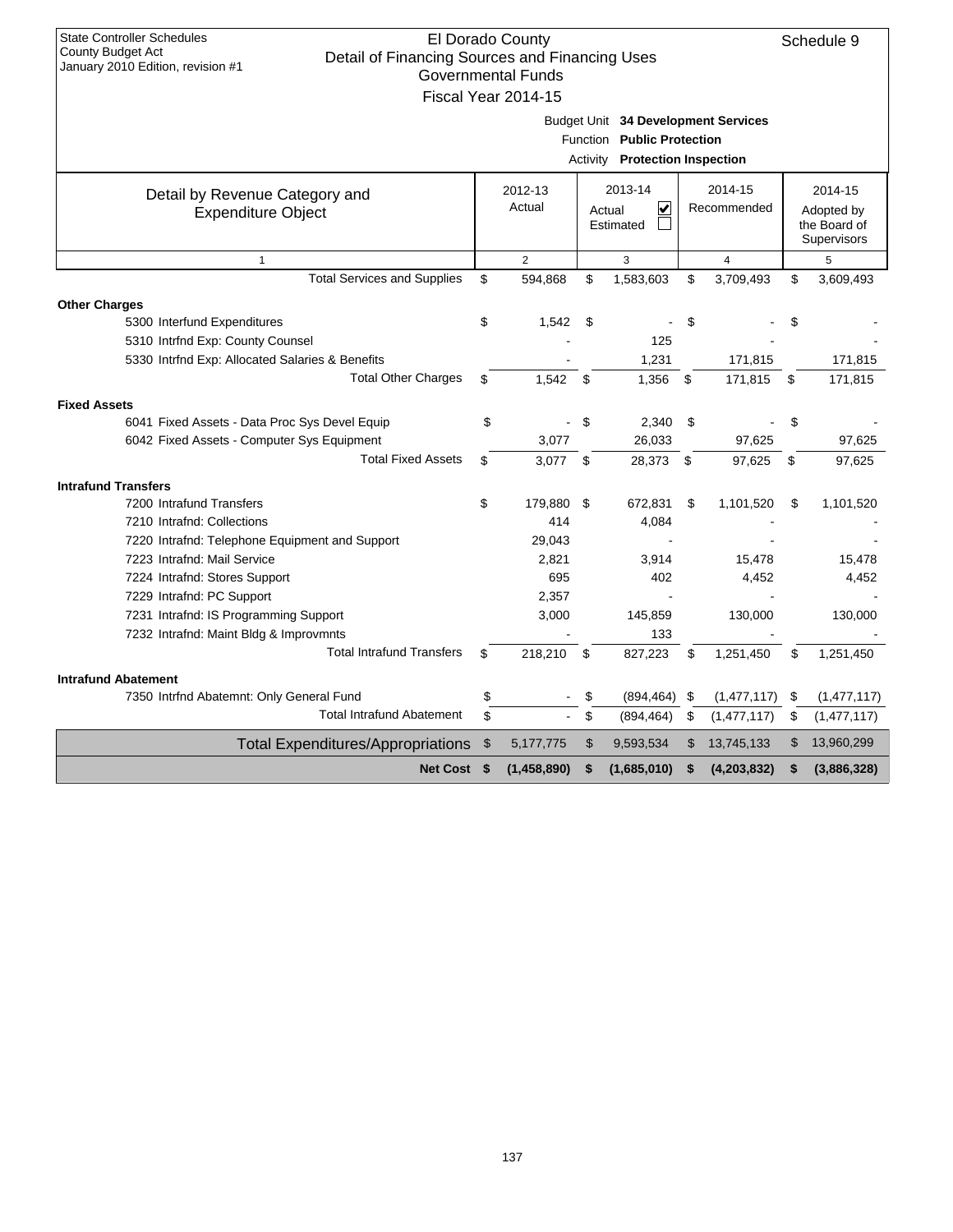| <b>State Controller Schedules</b><br>County Budget Act<br>January 2010 Edition, revision #1              | El Dorado County<br>Detail of Financing Sources and Financing Uses<br>Governmental Funds<br>Fiscal Year 2014-15 |                                     |                               |         |  |  |  |  |  |  |  |
|----------------------------------------------------------------------------------------------------------|-----------------------------------------------------------------------------------------------------------------|-------------------------------------|-------------------------------|---------|--|--|--|--|--|--|--|
| Budget Unit 34 Development Services<br>Function Public Protection<br><b>Other Protection</b><br>Activity |                                                                                                                 |                                     |                               |         |  |  |  |  |  |  |  |
| Detail by Revenue Category and<br><b>Expenditure Object</b>                                              | 2012-13<br>Actual                                                                                               | 2013-14<br>V<br>Actual<br>Estimated | 2014-15<br>Recommended        |         |  |  |  |  |  |  |  |
| 1                                                                                                        | 2                                                                                                               | 3                                   | 4                             | 5       |  |  |  |  |  |  |  |
| Revenue from Use of Money and Property<br>0400 Interest<br>Total Revenue from Use of Money and Property  | \$<br>\$<br>$\mathcal{L}^{\pm}$                                                                                 | - \$<br>59<br>\$<br>59              | -\$<br>$\sim$<br>\$<br>$\sim$ | S<br>\$ |  |  |  |  |  |  |  |
| Total Revenue \$                                                                                         | $\overline{\phantom{0}}$                                                                                        | 59<br><b>S</b>                      | \$<br>۰.                      | \$.     |  |  |  |  |  |  |  |
| Net Cost \$                                                                                              |                                                                                                                 | 59<br>\$.                           | -                             |         |  |  |  |  |  |  |  |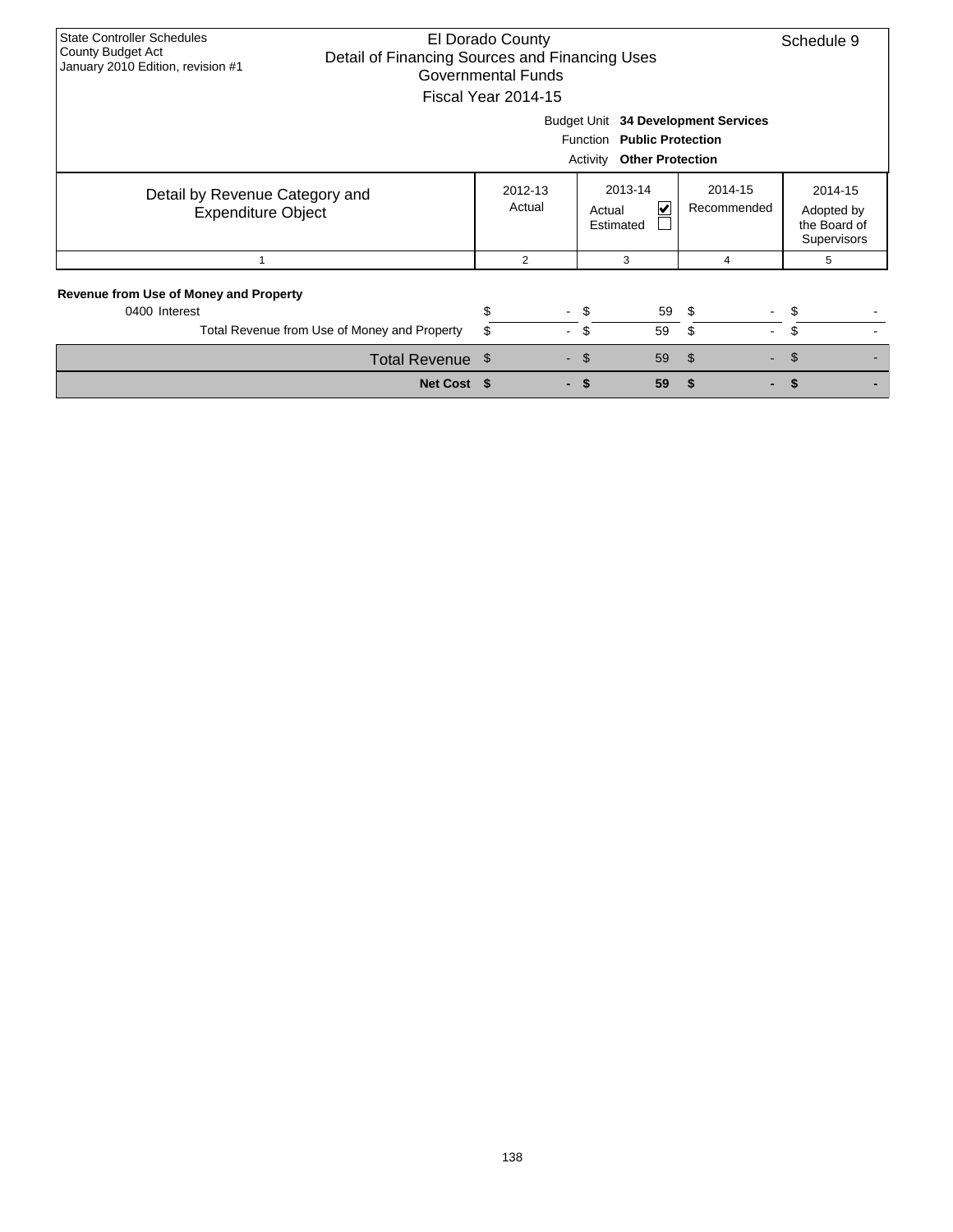| January 2010 Edition, revision #1                             |                   | Governmental Funds  |            |                                                                                                  |                        |                |                |                                                             |
|---------------------------------------------------------------|-------------------|---------------------|------------|--------------------------------------------------------------------------------------------------|------------------------|----------------|----------------|-------------------------------------------------------------|
|                                                               |                   | Fiscal Year 2014-15 |            |                                                                                                  |                        |                |                |                                                             |
|                                                               |                   |                     |            | Budget Unit 40 Animal Services<br>Function Public Protection<br><b>Activity Other Protection</b> |                        |                |                |                                                             |
| Detail by Revenue Category and<br><b>Expenditure Object</b>   | 2012-13<br>Actual |                     | Actual     | 2013-14<br>$\overline{\mathbf{v}}$<br>Estimated                                                  | 2014-15<br>Recommended |                |                | 2014-15<br>Adopted by<br>the Board of<br><b>Supervisors</b> |
| $\mathbf{1}$                                                  |                   | $\overline{2}$      |            | 3                                                                                                |                        | $\overline{4}$ |                | 5                                                           |
| <b>Licenses, Permits and Franchises</b>                       |                   |                     |            |                                                                                                  |                        |                |                |                                                             |
| 0200 Animal Licenses                                          | \$                | 283,099 \$          |            | 209,121 \$                                                                                       |                        | 245,000 \$     |                | 245,000                                                     |
| 0201 Viscious/Dangerous Dog                                   |                   | 13,486              |            | 7,485                                                                                            |                        | 11,000         |                | 11,000                                                      |
| 0202 Kennel Permits                                           |                   | 14,710              |            | 16,435                                                                                           |                        | 17,350         |                | 17,350                                                      |
| 0220 Construction Permits                                     |                   | 2,480               |            | 2,090                                                                                            |                        |                |                |                                                             |
| Total Licenses, Permits and Franchises                        | \$                | 313,775             | $^{\circ}$ | 235,131 \$                                                                                       |                        | 273,350        | \$             | 273,350                                                     |
| <b>Fines, Forfeitures and Penalties</b>                       |                   |                     |            |                                                                                                  |                        |                |                |                                                             |
| 0320 Other Court Fines                                        | \$                | 15,414 \$           |            | 11,300 \$                                                                                        |                        | 16,500         | \$             | 16,500                                                      |
| Total Fines, Forfeitures and Penalties                        | \$                | 15,414              | \$         | 11,300                                                                                           | \$                     | 16,500         | \$             | 16,500                                                      |
| <b>Revenue Other Governmental Agencies</b>                    |                   |                     |            |                                                                                                  |                        |                |                |                                                             |
| 1200 Other - Governmental Agencies                            | \$                | 368,196 \$          |            | 335,523 \$                                                                                       |                        | 554,576        | - \$           | 546,153                                                     |
| 1206 SLT Surcharge                                            |                   | 14,193              |            | 11,513                                                                                           |                        |                |                |                                                             |
| Total Revenue Other Governmental Agencies                     | \$                | 382,389             | \$         | 347,036                                                                                          | -\$                    | 554,576        | \$             | 546,153                                                     |
| <b>Charges for Services</b>                                   |                   |                     |            |                                                                                                  |                        |                |                |                                                             |
| 1560 Humane Services                                          | \$                | $3,662$ \$          |            | $3,341$ \$                                                                                       |                        | $3,700$ \$     |                | 3,700                                                       |
| 1561 Impounds                                                 |                   | 119,550             |            | 113,290                                                                                          |                        | 123,000        |                | 123,000                                                     |
| 1562 Adoptions                                                |                   | 112,990             |            | 107,178                                                                                          |                        | 115,000        |                | 115,000                                                     |
| 1563 Microchip                                                |                   | 1,580               |            | 1,325                                                                                            |                        | 2,000          |                | 2,000                                                       |
| 1564 Restitution                                              |                   | 4,589               |            | 6,132                                                                                            |                        | 5,000          |                | 5,000                                                       |
| 1740 Charges for Services                                     |                   | 1,761               |            | 1,668                                                                                            |                        | 2,500          |                | 2,500                                                       |
| 1800 Interfund Revenue                                        |                   | 40,550              |            | 20,247                                                                                           |                        | 50,000         |                | 9,600                                                       |
| <b>Total Charges for Services</b>                             | \$                | 284,682 \$          |            | 253,180                                                                                          | - \$                   | 301,200        | \$             | 260,800                                                     |
| <b>Miscellaneous Revenues</b>                                 |                   |                     |            |                                                                                                  |                        |                |                |                                                             |
| 1940 Miscellaneous Revenue                                    | \$                | 8,048 \$            |            | 8,810 \$                                                                                         |                        | $11,100$ \$    |                | 11,100                                                      |
| 1942 Miscellaneous Reimbursement                              |                   | 150                 |            |                                                                                                  |                        |                |                |                                                             |
| <b>Total Miscellaneous Revenues</b>                           | \$                | 8,198               | \$         | 8,810                                                                                            | - \$                   | 11,100         | \$             | 11,100                                                      |
|                                                               |                   |                     |            |                                                                                                  |                        |                |                |                                                             |
| <b>Other Financing Sources</b><br>2020 Operating Transfers In | \$                |                     | \$         |                                                                                                  | \$                     |                | \$             | 22,000                                                      |
| 2021 Operating Transfers In: Veh Lic Fee                      |                   |                     |            |                                                                                                  |                        | 207,178        |                | 207,178                                                     |
| 2027 Operating Transfers In: Sales Tax Realingment            |                   | 214,057             |            | 260,335                                                                                          |                        | 41,436         |                | 41,436                                                      |
| <b>Total Other Financing Sources</b>                          | \$                | 214,057             | \$         | 260,335                                                                                          | \$                     | 248,614        | \$             | 270,614                                                     |
| <b>Total Revenue</b>                                          | \$                | 1,218,514           | \$         | 1,115,792                                                                                        | \$                     | 1,405,340      | $\mathfrak{F}$ | 1,378,517                                                   |
|                                                               |                   |                     |            |                                                                                                  |                        |                |                |                                                             |
| <b>Salaries and Employee Benefits</b>                         |                   |                     |            |                                                                                                  |                        |                |                |                                                             |
| 3000 Permanent Employees / Elected Officials                  | \$                | 689,686 \$          |            | 681,048 \$                                                                                       |                        | 808,385        | \$             | 848,279                                                     |
| 3001 Temporary Employees                                      |                   | 26,567              |            | 44,608                                                                                           |                        | 58,752         |                | 67,339                                                      |
| 3002 Overtime                                                 |                   | 30,062              |            | 34,752                                                                                           |                        | 41,000         |                | 41,000                                                      |
| 3003 Standby Pay                                              |                   | 22,239              |            | 19,802                                                                                           |                        | 24,000         |                | 24,000                                                      |
| 3004 Other Compensation                                       |                   | 2,628               |            | 5,313                                                                                            |                        | 6,720          |                | 6,720                                                       |
| 3005 Tahoe Differential                                       |                   | 11,999              |            | 11,214                                                                                           |                        | 12,000         |                | 12,000                                                      |
| 3020 Employer Share - Employee Retirement                     |                   | 128,551             |            | 134,803                                                                                          |                        | 177,646        |                | 169,212                                                     |
| 3022 Employer Share - Medi Care                               |                   | 10,999              |            | 11,195                                                                                           |                        | 13,777         |                | 14,155                                                      |
| 3040 Employer Share - Health Insurance                        |                   | 213,695             |            | 221,797                                                                                          |                        | 368,321        |                | 341,445                                                     |
| 3041 Employer Share - Unemployment Insurance                  |                   | 11,711              |            | 936                                                                                              |                        |                |                |                                                             |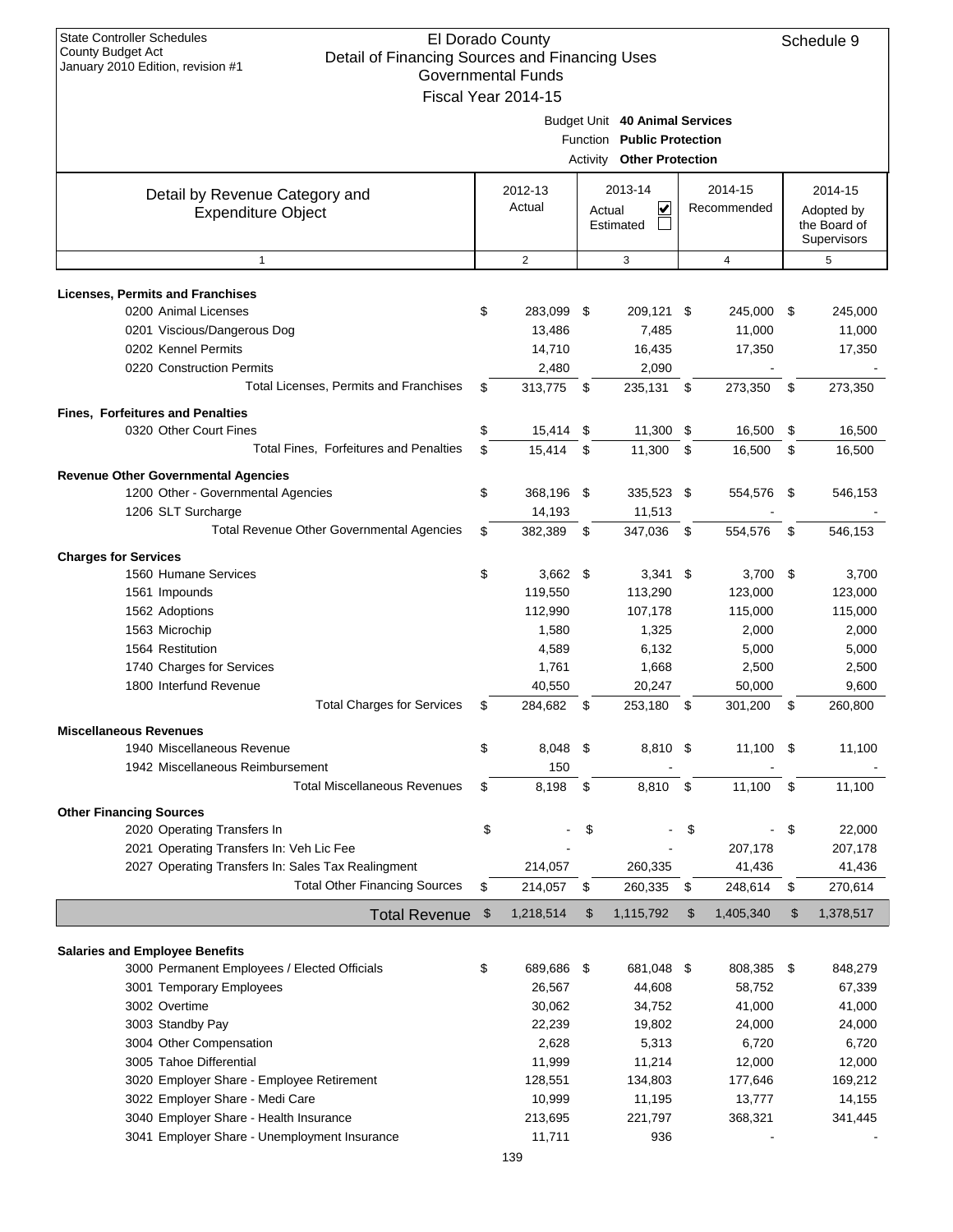| $0.0011001$ , $0.0101011$ , $0.0101011$ $\mu$ is | Governmental Funds  |    |                                |                 |     |                            |
|--------------------------------------------------|---------------------|----|--------------------------------|-----------------|-----|----------------------------|
|                                                  | Fiscal Year 2014-15 |    |                                |                 |     |                            |
|                                                  |                     |    | Budget Unit 40 Animal Services |                 |     |                            |
|                                                  |                     |    | Function Public Protection     |                 |     |                            |
|                                                  |                     |    | Activity Other Protection      |                 |     |                            |
|                                                  |                     |    |                                | 2014-15         |     |                            |
| Detail by Revenue Category and                   | 2012-13<br>Actual   |    | 2013-14<br>⊻                   | Recommended     |     | 2014-15                    |
| <b>Expenditure Object</b>                        |                     |    | Actual<br>Estimated            |                 |     | Adopted by<br>the Board of |
|                                                  |                     |    |                                |                 |     | Supervisors                |
| $\mathbf{1}$                                     | $\overline{2}$      |    | 3                              | 4               |     | 5                          |
| 3042 Employer Share - Long Term Disab Insurance  | 1,380               |    | 1,167                          | 2,408           |     | 2,483                      |
| 3043 Employer Share - Deferred Compensation      | 400                 |    | 400                            | 168             |     | 168                        |
| 3046 Retiree Health - Defined Contributions      | 17,505              |    | 17,505                         | 18,561          |     | 18,561                     |
| 3060 Employer Share - Workers' Compensation      | 6,446               |    | 30,177                         | 19,585          |     | 19,585                     |
| 3080 Flexible Benefits                           | 1,207               |    | 2,160                          | 6,000           |     | 6,000                      |
| <b>Total Salaries and Employee Benefits</b>      | \$<br>1,175,074     | \$ | 1,216,877                      | \$<br>1,557,323 | \$  | 1,570,947                  |
| <b>Services and Supplies</b>                     |                     |    |                                |                 |     |                            |
| 4020 Clothing and Personal Supplies              | \$<br>1,990         | \$ | 5,206 \$                       | 19,600          | -\$ | 19,600                     |
| 4022 Uniforms                                    |                     |    | 562                            |                 |     |                            |
| 4040 Telephone Company Vendor Payments           | 3,326               |    | 1,932                          | 4,720           |     | 4,720                      |
| 4041 Cnty Pass thru Telephone Chrges to Depts    | 573                 |    | 2,262                          | 900             |     | 900                        |
| 4080 Household Expense                           | 3,972               |    | 3,775                          | 5,200           |     | 5,200                      |
| 4085 Household Expense - Refuse Disposal         | 8,708               |    | 12,045                         | 13,500          |     | 13,500                     |
| 4086 Household Expense - Janitorial/Custodial    | 10,156              |    | 10,920                         | 15,500          |     | 15,500                     |
| 4100 Insurance - Premium                         | 15,097              |    | 31,690                         | 14,803          |     | 14,803                     |
| 4101 Insurance - Additional Liability            |                     |    | 6,446                          |                 |     | 6,327                      |
| 4140 Maintenance - Equipment                     | 324                 |    | 309                            | 2,400           |     | 2,400                      |
| 4141 Maintenance - Office Equipment              |                     |    | 37                             |                 |     |                            |
| 4143 Maintenance - Service Contracts             | 1,896               |    | 2,136                          | 4,310           |     | 4,310                      |
| 4144 Maintenance - Computer System Supplies      | 7,258               |    | 7,258                          | 8,200           |     | 8,200                      |
| 4162 Maintenance Vehicles - Supplies             | 262                 |    | 1,160                          | 3,500           |     | 4,000                      |
| 4164 Maintenance Vehicles - Tires and Tubes      |                     |    |                                | 1,500           |     | 1,500                      |
| 4180 Maintenance - Building and Improvements     |                     |    |                                | 5,210           |     | 5,210                      |
| 4200 Medical, Dental and Laboratory Supplies     | 17,711              |    | 31,349                         | 35,000          |     | 35,000                     |
| 4201 Medical Supplies - Field                    | 21                  |    |                                |                 |     |                            |
| 4220 Memberships                                 | 125                 |    | 125                            | 380             |     | 380                        |
| 4221 Memberships - Legislative Advocacy          | 120                 |    | 290                            | 673             |     | 673                        |
| 4260 Office Expense                              | 5,219               |    | 6,083                          | 8,500           |     | 8,500                      |
| 4261 Postage                                     | 6,604               |    | 5,297                          | 6,000           |     | 6,000                      |
| 4262 Software                                    |                     |    |                                | 2,040           |     | 2,040                      |
| 4263 Subscription / Newspaper / Journals         | 358                 |    | 305                            | 500             |     | 500                        |
| 4264 Books / Manuals                             | 502                 |    | 44                             | 620             |     | 620                        |
| 4266 Printing / Duplicating                      | 658                 |    | 297                            | 2,300           |     | 2,300                      |
| 4300 Professional and Specialized Services       | 81,711              |    | 57,186                         | 120,825         |     | 120,825                    |
| 4302 Construction and Engineering Contracts      |                     |    | 43                             |                 |     |                            |
| 4306 Collection Services                         | 85                  |    |                                | 700             |     | 700                        |
| 4313 Legal Services                              | 2,239               |    | 1,401                          | 5,000           |     | 5,000                      |
| 4320 Verbatim Report - Transcription             |                     |    | 3                              |                 |     |                            |
| 4324 Medical, Dental and Lab Services            | 416                 |    | 1,671                          | 800             |     | 800                        |
| 4400 Publication and Legal Notices               | 489                 |    |                                | 450             |     | 450                        |
| 4420 Rents and Leases - Equipment                | 8,556               |    | 8,840                          | 8,740           |     | 8,740                      |
| 4440 Rent & Lease - Building/Improvements        | 100,130             |    | 102,089                        | 43,293          |     | 30,331                     |
| 4460 Small Tools and Instruments                 | 1,668               |    | 590                            | 2,000           |     | 2,000                      |
| 4461 Minor Equipment                             | 1,558               |    | 2,216                          | 1,000           |     | 1,000                      |
| 4462 Minor Computer Equipment                    | 2,384               |    | 13,984                         | 6,655           |     | 6,655                      |
| 4463 Minor Telephone and Radio Equipment         | 1,348               |    | 108                            | 4,100           |     | 4,100                      |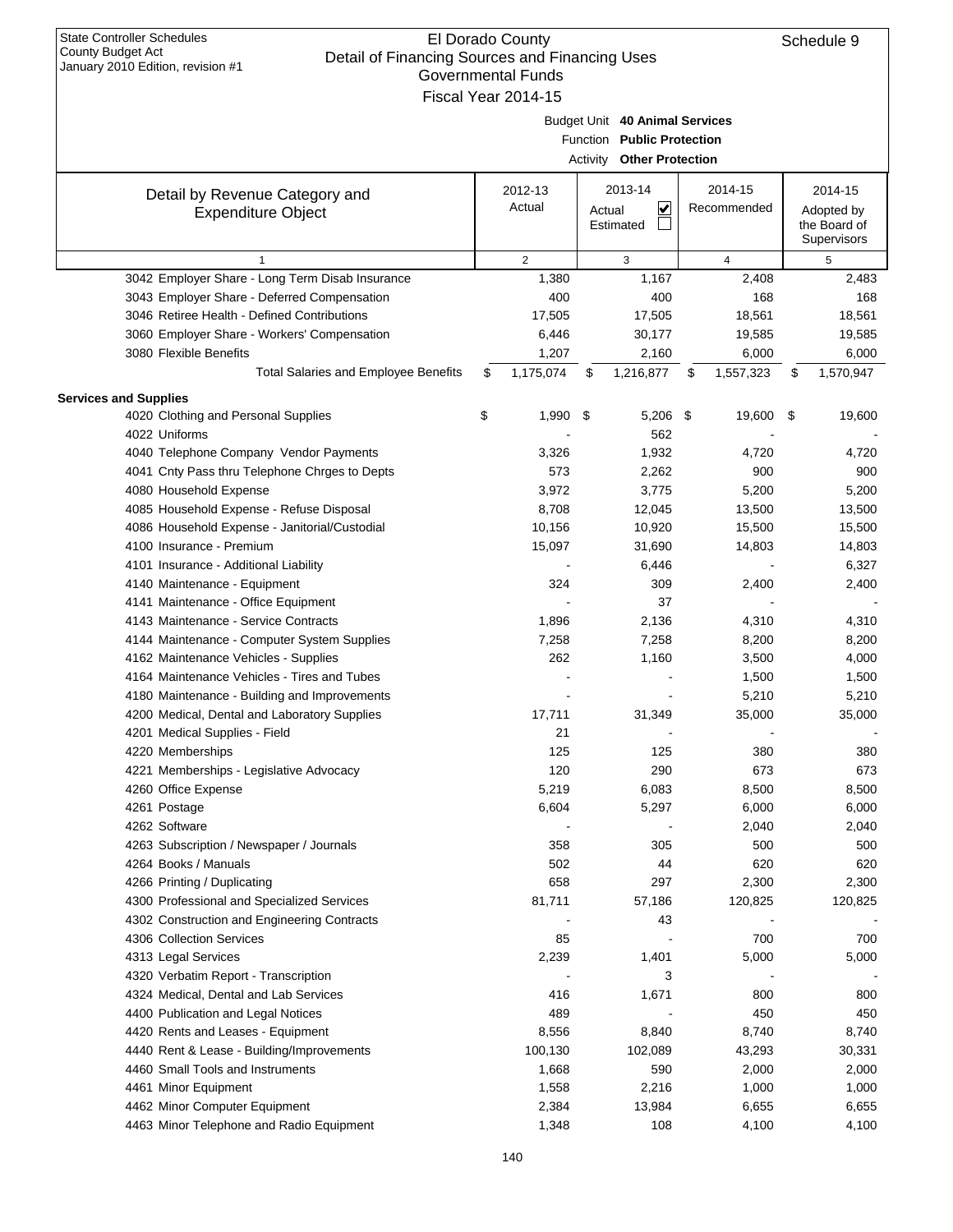| <b>State Controller Schedules</b><br>County Budget Act                              | El Dorado County     |        |                                  |                    |                |     | Schedule 9     |
|-------------------------------------------------------------------------------------|----------------------|--------|----------------------------------|--------------------|----------------|-----|----------------|
| Detail of Financing Sources and Financing Uses<br>January 2010 Edition, revision #1 |                      |        |                                  |                    |                |     |                |
|                                                                                     | Governmental Funds   |        |                                  |                    |                |     |                |
|                                                                                     | Fiscal Year 2014-15  |        |                                  |                    |                |     |                |
|                                                                                     |                      |        | Budget Unit 40 Animal Services   |                    |                |     |                |
|                                                                                     |                      |        | Function Public Protection       |                    |                |     |                |
|                                                                                     |                      |        | <b>Activity Other Protection</b> |                    |                |     |                |
|                                                                                     | 2012-13              |        | 2013-14                          |                    | 2014-15        |     | 2014-15        |
| Detail by Revenue Category and<br><b>Expenditure Object</b>                         | Actual               | Actual | V                                |                    | Recommended    |     | Adopted by     |
|                                                                                     |                      |        | Estimated                        |                    |                |     | the Board of   |
|                                                                                     |                      |        |                                  |                    |                |     | Supervisors    |
| $\mathbf{1}$                                                                        | $\overline{2}$       |        | 3                                |                    | $\overline{4}$ |     | 5              |
| 4500 Special Departmental Expense                                                   | 51,838               |        | 26,077                           |                    | 32,760         |     | 64,530         |
| 4503 Staff Development                                                              |                      |        | 127                              |                    | 7,150          |     | 7,150          |
| 4529 Software License                                                               |                      |        | 736                              |                    |                |     |                |
| 4540 Staff Development                                                              | 60                   |        | 30                               |                    |                |     |                |
| 4600 Transportation and Travel                                                      | 218                  |        | 349                              |                    | 7,962          |     | 7,962          |
| 4602 Employee - Private Auto Mileage                                                | 132                  |        | 376                              |                    | 1,025          |     | 1,025          |
| 4605 Vehicle - Rent or Lease                                                        | 43,736               |        | 45,295                           |                    | 66,225         |     | 66,225         |
| 4606 Fuel Purchases                                                                 | 51,820               |        | 51,219                           |                    | 60,375         |     | 60,375         |
| 4608 Hotel Accommodations                                                           | 176                  |        | 131                              |                    |                |     |                |
| 4620 Utilities                                                                      | 58.912               |        | 63,006                           |                    | 117,000        |     | 120,000        |
| <b>Total Services and Supplies</b>                                                  | \$<br>492,357        | - \$   | 505,004                          | \$                 | 641,416        | \$  | 670,051        |
| <b>Other Charges</b>                                                                |                      |        |                                  |                    |                |     |                |
| 5300 Interfund Expenditures                                                         | \$<br>347,409        | -\$    | 63,218 \$                        |                    | 92,255         | -\$ | 110,102        |
| 5302 Intrfnd Exp: Radio Equipment and Support                                       |                      |        | 1,047                            |                    |                |     |                |
| <b>Total Other Charges</b>                                                          | \$<br>347,409        | \$     | 64,266                           | \$                 | 92,255         | \$  | 110,102        |
| <b>Fixed Assets</b>                                                                 |                      |        |                                  |                    |                |     |                |
| 6040 Fixed Assets - Equipment                                                       | \$<br>$\blacksquare$ | \$     | 2,505                            | \$                 |                | \$  |                |
| 6042 Fixed Assets - Computer Sys Equipment                                          | 1,562                |        |                                  |                    | 18,000         |     | 12,000         |
| <b>Total Fixed Assets</b>                                                           | \$<br>1,562          | \$     | 2,505                            | $\mathbf{\hat{S}}$ | 18,000         | \$  | 12,000         |
|                                                                                     |                      |        |                                  |                    |                |     |                |
| <b>Intrafund Transfers</b>                                                          |                      |        |                                  |                    |                |     |                |
| 7200 Intrafund Transfers<br>7210 Intrafnd: Collections                              | \$<br>48             | \$     | 224,481<br>397                   | \$                 | 200<br>350     | \$  | 307,974        |
| 7220 Intrafnd: Telephone Equipment and Support                                      | 304<br>14,741        |        |                                  |                    |                |     | 350            |
| 7221 Intrafnd: Radio Equipment and Support                                          | 3,362                |        | 358                              |                    |                |     | 3,500          |
| 7223 Intrafnd: Mail Service                                                         | 3,645                |        | 4,064                            |                    | 3,500<br>4,110 |     | 4,110          |
| 7224 Intrafnd: Stores Support                                                       | 1,132                |        | 1,462                            |                    | 1,513          |     |                |
| 7231 Intrafnd: IS Programming Support                                               |                      |        |                                  |                    | 1,300          |     | 1,513<br>1,300 |
| 7232 Intrafnd: Maint Bldg & Improvmnts                                              |                      |        | 2,083                            |                    | 3,000          |     | 3,000          |
| 7250 Intrafnd Transfers: Non General Fund                                           |                      |        |                                  |                    | 331,503        |     |                |
| <b>Total Intrafund Transfers</b>                                                    | \$<br>23,232         | \$     | 232,845                          | \$                 | 345,476        | \$  | 321,747        |
|                                                                                     | 2,039,634            |        | 2,021,498                        | \$                 | 2,654,470      | \$  | 2,684,847      |
| <b>Total Expenditures/Appropriations</b>                                            | \$                   | \$     |                                  |                    |                |     |                |
| Net Cost \$                                                                         | (821, 120)           | \$     | (905, 706)                       | \$                 | (1, 249, 130)  | \$  | (1,306,330)    |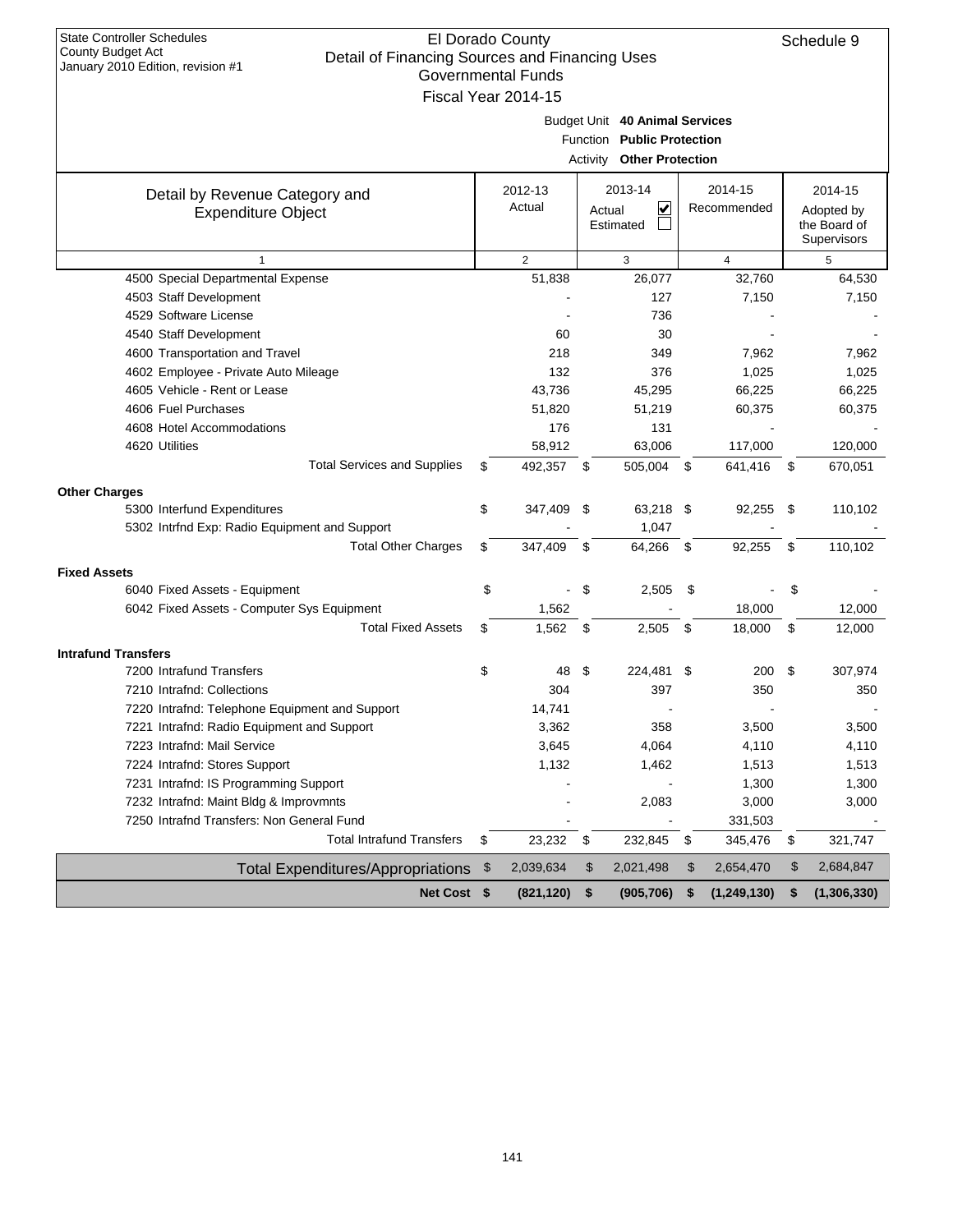| <b>State Controller Schedules</b> |
|-----------------------------------|
| County Budget Act                 |
| January 2010 Edition, revision #1 |

| botan or milanonig obditood and milanonig obod<br>January 2010 Edition, revision #1 |                                                                                          | <b>Governmental Funds</b><br>Fiscal Year 2014-15 |            |                          |      |             |    |                                           |
|-------------------------------------------------------------------------------------|------------------------------------------------------------------------------------------|--------------------------------------------------|------------|--------------------------|------|-------------|----|-------------------------------------------|
|                                                                                     | Budget Unit 40 Public Health<br>Function Health and Sanitation<br>Activity <b>Health</b> |                                                  |            |                          |      |             |    |                                           |
| Detail by Revenue Category and                                                      |                                                                                          | 2012-13                                          |            | 2013-14                  |      | 2014-15     |    | 2014-15                                   |
| <b>Expenditure Object</b>                                                           |                                                                                          | Actual                                           |            | V<br>Actual<br>Estimated |      | Recommended |    | Adopted by<br>the Board of<br>Supervisors |
| $\mathbf{1}$                                                                        |                                                                                          | $\overline{2}$                                   |            | 3                        |      | 4           |    | 5                                         |
| <b>Licenses, Permits and Franchises</b>                                             |                                                                                          |                                                  |            |                          |      |             |    |                                           |
| 0261 Marriage License                                                               | \$                                                                                       | 77,188 \$                                        |            | 83,536 \$                |      | 115,000     | \$ | 115,000                                   |
| Total Licenses, Permits and Franchises                                              | \$                                                                                       | 77,188                                           | \$         | 83,536                   | \$   | 115,000     | \$ | 115,000                                   |
| Fines, Forfeitures and Penalties                                                    |                                                                                          |                                                  |            |                          |      |             |    |                                           |
| 0320 Other Court Fines                                                              | \$                                                                                       | 99,250 \$                                        |            | 94,089 \$                |      | 71,591      | \$ | 76,591                                    |
| 0324 Emergency Med Serv (EMS) - County                                              |                                                                                          | 436,190                                          |            | 426,374                  |      | 40,022      |    | 40,022                                    |
| 0325 Emergency Med Serv (EMS) - Admin                                               |                                                                                          |                                                  |            |                          |      | 46,711      |    | 46,711                                    |
| 0326 Emergency Med Serv (EMS) - Physicial                                           |                                                                                          |                                                  |            |                          |      | 227,740     |    | 227,740                                   |
| 0327 Emergency Med Serv (EMS) - Hospital                                            |                                                                                          |                                                  |            |                          |      | 98,164      |    | 98,164                                    |
| Total Fines, Forfeitures and Penalties                                              | \$                                                                                       | 535,441                                          | \$         | 520,463                  | \$   | 484,228     | \$ | 489,228                                   |
| Revenue from Use of Money and Property                                              |                                                                                          |                                                  |            |                          |      |             |    |                                           |
| 0400 Interest                                                                       | \$                                                                                       | 7,825                                            | \$         | 10,199 \$                |      | 2,800       | \$ | 2,800                                     |
| Total Revenue from Use of Money and Property                                        | \$                                                                                       | 7,825                                            | $^{\circ}$ | 10,199                   | \$   | 2,800       | \$ | 2,800                                     |
| Intergovernmental Revenue - State                                                   |                                                                                          |                                                  |            |                          |      |             |    |                                           |
| 0640 State - Calif Children Services (CCS)                                          | \$                                                                                       | 353,926 \$                                       |            | 258,578 \$               |      | 444,821     | \$ | 444,821                                   |
| 0670 State - Tuberculosis Control                                                   |                                                                                          |                                                  |            | 5,072                    |      | 10,000      |    | 69,000                                    |
| 0680 State - Health                                                                 |                                                                                          | 89,935                                           |            | 85,292                   |      | 91,504      |    | 91,504                                    |
| 0681 State - Child Hith & Disab Prev (CHDP)                                         |                                                                                          | 3,868                                            |            | 4,402                    |      | 6,434       |    | 6,434                                     |
| 0686 State - Sales Tax Realignment Health                                           |                                                                                          | 15,019                                           |            |                          |      |             |    |                                           |
| 0687 State - Discretionary General Fund                                             |                                                                                          | 24,832                                           |            | 103,335                  |      | 66,137      |    | 66,143                                    |
| 0688 State - Medi Cal General Fund                                                  |                                                                                          | 258,127                                          |            | 270,772                  |      | 263,957     |    | 263,957                                   |
| 0895 State - AB75 Tobacco                                                           |                                                                                          | 161,853                                          |            | 127,998                  |      | 150,000     |    | 150,000                                   |
| 0908 State - Tobacco Settlement Fund                                                |                                                                                          | 242,515                                          |            | 159,432                  |      | 160,000     |    | 160,000                                   |
| Total Intergovernmental Revenue - State                                             | \$                                                                                       | 1,150,075                                        | \$         | 1,014,881                | \$   | 1,192,853   | \$ | 1,251,859                                 |
| Intergovernmental Revenue - Federal                                                 |                                                                                          |                                                  |            |                          |      |             |    |                                           |
| 1100 Federal - Other                                                                | \$                                                                                       | 462,934 \$                                       |            | 594,279 \$               |      | 335,509     | S  | 1,204,988                                 |
| 1101 Federal - Block Grant Revenues                                                 |                                                                                          | 888,675                                          |            | 1,798,756                |      | 218,601     |    | 239,775                                   |
| 1107 Federal - Medi Cal                                                             |                                                                                          | 543,378                                          |            | 638,507                  |      | 849,843     |    | 849,843                                   |
| 1108 Federal - Perinatal Medi Cal                                                   |                                                                                          | 209,914                                          |            | (111, 131)               |      |             |    |                                           |
| Total Intergovernmental Revenue - Federal                                           | \$                                                                                       | 2,104,901                                        | \$         | 2,920,411                | \$   | 1,403,953   | \$ | 2,294,606                                 |
| <b>Revenue Other Governmental Agencies</b>                                          |                                                                                          |                                                  |            |                          |      |             |    |                                           |
| 1200 Other - Governmental Agencies                                                  | \$                                                                                       | 80,010 \$                                        |            | 72,500 \$                |      | 259,600     | \$ | 114,600                                   |
| Total Revenue Other Governmental Agencies                                           | \$                                                                                       | 80,010                                           | - \$       | 72,500                   | \$   | 259,600     | \$ | 114,600                                   |
| <b>Charges for Services</b>                                                         |                                                                                          |                                                  |            |                          |      |             |    |                                           |
| 1602 Micrographics                                                                  | \$                                                                                       | 662                                              | \$         |                          | - \$ |             | \$ |                                           |
| 1603 Vital Health Statistic Fee                                                     |                                                                                          | 57,011                                           |            | 72,079                   |      | 47,700      |    | 47,700                                    |
| 1620 Health Fees                                                                    |                                                                                          | 111,385                                          |            | 79,018                   |      | 113,705     |    | 113,705                                   |
| 1622 Private Insurance                                                              |                                                                                          |                                                  |            |                          |      | 6,400       |    | 6,400                                     |
| 1650 California Children Services (CCS)                                             |                                                                                          | 55                                               |            | 105                      |      | 220         |    | 220                                       |
| 1800 Interfund Revenue                                                              |                                                                                          | 438,443                                          |            | 173,304                  |      | 330,962     |    | 352,675                                   |
| <b>Total Charges for Services</b>                                                   | \$                                                                                       | 607,555                                          | - \$       | 324,505 \$               |      | 498,987     | \$ | 520,700                                   |
| <b>Miscellaneous Revenues</b>                                                       |                                                                                          |                                                  |            |                          |      |             |    |                                           |
| 1940 Miscellaneous Revenue                                                          | \$                                                                                       | 214,428 \$                                       |            | 222,302 \$               |      | 145,125 \$  |    | 315,125                                   |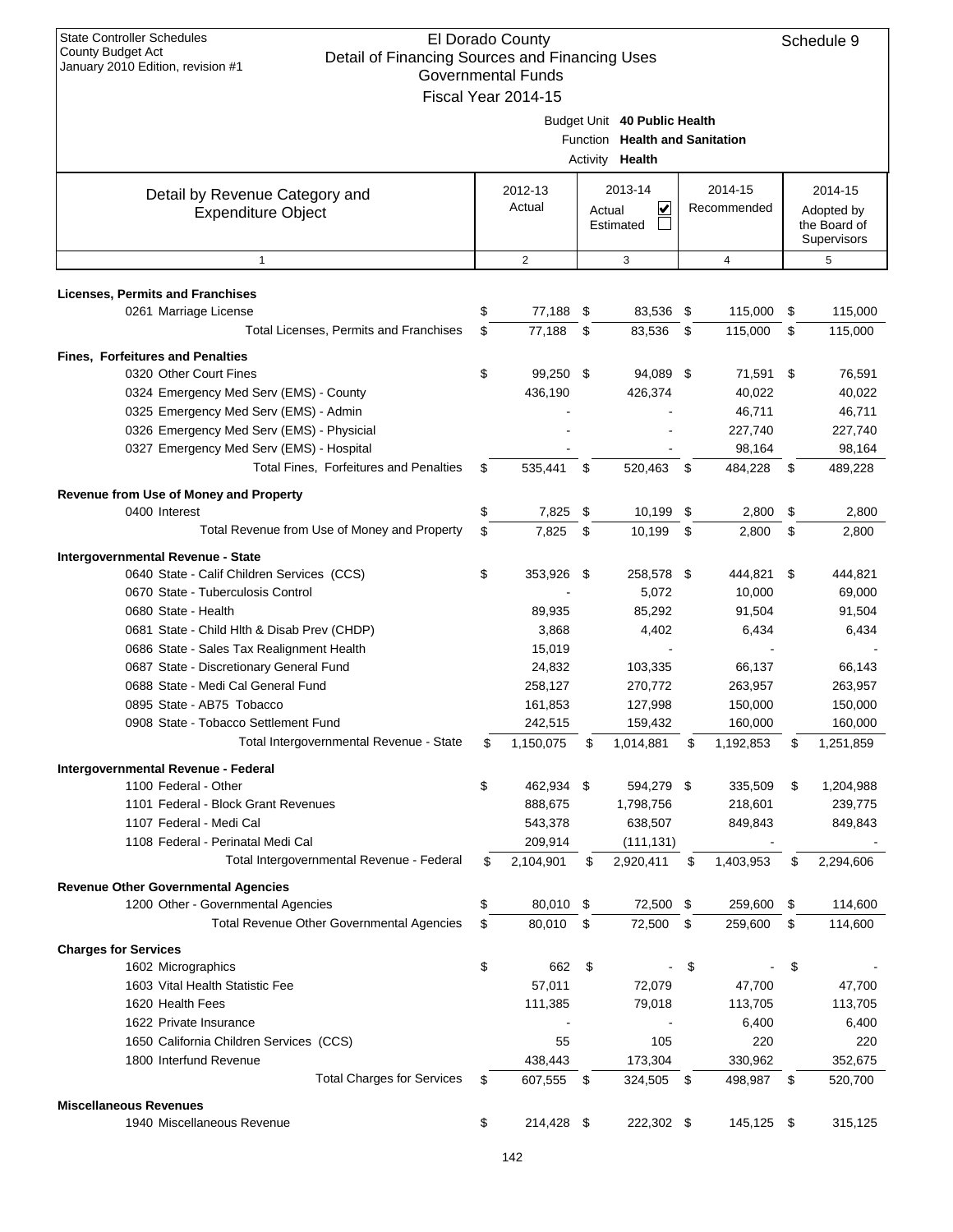| <b>State Controller Schedules</b><br>County Budget Act<br>Detail of Financing Sources and Financing Uses | El Dorado County          |                                |     |             | Schedule 9       |
|----------------------------------------------------------------------------------------------------------|---------------------------|--------------------------------|-----|-------------|------------------|
| January 2010 Edition, revision #1                                                                        | <b>Governmental Funds</b> |                                |     |             |                  |
|                                                                                                          | Fiscal Year 2014-15       |                                |     |             |                  |
|                                                                                                          |                           | Budget Unit 40 Public Health   |     |             |                  |
|                                                                                                          |                           | Function Health and Sanitation |     |             |                  |
|                                                                                                          |                           | Activity Health                |     |             |                  |
|                                                                                                          | 2012-13                   | 2013-14                        |     | 2014-15     | 2014-15          |
| Detail by Revenue Category and                                                                           | Actual                    | V<br>Actual                    |     | Recommended | Adopted by       |
| <b>Expenditure Object</b>                                                                                |                           | Estimated                      |     |             | the Board of     |
|                                                                                                          |                           |                                |     |             | Supervisors      |
| 1                                                                                                        | 2                         | 3                              |     | 4           | 5                |
| 1941 Miscellaneous Refund                                                                                | 1,132                     |                                |     |             |                  |
| <b>Total Miscellaneous Revenues</b>                                                                      | \$<br>215,560             | \$<br>222,302                  | \$  | 145,125     | \$<br>315,125    |
| <b>Other Financing Sources</b>                                                                           |                           |                                |     |             |                  |
| 2020 Operating Transfers In                                                                              | \$<br>3,873,857           | \$<br>4,553,976                | \$  | 5,135,413   | \$<br>5,185,402  |
| 2021 Operating Transfers In: Veh Lic Fee                                                                 | 4,878,335                 | 3,466,169                      |     | 3,020,306   | 3,020,306        |
| 2026 Operating Transfers In: PHD SRF                                                                     | 743,870                   | 189,735                        |     | 64,351      | 124,396          |
| 2027 Operating Transfers In: Sales Tax Realingment                                                       | 1,455,327                 | 1,736,152                      |     | 687,982     | 699,914          |
| <b>Total Other Financing Sources</b>                                                                     | \$<br>10,951,389          | \$<br>9,946,032                | \$  | 8,908,052   | \$<br>9,030,018  |
| <b>Residual Equity Transfers</b>                                                                         |                           |                                |     |             |                  |
| 2100 Residual Equity Transfers In                                                                        | \$<br>39,434              | \$                             | \$  |             | \$               |
| <b>Total Residual Equity Transfers</b>                                                                   | \$<br>39,434              | \$<br>$\blacksquare$           | \$  |             | \$               |
| <b>Total Revenue</b>                                                                                     | \$<br>15,769,378          | \$<br>15,114,828               | \$  | 13,010,598  | \$<br>14,133,936 |
|                                                                                                          |                           |                                |     |             |                  |
| <b>Salaries and Employee Benefits</b><br>3000 Permanent Employees / Elected Officials                    | \$<br>3,436,311           | \$<br>3,141,478                | \$  | 3,244,150   | \$<br>3,712,096  |
| 3001 Temporary Employees                                                                                 | 166,865                   | 182,982                        |     | 178,185     | 97,226           |
| 3002 Overtime                                                                                            | 30,410                    | 8,737                          |     | 37,200      | 38,700           |
| 3003 Standby Pay                                                                                         | 10,382                    | 9,985                          |     | 13,000      | 13,000           |
| 3004 Other Compensation                                                                                  | 41,660                    | 23,055                         |     | 168,700     | 173,200          |
| 3005 Tahoe Differential                                                                                  | 17,788                    | 18,068                         |     | 13,200      | 18,000           |
| 3006 Bilingual Pay                                                                                       | 23,322                    | 23,424                         |     | 21,840      | 27,686           |
| 3020 Employer Share - Employee Retirement                                                                | 640,185                   | 604,338                        |     | 662,508     | 761,360          |
| 3022 Employer Share - Medi Care                                                                          | 50,537                    | 46,804                         |     | 48,730      | 54,495           |
| 3040 Employer Share - Health Insurance                                                                   | 831,436                   | 593,261                        |     | 808,702     | 920,278          |
| 3041 Employer Share - Unemployment Insurance                                                             | 42,163                    | 3,968                          |     |             |                  |
| 3042 Employer Share - Long Term Disab Insurance                                                          | 6,571                     | 5,508                          |     | 8,647       | 9,527            |
| 3043 Employer Share - Deferred Compensation                                                              | 11,360                    | 10,338                         |     | 10,089      | 10,089           |
| 3046 Retiree Health - Defined Contributions                                                              | 62,630                    | 62,630                         |     | 80,088      | 79,595           |
| 3060 Employer Share - Workers' Compensation                                                              | 10,006                    | 20,113                         |     | 241,764     | 240,278          |
| 3080 Flexible Benefits                                                                                   | 8,665                     | 7,940                          |     | 36,000      | 36,000           |
| <b>Total Salaries and Employee Benefits</b>                                                              | \$<br>5,390,291           | \$<br>4,762,628                | \$  | 5,572,803   | \$<br>6,191,530  |
| <b>Services and Supplies</b>                                                                             |                           |                                |     |             |                  |
| 4020 Clothing and Personal Supplies                                                                      | \$                        | \$<br>8                        | -\$ |             | \$               |
| 4040 Telephone Company Vendor Payments                                                                   | 3,073                     | 3,916                          |     | 6,550       | 9,384            |
| 4041 Cnty Pass thru Telephone Chrges to Depts                                                            | 2,421                     | 8,953                          |     | 3,785       | 8,110            |
| 4044 Cable/Internet Service                                                                              |                           | 219                            |     |             | 2,000            |
| 4060 Food and Food Products                                                                              | 1,517                     | 521                            |     | 16,000      | 16,000           |
| 4080 Household Expense                                                                                   |                           | 22                             |     | 11,500      | 12,000           |
| 4082 Household Expense - Other                                                                           |                           | 25                             |     |             |                  |
| 4083 Household Expense - Laundry                                                                         | 3,908                     | 3,927                          |     | 3,875       | 3,875            |
| 4085 Household Expense - Refuse Disposal                                                                 | 4,371                     | 4,304                          |     | 3,250       | 5,250            |
| 4086 Household Expense - Janitorial/Custodial                                                            | 7,360                     | 2,375                          |     | 4,178       | 4,178            |
| 4100 Insurance - Premium                                                                                 | 16,785                    | 18,967                         |     | 38,383      | 38,147           |
| 4101 Insurance - Additional Liability                                                                    |                           | 125,139                        |     | 97,000      | 136,985          |
| 4140 Maintenance - Equipment                                                                             | 11,692                    | 9,742                          |     | 16,050      | 16,250           |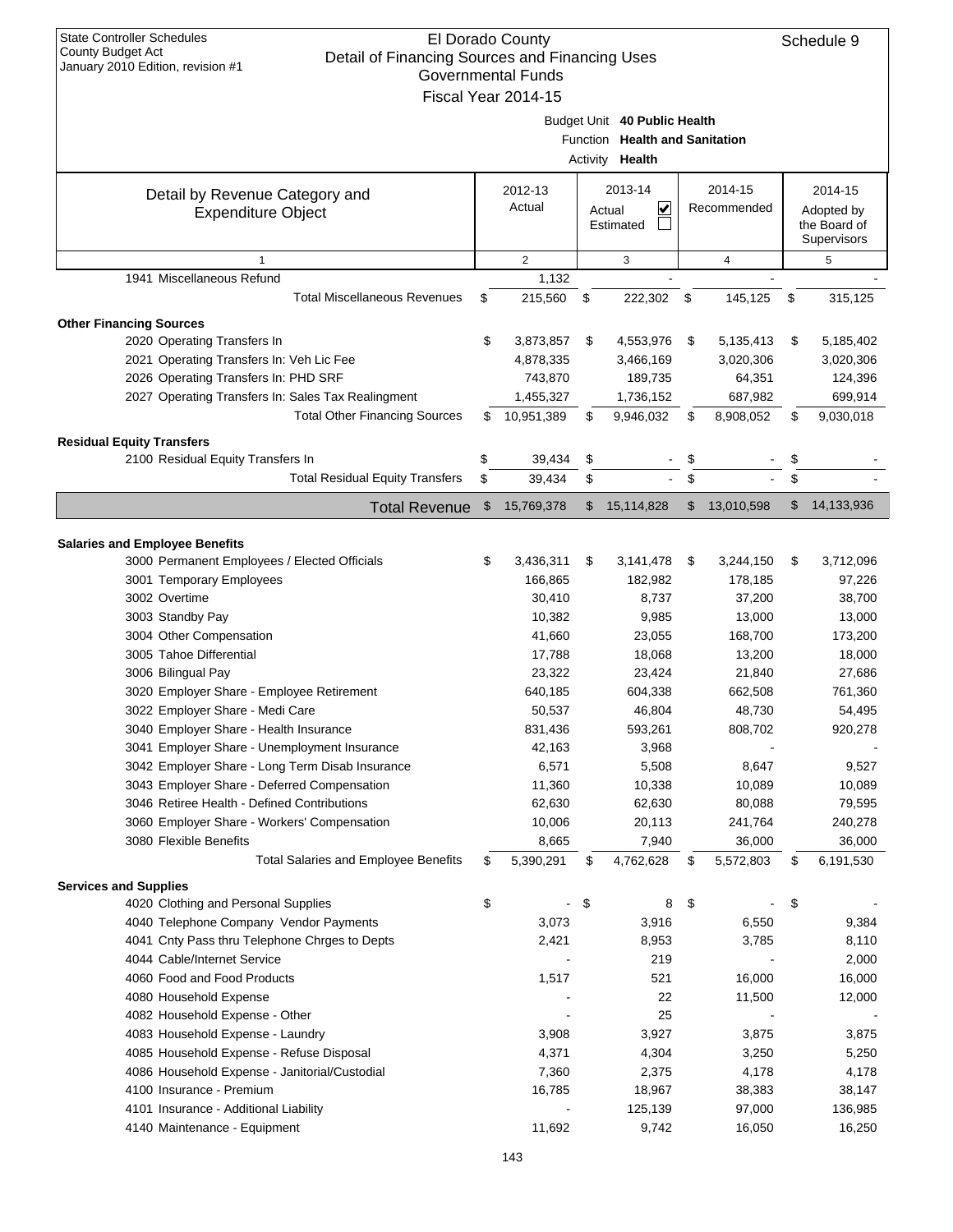|                                               | Governmental Funds  |         |                                |                 |                 |
|-----------------------------------------------|---------------------|---------|--------------------------------|-----------------|-----------------|
|                                               | Fiscal Year 2014-15 |         |                                |                 |                 |
|                                               |                     |         | Budget Unit 40 Public Health   |                 |                 |
|                                               |                     |         | Function Health and Sanitation |                 |                 |
|                                               |                     |         | Activity <b>Health</b>         |                 |                 |
|                                               | 2012-13             | 2013-14 |                                | 2014-15         | 2014-15         |
| Detail by Revenue Category and                | Actual              |         | $\blacktriangledown$<br>Actual | Recommended     | Adopted by      |
| <b>Expenditure Object</b>                     |                     |         | Estimated                      |                 | the Board of    |
|                                               |                     |         |                                |                 | Supervisors     |
| $\mathbf{1}$                                  | $\overline{2}$      |         | 3                              | 4               | 5               |
| 4141 Maintenance - Office Equipment           | 1,367               |         |                                | 2,250           | 2,250           |
| 4143 Maintenance - Service Contracts          | 10,093              |         | 5,456                          | 5,550           | 6,150           |
| 4144 Maintenance - Computer System Supplies   | 28,403              |         | 30,644                         | 34,020          | 32,520          |
| 4180 Maintenance - Building and Improvements  | 9                   |         | 497                            | 2,900           | 3,900           |
| 4200 Medical, Dental and Laboratory Supplies  | 35,851              |         | 31,378                         | 59,925          | 25,925          |
| 4201 Medical Supplies - Field                 | 39,300              |         | 38,804                         | 47,300          | 42,300          |
| 4220 Memberships                              | 300                 |         | 2,378                          | 4,479           | 5,768           |
| 4221 Memberships - Legislative Advocacy       | 11,501              |         | 12,669                         | 12,046          | 12,046          |
| 4260 Office Expense                           | 29,610              |         | 25,027                         | 26,275          | 30,275          |
| 4261 Postage                                  | 6,656               |         | 5,489                          | 8,895           | 11,495          |
| 4262 Software                                 | 24                  |         | 3,348                          | 2,115           | 2,115           |
| 4263 Subscription / Newspaper / Journals      | 1,667               |         | 863                            | 3,380           | 4,180           |
| 4264 Books / Manuals                          | 1,670               |         | 2,918                          | 5,375           | 6,975           |
| 4266 Printing / Duplicating                   | 1,297               |         | 2,182                          | 11,320          | 13,320          |
| 4300 Professional and Specialized Services    | 239,942             |         | 273,581                        | 593,105         | 460,005         |
| 4313 Legal Services                           | 4,472               |         | (4, 409)                       | 9,600           | 9,600           |
| 4324 Medical, Dental and Lab Services         | 3,969,838           |         | 3,440,616                      | 3,567,103       | 36,500          |
| 4327 Emergency Medical Serv (EMS) - Hospital  | 93,026              |         | 110,281                        | 98,164          | 98,164          |
| 4328 Emergency Medical Serv (EMS) - Physician | 208,647             |         | 252,368                        | 272,130         | 317,725         |
| 4333 Burial Services                          | 2,844               |         | 2,768                          | 2,817           |                 |
| 4337 Other Governmental Agencies              | 16,390              |         | 17,418                         | 32,145          | 32,145          |
| 4341 Service Connect Expense                  |                     |         | 60                             |                 |                 |
| 4351 Jail Medical Overruns                    | 2,694               |         | 210,865                        | 157,000         | 207,000         |
| 4400 Publication and Legal Notices            | 278                 |         |                                | 150             | 150             |
| 4420 Rents and Leases - Equipment             | 37,468              |         | 30,221                         | 35,230          | 43,730          |
| 4440 Rent & Lease - Building/Improvements     | 107,966             |         | 25,632                         | 14,250          | 14,250          |
| 4460 Small Tools and Instruments              | 117                 |         | 62                             | 600             | 600             |
| 4461 Minor Equipment                          | 15,258              |         | 2,773                          | 8,850           | 9,450           |
| 4462 Minor Computer Equipment                 | 22,092              |         | 28,465                         | 15,950          | 16,750          |
| 4500 Special Departmental Expense             | 267,834             |         | 278,600                        | 987,549         | 1,189,904       |
| 4501 Special Projects                         | 7,300               |         | 343                            | 429,581         | 944,638         |
| 4502 Educational Materials                    | 5,036               |         | 8,349                          | 2,020           | 2,020           |
| 4503 Staff Development                        | 7,665               |         | 7,959                          | 26,070          | 36,580          |
| 4529 Software License                         | 2,035               |         | 12,533                         | 1,180           | 1,180           |
| 4532 Client Program Services                  |                     |         | 1,042                          |                 |                 |
| 4540 Staff Development                        | 470                 |         | 902                            |                 |                 |
| 4600 Transportation and Travel                | 2,886               |         | 4,494                          | 33,663          | 38,327          |
| 4602 Employee - Private Auto Mileage          | 21,970              |         | 26,965                         | 35,495          | 37,395          |
| 4605 Vehicle - Rent or Lease                  | 9,409               |         | 11,291                         | 15,875          | 16,875          |
| 4606 Fuel Purchases                           | 7,753               |         | 7,627                          | 7,855           | 8,855           |
| 4608 Hotel Accommodations                     | 1,312               |         | 2,653                          |                 | 8,430           |
| 4620 Utilities                                | 72,595              |         | 32,156                         | 39,000          | 39,000          |
| <b>Total Services and Supplies</b>            | \$<br>5,346,172     | \$      | 5,125,387                      | \$<br>6,811,783 | \$<br>4,020,671 |
| <b>Other Charges</b>                          |                     |         |                                |                 |                 |
| 5000 Support and Care of Persons              | \$<br>3,861,158     | \$      | 1,543,906 \$                   | 210,000         | \$<br>3,746,987 |
| 5009 Housing                                  | 510                 |         | 480                            |                 |                 |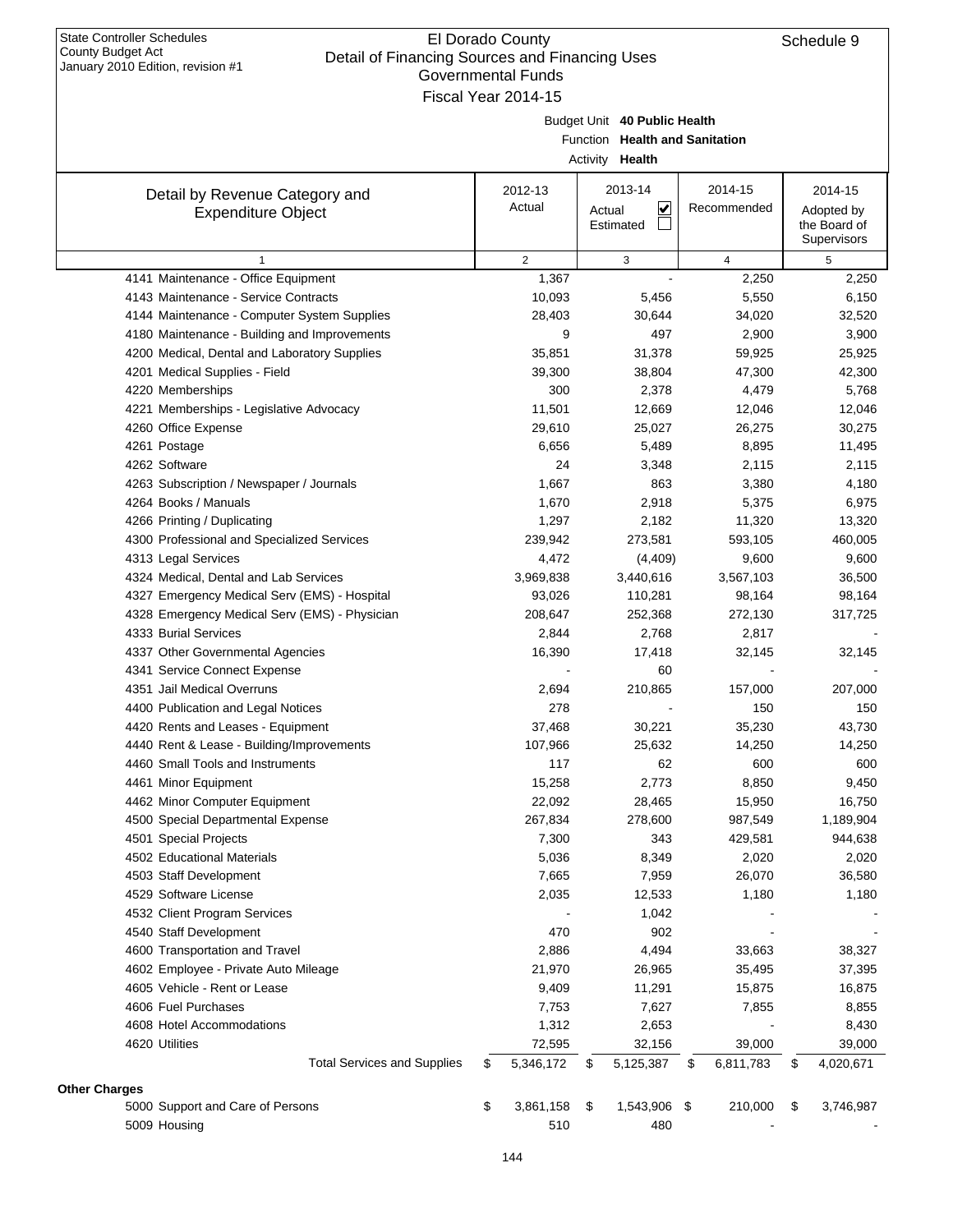| <b>State Controller Schedules</b><br>El Dorado County<br>Schedule 9<br><b>County Budget Act</b><br>Detail of Financing Sources and Financing Uses<br>January 2010 Edition, revision #1<br><b>Governmental Funds</b><br>Fiscal Year 2014-15 |    |                   |                    |                                                                                   |      |                        |            |                                                      |  |  |
|--------------------------------------------------------------------------------------------------------------------------------------------------------------------------------------------------------------------------------------------|----|-------------------|--------------------|-----------------------------------------------------------------------------------|------|------------------------|------------|------------------------------------------------------|--|--|
|                                                                                                                                                                                                                                            |    |                   |                    | Budget Unit 40 Public Health<br>Function Health and Sanitation<br>Activity Health |      |                        |            |                                                      |  |  |
| Detail by Revenue Category and<br><b>Expenditure Object</b>                                                                                                                                                                                |    | 2012-13<br>Actual |                    | 2013-14<br>V<br>Actual<br>Estimated                                               |      | 2014-15<br>Recommended |            | 2014-15<br>Adopted by<br>the Board of<br>Supervisors |  |  |
| 1                                                                                                                                                                                                                                          |    | $\overline{2}$    |                    | 3                                                                                 |      | $\overline{4}$         |            | 5                                                    |  |  |
| 5011 Transportation Expenses                                                                                                                                                                                                               |    | 7,008             |                    | 5,310                                                                             |      |                        |            |                                                      |  |  |
| 5013 Ancilliary Expenses                                                                                                                                                                                                                   |    |                   |                    | 260                                                                               |      |                        |            |                                                      |  |  |
| 5300 Interfund Expenditures                                                                                                                                                                                                                |    | 336,468           |                    | 972,473                                                                           |      | 1,791,841              |            | 1,795,059                                            |  |  |
| 5301 Intrfnd Exp: Telephone Equip & Support                                                                                                                                                                                                |    | 51,601            |                    |                                                                                   |      |                        |            |                                                      |  |  |
| 5302 Intrfnd Exp: Radio Equipment and Support                                                                                                                                                                                              |    |                   |                    | 699                                                                               |      |                        |            |                                                      |  |  |
| 5304 Intrfnd Exp: Mail Service                                                                                                                                                                                                             |    | 9,413             |                    | 9,981                                                                             |      | 9,734                  |            | 9,973                                                |  |  |
| 5305 Intrfnd Exp: Stores Support                                                                                                                                                                                                           |    | 901               |                    | 804                                                                               |      | 801                    |            | 821                                                  |  |  |
| 5314 Intrfnd Exp: PC Support                                                                                                                                                                                                               |    | 1,805             |                    |                                                                                   |      |                        |            |                                                      |  |  |
| 5316 Intrfnd Exp: IS Programming Support<br>5318 Intrfnd Exp: Maint Buildg & Imprvmnts                                                                                                                                                     |    | 10,071            |                    | 27,712<br>3,954                                                                   |      | 30,260<br>3,200        |            | 40,760<br>9,000                                      |  |  |
| <b>Total Other Charges</b>                                                                                                                                                                                                                 | \$ | 4,278,934         |                    |                                                                                   |      | 2,045,836              |            | 5,602,600                                            |  |  |
|                                                                                                                                                                                                                                            |    |                   | \$                 | 2,565,580                                                                         | \$   |                        | \$         |                                                      |  |  |
| <b>Fixed Assets</b>                                                                                                                                                                                                                        |    |                   |                    |                                                                                   |      |                        |            |                                                      |  |  |
| 6020 Fixed Assets - Building and Improvement                                                                                                                                                                                               | \$ | 44,989            | \$                 |                                                                                   | \$   |                        |            |                                                      |  |  |
| 6040 Fixed Assets - Equipment                                                                                                                                                                                                              |    | 2,767             |                    | 26,340                                                                            |      | 285,000                |            | 285,000                                              |  |  |
| 6041 Fixed Assets - Data Proc Sys Devel Equip                                                                                                                                                                                              |    |                   |                    | 7,836                                                                             |      |                        |            |                                                      |  |  |
| 6042 Fixed Assets - Computer Sys Equipment<br><b>Total Fixed Assets</b>                                                                                                                                                                    |    | 20,967            |                    |                                                                                   |      | 15,800                 |            | 36,234                                               |  |  |
|                                                                                                                                                                                                                                            | \$ | 68,722            | $\mathbf{\hat{S}}$ | 34,176                                                                            | \$   | 300,800                | \$         | 321,234                                              |  |  |
| <b>Other Financing Uses</b>                                                                                                                                                                                                                |    |                   |                    |                                                                                   |      |                        |            |                                                      |  |  |
| 7000 Operating Transfers Out                                                                                                                                                                                                               | \$ | 3,699             | \$                 | 12,500                                                                            | \$   | 64,351                 | \$         | 224,396                                              |  |  |
| <b>Total Other Financing Uses</b>                                                                                                                                                                                                          | \$ | 3,699             | \$                 | 12,500                                                                            | \$   | 64,351                 | \$         | 224,396                                              |  |  |
| <b>Residual Equity Transfers</b>                                                                                                                                                                                                           |    |                   |                    |                                                                                   |      |                        |            |                                                      |  |  |
| 7100 Residual Equity Transfers Out                                                                                                                                                                                                         | \$ | 39,434            | \$                 |                                                                                   | \$   |                        |            | 1,070,604                                            |  |  |
| <b>Total Residual Equity Transfers</b>                                                                                                                                                                                                     | \$ | 39,434            | \$                 |                                                                                   | \$   |                        | \$         | 1,070,604                                            |  |  |
| <b>Intrafund Transfers</b>                                                                                                                                                                                                                 |    |                   |                    |                                                                                   |      |                        |            |                                                      |  |  |
| 7250 Intrafnd Transfers: Non General Fund                                                                                                                                                                                                  | \$ |                   | \$                 |                                                                                   | - \$ | 100,000 \$             |            | 100,000                                              |  |  |
| 7254 Intrafnd: Public Health                                                                                                                                                                                                               |    | 642,318           |                    | 120,724                                                                           |      | 314,754                |            | 133,199                                              |  |  |
| 7259 Intrafnd: PHD SRF                                                                                                                                                                                                                     |    | 36,560            |                    | 42,843                                                                            |      | 40,022                 |            | 86,733                                               |  |  |
| <b>Total Intrafund Transfers</b>                                                                                                                                                                                                           | \$ | 678,878 \$        |                    | 163,566                                                                           | \$   | 454,776                | $^{\circ}$ | 319,932                                              |  |  |
| <b>Intrafund Abatement</b>                                                                                                                                                                                                                 |    |                   |                    |                                                                                   |      |                        |            |                                                      |  |  |
| 7384 Intrfnd Abatemnt: Public Health                                                                                                                                                                                                       | \$ | $(642, 318)$ \$   |                    | $(120, 724)$ \$                                                                   |      | $(314, 754)$ \$        |            | (133, 199)                                           |  |  |
| 7389 Intrind Abatemnt: PHD SRF Transfers                                                                                                                                                                                                   |    | (36, 560)         |                    | (42, 843)                                                                         |      | (40, 022)              |            | (86, 733)                                            |  |  |
| <b>Total Intrafund Abatement</b>                                                                                                                                                                                                           | \$ | (678, 878)        | \$                 | (163, 566)                                                                        | \$   | (354, 776)             | \$         | (219, 932)                                           |  |  |
| <b>Appropriations for Contingencies</b>                                                                                                                                                                                                    |    |                   |                    |                                                                                   |      |                        |            |                                                      |  |  |
| 7700 Contingency                                                                                                                                                                                                                           | \$ |                   | \$                 |                                                                                   | \$   | 4,194,098              | \$         | 5,942,566                                            |  |  |
| <b>Total Appropriations for Contingencies</b>                                                                                                                                                                                              | \$ |                   | \$                 |                                                                                   | \$   | 4,194,098              | \$         | 5,942,566                                            |  |  |
| <b>Total Expenditures/Appropriations</b>                                                                                                                                                                                                   | \$ | 15, 127, 252      | \$                 | 12,500,270                                                                        | \$   | 19,089,671             | \$         | 23,473,601                                           |  |  |
| Net Cost \$                                                                                                                                                                                                                                |    | 642,126           | \$                 | 2,614,558                                                                         | \$   | (6,079,073)            | \$         | (9,339,665)                                          |  |  |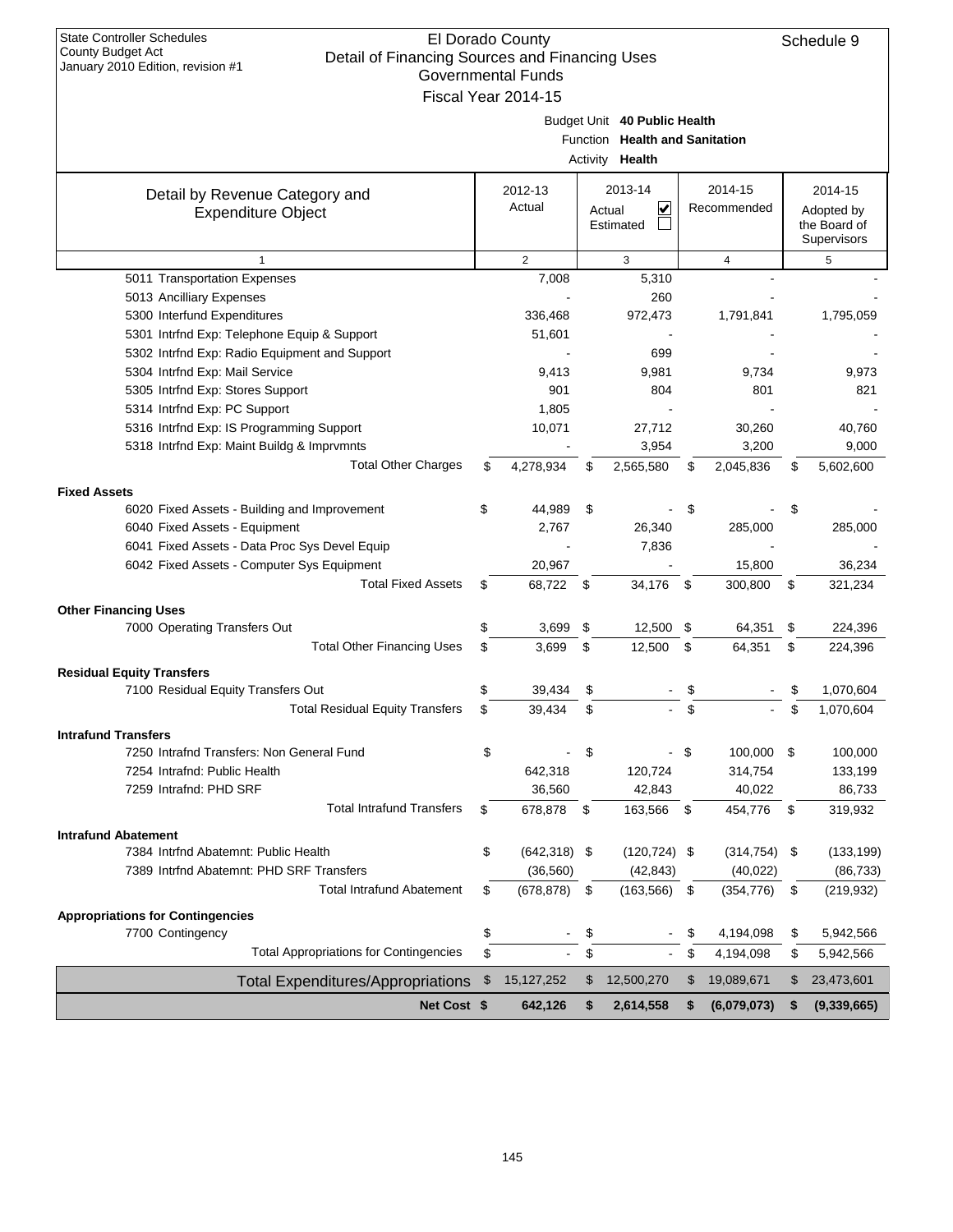| <b>State Controller Schedules</b>                                                                               |          | El Dorado County          |          |                                |          |                  |          | Schedule 9             |
|-----------------------------------------------------------------------------------------------------------------|----------|---------------------------|----------|--------------------------------|----------|------------------|----------|------------------------|
| <b>County Budget Act</b><br>Detail of Financing Sources and Financing Uses<br>January 2010 Edition, revision #1 |          |                           |          |                                |          |                  |          |                        |
|                                                                                                                 |          | <b>Governmental Funds</b> |          |                                |          |                  |          |                        |
|                                                                                                                 |          | Fiscal Year 2014-15       |          |                                |          |                  |          |                        |
|                                                                                                                 |          |                           |          | Budget Unit 41 Mental Health   |          |                  |          |                        |
|                                                                                                                 |          |                           |          | Function Health and Sanitation |          |                  |          |                        |
|                                                                                                                 |          |                           |          | Activity Health                |          |                  |          |                        |
|                                                                                                                 |          | 2012-13                   |          | 2013-14                        |          | 2014-15          |          | 2014-15                |
| Detail by Revenue Category and<br><b>Expenditure Object</b>                                                     |          | Actual                    |          | V<br>Actual                    |          | Recommended      |          | Adopted by             |
|                                                                                                                 |          |                           |          | Estimated                      |          |                  |          | the Board of           |
|                                                                                                                 |          |                           |          |                                |          |                  |          | Supervisors            |
| $\mathbf{1}$                                                                                                    |          | 2                         |          | 3                              |          | $\overline{4}$   |          | 5                      |
| <b>Fines, Forfeitures and Penalties</b>                                                                         |          |                           |          |                                |          |                  |          |                        |
| 0320 Other Court Fines                                                                                          | \$       |                           | \$       |                                |          | 79,000           | \$       | 79,000                 |
| Total Fines, Forfeitures and Penalties                                                                          | \$       |                           | \$       |                                | \$       | 79,000           | \$       | 79,000                 |
|                                                                                                                 |          |                           |          |                                |          |                  |          |                        |
| Revenue from Use of Money and Property<br>0400 Interest                                                         | \$       | 15,742                    | \$       | 21,178 \$                      |          | 20,250           | \$       | 20,250                 |
| Total Revenue from Use of Money and Property                                                                    | \$       | 15,742                    | \$       | 21,178                         | \$       | 20,250           | \$       | 20,250                 |
|                                                                                                                 |          |                           |          |                                |          |                  |          |                        |
| Intergovernmental Revenue - State                                                                               |          |                           |          |                                |          |                  |          |                        |
| 0662 State - Mental Health Medi Cal                                                                             | \$       | 107S                      |          | 152,891                        | - \$     |                  | \$       |                        |
| 0663 State - Mental Health Proposition 63                                                                       |          | 6,465,198                 |          | 5,025,862                      |          | 6,587,837        |          | 6,587,837              |
| Total Intergovernmental Revenue - State                                                                         | \$       | 6,465,305                 | \$       | 5,178,753                      | \$       | 6,587,837        | \$       | 6,587,837              |
| Intergovernmental Revenue - Federal                                                                             |          |                           |          |                                |          |                  |          |                        |
| 1100 Federal - Other                                                                                            | \$       | 170,466                   | - \$     | 164,963 \$                     |          | 176,810 \$       |          | 192,132                |
| 1101 Federal - Block Grant Revenues                                                                             |          |                           |          |                                |          | 954,899          |          | 954,899                |
| 1107 Federal - Medi Cal                                                                                         |          | 3,269,590                 |          | 4,494,451                      |          | 4,622,098        |          | 4,816,452              |
| 1108 Federal - Perinatal Medi Cal                                                                               |          |                           |          |                                |          | 288,388          |          | 288,388                |
| 1127 Federal - Healthy Families<br>Total Intergovernmental Revenue - Federal                                    | \$       | 169,452                   |          | 36,727                         |          |                  |          |                        |
|                                                                                                                 |          | 3,609,507                 | \$       | 4,696,141                      | \$       | 6,042,195        | \$       | 6,251,871              |
| <b>Charges for Services</b>                                                                                     |          |                           |          |                                |          |                  |          |                        |
| 1640 Mental Health Services: Private Insurance                                                                  | \$       | 174,684 \$                |          | 246,359 \$                     |          | 64,400 \$        |          | 64,400                 |
| 1641 Mental Health Services: Private Payors                                                                     |          | 29,237                    |          | 28,574                         |          | 17,150           |          | 17,150                 |
| 1642 Mental Health Services: Other County<br>1643 Mental Health Services: Co Collections                        |          | 393,139                   |          | 298,461                        |          | 821,250          |          | 821,250                |
| 1644 Mental Health Services: Public Guardian                                                                    |          | 5,189<br>54,398           |          | 13,750<br>73,441               |          | 15,000<br>54,000 |          | 15,000<br>54,000       |
| 1649 Mental Health Services: Other                                                                              |          | 143,891                   |          | 4,565                          |          |                  |          |                        |
| 1740 Charges for Services                                                                                       |          | 7,303                     |          | 6,635                          |          | 10,000           |          | 10,000                 |
| 1742 Miscellaneous Copy Fees                                                                                    |          | 15                        |          | 30                             |          |                  |          |                        |
| 1819 Intrfnd Rev: Mental Health Sevices                                                                         |          | 24,463                    |          | 46,315                         |          | 50,000           |          | 50,000                 |
| <b>Total Charges for Services</b>                                                                               | \$       | 832,318 \$                |          | 718,133                        | \$       | 1,031,800        | \$       | 1,031,800              |
|                                                                                                                 |          |                           |          |                                |          |                  |          |                        |
| <b>Miscellaneous Revenues</b><br>1940 Miscellaneous Revenue                                                     | \$       | 73                        | \$       | 88                             | -\$      | 24,000           | - \$     | 24,000                 |
| 1941 Miscellaneous Refund                                                                                       |          | 2,142                     |          |                                |          |                  |          |                        |
| 1942 Miscellaneous Reimbursement                                                                                |          | 18,554                    |          |                                |          |                  |          |                        |
| <b>Total Miscellaneous Revenues</b>                                                                             | \$       | 20,768                    | \$       | 88                             | \$       | 24,000           | \$       | 24,000                 |
|                                                                                                                 |          |                           |          |                                |          |                  |          |                        |
| <b>Other Financing Sources</b>                                                                                  | \$       | 17,339 \$                 |          | 65,911 \$                      |          | 749,510 \$       |          |                        |
| 2020 Operating Transfers In<br>2021 Operating Transfers In: Veh Lic Fee                                         |          | 66,131                    |          | 66,131                         |          | 66,131           |          | 917,447<br>66,131      |
| 2026 Operating Transfers In: PHD SRF                                                                            |          | 2,143,932                 |          | 2,170,008                      |          | 3,895,237        |          | 3,647,004              |
| 2027 Operating Transfers In: Sales Tax Realingment                                                              |          | 2,983,995                 |          | 3,591,084                      |          | 3,792,337        |          | 3,885,859              |
| <b>Total Other Financing Sources</b>                                                                            | S        | 5,211,396                 | \$       | 5,893,134                      | \$       | 8,503,215        | \$       | 8,516,441              |
|                                                                                                                 |          |                           |          |                                |          |                  |          |                        |
| <b>Residual Equity Transfers</b>                                                                                |          |                           |          |                                |          |                  |          |                        |
| 2100 Residual Equity Transfers In<br><b>Total Residual Equity Transfers</b>                                     | \$<br>\$ |                           | \$<br>\$ |                                | \$<br>\$ |                  | \$<br>\$ | 1,070,601<br>1,070,601 |
|                                                                                                                 |          |                           |          |                                |          |                  |          |                        |
| <b>Total Revenue</b>                                                                                            | \$       | 16,155,037                | \$       | 16,507,426                     | \$       | 22,288,297       | \$       | 23,581,800             |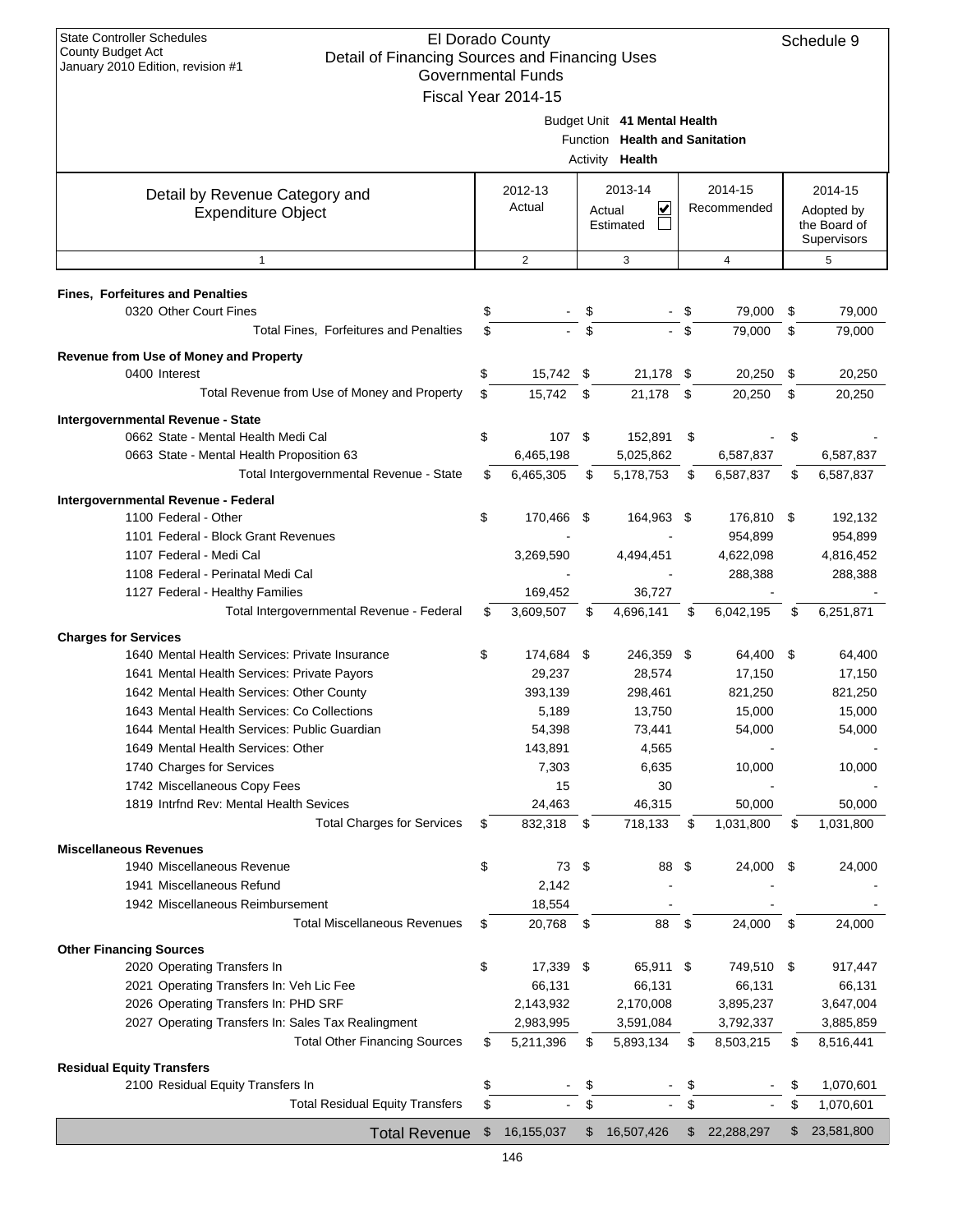| Detail of Financing Sources and Financing Uses<br>January 2010 Edition, revision #1<br><b>Governmental Funds</b> |    |                     |    |                                |      |             |    |              |  |  |  |
|------------------------------------------------------------------------------------------------------------------|----|---------------------|----|--------------------------------|------|-------------|----|--------------|--|--|--|
|                                                                                                                  |    |                     |    |                                |      |             |    |              |  |  |  |
|                                                                                                                  |    | Fiscal Year 2014-15 |    |                                |      |             |    |              |  |  |  |
|                                                                                                                  |    |                     |    | Budget Unit 41 Mental Health   |      |             |    |              |  |  |  |
|                                                                                                                  |    |                     |    | Function Health and Sanitation |      |             |    |              |  |  |  |
|                                                                                                                  |    |                     |    | Activity <b>Health</b>         |      |             |    |              |  |  |  |
| Detail by Revenue Category and                                                                                   |    | 2012-13             |    | 2013-14                        |      | 2014-15     |    | 2014-15      |  |  |  |
| <b>Expenditure Object</b>                                                                                        |    | Actual              |    | V<br>Actual                    |      | Recommended |    | Adopted by   |  |  |  |
|                                                                                                                  |    |                     |    | Estimated                      |      |             |    | the Board of |  |  |  |
|                                                                                                                  |    |                     |    |                                |      |             |    | Supervisors  |  |  |  |
| $\mathbf{1}$                                                                                                     |    | $\overline{2}$      |    | 3                              |      | 4           |    | 5            |  |  |  |
| <b>Salaries and Employee Benefits</b>                                                                            |    |                     |    |                                |      |             |    |              |  |  |  |
| 3000 Permanent Employees / Elected Officials                                                                     | \$ | 4,859,138           | \$ | 3,850,997                      | - \$ | 6,684,174   | \$ | 6,621,994    |  |  |  |
| 3001 Temporary Employees                                                                                         |    | 538,790             |    | 417,479                        |      | 577,513     |    | 446,350      |  |  |  |
| 3002 Overtime                                                                                                    |    | 207,454             |    | 203,638                        |      | 117,000     |    | 117,000      |  |  |  |
| 3003 Standby Pay                                                                                                 |    | 46,647              |    | 46,793                         |      | 41,000      |    | 41,000       |  |  |  |
| 3004 Other Compensation                                                                                          |    | 140,564             |    | 123,467                        |      | 82,653      |    | 82,653       |  |  |  |
| 3005 Tahoe Differential                                                                                          |    | 17,645              |    | 20,389                         |      | 31,200      |    | 36,960       |  |  |  |
| 3006 Bilingual Pay                                                                                               |    | 6,345               |    | 10,020                         |      | 13,000      |    | 12,480       |  |  |  |
| 3020 Employer Share - Employee Retirement                                                                        |    | 925,805             |    | 760,399                        |      | 1,334,221   |    | 1,321,005    |  |  |  |
| 3022 Employer Share - Medi Care                                                                                  |    | 79,366              |    | 64,757                         |      | 105,651     |    | 102,916      |  |  |  |
| 3040 Employer Share - Health Insurance                                                                           |    | 1,234,856           |    | 651,468                        |      | 1,615,272   |    | 1,727,594    |  |  |  |
| 3041 Employer Share - Unemployment Insurance                                                                     |    | 79,774              |    | 11,172                         |      | 45,448      |    | 36,238       |  |  |  |
| 3042 Employer Share - Long Term Disab Insurance                                                                  |    | 9,361               |    | 6,764                          |      | 36,039      |    | 31,902       |  |  |  |
| 3043 Employer Share - Deferred Compensation                                                                      |    | 10,594              |    | 9,013                          |      | 11,099      |    | 11,099       |  |  |  |
| 3046 Retiree Health - Defined Contributions                                                                      |    | 98,418              |    | 98,418                         |      | 103,548     |    | 115,755      |  |  |  |
| 3060 Employer Share - Workers' Compensation                                                                      |    | 15,789              |    | 62,600                         |      | 71,759      |    | 71,759       |  |  |  |
| 3080 Flexible Benefits                                                                                           |    | 7,475               |    | 7,933                          |      | 45,000      |    | 45,000       |  |  |  |
| <b>Total Salaries and Employee Benefits</b>                                                                      | \$ | 8,278,019           | \$ | 6,345,306                      | \$   | 10,914,577  | \$ | 10,821,705   |  |  |  |
| <b>Services and Supplies</b>                                                                                     |    |                     |    |                                |      |             |    |              |  |  |  |
| 4020 Clothing and Personal Supplies                                                                              | \$ |                     | \$ | $4,441$ \$                     |      | $8,150$ \$  |    | 8,150        |  |  |  |
| 4040 Telephone Company Vendor Payments                                                                           |    | 8,289               |    | 13,315                         |      | 21,661      |    | 21,661       |  |  |  |
| 4041 Cnty Pass thru Telephone Chrges to Depts                                                                    |    | 4,473               |    | 9,746                          |      | 5,500       |    | 5,500        |  |  |  |
| 4060 Food and Food Products                                                                                      |    | 55,071              |    | 60,456                         |      | 57,077      |    | 73,225       |  |  |  |
| 4080 Household Expense                                                                                           |    | 22,131              |    | 19,013                         |      | 15,730      |    | 15,730       |  |  |  |
| 4081 Household Expense - Paper Goods                                                                             |    |                     |    | 105                            |      |             |    |              |  |  |  |
| 4082 Household Expense - Other                                                                                   |    |                     |    | 66                             |      |             |    |              |  |  |  |
| 4083 Household Expense - Laundry                                                                                 |    | 10,652              |    | 12,945                         |      | 10,500      |    | 10,500       |  |  |  |
| 4085 Household Expense - Refuse Disposal                                                                         |    | 7,093               |    | 6,330                          |      | 10,255      |    | 10,255       |  |  |  |
| 4086 Household Expense - Janitorial/Custodial                                                                    |    | 49,917              |    | 49,667                         |      | 44,247      |    | 44,247       |  |  |  |
| 4100 Insurance - Premium                                                                                         |    | 29,240              |    | 54,755                         |      | 89,990      |    | 89,990       |  |  |  |
| 4101 Insurance - Additional Liability                                                                            |    |                     |    | 53,182                         |      |             |    | 61,930       |  |  |  |
| 4140 Maintenance - Equipment                                                                                     |    | 74                  |    |                                |      | 800         |    | 800          |  |  |  |
| 4143 Maintenance - Service Contracts                                                                             |    | 1,209               |    | 5,816                          |      | 17,560      |    | 17,560       |  |  |  |
| 4144 Maintenance - Computer System Supplies                                                                      |    | 11,282              |    | 1,371                          |      | 11,820      |    | 11,820       |  |  |  |
| 4160 Maintenance Vehicles - Service Contract                                                                     |    |                     |    | 160                            |      |             |    |              |  |  |  |
| 4180 Maintenance - Building and Improvements                                                                     |    | 529                 |    | 542                            |      | 1,300       |    | 1,300        |  |  |  |
| 4192 Maintenance - Lighting                                                                                      |    |                     |    | 7                              |      |             |    |              |  |  |  |
| 4197 Maintenance - Building Supplies                                                                             |    |                     |    | 457                            |      |             |    |              |  |  |  |
| 4200 Medical, Dental and Laboratory Supplies                                                                     |    | 55,268              |    | 56,593                         |      | 52,900      |    | 52,900       |  |  |  |
| 4201 Medical Supplies - Field                                                                                    |    |                     |    | 983                            |      |             |    |              |  |  |  |
| 4220 Memberships                                                                                                 |    | 1,133               |    |                                |      | 3,354       |    | 3,354        |  |  |  |
| 4221 Memberships - Legislative Advocacy                                                                          |    | 8,431               |    | 8,731                          |      | 13,158      |    | 13,158       |  |  |  |
| 4260 Office Expense                                                                                              |    | 33,595              |    | 24,104                         |      | 22,700      |    | 22,700       |  |  |  |
| 4261 Postage                                                                                                     |    | 2,717               |    | 3,041                          |      | 4,560       |    | 4,560        |  |  |  |
| 4262 Software                                                                                                    |    | 1,257               |    |                                |      | 4,392       |    | 4,392        |  |  |  |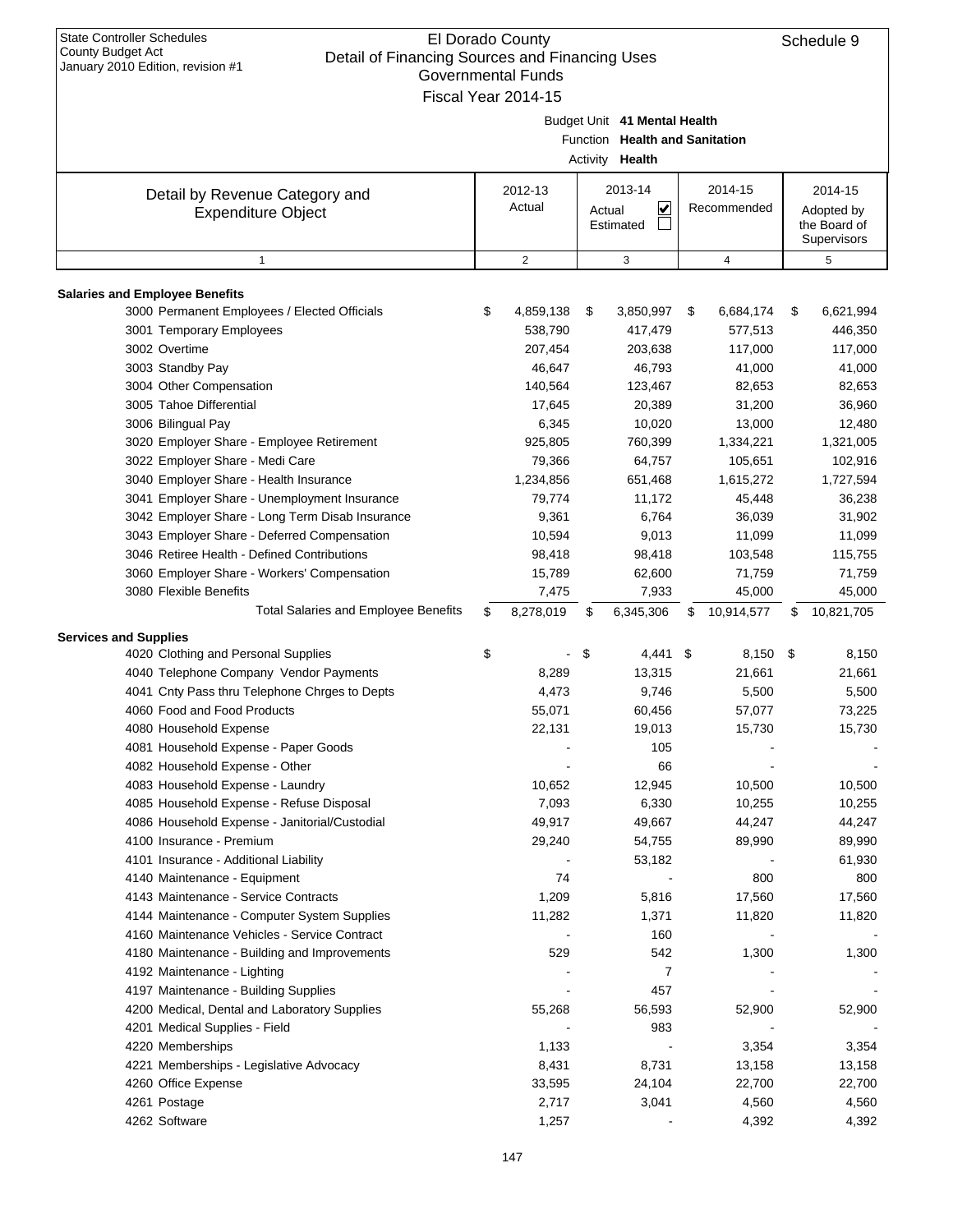| cial of Financing Obdices and Financing Oses<br>January 2010 Edition, revision #1 | Governmental Funds  |                                |                  |                             |
|-----------------------------------------------------------------------------------|---------------------|--------------------------------|------------------|-----------------------------|
|                                                                                   | Fiscal Year 2014-15 |                                |                  |                             |
|                                                                                   |                     | Budget Unit 41 Mental Health   |                  |                             |
|                                                                                   |                     | Function Health and Sanitation |                  |                             |
|                                                                                   |                     | Activity Health                |                  |                             |
|                                                                                   |                     |                                |                  |                             |
| Detail by Revenue Category and                                                    | 2012-13             | 2013-14                        | 2014-15          | 2014-15                     |
| <b>Expenditure Object</b>                                                         | Actual              | V<br>Actual                    | Recommended      | Adopted by                  |
|                                                                                   |                     | Estimated                      |                  | the Board of<br>Supervisors |
| $\mathbf{1}$                                                                      | $\overline{2}$      | 3                              | $\overline{4}$   | 5                           |
| 4263 Subscription / Newspaper / Journals                                          |                     |                                | 652              | 652                         |
| 4264 Books / Manuals                                                              | 4,283               | 687                            | 4,900            | 4,900                       |
| 4266 Printing / Duplicating                                                       | 453                 | 1,109                          | 3,550            | 3,550                       |
| 4300 Professional and Specialized Services                                        | 609,217             | 623,323                        | 2,436,530        | 692,450                     |
| 4318 Interpreter                                                                  | 13                  | 390                            |                  |                             |
| 4323 Psychiatric Medical Services                                                 | 2,897,801           | 3,008,656                      | 4,693,860        |                             |
| 4324 Medical, Dental and Lab Services                                             | 13,244              | 38,188                         | 1,477,000        | 30,000                      |
| 4341 Service Connect Expense                                                      |                     | 99                             |                  |                             |
| 4400 Publication and Legal Notices                                                |                     |                                | 15,300           | 15,300                      |
| 4420 Rents and Leases - Equipment                                                 | 32,680              | 18,228                         | 22,005           | 22,005                      |
| 4440 Rent & Lease - Building/Improvements                                         | 284,770             | 189,173                        | 351,355          | 351,355                     |
| 4460 Small Tools and Instruments                                                  | 526                 |                                | 200              | 200                         |
| 4461 Minor Equipment                                                              | 4,284               | 40,464                         | 16,200           | 16,200                      |
| 4462 Minor Computer Equipment                                                     | 61,855              | 284                            | 40,300           | 40,300                      |
| 4463 Minor Telephone and Radio Equipment                                          |                     | 741                            | 150              | 150                         |
| 4500 Special Departmental Expense                                                 | 2,618               | 6,917                          | 1,132,308        | 2,267,884                   |
| 4501 Special Projects                                                             |                     | 40                             | 19,524           | 20,930                      |
| 4502 Educational Materials                                                        | 599                 | 606                            | 33,466           | 39,932                      |
| 4503 Staff Development                                                            | 13,622              | 7,648                          | 58,670           | 74,670                      |
| 4529 Software License                                                             | 667                 | 139,604                        | 268,301          | 268,301                     |
| 4532 Client Program Services                                                      |                     |                                | 1,000            | 1,000                       |
| 4540 Staff Development                                                            | 50                  | 95                             |                  |                             |
| 4600 Transportation and Travel                                                    | 3,041               | 3,184                          | 45,501           | 45,501                      |
| 4602 Employee - Private Auto Mileage                                              | 10,381              | 7,692                          | 24,402           | 24,402                      |
| 4604 Volunteer - Private Auto Mileage                                             | 411                 |                                |                  |                             |
| 4605 Vehicle - Rent or Lease                                                      | 43,923              | 48,055                         | 46,500           | 46,500                      |
| 4606 Fuel Purchases                                                               | 34,057              | 37,684                         | 33,350           | 33,350                      |
| 4608 Hotel Accommodations                                                         | 958                 | 2,264                          |                  |                             |
| 4620 Utilities                                                                    | 78,970              | 78,583                         | 138,800          | 138,800                     |
| <b>Total Services and Supplies</b>                                                | \$<br>4,400,782     | \$<br>4,639,541                | \$<br>11,259,478 | \$<br>4,612,064             |
| <b>Other Charges</b>                                                              |                     |                                |                  |                             |
| 5000 Support and Care of Persons                                                  | \$<br>80,100 \$     | 52,449 \$                      | 124,595          | \$<br>7,820,885             |
| 5002 Institute For Mental Disease - MenHlth                                       | 1,274,227           | 1,636,921                      | 1,518,000        | 1,518,000                   |
| 5003 Medi Cal Managed Care - Mental Hith                                          |                     |                                |                  | 1,041,524                   |
| 5009 Housing                                                                      | 21,807              | 34,259                         | 150,000          | 150,000                     |
| 5010 Transportation Services                                                      |                     |                                | 2,500            | 2,500                       |
| 5011 Transportation Expenses                                                      | 854                 | 4,455                          | 11,900           | 11,900                      |
| 5012 Ancilliary Services                                                          |                     |                                | 4,625            | 4,625                       |
| 5013 Ancilliary Expenses                                                          | 746                 | 955                            | 57,000           | 57,000                      |
| 5300 Interfund Expenditures                                                       | 247,192             | 1,300,051                      | 3,360,962        | 3,050,897                   |
| 5301 Intrfnd Exp: Telephone Equip & Support                                       | 67,283              |                                |                  |                             |
| 5304 Intrfnd Exp: Mail Service                                                    | 5,394               | 5,681                          | 5,930            | 5,930                       |
| 5305 Intrfnd Exp: Stores Support                                                  | 1,930               | 2,669                          | 3,372            | 3,372                       |
| 5314 Intrfnd Exp: PC Support                                                      | 960                 |                                |                  |                             |
| 5316 Intrfnd Exp: IS Programming Support                                          | 121,035             | 1,043                          | 5,000            | 20,000                      |
| 5318 Intrfnd Exp: Maint Buildg & Imprvmnts                                        | 6,723               | 21,112                         | 22,658           | 22,658                      |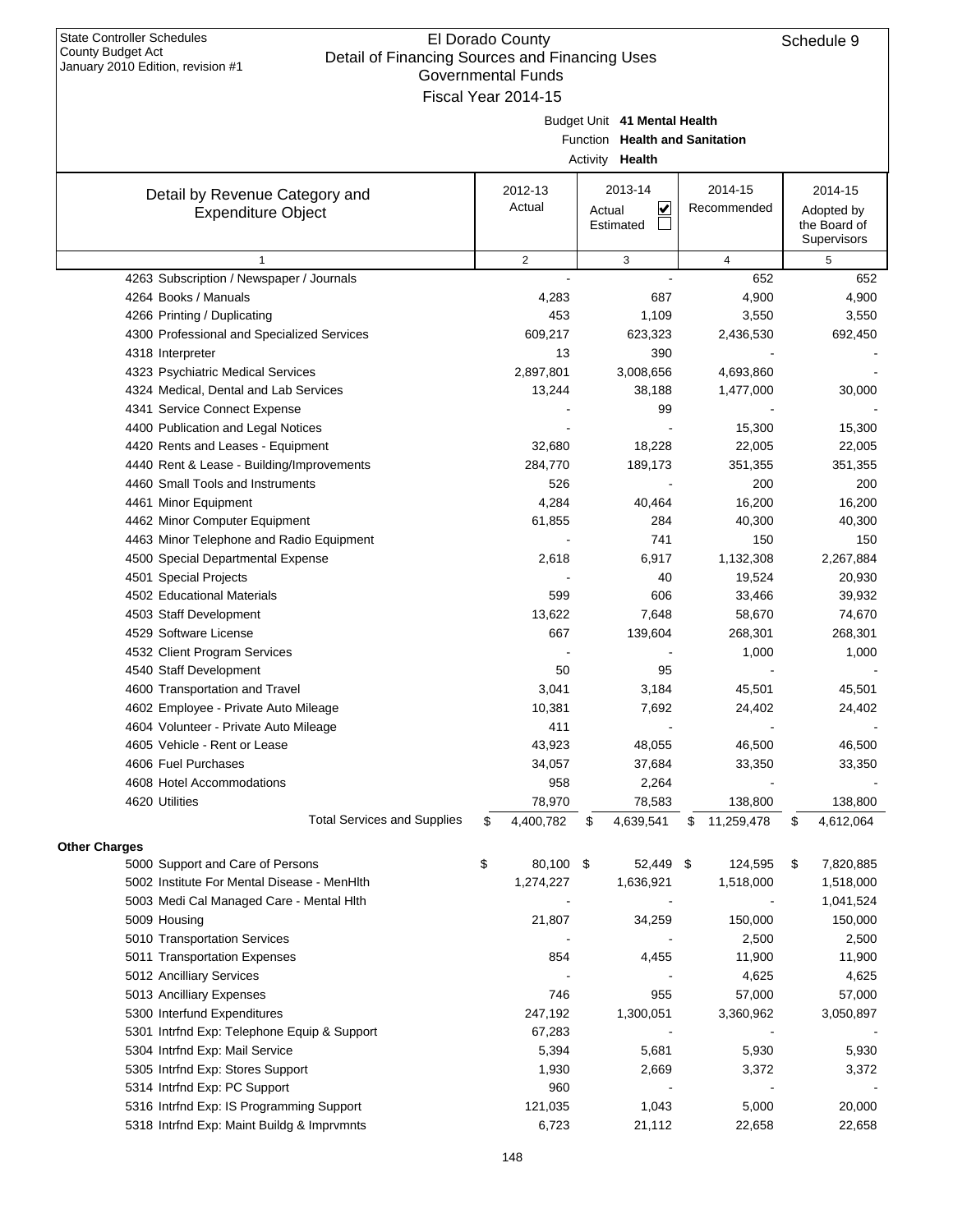| <b>State Controller Schedules</b><br>County Budget Act                              | El Dorado County          |                |                                |                   |     | Schedule 9   |
|-------------------------------------------------------------------------------------|---------------------------|----------------|--------------------------------|-------------------|-----|--------------|
| Detail of Financing Sources and Financing Uses<br>January 2010 Edition, revision #1 | <b>Governmental Funds</b> |                |                                |                   |     |              |
|                                                                                     | Fiscal Year 2014-15       |                |                                |                   |     |              |
|                                                                                     |                           |                |                                |                   |     |              |
|                                                                                     |                           |                | Budget Unit 41 Mental Health   |                   |     |              |
|                                                                                     |                           |                | Function Health and Sanitation |                   |     |              |
|                                                                                     |                           |                | Activity Health                |                   |     |              |
| Detail by Revenue Category and                                                      | 2012-13                   |                | 2013-14                        | 2014-15           |     | 2014-15      |
| <b>Expenditure Object</b>                                                           | Actual                    |                | ⊽<br>Actual                    | Recommended       |     | Adopted by   |
|                                                                                     |                           |                | Estimated                      |                   |     | the Board of |
|                                                                                     |                           |                |                                |                   |     | Supervisors  |
| $\mathbf{1}$                                                                        | $\overline{2}$            |                | 3                              | $\overline{4}$    |     | 5            |
| 5321 Intrfnd Exp: Collections                                                       | 429                       |                | 1,963                          |                   |     |              |
| <b>Total Other Charges</b>                                                          | \$<br>1,828,679           | \$             | 3,061,558                      | \$<br>5,266,542   | \$  | 13,709,291   |
| <b>Fixed Assets</b>                                                                 |                           |                |                                |                   |     |              |
| 6040 Fixed Assets - Equipment                                                       | \$                        | \$             | 138,828 \$                     | 12,800            | -\$ | 12,800       |
| 6041 Fixed Assets - Data Proc Sys Devel Equip                                       |                           |                |                                | 10,000            |     | 10,000       |
| 6042 Fixed Assets - Computer Sys Equipment                                          | 14,731                    |                |                                | 120,900           |     | 68,900       |
| <b>Total Fixed Assets</b>                                                           | \$<br>14,731              | \$             | 138,828                        | \$<br>143,700     | \$  | 91,700       |
| <b>Other Financing Uses</b>                                                         |                           |                |                                |                   |     |              |
| 7000 Operating Transfers Out                                                        | \$                        | \$             | 174,325                        | \$<br>248,233     | \$  |              |
| <b>Total Other Financing Uses</b>                                                   | \$                        | $\mathfrak{L}$ | 174,325                        | \$<br>248,233     | \$  |              |
| <b>Intrafund Transfers</b>                                                          |                           |                |                                |                   |     |              |
| 7250 Intrafnd Transfers: Non General Fund                                           | \$<br>3,408,559           | \$             | 1,529,439                      | \$<br>5,556,019   | \$  | 5,672,074    |
| <b>Total Intrafund Transfers</b>                                                    | \$<br>3,408,559           | \$             | 1,529,439                      | \$<br>5,556,019   | \$  | 5,672,074    |
| <b>Intrafund Abatement</b>                                                          |                           |                |                                |                   |     |              |
| 7380 Intrfnd Abatemnt: Not General Fund                                             | \$<br>(3,408,559)         | \$             | (1,529,439)                    | \$<br>(5,656,019) | \$  | (5,772,074)  |
| <b>Total Intrafund Abatement</b>                                                    | \$<br>(3,408,559)         | \$             | (1,529,439)                    | \$<br>(5,656,019) | \$  | (5,772,074)  |
| <b>Appropriations for Contingencies</b>                                             |                           |                |                                |                   |     |              |
| 7700 Contingency                                                                    | \$                        | \$             |                                | \$<br>3,881,452   | \$  | 5,202,129    |
| <b>Total Appropriations for Contingencies</b>                                       | \$                        | \$             |                                | \$<br>3,881,452   | \$  | 5,202,129    |
| <b>Total Expenditures/Appropriations</b>                                            | \$<br>14,522,210          | \$             | 14,359,557                     | \$<br>31,613,982  | \$  | 34,336,889   |
| Net Cost \$                                                                         | 1,632,827                 | \$             | 2,147,870                      | \$<br>(9,325,685) | \$  | (10,755,089) |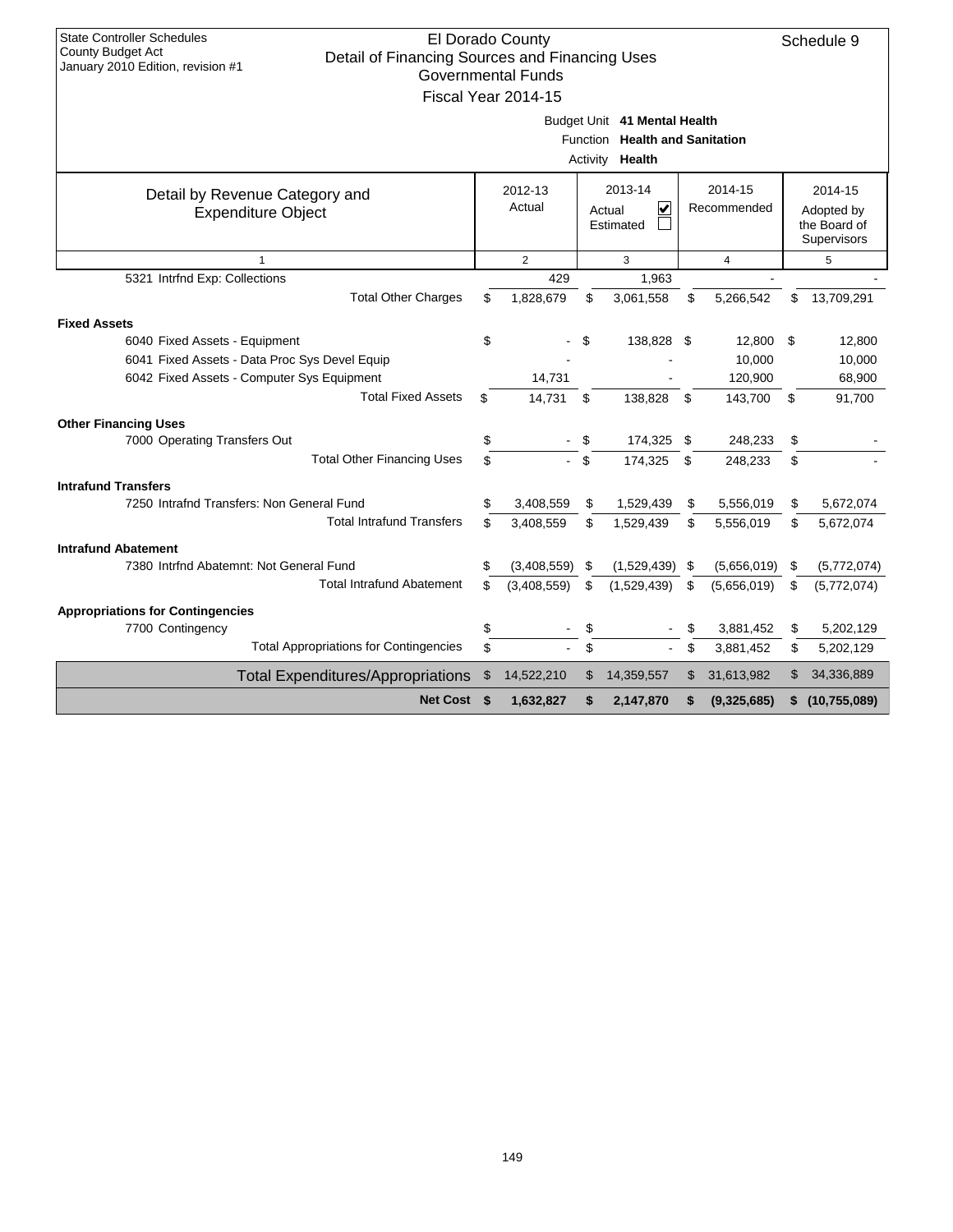| Detail Of Financing Obdress and Financing Oses<br>January 2010 Edition, revision #1 | Governmental Funds  |                                                   |        |                                         |                |              |
|-------------------------------------------------------------------------------------|---------------------|---------------------------------------------------|--------|-----------------------------------------|----------------|--------------|
|                                                                                     | Fiscal Year 2014-15 |                                                   |        |                                         |                |              |
|                                                                                     |                     | Function Health and Sanitation<br>Activity Health |        | Budget Unit 42 Environmental Management |                |              |
|                                                                                     | 2012-13             | 2013-14                                           |        | 2014-15                                 |                | 2014-15      |
| Detail by Revenue Category and<br><b>Expenditure Object</b>                         | Actual              | V<br>Actual                                       |        | Recommended                             |                | Adopted by   |
|                                                                                     |                     | Estimated                                         |        |                                         |                | the Board of |
| $\mathbf{1}$                                                                        | $\overline{2}$      | 3                                                 |        |                                         |                | Supervisors  |
|                                                                                     |                     |                                                   |        | 4                                       |                | 5            |
| <b>Licenses, Permits and Franchises</b>                                             |                     |                                                   |        |                                         |                |              |
| 0220 Construction Permits                                                           | \$<br>107,999 \$    | 143,386 \$                                        |        | 120,000 \$                              |                | 120,000      |
| 0251 Franchise - Garbage                                                            | 43,864              | 103,453                                           |        | 633,382                                 |                | 499,562      |
| 0260 Other License and Permits                                                      | 18,583              | 25,469                                            |        | 14,088                                  |                | 14,088       |
| 0263 Under Ground Storage Tank Permit                                               | 133,771             | 115,590                                           |        | 96,401                                  |                | 96,401       |
| 0265 Health Permit                                                                  | 13,731              | 12,602                                            |        | 22,535                                  |                | 22,535       |
| 0267 Food Facility Permit                                                           | 432,962             | 468,021                                           |        | 392,048                                 |                | 392,048      |
| 0268 Pool and Spa Permit                                                            | 97,633              | 102,736                                           |        | 97,473                                  |                | 97,473       |
| 0269 Water System Permit                                                            | 70,929              | 64,735                                            |        | 51,079                                  |                | 51,079       |
| 0270 Well Permit                                                                    | 31,278              | 60,206                                            |        | 36,015                                  |                | 36,015       |
| 0272 Infectious Waste Permit                                                        |                     |                                                   |        | 362                                     |                | 362          |
| Total Licenses, Permits and Franchises                                              | \$<br>950,750       | \$<br>1,096,198                                   | \$     | 1,463,383                               | \$             | 1,329,563    |
| Intergovernmental Revenue - State                                                   |                     |                                                   |        |                                         |                |              |
| 0880 State - Other                                                                  | \$<br>75,521        | \$<br>51,360                                      | \$     |                                         | \$             |              |
| Total Intergovernmental Revenue - State                                             | \$<br>75,521        | \$<br>51,360                                      | \$     |                                         | \$             |              |
| Intergovernmental Revenue - Federal                                                 |                     |                                                   |        |                                         |                |              |
| 1100 Federal - Other                                                                | \$                  | \$                                                | \$     | 77,500                                  | \$             | 77,500       |
| Total Intergovernmental Revenue - Federal                                           | \$                  | \$                                                | $-$ \$ | 77,500                                  | \$             | 77,500       |
| <b>Charges for Services</b>                                                         |                     |                                                   |        |                                         |                |              |
| 1310 Special Assessments                                                            | \$<br>88,807 \$     | 89,884                                            | \$     |                                         | \$             | 89,884       |
| 1401 Planning and Engineering Fees                                                  | 50,482              | 21,759                                            |        | 20,100                                  |                | 20,100       |
| 1661 Water Sampling                                                                 | 57                  | 57                                                |        | 100                                     |                | 100          |
| 1662 Loan Certification                                                             | 2,766               | 1,063                                             |        | 500                                     |                | 500          |
| 1663 Business Plans                                                                 | 165,199             | 170,504                                           |        | 172,638                                 |                | 172,638      |
| 1740 Charges for Services                                                           | 16,790              | 12,067                                            |        | 13,854                                  |                | 13,854       |
| 1800 Interfund Revenue                                                              | 525,184             | 40,621                                            |        | 21,754                                  |                | 21,754       |
| <b>Total Charges for Services</b>                                                   | \$<br>849,285       | \$<br>335,954                                     | -\$    | 228,946                                 | \$             | 318,830      |
| <b>Miscellaneous Revenues</b>                                                       |                     |                                                   |        |                                         |                |              |
| 1940 Miscellaneous Revenue                                                          | \$<br>5,322 \$      | 12,344 \$                                         |        | $252$ \$                                |                | 252          |
| 1942 Miscellaneous Reimbursement                                                    |                     | 102                                               |        |                                         |                |              |
| <b>Total Miscellaneous Revenues</b>                                                 | \$<br>5,322         | \$<br>12,446                                      | \$     | 252                                     | \$             | 252          |
|                                                                                     |                     |                                                   |        |                                         |                |              |
| <b>Other Financing Sources</b>                                                      |                     |                                                   |        |                                         |                |              |
| 2020 Operating Transfers In                                                         | \$<br>208,297       | \$                                                | \$     |                                         | \$             |              |
| 2027 Operating Transfers In: Sales Tax Realingment                                  | 181,125             | 220,281                                           |        | 157,412                                 |                | 157,412      |
| <b>Total Other Financing Sources</b>                                                | \$<br>389,422       | \$<br>220,281                                     | \$     | 157,412                                 | \$             | 157,412      |
| <b>Total Revenue</b>                                                                | \$<br>2,270,300     | \$<br>1,716,239                                   | \$     | 1,927,493                               | $\mathfrak{S}$ | 1,883,557    |
| <b>Salaries and Employee Benefits</b>                                               |                     |                                                   |        |                                         |                |              |
| 3000 Permanent Employees / Elected Officials                                        | \$<br>1,527,603 \$  | 938,310 \$                                        |        | 944,397 \$                              |                | 900,461      |
| 3001 Temporary Employees                                                            | 57,294              | 23,629                                            |        | 25,000                                  |                | 25,000       |
| 3002 Overtime                                                                       | 20,810              | 13,393                                            |        | 9,000                                   |                | 9,000        |
| 3003 Standby Pay                                                                    | 4,292               | 5,695                                             |        | 3,800                                   |                | 3,800        |
| 3004 Other Compensation                                                             | 31,461              | 5,901                                             |        | 10,736                                  |                | 10,736       |
| 3005 Tahoe Differential                                                             | 6,208               | 5,393                                             |        | 3,000                                   |                | 3,000        |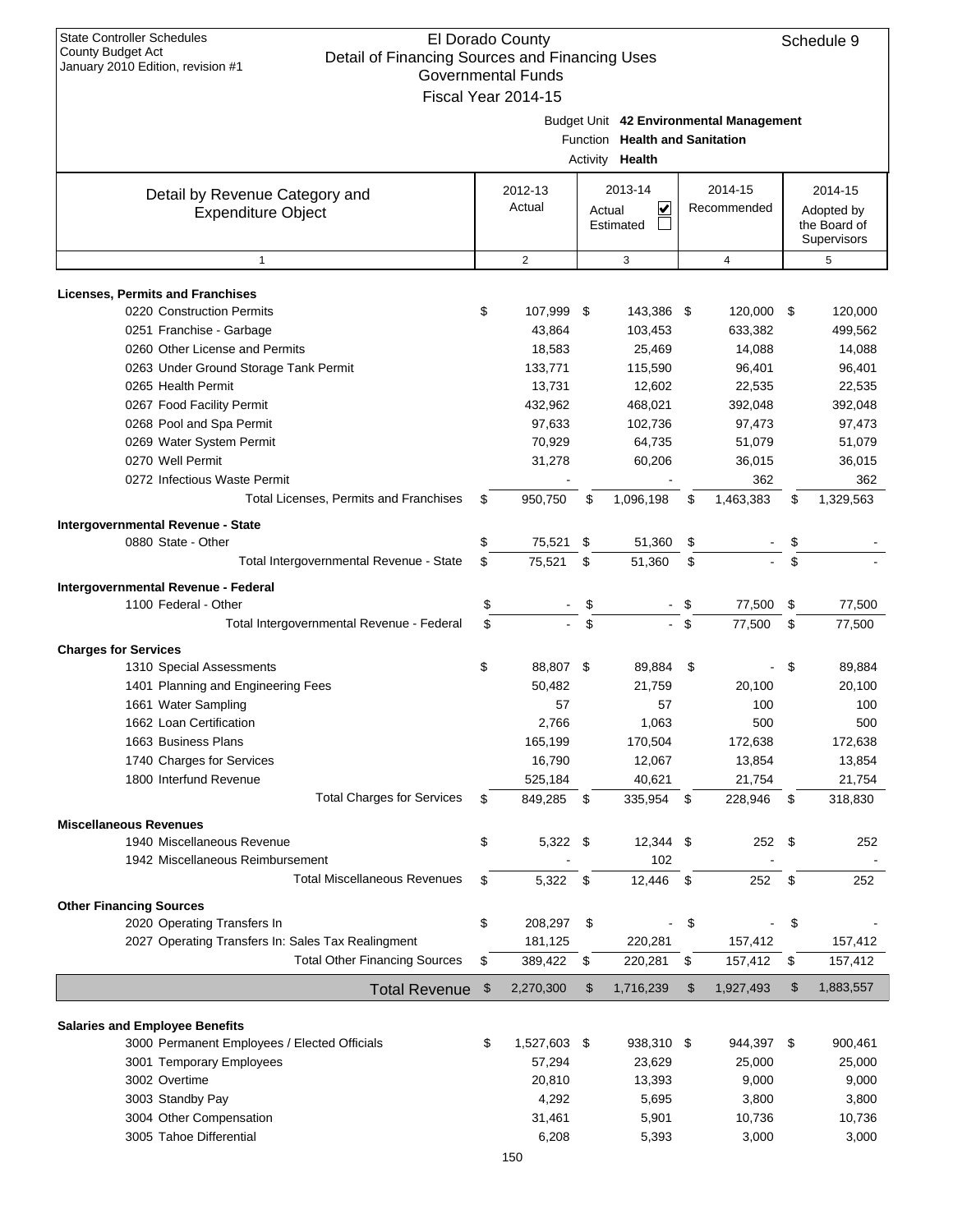| January 2010 Edition, revision #1<br>Governmental Funds |    |           |    |                                         |    |                |      |              |  |  |  |  |
|---------------------------------------------------------|----|-----------|----|-----------------------------------------|----|----------------|------|--------------|--|--|--|--|
| Fiscal Year 2014-15                                     |    |           |    |                                         |    |                |      |              |  |  |  |  |
|                                                         |    |           |    | Budget Unit 42 Environmental Management |    |                |      |              |  |  |  |  |
|                                                         |    |           |    | Function Health and Sanitation          |    |                |      |              |  |  |  |  |
|                                                         |    |           |    | Activity <b>Health</b>                  |    |                |      |              |  |  |  |  |
|                                                         |    |           |    |                                         |    |                |      |              |  |  |  |  |
| Detail by Revenue Category and                          |    | 2012-13   |    | 2013-14                                 |    | 2014-15        |      | 2014-15      |  |  |  |  |
| <b>Expenditure Object</b>                               |    | Actual    |    | ∣✔<br>Actual                            |    | Recommended    |      | Adopted by   |  |  |  |  |
|                                                         |    |           |    | Estimated                               |    |                |      | the Board of |  |  |  |  |
| $\mathbf{1}$                                            |    | 2         |    |                                         |    | $\overline{4}$ |      | Supervisors  |  |  |  |  |
| 3007 Hazard Pay                                         |    | 2,392     |    | 3<br>5,856                              |    |                |      | 5            |  |  |  |  |
| 3020 Employer Share - Employee Retirement               |    | 283,114   |    | 188,901                                 |    | 195,008        |      | 195,047      |  |  |  |  |
| 3022 Employer Share - Medi Care                         |    | 23,045    |    | 14,131                                  |    | 13,716         |      | 13,716       |  |  |  |  |
| 3040 Employer Share - Health Insurance                  |    | 323,082   |    | 109,735                                 |    | 191,923        |      | 191,923      |  |  |  |  |
| 3041 Employer Share - Unemployment Insurance            |    | 18,627    |    | 595                                     |    |                |      |              |  |  |  |  |
| 3042 Employer Share - Long Term Disab Insurance         |    | 3,037     |    | 1,591                                   |    | 2,349          |      | 2,349        |  |  |  |  |
| 3043 Employer Share - Deferred Compensation             |    | 8,755     |    | 4,045                                   |    | 3,915          |      | 3,915        |  |  |  |  |
| 3046 Retiree Health - Defined Contributions             |    | 28,786    |    | 28,786                                  |    | 14,978         |      | 14,978       |  |  |  |  |
| 3060 Employer Share - Workers' Compensation             |    | 2,468     |    | 5,344                                   |    | 38,580         |      | 38,580       |  |  |  |  |
| 3080 Flexible Benefits                                  |    | 6,955     |    | 3,668                                   |    | 8,100          |      | 8,100        |  |  |  |  |
| Total Salaries and Employee Benefits                    | \$ | 2,347,927 | \$ | 1,354,973                               | \$ | 1,464,502      | \$   | 1,420,605    |  |  |  |  |
|                                                         |    |           |    |                                         |    |                |      |              |  |  |  |  |
| <b>Services and Supplies</b>                            |    | 1,376     | \$ | 971 \$                                  |    | 4,750          | - \$ |              |  |  |  |  |
| 4000 Agriculture                                        | \$ | 1,554     |    |                                         |    |                |      | 4,750        |  |  |  |  |
| 4020 Clothing and Personal Supplies<br>4022 Uniforms    |    | 533       |    |                                         |    |                |      |              |  |  |  |  |
| 4040 Telephone Company Vendor Payments                  |    | 3,614     |    | 2,510                                   |    | 9,185          |      | 9,185        |  |  |  |  |
| 4041 Cnty Pass thru Telephone Chrges to Depts           |    | 638       |    | 3,232                                   |    | 1,590          |      | 1,590        |  |  |  |  |
| 4080 Household Expense                                  |    | 601       |    | 154                                     |    | 700            |      | 700          |  |  |  |  |
| 4082 Household Expense - Other                          |    | 17        |    |                                         |    | 750            |      | 750          |  |  |  |  |
| 4085 Household Expense - Refuse Disposal                |    | 10,942    |    |                                         |    |                |      |              |  |  |  |  |
| 4100 Insurance - Premium                                |    | 17,501    |    | 8,057                                   |    | 8,015          |      | 8,015        |  |  |  |  |
| 4140 Maintenance - Equipment                            |    | 65        |    |                                         |    | 450            |      | 450          |  |  |  |  |
| 4144 Maintenance - Computer System Supplies             |    | 34,587    |    | 40,381                                  |    | 50,995         |      | 50,995       |  |  |  |  |
| 4145 Maintenance - Equipment Parts                      |    | 184       |    | 209                                     |    |                |      |              |  |  |  |  |
| 4160 Maintenance Vehicles - Service Contract            |    |           |    |                                         |    | 100            |      | 100          |  |  |  |  |
| 4162 Maintenance Vehicles - Supplies                    |    |           |    |                                         |    | 350            |      | 350          |  |  |  |  |
| 4164 Maintenance Vehicles - Tires and Tubes             |    |           |    |                                         |    | 250            |      | 250          |  |  |  |  |
| 4165 Maintenance Vehicles - Oil and Grease              |    |           |    | (93)                                    |    | 150            |      | 150          |  |  |  |  |
| 4200 Medical, Dental and Laboratory Supplies            |    | 608       |    | 12                                      |    | 575            |      | 575          |  |  |  |  |
| 4220 Memberships                                        |    | 1,483     |    | 1,730                                   |    | 3,622          |      | 3,622        |  |  |  |  |
| 4221 Memberships - Legislative Advocacy                 |    | 1,580     |    | 1,190                                   |    | 1,188          |      | 1,188        |  |  |  |  |
| 4260 Office Expense                                     |    | 6,003     |    | 5,368                                   |    |                |      |              |  |  |  |  |
| 4261 Postage                                            |    | 4,098     |    | 3,394                                   |    |                |      |              |  |  |  |  |
| 4262 Software                                           |    | 1,866     |    |                                         |    | 500            |      | 500          |  |  |  |  |
| 4263 Subscription / Newspaper / Journals                |    | 199       |    | 207                                     |    | 750            |      | 750          |  |  |  |  |
| 4264 Books / Manuals                                    |    | 33        |    | 32                                      |    | 600            |      | 600          |  |  |  |  |
| 4266 Printing / Duplicating                             |    | 4,470     |    | 525                                     |    | 875            |      | 875          |  |  |  |  |
| 4300 Professional and Specialized Services              |    | 6,900     |    | 3,371                                   |    | 5,600          |      | 5,600        |  |  |  |  |
| 4324 Medical, Dental and Lab Services                   |    | 832       |    | 2,783                                   |    | 2,000          |      | 2,000        |  |  |  |  |
| 4334 Fire Prevention and Inspection                     |    |           |    | 780                                     |    |                |      |              |  |  |  |  |
| 4400 Publication and Legal Notices                      |    | 90        |    | 375                                     |    | 900            |      | 900          |  |  |  |  |
| 4420 Rents and Leases - Equipment                       |    | 27,681    |    | 26,130                                  |    |                |      |              |  |  |  |  |
| 4460 Small Tools and Instruments                        |    | 871       |    | 633                                     |    | 1,315          |      | 1,315        |  |  |  |  |
| 4461 Minor Equipment                                    |    | 1,704     |    | 1,925                                   |    | 3,900          |      | 3,900        |  |  |  |  |
| 4462 Minor Computer Equipment                           |    | 7,812     |    | 6,735                                   |    |                |      |              |  |  |  |  |
| 4463 Minor Telephone and Radio Equipment                |    | 442       |    | 11,270                                  |    | 675            |      | 675          |  |  |  |  |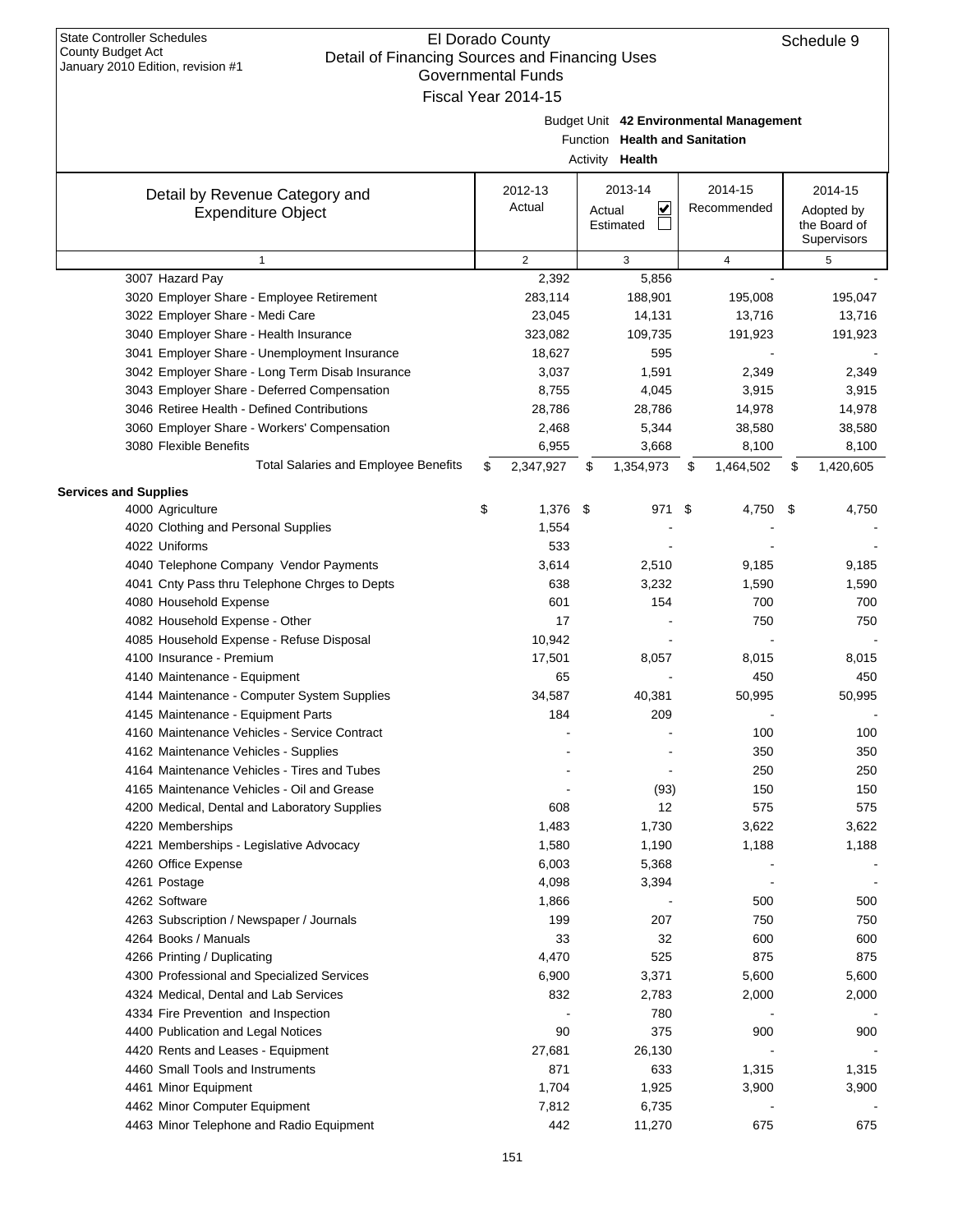| <b>State Controller Schedules</b><br><b>County Budget Act</b><br>Detail of Financing Sources and Financing Uses |     | El Dorado County          |                                         |                 | Schedule 9                  |
|-----------------------------------------------------------------------------------------------------------------|-----|---------------------------|-----------------------------------------|-----------------|-----------------------------|
| January 2010 Edition, revision #1                                                                               |     | <b>Governmental Funds</b> |                                         |                 |                             |
|                                                                                                                 |     | Fiscal Year 2014-15       |                                         |                 |                             |
|                                                                                                                 |     |                           | Budget Unit 42 Environmental Management |                 |                             |
|                                                                                                                 |     |                           | Function Health and Sanitation          |                 |                             |
|                                                                                                                 |     |                           | Activity <b>Health</b>                  |                 |                             |
| Detail by Revenue Category and                                                                                  |     | 2012-13                   | 2013-14                                 | 2014-15         | 2014-15                     |
| <b>Expenditure Object</b>                                                                                       |     | Actual                    | V<br>Actual                             | Recommended     | Adopted by                  |
|                                                                                                                 |     |                           | Estimated                               |                 | the Board of<br>Supervisors |
| $\mathbf{1}$                                                                                                    |     | 2                         | 3                                       | $\overline{4}$  | 5                           |
| 4500 Special Departmental Expense                                                                               |     | 820                       | (7, 321)                                | 2,805           | 2,794                       |
| 4501 Special Projects                                                                                           |     |                           |                                         | 17,376          | 17,376                      |
| 4502 Educational Materials                                                                                      |     | 1,139                     | 1,794                                   | 3,750           | 3,750                       |
| 4503 Staff Development                                                                                          |     | 6,377                     | 1,611                                   | 15,200          | 15,200                      |
| 4506 Film Development/Photography Supplies                                                                      |     | 465                       |                                         |                 |                             |
| 4507 Fire and Safety Supplies                                                                                   |     | 202                       |                                         |                 |                             |
| 4537 Enforcement: River Management Plan                                                                         |     | 36                        |                                         |                 |                             |
| 4540 Staff Development                                                                                          |     | 126                       |                                         |                 |                             |
| 4571 Road: Signs                                                                                                |     | 70                        |                                         |                 |                             |
| 4600 Transportation and Travel                                                                                  |     | 2,514                     | 1,323                                   | 17,300          | 17,300                      |
| 4602 Employee - Private Auto Mileage                                                                            |     | 316                       |                                         | 500             | 500                         |
| 4604 Volunteer - Private Auto Mileage                                                                           |     | 168                       |                                         |                 |                             |
| 4605 Vehicle - Rent or Lease                                                                                    |     | 25,622                    | 25,965                                  | 24,000          | 24,000                      |
| 4606 Fuel Purchases                                                                                             |     | 20,888                    | 17,373                                  | 23,850          | 23,822                      |
| 4608 Hotel Accommodations                                                                                       |     | 2,860                     | 3,405                                   | 6,800           | 6,800                       |
| 4620 Utilities                                                                                                  |     | 25,596                    |                                         |                 |                             |
| <b>Total Services and Supplies</b>                                                                              | \$. | 225,483                   | - \$<br>166,030                         | \$<br>211,366   | \$<br>211,327               |
| <b>Other Charges</b>                                                                                            |     |                           |                                         |                 |                             |
| 5300 Interfund Expenditures                                                                                     | \$  | 10,028                    | \$<br>123                               | \$<br>2,500     | \$<br>2,500                 |
| <b>Total Other Charges</b>                                                                                      | \$  | 10,028                    | \$<br>123                               | \$<br>2,500     | \$<br>2,500                 |
| <b>Fixed Assets</b>                                                                                             |     |                           |                                         |                 |                             |
| 6042 Fixed Assets - Computer Sys Equipment                                                                      | \$  |                           | \$                                      | \$<br>6,925     | \$<br>6,925                 |
| <b>Total Fixed Assets</b>                                                                                       | \$  |                           | \$                                      | \$<br>6,925     | \$<br>6,925                 |
| <b>Intrafund Transfers</b>                                                                                      |     |                           |                                         |                 |                             |
| 7200 Intrafund Transfers                                                                                        | \$  | 239,507 \$                | 190,502 \$                              | 242,620         | \$<br>242,620               |
| 7210 Intrafnd: Collections                                                                                      |     | 338                       | 796                                     | 280             | 280                         |
| 7220 Intrafnd: Telephone Equipment and Support                                                                  |     | 15,925                    |                                         |                 |                             |
| 7221 Intrafnd: Radio Equipment and Support                                                                      |     |                           |                                         | 1,600           | 1,600                       |
| 7223 Intrafnd: Mail Service                                                                                     |     | 2,879                     | 3,261                                   |                 |                             |
| 7224 Intrafnd: Stores Support                                                                                   |     | 798                       | 914                                     |                 |                             |
| 7231 Intrafnd: IS Programming Support                                                                           |     | 480                       |                                         |                 |                             |
| 7232 Intrafnd: Maint Bldg & Improvmnts                                                                          |     |                           | 2,039                                   |                 |                             |
| <b>Total Intrafund Transfers</b>                                                                                | \$  | 259,927                   | 197,513 \$<br>$\mathfrak s$             | 244,500         | \$<br>244,500               |
| <b>Intrafund Abatement</b>                                                                                      |     |                           |                                         |                 |                             |
| 7350 Intrfnd Abatemnt: Only General Fund                                                                        | \$  | (447, 016)                | \$<br>$(2,402)$ \$                      | (2,300)         | \$<br>(2,300)               |
| <b>Total Intrafund Abatement</b>                                                                                | \$  | (447, 016)                | \$<br>(2, 402)                          | \$<br>(2,300)   | \$<br>(2,300)               |
| <b>Total Expenditures/Appropriations</b>                                                                        | \$  | 2,396,349                 | \$<br>1,716,237                         | \$<br>1,927,493 | \$<br>1,883,557             |
| Net Cost \$                                                                                                     |     | $(126, 049)$ \$           | $\mathbf{2}$                            | \$<br>۰         | \$                          |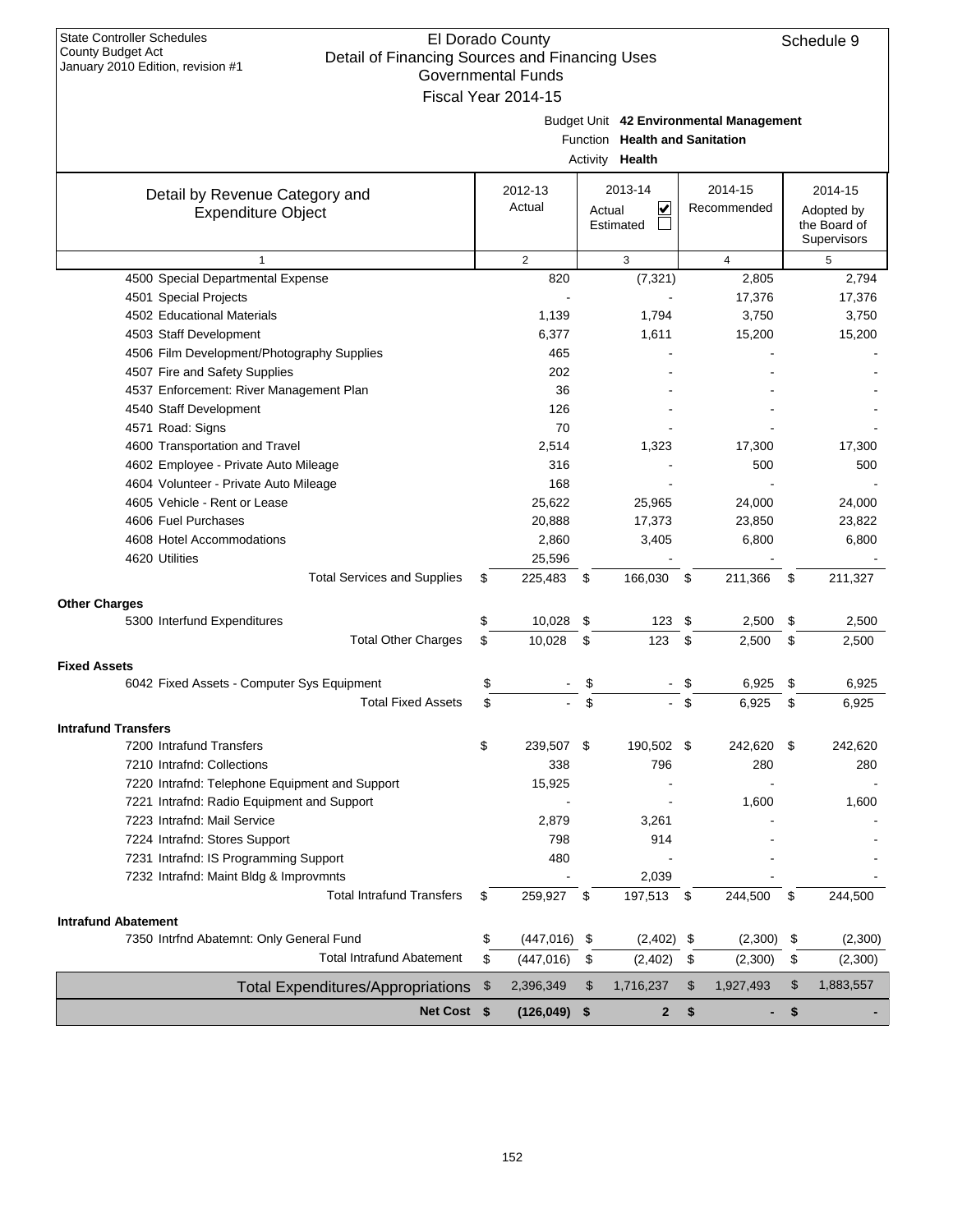| <b>State Controller Schedules</b><br>El Dorado County<br><b>County Budget Act</b><br>Detail of Financing Sources and Financing Uses<br>January 2010 Edition, revision #1 | <b>Governmental Funds</b><br>Fiscal Year 2014-15 |                           |                                                                                                        |    |                |      | Schedule 9 |  |  |  |  |  |                                           |
|--------------------------------------------------------------------------------------------------------------------------------------------------------------------------|--------------------------------------------------|---------------------------|--------------------------------------------------------------------------------------------------------|----|----------------|------|------------|--|--|--|--|--|-------------------------------------------|
|                                                                                                                                                                          |                                                  |                           | Budget Unit 45 Health & Human Services Agency<br>Function General Government<br>Activity Other General |    |                |      |            |  |  |  |  |  |                                           |
|                                                                                                                                                                          | 2012-13                                          |                           | 2013-14                                                                                                |    | 2014-15        |      | 2014-15    |  |  |  |  |  |                                           |
| Detail by Revenue Category and<br><b>Expenditure Object</b>                                                                                                              | Actual                                           |                           | ⊻<br>Actual<br>Estimated                                                                               |    | Recommended    |      |            |  |  |  |  |  | Adopted by<br>the Board of<br>Supervisors |
| $\mathbf{1}$                                                                                                                                                             | 2                                                |                           | 3                                                                                                      |    | $\overline{4}$ |      | 5          |  |  |  |  |  |                                           |
|                                                                                                                                                                          |                                                  |                           |                                                                                                        |    |                |      |            |  |  |  |  |  |                                           |
| <b>Charges for Services</b>                                                                                                                                              |                                                  |                           |                                                                                                        |    |                |      |            |  |  |  |  |  |                                           |
| 1800 Interfund Revenue                                                                                                                                                   | \$                                               | \$<br>\$                  | 3,197,890                                                                                              | \$ | 4,973,461      | \$   | 4,466,839  |  |  |  |  |  |                                           |
| <b>Total Charges for Services</b>                                                                                                                                        | \$                                               |                           | 3,197,890                                                                                              | \$ | 4,973,461      | \$   | 4,466,839  |  |  |  |  |  |                                           |
| <b>Miscellaneous Revenues</b>                                                                                                                                            |                                                  |                           |                                                                                                        |    |                |      |            |  |  |  |  |  |                                           |
| 1942 Miscellaneous Reimbursement                                                                                                                                         | \$                                               | \$                        | 40                                                                                                     | \$ |                | \$   |            |  |  |  |  |  |                                           |
| <b>Total Miscellaneous Revenues</b>                                                                                                                                      | \$                                               | \$<br>$\overline{a}$      | 40                                                                                                     | \$ |                | \$   |            |  |  |  |  |  |                                           |
| <b>Other Financing Sources</b>                                                                                                                                           |                                                  |                           |                                                                                                        |    |                |      |            |  |  |  |  |  |                                           |
| 2020 Operating Transfers In                                                                                                                                              | \$                                               | \$                        |                                                                                                        | \$ |                | \$   | 28,113     |  |  |  |  |  |                                           |
| <b>Total Other Financing Sources</b>                                                                                                                                     | \$                                               | \$                        |                                                                                                        | \$ |                | \$   | 28,113     |  |  |  |  |  |                                           |
| <b>Total Revenue</b>                                                                                                                                                     | \$                                               | $\boldsymbol{\mathsf{S}}$ | 3,197,930                                                                                              | \$ | 4,973,461      | \$   | 4,494,952  |  |  |  |  |  |                                           |
|                                                                                                                                                                          |                                                  |                           |                                                                                                        |    |                |      |            |  |  |  |  |  |                                           |
| <b>Salaries and Employee Benefits</b>                                                                                                                                    |                                                  |                           |                                                                                                        |    |                |      |            |  |  |  |  |  |                                           |
| 3000 Permanent Employees / Elected Officials                                                                                                                             | \$                                               | \$                        | 3,771,785                                                                                              | \$ | 4,779,097      | \$   | 4,672,381  |  |  |  |  |  |                                           |
| 3001 Temporary Employees                                                                                                                                                 |                                                  |                           | 20,362                                                                                                 |    |                |      |            |  |  |  |  |  |                                           |
| 3002 Overtime                                                                                                                                                            |                                                  |                           | 61,168                                                                                                 |    | 100,000        |      | 100,000    |  |  |  |  |  |                                           |
| 3004 Other Compensation                                                                                                                                                  |                                                  |                           | 82,106                                                                                                 |    | 80,541         |      | 79,581     |  |  |  |  |  |                                           |
| 3005 Tahoe Differential                                                                                                                                                  |                                                  |                           | 14,624                                                                                                 |    | 4,800          |      | 4,800      |  |  |  |  |  |                                           |
| 3006 Bilingual Pay                                                                                                                                                       |                                                  |                           | 1,246                                                                                                  |    | 2,088          |      | 2,088      |  |  |  |  |  |                                           |
| 3020 Employer Share - Employee Retirement                                                                                                                                |                                                  |                           | 709,091                                                                                                |    | 946,386        |      | 924,350    |  |  |  |  |  |                                           |
| 3022 Employer Share - Medi Care                                                                                                                                          |                                                  |                           | 54,999                                                                                                 |    | 69,401         |      | 67,854     |  |  |  |  |  |                                           |
| 3040 Employer Share - Health Insurance                                                                                                                                   |                                                  |                           | 929,581                                                                                                |    | 1,076,893      |      | 1,050,017  |  |  |  |  |  |                                           |
| 3041 Employer Share - Unemployment Insurance                                                                                                                             |                                                  |                           | 2,632                                                                                                  |    |                |      |            |  |  |  |  |  |                                           |
| 3042 Employer Share - Long Term Disab Insurance                                                                                                                          |                                                  |                           | 5,562                                                                                                  |    | 11,949         |      | 11,682     |  |  |  |  |  |                                           |
| 3043 Employer Share - Deferred Compensation                                                                                                                              |                                                  |                           | 11,158                                                                                                 |    | 12,485         |      | 10,511     |  |  |  |  |  |                                           |
| 3046 Retiree Health - Defined Contributions                                                                                                                              |                                                  |                           |                                                                                                        |    | 45,913         |      | 45,913     |  |  |  |  |  |                                           |
| 3060 Employer Share - Workers' Compensation                                                                                                                              |                                                  |                           |                                                                                                        |    | 33,939         |      | 33,939     |  |  |  |  |  |                                           |
| 3080 Flexible Benefits                                                                                                                                                   |                                                  |                           | 11,096                                                                                                 |    | 75,000         |      | 75,000     |  |  |  |  |  |                                           |
| <b>Total Salaries and Employee Benefits</b>                                                                                                                              | \$                                               | \$<br>$\blacksquare$      | 5,675,410                                                                                              | \$ | 7,238,492      | \$   | 7,078,116  |  |  |  |  |  |                                           |
| <b>Services and Supplies</b>                                                                                                                                             |                                                  |                           |                                                                                                        |    |                |      |            |  |  |  |  |  |                                           |
| 4040 Telephone Company Vendor Payments                                                                                                                                   | \$                                               | \$                        | 1,526 \$                                                                                               |    | 2,300          | - \$ | 2,300      |  |  |  |  |  |                                           |
| 4041 Cnty Pass thru Telephone Chrges to Depts                                                                                                                            |                                                  |                           | 713                                                                                                    |    | 26,500         |      | 26,500     |  |  |  |  |  |                                           |
| 4044 Cable/Internet Service                                                                                                                                              |                                                  |                           | 374                                                                                                    |    | 1,100          |      | 1,100      |  |  |  |  |  |                                           |
| 4080 Household Expense                                                                                                                                                   |                                                  |                           | 4,694                                                                                                  |    | 5,500          |      | 5,500      |  |  |  |  |  |                                           |
| 4082 Household Expense - Other                                                                                                                                           |                                                  |                           | 2,673                                                                                                  |    | 3,000          |      | 3,000      |  |  |  |  |  |                                           |
| 4086 Household Expense - Janitorial/Custodial                                                                                                                            |                                                  |                           | 35,700                                                                                                 |    | 59,580         |      | 59,580     |  |  |  |  |  |                                           |
| 4100 Insurance - Premium                                                                                                                                                 |                                                  |                           |                                                                                                        |    | 29,057         |      | 29,057     |  |  |  |  |  |                                           |
| 4101 Insurance - Additional Liability                                                                                                                                    |                                                  |                           |                                                                                                        |    | 760            |      | 760        |  |  |  |  |  |                                           |
| 4144 Maintenance - Computer System Supplies                                                                                                                              |                                                  |                           |                                                                                                        |    | 3,000          |      | 3,000      |  |  |  |  |  |                                           |
| 4180 Maintenance - Building and Improvements                                                                                                                             |                                                  |                           | 23,328                                                                                                 |    | 32,412         |      | 32,412     |  |  |  |  |  |                                           |
| 4197 Maintenance - Building Supplies                                                                                                                                     |                                                  |                           | 331                                                                                                    |    |                |      |            |  |  |  |  |  |                                           |
| 4220 Memberships                                                                                                                                                         |                                                  |                           |                                                                                                        |    | 404            |      | 404        |  |  |  |  |  |                                           |
| 4260 Office Expense                                                                                                                                                      |                                                  |                           | 36,444                                                                                                 |    | 34,394         |      | 36,153     |  |  |  |  |  |                                           |
| 4261 Postage                                                                                                                                                             |                                                  |                           | 24,711                                                                                                 |    | 42,200         |      | 42,200     |  |  |  |  |  |                                           |
| 4262 Software                                                                                                                                                            |                                                  |                           | 491                                                                                                    |    |                |      |            |  |  |  |  |  |                                           |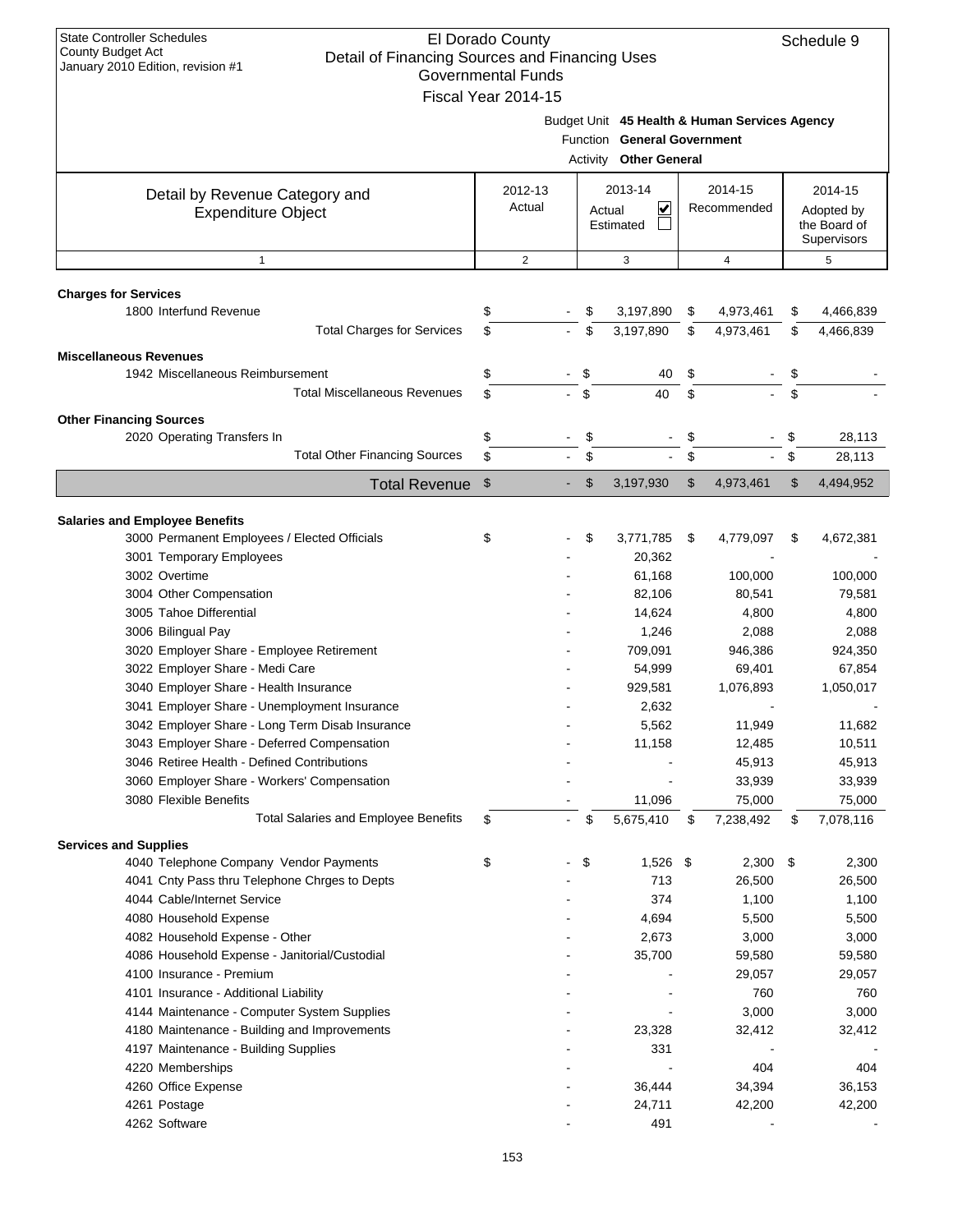| <b>State Controller Schedules</b>                                                                               | <b>El Dorado County</b> |      |                                               |                   | Schedule 9                  |
|-----------------------------------------------------------------------------------------------------------------|-------------------------|------|-----------------------------------------------|-------------------|-----------------------------|
| <b>County Budget Act</b><br>Detail of Financing Sources and Financing Uses<br>January 2010 Edition, revision #1 |                         |      |                                               |                   |                             |
|                                                                                                                 | Governmental Funds      |      |                                               |                   |                             |
|                                                                                                                 | Fiscal Year 2014-15     |      |                                               |                   |                             |
|                                                                                                                 |                         |      | Budget Unit 45 Health & Human Services Agency |                   |                             |
|                                                                                                                 |                         |      | Function General Government                   |                   |                             |
|                                                                                                                 |                         |      | Activity Other General                        |                   |                             |
| Detail by Revenue Category and                                                                                  | 2012-13                 |      | 2013-14                                       | 2014-15           | 2014-15                     |
| <b>Expenditure Object</b>                                                                                       | Actual                  |      | ∣✔<br>Actual                                  | Recommended       | Adopted by                  |
|                                                                                                                 |                         |      | Estimated                                     |                   | the Board of<br>Supervisors |
| $\mathbf{1}$                                                                                                    | 2                       |      | 3                                             | $\overline{4}$    | 5                           |
| 4263 Subscription / Newspaper / Journals                                                                        |                         |      | 132                                           | 950               | 950                         |
| 4264 Books / Manuals                                                                                            |                         |      |                                               | 700               | 700                         |
| 4266 Printing / Duplicating                                                                                     |                         |      | 265                                           | 1,500             | 1,500                       |
| 4300 Professional and Specialized Services                                                                      |                         |      | 43,622                                        | 40,195            | 46,445                      |
| 4324 Medical, Dental and Lab Services                                                                           |                         |      |                                               | 2,500             | 2,500                       |
| 4400 Publication and Legal Notices                                                                              |                         |      | 189                                           | 700               | 700                         |
| 4420 Rents and Leases - Equipment                                                                               |                         |      | 187,457                                       | 185,136           | 194,955                     |
| 4440 Rent & Lease - Building/Improvements                                                                       |                         |      | 641,074                                       | 703,030           | 703,030                     |
| 4460 Small Tools and Instruments                                                                                |                         |      | 12                                            |                   |                             |
| 4461 Minor Equipment                                                                                            |                         |      | 8,497                                         | 7,000             | 7,000                       |
| 4462 Minor Computer Equipment                                                                                   |                         |      | 21,151                                        | 28,400            | 28,400                      |
| 4500 Special Departmental Expense                                                                               |                         |      | 406                                           |                   |                             |
| 4502 Educational Materials                                                                                      |                         |      |                                               | 2,000             | 2,000                       |
| 4503 Staff Development                                                                                          |                         |      | 8,348                                         | 40,530            | 40,530                      |
| 4529 Software License                                                                                           |                         |      | 2,009                                         | 3,300             | 3,300                       |
| 4600 Transportation and Travel                                                                                  |                         |      | 1,004                                         | 15,122            | 15,122                      |
| 4602 Employee - Private Auto Mileage<br>4605 Vehicle - Rent or Lease                                            |                         |      | 3,970                                         | 11,305            | 11,305                      |
| 4606 Fuel Purchases                                                                                             |                         |      | 50                                            | 7,500             | 7,500                       |
| 4608 Hotel Accommodations                                                                                       |                         |      | 899<br>463                                    | 5,840<br>500      | 5,840<br>500                |
| 4620 Utilities                                                                                                  |                         |      | 180.945                                       | 176,024           | 189,424                     |
| <b>Total Services and Supplies</b>                                                                              | \$<br>$\blacksquare$    | \$   | 1,231,479                                     | \$<br>1,472,439   | \$<br>1,503,667             |
| <b>Fixed Assets</b>                                                                                             |                         |      |                                               |                   |                             |
| 6042 Fixed Assets - Computer Sys Equipment                                                                      | \$                      | - \$ | 4.690 \$                                      | 22.000            | \$<br>22,000                |
| <b>Total Fixed Assets</b>                                                                                       | \$                      | \$   | 4,690                                         | \$<br>22,000      | \$<br>22,000                |
| <b>Other Financing Uses</b>                                                                                     |                         |      |                                               |                   |                             |
| 7000 Operating Transfers Out                                                                                    | \$                      | \$   | 2,477                                         | \$                | \$                          |
| <b>Total Other Financing Uses</b>                                                                               | \$                      | \$   | 2,477                                         | \$                | \$                          |
|                                                                                                                 |                         |      |                                               |                   |                             |
| <b>Intrafund Transfers</b><br>7200 Intrafund Transfers                                                          |                         | \$   | 391                                           | \$                | \$                          |
| 7231 Intrafnd: IS Programming Support                                                                           | \$                      |      | 16,797                                        | 16,500            | 16,500                      |
| 7232 Intrafnd: Maint Bldg & Improvmnts                                                                          |                         |      | 12,608                                        | 5,545             | 5,545                       |
| <b>Total Intrafund Transfers</b>                                                                                | \$                      | \$   |                                               | \$                |                             |
|                                                                                                                 |                         |      | 29,796                                        | 22,045            | \$<br>22,045                |
| <b>Intrafund Abatement</b>                                                                                      |                         |      |                                               |                   |                             |
| 7350 Intrfnd Abatemnt: Only General Fund                                                                        | \$                      | \$   | $(3,300,368)$ \$                              |                   | \$<br>(4,440,972)           |
| 7380 Intrfnd Abatemnt: Not General Fund                                                                         |                         |      |                                               | (4,777,062)       |                             |
| <b>Total Intrafund Abatement</b>                                                                                | \$                      | \$   | (3,300,368)                                   | \$<br>(4,777,062) | \$<br>(4,440,972)           |
| <b>Total Expenditures/Appropriations</b>                                                                        | \$                      | \$   | 3,643,484                                     | \$<br>3,977,914   | \$<br>4,184,856             |
| Net Cost \$                                                                                                     |                         | - \$ | (445, 554)                                    | \$<br>995,547     | \$<br>310,096               |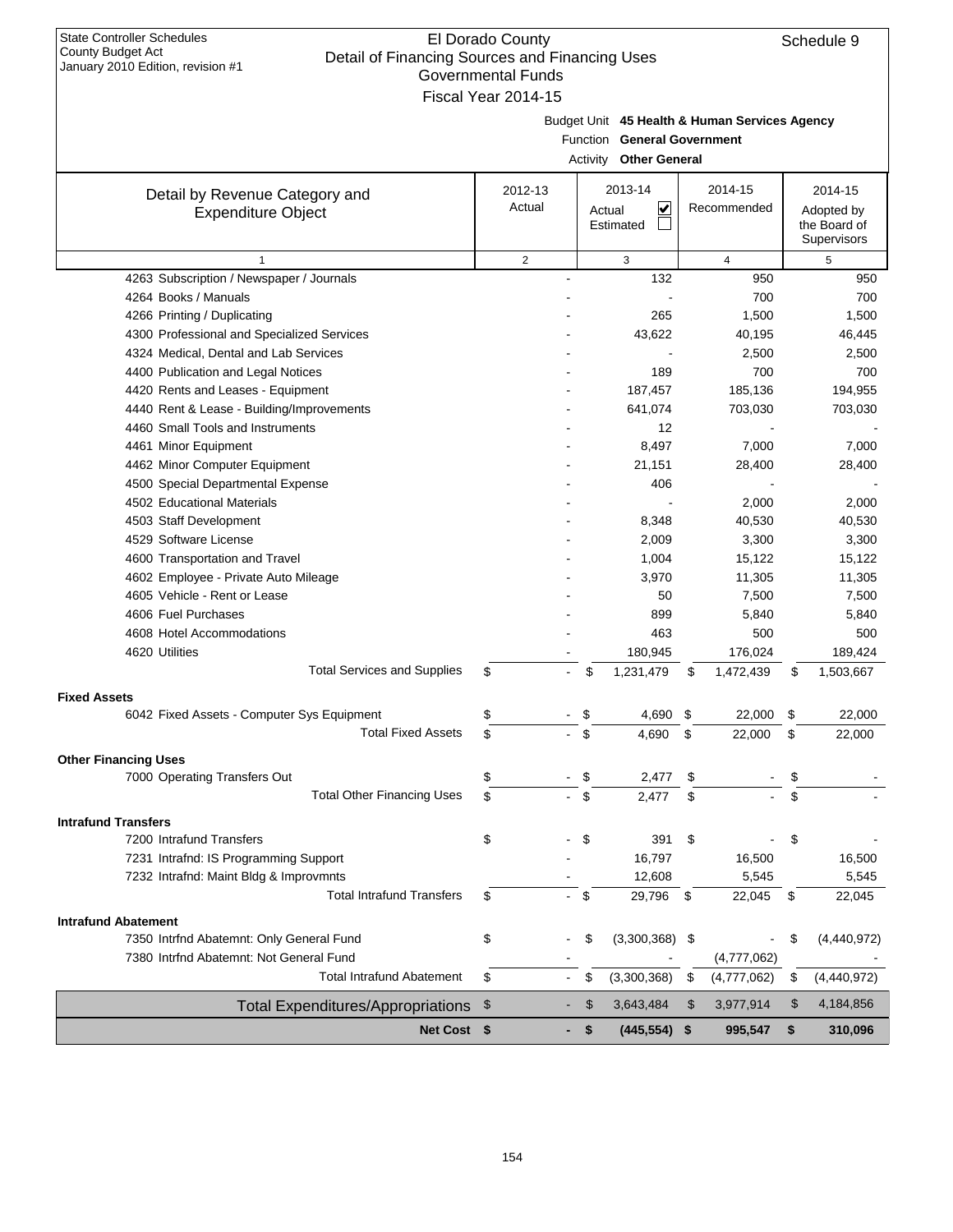| <b>State Controller Schedules</b><br><b>County Budget Act</b><br>Detail of Financing Sources and Financing Uses<br>January 2010 Edition, revision #1 | El Dorado County<br>Governmental Funds |        |                                                                                                    |      |                        | Schedule 9                                           |
|------------------------------------------------------------------------------------------------------------------------------------------------------|----------------------------------------|--------|----------------------------------------------------------------------------------------------------|------|------------------------|------------------------------------------------------|
|                                                                                                                                                      | Fiscal Year 2014-15                    |        | Budget Unit 51 Veterans Services<br>Function Public Assistance<br><b>Activity Veterans Affairs</b> |      |                        |                                                      |
| Detail by Revenue Category and<br><b>Expenditure Object</b>                                                                                          | 2012-13<br>Actual                      | Actual | 2013-14<br>⊻<br>Estimated                                                                          |      | 2014-15<br>Recommended | 2014-15<br>Adopted by<br>the Board of<br>Supervisors |
| $\mathbf{1}$                                                                                                                                         | 2                                      |        | 3                                                                                                  |      | $\overline{4}$         | 5                                                    |
| Intergovernmental Revenue - State                                                                                                                    |                                        |        |                                                                                                    |      |                        |                                                      |
| 0800 State - Veterans' Affairs                                                                                                                       | \$<br>25,199                           | \$     | 53,494 \$                                                                                          |      | 23,390                 | \$<br>23,390                                         |
| Total Intergovernmental Revenue - State                                                                                                              | \$<br>25,199                           | \$     | 53,494                                                                                             | \$   | 23,390                 | \$<br>23,390                                         |
| Intergovernmental Revenue - Federal                                                                                                                  |                                        |        |                                                                                                    |      |                        |                                                      |
| 1107 Federal - Medi Cal                                                                                                                              | \$<br>2,919                            | \$     | 930                                                                                                | -\$  | 1,653                  | \$<br>1,653                                          |
| Total Intergovernmental Revenue - Federal                                                                                                            | \$<br>2,919                            | \$     | 930                                                                                                | \$   | 1,653                  | \$<br>1,653                                          |
| <b>Other Financing Sources</b>                                                                                                                       |                                        |        |                                                                                                    |      |                        |                                                      |
| 2020 Operating Transfers In                                                                                                                          | \$<br>55,000                           | \$     |                                                                                                    | - \$ | 7,496                  | \$<br>20,096                                         |
| <b>Total Other Financing Sources</b>                                                                                                                 | \$<br>55,000                           | \$     | $\blacksquare$                                                                                     | \$   | 7,496                  | \$<br>20,096                                         |
| Total Revenue \$                                                                                                                                     | 83,118                                 | \$     | 54,424                                                                                             | \$   | 32,539                 | \$<br>45,139                                         |
|                                                                                                                                                      |                                        |        |                                                                                                    |      |                        |                                                      |
| <b>Salaries and Employee Benefits</b>                                                                                                                |                                        |        |                                                                                                    |      |                        |                                                      |
| 3000 Permanent Employees / Elected Officials                                                                                                         | \$<br>131,721 \$                       |        | 193,111 \$                                                                                         |      | 205,400                | \$<br>291,541                                        |
| 3001 Temporary Employees                                                                                                                             | 34,767                                 |        | 6,835                                                                                              |      | 20,000                 | 32,600                                               |
| 3004 Other Compensation                                                                                                                              | 87                                     |        |                                                                                                    |      |                        |                                                      |
| 3020 Employer Share - Employee Retirement                                                                                                            | 24,474                                 |        | 37,423                                                                                             |      | 41,072                 | 41,072                                               |
| 3022 Employer Share - Medi Care                                                                                                                      | 2,311                                  |        | 2,710                                                                                              |      | 2,972                  | 2,972                                                |
| 3040 Employer Share - Health Insurance                                                                                                               | 46,792                                 |        | 65,069                                                                                             |      | 67,740                 | 67,740                                               |
| 3041 Employer Share - Unemployment Insurance                                                                                                         | 2,915                                  |        | 205                                                                                                |      |                        |                                                      |
| 3042 Employer Share - Long Term Disab Insurance                                                                                                      | 262                                    |        | 327                                                                                                |      | 514                    | 514                                                  |
| 3046 Retiree Health - Defined Contributions                                                                                                          | 2,918                                  |        | 2,918                                                                                              |      | 3,907                  | 3,907                                                |
| 3060 Employer Share - Workers' Compensation                                                                                                          | 166                                    |        | 578                                                                                                |      | 1,763                  | 1,763                                                |
| 3080 Flexible Benefits                                                                                                                               | 1,807                                  |        | 2,238                                                                                              |      | 6,000                  | 6,000                                                |
| <b>Total Salaries and Employee Benefits</b>                                                                                                          | \$<br>248,220                          | \$     | 311,414                                                                                            | \$   | 349,368                | \$<br>448,109                                        |
| <b>Services and Supplies</b>                                                                                                                         |                                        |        |                                                                                                    |      |                        |                                                      |
| 4040 Telephone Company Vendor Payments                                                                                                               | \$<br>493                              | - \$   | 694 \$                                                                                             |      | 893                    | \$<br>893                                            |
| 4041 Cnty Pass thru Telephone Chrges to Depts                                                                                                        | 511                                    |        | 780                                                                                                |      | 895                    | 895                                                  |
| 4080 Household Expense                                                                                                                               | 138                                    |        |                                                                                                    |      | 50                     | 50                                                   |
| 4085 Household Expense - Refuse Disposal                                                                                                             | 5,868                                  |        | 6,761                                                                                              |      | 6,761                  | 6,761                                                |
| 4086 Household Expense - Janitorial/Custodial                                                                                                        | 4,260                                  |        | 4,380                                                                                              |      | 4,380                  | 4,380                                                |
| 4100 Insurance - Premium                                                                                                                             | 3,928                                  |        | 4,060                                                                                              |      | 7,434                  | 7,434                                                |
| 4101 Insurance - Additional Liability                                                                                                                | 1,215                                  |        | 1,239                                                                                              |      | 1,290                  | 1,290                                                |
| 4141 Maintenance - Office Equipment<br>4143 Maintenance - Service Contracts                                                                          |                                        |        |                                                                                                    |      | 100                    | 100                                                  |
|                                                                                                                                                      |                                        |        | 645                                                                                                |      | 3,500                  | 3,500                                                |
| 4144 Maintenance - Computer System Supplies<br>4160 Maintenance Vehicles - Service Contract                                                          | 11,000<br>135                          |        |                                                                                                    |      |                        |                                                      |
| 4163 Maintenance Vehicles - Inventory                                                                                                                |                                        |        |                                                                                                    |      | 50                     | 50                                                   |
| 4180 Maintenance - Building and Improvements                                                                                                         | 84                                     |        |                                                                                                    |      |                        |                                                      |
| 4197 Maintenance - Building Supplies                                                                                                                 | 60                                     |        | 3                                                                                                  |      | 150                    | 150                                                  |
| 4220 Memberships                                                                                                                                     | 1,090                                  |        | 1,060                                                                                              |      | 1,132                  | 1,132                                                |
| 4260 Office Expense                                                                                                                                  | 1,751                                  |        | 3,975                                                                                              |      | 2,746                  | 2,746                                                |
| 4261 Postage                                                                                                                                         | 994                                    |        | 1,192                                                                                              |      | 1,073                  | 1,073                                                |
| 4262 Software                                                                                                                                        |                                        |        | 918                                                                                                |      | 900                    | 900                                                  |
| 4263 Subscription / Newspaper / Journals                                                                                                             |                                        |        | 192                                                                                                |      | 192                    | 192                                                  |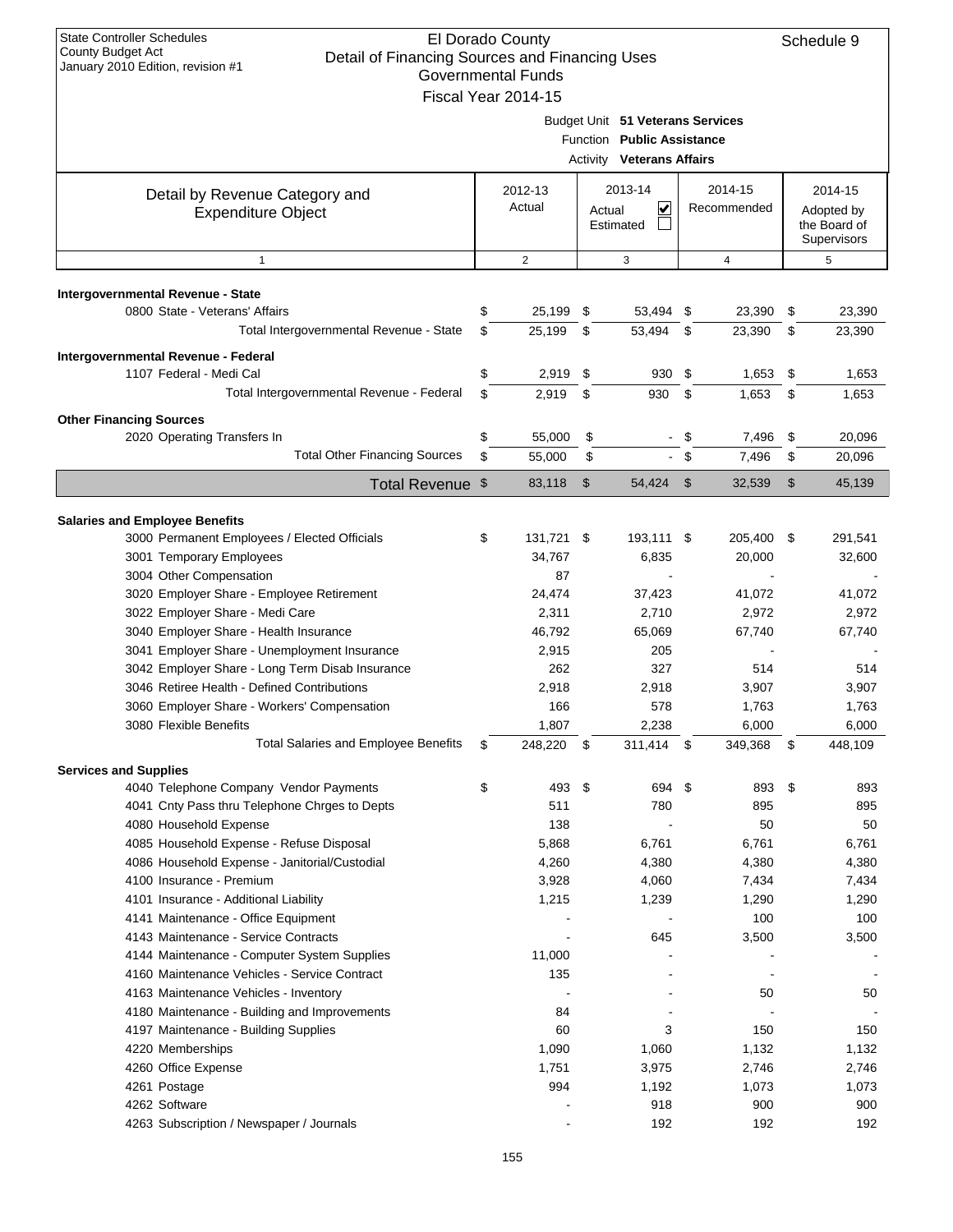| <b>State Controller Schedules</b><br><b>County Budget Act</b><br>Detail of Financing Sources and Financing Uses<br>January 2010 Edition, revision #1 | El Dorado County<br><b>Governmental Funds</b> |                                  |                          | Schedule 9                  |
|------------------------------------------------------------------------------------------------------------------------------------------------------|-----------------------------------------------|----------------------------------|--------------------------|-----------------------------|
|                                                                                                                                                      | Fiscal Year 2014-15                           |                                  |                          |                             |
|                                                                                                                                                      |                                               | Budget Unit 51 Veterans Services |                          |                             |
|                                                                                                                                                      |                                               | Function Public Assistance       |                          |                             |
|                                                                                                                                                      |                                               | <b>Activity Veterans Affairs</b> |                          |                             |
|                                                                                                                                                      |                                               |                                  |                          |                             |
| Detail by Revenue Category and                                                                                                                       | 2012-13                                       | 2013-14                          | 2014-15                  | 2014-15                     |
| <b>Expenditure Object</b>                                                                                                                            | Actual                                        | ⊻<br>Actual                      | Recommended              | Adopted by                  |
|                                                                                                                                                      |                                               | Estimated                        |                          | the Board of<br>Supervisors |
| $\mathbf{1}$                                                                                                                                         | 2                                             | 3                                | $\overline{4}$           | 5                           |
| 4264 Books / Manuals                                                                                                                                 | 361                                           | 376                              | 1,080                    | 1,080                       |
| 4266 Printing / Duplicating                                                                                                                          |                                               |                                  | 500                      | 500                         |
| 4300 Professional and Specialized Services                                                                                                           | 2,098                                         | 3,494                            | 2,916                    | 2,916                       |
| 4324 Medical, Dental and Lab Services                                                                                                                |                                               |                                  | 100                      | 100                         |
| 4335 El Dorado County (EDC) Dept or Agency                                                                                                           |                                               |                                  | 200                      | 200                         |
| 4400 Publication and Legal Notices                                                                                                                   |                                               |                                  | 350                      | 350                         |
| 4420 Rents and Leases - Equipment                                                                                                                    | 5,539                                         | 4,732                            | 4,702                    | 4,702                       |
| 4461 Minor Equipment                                                                                                                                 | (9)                                           | 673                              |                          |                             |
| 4462 Minor Computer Equipment                                                                                                                        |                                               | 3,353                            | 2,386                    | 2,386                       |
| 4500 Special Departmental Expense                                                                                                                    |                                               |                                  | 1,373                    | 1,373                       |
| 4503 Staff Development                                                                                                                               | 1,030                                         | 950                              |                          |                             |
| 4540 Staff Development                                                                                                                               | 22                                            |                                  | 1,600                    | 1,600                       |
| 4600 Transportation and Travel                                                                                                                       | 996                                           | 556                              | 704                      | 704                         |
| 4602 Employee - Private Auto Mileage                                                                                                                 | 537                                           | 449                              | 350                      | 350                         |
| 4604 Volunteer - Private Auto Mileage                                                                                                                | 846                                           | 1,227                            | 1,036                    | 1,036                       |
| 4605 Vehicle - Rent or Lease                                                                                                                         | 2,123                                         | 2,021                            | 2,123                    | 2,123                       |
| 4606 Fuel Purchases                                                                                                                                  | 1,146                                         | 1,079                            | 1,146                    | 1,146                       |
| 4608 Hotel Accommodations                                                                                                                            | 2,008                                         | 1,352                            | 1,438                    | 1,438                       |
| 4620 Utilities                                                                                                                                       | 23,546                                        | 26,202                           | 24,018                   | 24,018                      |
| <b>Total Services and Supplies</b>                                                                                                                   | \$<br>71,770                                  | 72,361<br>- \$                   | \$<br>77,568             | \$<br>77,568                |
| <b>Fixed Assets</b>                                                                                                                                  |                                               |                                  |                          |                             |
| 6042 Fixed Assets - Computer Sys Equipment                                                                                                           | \$                                            | 2,635<br>\$                      | \$                       | \$                          |
| <b>Total Fixed Assets</b>                                                                                                                            | \$                                            | \$<br>2,635                      | \$                       | \$                          |
| <b>Intrafund Transfers</b>                                                                                                                           |                                               |                                  |                          |                             |
| 7200 Intrafund Transfers                                                                                                                             | \$                                            | -\$<br>25                        | - \$<br>25               | \$<br>25                    |
| 7220 Intrafnd: Telephone Equipment and Support                                                                                                       | 4,010                                         |                                  |                          |                             |
| 7223 Intrafnd: Mail Service                                                                                                                          | 2,276                                         | 2,301                            | 2,489                    | 2,489                       |
| 7224 Intrafnd: Stores Support                                                                                                                        | 26                                            |                                  |                          |                             |
| 7229 Intrafnd: PC Support                                                                                                                            | 975                                           |                                  |                          |                             |
| 7232 Intrafnd: Maint Bldg & Improvmnts                                                                                                               | 3,485                                         |                                  | 3,485                    | 3,485                       |
| <b>Total Intrafund Transfers</b>                                                                                                                     | 10,771<br>\$                                  | \$<br>2,326                      | 5,999<br>\$              | \$<br>5,999                 |
| Total Expenditures/Appropriations \$                                                                                                                 | 330,761                                       | \$<br>388,736                    | $\sqrt[6]{3}$<br>432,935 | \$<br>531,676               |
| Net Cost \$                                                                                                                                          | (247, 643)                                    | \$<br>(334, 312)                 | (400, 396)<br>\$         | \$<br>(486, 537)            |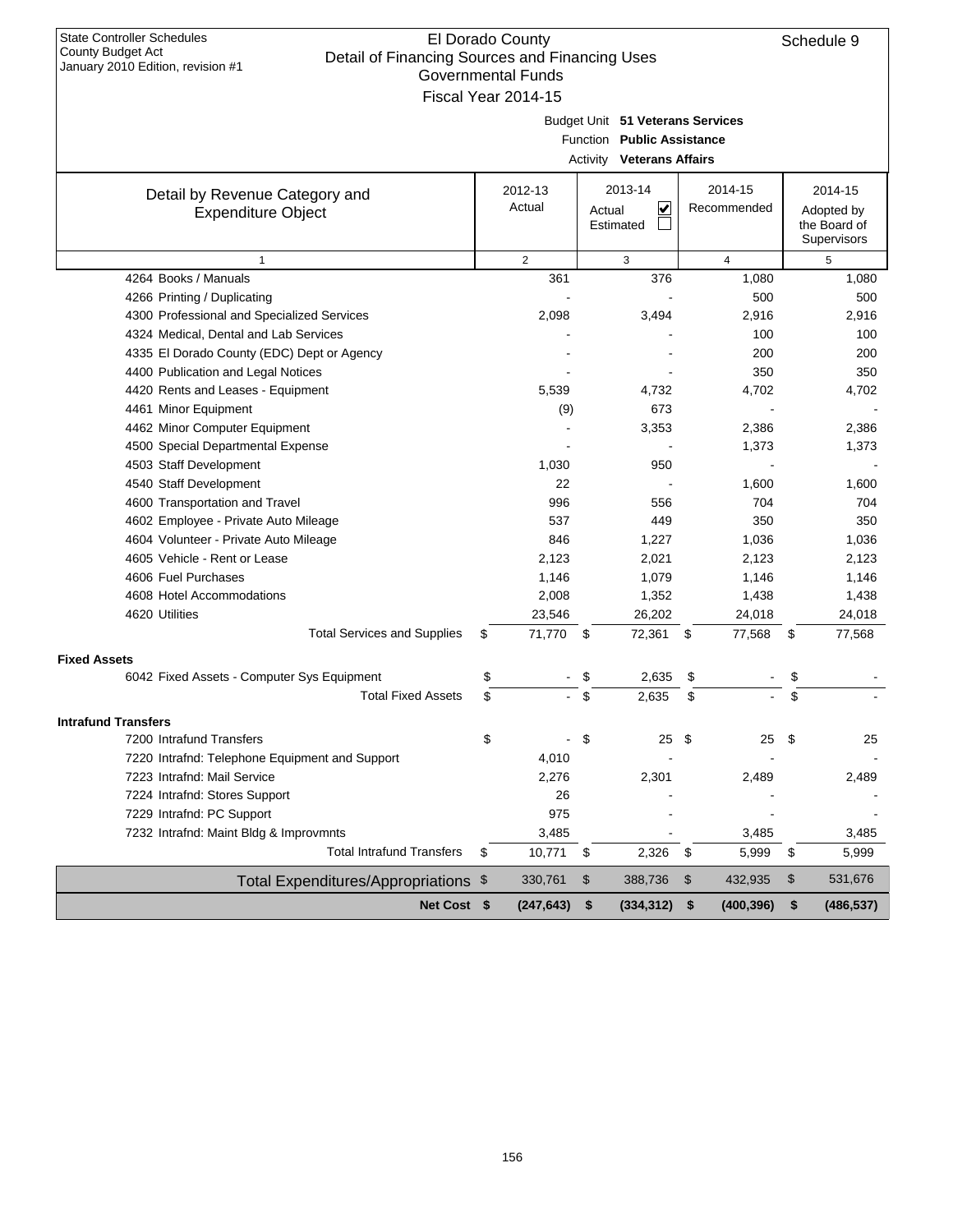| Budget Unit 53 Human Services<br>Function Public Assistance<br>Activity <b>Administration</b><br>2013-14<br>2014-15<br>2012-13<br>2014-15<br>Detail by Revenue Category and<br>Actual<br>V<br>Recommended<br>Actual<br>Adopted by<br><b>Expenditure Object</b><br>the Board of<br>Estimated<br>Supervisors<br>2<br>4<br>$\mathbf{1}$<br>3<br>5<br>Fines, Forfeitures and Penalties<br>0341 Restitution Fee<br>\$<br>\$<br>68<br>\$<br>Total Fines, Forfeitures and Penalties<br>\$<br>\$<br>68<br>Intergovernmental Revenue - State<br>0580 State - Public Assistance Administration<br>\$<br>2,911,681<br>\$<br>3,240,866<br>\$<br>3,724,583<br>\$<br>4,556,819<br>0581 State - Food Stamp Administration<br>1,879,223<br>1,720,704<br>2,206,945<br>2,217,720<br>0584 State - Fraud Incentives<br>160<br>614<br>0601 State - Cw Two Parent Families<br>206,476<br>129,863<br>0602 State - Cw Zero Parent/All Other Families<br>966.136<br>796,079<br>67,122<br>67,122<br>0603 State - Foster Care<br>1,787<br>664<br>(1, 150)<br>98<br>0604 State - Adoption<br>0605 State - Boarding Home License<br>34,173<br>33,798<br>33,551<br>32,559<br>0607 State - Kinship Guardian<br>47,784<br>57,936<br>0880 State - Other<br>821<br>826<br>Total Intergovernmental Revenue - State<br>6,047,092<br>5,981,200<br>6,031,209<br>6,875,459<br>S<br>\$<br>\$<br>\$<br>Intergovernmental Revenue - Federal<br>1000 Federal - Public Assistance Admin.<br>5,642,306<br>5,348,244<br>8,095,645<br>\$<br>\$<br>\$<br>\$<br>8,172,705<br>2,155,276<br>1001 Federal - Food Stamps<br>1,918,980<br>3,585,558<br>3,585,558<br>1004 Federal - Fraud Incentives<br>652<br>585<br>1021 Federal - Cw Two Parent Families<br>280,906<br>318,640<br>1022 Federal - Cw Zero Parent/All Other Families<br>1,306,547<br>1,218,366<br>2,936,389<br>2,936,389<br>1023 Federal - Foster Care<br>2,797,616<br>2,797,616<br>2,571,875<br>2,737,839<br>1,342,259<br>1,584,951<br>2,002,069<br>2,002,069<br>1024 Federal - Adoption<br>42,882<br>1025 Federal - Kinship Guardian<br>13,147<br>1026 Federal - Refugee Cash Assistance<br>(105)<br>(110)<br>1100 Federal - Other<br>11,680<br>3,076,303<br>3,483,037<br>3,483,037<br>1107 Federal - Medi Cal<br>3,410,438<br>Total Intergovernmental Revenue - Federal<br>16,438,513<br>\$<br>16,543,148<br>22,900,314<br>\$<br>22,977,374<br>\$<br>\$<br><b>Revenue Other Governmental Agencies</b><br>1200 Other - Governmental Agencies<br>\$<br>934,091<br>\$<br>251,657 \$<br>928,698<br>\$<br>928,698<br><b>Total Revenue Other Governmental Agencies</b><br>\$<br>\$<br>934,091<br>251,657<br>\$<br>928,698<br>\$<br>928,698<br><b>Charges for Services</b><br>\$<br>1541 Public Guardian<br>122,081 \$<br>157,695 \$<br>151,500<br>\$<br>1603 Vital Health Statistic Fee<br>151,500<br>28,703<br>30,326<br>33,000<br>1740 Charges for Services<br>33,000<br><b>Total Charges for Services</b><br>\$<br>150,784<br>$\mathfrak s$<br>188,021<br>$\mathfrak s$<br>\$<br>184,500<br>184,500<br><b>Miscellaneous Revenues</b><br>\$<br>87,091 \$<br>1900 Welfare Repayments<br>126,569 \$<br>123,942 \$<br>123,942<br>1901 Recoup Cw Two Parent/All Other Families<br>933<br>2,900<br>2,900<br>1902 Recoup Cw Zero Parent/All Other Families<br>40,461<br>63,000<br>63,000<br>1903 Recoup Cw Foster Care<br>245,898<br>188,000<br>188,000<br>1940 Miscellaneous Revenue<br>8,950<br>14,575<br>14,200<br>14,200<br>1942 Miscellaneous Reimbursement<br>130<br>30<br>1945 Staled Dated Check<br>19,084<br>3,410<br>17,172<br>19,084 | <b>State Controller Schedules</b><br><b>County Budget Act</b><br>Detail of Financing Sources and Financing Uses<br>January 2010 Edition, revision #1 | El Dorado County<br><b>Governmental Funds</b><br>Fiscal Year 2014-15 |  |  | Schedule 9 |
|----------------------------------------------------------------------------------------------------------------------------------------------------------------------------------------------------------------------------------------------------------------------------------------------------------------------------------------------------------------------------------------------------------------------------------------------------------------------------------------------------------------------------------------------------------------------------------------------------------------------------------------------------------------------------------------------------------------------------------------------------------------------------------------------------------------------------------------------------------------------------------------------------------------------------------------------------------------------------------------------------------------------------------------------------------------------------------------------------------------------------------------------------------------------------------------------------------------------------------------------------------------------------------------------------------------------------------------------------------------------------------------------------------------------------------------------------------------------------------------------------------------------------------------------------------------------------------------------------------------------------------------------------------------------------------------------------------------------------------------------------------------------------------------------------------------------------------------------------------------------------------------------------------------------------------------------------------------------------------------------------------------------------------------------------------------------------------------------------------------------------------------------------------------------------------------------------------------------------------------------------------------------------------------------------------------------------------------------------------------------------------------------------------------------------------------------------------------------------------------------------------------------------------------------------------------------------------------------------------------------------------------------------------------------------------------------------------------------------------------------------------------------------------------------------------------------------------------------------------------------------------------------------------------------------------------------------------------------------------------------------------------------------------------------------------------------------------------------------------------------------------------------------------------------------------------------------------------------------------------------------------------------------------------------------------------------------------------------------------------------------------------------------------------------------------------------------------------------------------------------------------------------------------------------------|------------------------------------------------------------------------------------------------------------------------------------------------------|----------------------------------------------------------------------|--|--|------------|
|                                                                                                                                                                                                                                                                                                                                                                                                                                                                                                                                                                                                                                                                                                                                                                                                                                                                                                                                                                                                                                                                                                                                                                                                                                                                                                                                                                                                                                                                                                                                                                                                                                                                                                                                                                                                                                                                                                                                                                                                                                                                                                                                                                                                                                                                                                                                                                                                                                                                                                                                                                                                                                                                                                                                                                                                                                                                                                                                                                                                                                                                                                                                                                                                                                                                                                                                                                                                                                                                                                                                                    |                                                                                                                                                      |                                                                      |  |  |            |
|                                                                                                                                                                                                                                                                                                                                                                                                                                                                                                                                                                                                                                                                                                                                                                                                                                                                                                                                                                                                                                                                                                                                                                                                                                                                                                                                                                                                                                                                                                                                                                                                                                                                                                                                                                                                                                                                                                                                                                                                                                                                                                                                                                                                                                                                                                                                                                                                                                                                                                                                                                                                                                                                                                                                                                                                                                                                                                                                                                                                                                                                                                                                                                                                                                                                                                                                                                                                                                                                                                                                                    |                                                                                                                                                      |                                                                      |  |  |            |
|                                                                                                                                                                                                                                                                                                                                                                                                                                                                                                                                                                                                                                                                                                                                                                                                                                                                                                                                                                                                                                                                                                                                                                                                                                                                                                                                                                                                                                                                                                                                                                                                                                                                                                                                                                                                                                                                                                                                                                                                                                                                                                                                                                                                                                                                                                                                                                                                                                                                                                                                                                                                                                                                                                                                                                                                                                                                                                                                                                                                                                                                                                                                                                                                                                                                                                                                                                                                                                                                                                                                                    |                                                                                                                                                      |                                                                      |  |  |            |
|                                                                                                                                                                                                                                                                                                                                                                                                                                                                                                                                                                                                                                                                                                                                                                                                                                                                                                                                                                                                                                                                                                                                                                                                                                                                                                                                                                                                                                                                                                                                                                                                                                                                                                                                                                                                                                                                                                                                                                                                                                                                                                                                                                                                                                                                                                                                                                                                                                                                                                                                                                                                                                                                                                                                                                                                                                                                                                                                                                                                                                                                                                                                                                                                                                                                                                                                                                                                                                                                                                                                                    |                                                                                                                                                      |                                                                      |  |  |            |
|                                                                                                                                                                                                                                                                                                                                                                                                                                                                                                                                                                                                                                                                                                                                                                                                                                                                                                                                                                                                                                                                                                                                                                                                                                                                                                                                                                                                                                                                                                                                                                                                                                                                                                                                                                                                                                                                                                                                                                                                                                                                                                                                                                                                                                                                                                                                                                                                                                                                                                                                                                                                                                                                                                                                                                                                                                                                                                                                                                                                                                                                                                                                                                                                                                                                                                                                                                                                                                                                                                                                                    |                                                                                                                                                      |                                                                      |  |  |            |
|                                                                                                                                                                                                                                                                                                                                                                                                                                                                                                                                                                                                                                                                                                                                                                                                                                                                                                                                                                                                                                                                                                                                                                                                                                                                                                                                                                                                                                                                                                                                                                                                                                                                                                                                                                                                                                                                                                                                                                                                                                                                                                                                                                                                                                                                                                                                                                                                                                                                                                                                                                                                                                                                                                                                                                                                                                                                                                                                                                                                                                                                                                                                                                                                                                                                                                                                                                                                                                                                                                                                                    |                                                                                                                                                      |                                                                      |  |  |            |
|                                                                                                                                                                                                                                                                                                                                                                                                                                                                                                                                                                                                                                                                                                                                                                                                                                                                                                                                                                                                                                                                                                                                                                                                                                                                                                                                                                                                                                                                                                                                                                                                                                                                                                                                                                                                                                                                                                                                                                                                                                                                                                                                                                                                                                                                                                                                                                                                                                                                                                                                                                                                                                                                                                                                                                                                                                                                                                                                                                                                                                                                                                                                                                                                                                                                                                                                                                                                                                                                                                                                                    |                                                                                                                                                      |                                                                      |  |  |            |
|                                                                                                                                                                                                                                                                                                                                                                                                                                                                                                                                                                                                                                                                                                                                                                                                                                                                                                                                                                                                                                                                                                                                                                                                                                                                                                                                                                                                                                                                                                                                                                                                                                                                                                                                                                                                                                                                                                                                                                                                                                                                                                                                                                                                                                                                                                                                                                                                                                                                                                                                                                                                                                                                                                                                                                                                                                                                                                                                                                                                                                                                                                                                                                                                                                                                                                                                                                                                                                                                                                                                                    |                                                                                                                                                      |                                                                      |  |  |            |
|                                                                                                                                                                                                                                                                                                                                                                                                                                                                                                                                                                                                                                                                                                                                                                                                                                                                                                                                                                                                                                                                                                                                                                                                                                                                                                                                                                                                                                                                                                                                                                                                                                                                                                                                                                                                                                                                                                                                                                                                                                                                                                                                                                                                                                                                                                                                                                                                                                                                                                                                                                                                                                                                                                                                                                                                                                                                                                                                                                                                                                                                                                                                                                                                                                                                                                                                                                                                                                                                                                                                                    |                                                                                                                                                      |                                                                      |  |  |            |
|                                                                                                                                                                                                                                                                                                                                                                                                                                                                                                                                                                                                                                                                                                                                                                                                                                                                                                                                                                                                                                                                                                                                                                                                                                                                                                                                                                                                                                                                                                                                                                                                                                                                                                                                                                                                                                                                                                                                                                                                                                                                                                                                                                                                                                                                                                                                                                                                                                                                                                                                                                                                                                                                                                                                                                                                                                                                                                                                                                                                                                                                                                                                                                                                                                                                                                                                                                                                                                                                                                                                                    |                                                                                                                                                      |                                                                      |  |  |            |
|                                                                                                                                                                                                                                                                                                                                                                                                                                                                                                                                                                                                                                                                                                                                                                                                                                                                                                                                                                                                                                                                                                                                                                                                                                                                                                                                                                                                                                                                                                                                                                                                                                                                                                                                                                                                                                                                                                                                                                                                                                                                                                                                                                                                                                                                                                                                                                                                                                                                                                                                                                                                                                                                                                                                                                                                                                                                                                                                                                                                                                                                                                                                                                                                                                                                                                                                                                                                                                                                                                                                                    |                                                                                                                                                      |                                                                      |  |  |            |
|                                                                                                                                                                                                                                                                                                                                                                                                                                                                                                                                                                                                                                                                                                                                                                                                                                                                                                                                                                                                                                                                                                                                                                                                                                                                                                                                                                                                                                                                                                                                                                                                                                                                                                                                                                                                                                                                                                                                                                                                                                                                                                                                                                                                                                                                                                                                                                                                                                                                                                                                                                                                                                                                                                                                                                                                                                                                                                                                                                                                                                                                                                                                                                                                                                                                                                                                                                                                                                                                                                                                                    |                                                                                                                                                      |                                                                      |  |  |            |
|                                                                                                                                                                                                                                                                                                                                                                                                                                                                                                                                                                                                                                                                                                                                                                                                                                                                                                                                                                                                                                                                                                                                                                                                                                                                                                                                                                                                                                                                                                                                                                                                                                                                                                                                                                                                                                                                                                                                                                                                                                                                                                                                                                                                                                                                                                                                                                                                                                                                                                                                                                                                                                                                                                                                                                                                                                                                                                                                                                                                                                                                                                                                                                                                                                                                                                                                                                                                                                                                                                                                                    |                                                                                                                                                      |                                                                      |  |  |            |
|                                                                                                                                                                                                                                                                                                                                                                                                                                                                                                                                                                                                                                                                                                                                                                                                                                                                                                                                                                                                                                                                                                                                                                                                                                                                                                                                                                                                                                                                                                                                                                                                                                                                                                                                                                                                                                                                                                                                                                                                                                                                                                                                                                                                                                                                                                                                                                                                                                                                                                                                                                                                                                                                                                                                                                                                                                                                                                                                                                                                                                                                                                                                                                                                                                                                                                                                                                                                                                                                                                                                                    |                                                                                                                                                      |                                                                      |  |  |            |
|                                                                                                                                                                                                                                                                                                                                                                                                                                                                                                                                                                                                                                                                                                                                                                                                                                                                                                                                                                                                                                                                                                                                                                                                                                                                                                                                                                                                                                                                                                                                                                                                                                                                                                                                                                                                                                                                                                                                                                                                                                                                                                                                                                                                                                                                                                                                                                                                                                                                                                                                                                                                                                                                                                                                                                                                                                                                                                                                                                                                                                                                                                                                                                                                                                                                                                                                                                                                                                                                                                                                                    |                                                                                                                                                      |                                                                      |  |  |            |
|                                                                                                                                                                                                                                                                                                                                                                                                                                                                                                                                                                                                                                                                                                                                                                                                                                                                                                                                                                                                                                                                                                                                                                                                                                                                                                                                                                                                                                                                                                                                                                                                                                                                                                                                                                                                                                                                                                                                                                                                                                                                                                                                                                                                                                                                                                                                                                                                                                                                                                                                                                                                                                                                                                                                                                                                                                                                                                                                                                                                                                                                                                                                                                                                                                                                                                                                                                                                                                                                                                                                                    |                                                                                                                                                      |                                                                      |  |  |            |
|                                                                                                                                                                                                                                                                                                                                                                                                                                                                                                                                                                                                                                                                                                                                                                                                                                                                                                                                                                                                                                                                                                                                                                                                                                                                                                                                                                                                                                                                                                                                                                                                                                                                                                                                                                                                                                                                                                                                                                                                                                                                                                                                                                                                                                                                                                                                                                                                                                                                                                                                                                                                                                                                                                                                                                                                                                                                                                                                                                                                                                                                                                                                                                                                                                                                                                                                                                                                                                                                                                                                                    |                                                                                                                                                      |                                                                      |  |  |            |
|                                                                                                                                                                                                                                                                                                                                                                                                                                                                                                                                                                                                                                                                                                                                                                                                                                                                                                                                                                                                                                                                                                                                                                                                                                                                                                                                                                                                                                                                                                                                                                                                                                                                                                                                                                                                                                                                                                                                                                                                                                                                                                                                                                                                                                                                                                                                                                                                                                                                                                                                                                                                                                                                                                                                                                                                                                                                                                                                                                                                                                                                                                                                                                                                                                                                                                                                                                                                                                                                                                                                                    |                                                                                                                                                      |                                                                      |  |  |            |
|                                                                                                                                                                                                                                                                                                                                                                                                                                                                                                                                                                                                                                                                                                                                                                                                                                                                                                                                                                                                                                                                                                                                                                                                                                                                                                                                                                                                                                                                                                                                                                                                                                                                                                                                                                                                                                                                                                                                                                                                                                                                                                                                                                                                                                                                                                                                                                                                                                                                                                                                                                                                                                                                                                                                                                                                                                                                                                                                                                                                                                                                                                                                                                                                                                                                                                                                                                                                                                                                                                                                                    |                                                                                                                                                      |                                                                      |  |  |            |
|                                                                                                                                                                                                                                                                                                                                                                                                                                                                                                                                                                                                                                                                                                                                                                                                                                                                                                                                                                                                                                                                                                                                                                                                                                                                                                                                                                                                                                                                                                                                                                                                                                                                                                                                                                                                                                                                                                                                                                                                                                                                                                                                                                                                                                                                                                                                                                                                                                                                                                                                                                                                                                                                                                                                                                                                                                                                                                                                                                                                                                                                                                                                                                                                                                                                                                                                                                                                                                                                                                                                                    |                                                                                                                                                      |                                                                      |  |  |            |
|                                                                                                                                                                                                                                                                                                                                                                                                                                                                                                                                                                                                                                                                                                                                                                                                                                                                                                                                                                                                                                                                                                                                                                                                                                                                                                                                                                                                                                                                                                                                                                                                                                                                                                                                                                                                                                                                                                                                                                                                                                                                                                                                                                                                                                                                                                                                                                                                                                                                                                                                                                                                                                                                                                                                                                                                                                                                                                                                                                                                                                                                                                                                                                                                                                                                                                                                                                                                                                                                                                                                                    |                                                                                                                                                      |                                                                      |  |  |            |
|                                                                                                                                                                                                                                                                                                                                                                                                                                                                                                                                                                                                                                                                                                                                                                                                                                                                                                                                                                                                                                                                                                                                                                                                                                                                                                                                                                                                                                                                                                                                                                                                                                                                                                                                                                                                                                                                                                                                                                                                                                                                                                                                                                                                                                                                                                                                                                                                                                                                                                                                                                                                                                                                                                                                                                                                                                                                                                                                                                                                                                                                                                                                                                                                                                                                                                                                                                                                                                                                                                                                                    |                                                                                                                                                      |                                                                      |  |  |            |
|                                                                                                                                                                                                                                                                                                                                                                                                                                                                                                                                                                                                                                                                                                                                                                                                                                                                                                                                                                                                                                                                                                                                                                                                                                                                                                                                                                                                                                                                                                                                                                                                                                                                                                                                                                                                                                                                                                                                                                                                                                                                                                                                                                                                                                                                                                                                                                                                                                                                                                                                                                                                                                                                                                                                                                                                                                                                                                                                                                                                                                                                                                                                                                                                                                                                                                                                                                                                                                                                                                                                                    |                                                                                                                                                      |                                                                      |  |  |            |
|                                                                                                                                                                                                                                                                                                                                                                                                                                                                                                                                                                                                                                                                                                                                                                                                                                                                                                                                                                                                                                                                                                                                                                                                                                                                                                                                                                                                                                                                                                                                                                                                                                                                                                                                                                                                                                                                                                                                                                                                                                                                                                                                                                                                                                                                                                                                                                                                                                                                                                                                                                                                                                                                                                                                                                                                                                                                                                                                                                                                                                                                                                                                                                                                                                                                                                                                                                                                                                                                                                                                                    |                                                                                                                                                      |                                                                      |  |  |            |
|                                                                                                                                                                                                                                                                                                                                                                                                                                                                                                                                                                                                                                                                                                                                                                                                                                                                                                                                                                                                                                                                                                                                                                                                                                                                                                                                                                                                                                                                                                                                                                                                                                                                                                                                                                                                                                                                                                                                                                                                                                                                                                                                                                                                                                                                                                                                                                                                                                                                                                                                                                                                                                                                                                                                                                                                                                                                                                                                                                                                                                                                                                                                                                                                                                                                                                                                                                                                                                                                                                                                                    |                                                                                                                                                      |                                                                      |  |  |            |
|                                                                                                                                                                                                                                                                                                                                                                                                                                                                                                                                                                                                                                                                                                                                                                                                                                                                                                                                                                                                                                                                                                                                                                                                                                                                                                                                                                                                                                                                                                                                                                                                                                                                                                                                                                                                                                                                                                                                                                                                                                                                                                                                                                                                                                                                                                                                                                                                                                                                                                                                                                                                                                                                                                                                                                                                                                                                                                                                                                                                                                                                                                                                                                                                                                                                                                                                                                                                                                                                                                                                                    |                                                                                                                                                      |                                                                      |  |  |            |
|                                                                                                                                                                                                                                                                                                                                                                                                                                                                                                                                                                                                                                                                                                                                                                                                                                                                                                                                                                                                                                                                                                                                                                                                                                                                                                                                                                                                                                                                                                                                                                                                                                                                                                                                                                                                                                                                                                                                                                                                                                                                                                                                                                                                                                                                                                                                                                                                                                                                                                                                                                                                                                                                                                                                                                                                                                                                                                                                                                                                                                                                                                                                                                                                                                                                                                                                                                                                                                                                                                                                                    |                                                                                                                                                      |                                                                      |  |  |            |
|                                                                                                                                                                                                                                                                                                                                                                                                                                                                                                                                                                                                                                                                                                                                                                                                                                                                                                                                                                                                                                                                                                                                                                                                                                                                                                                                                                                                                                                                                                                                                                                                                                                                                                                                                                                                                                                                                                                                                                                                                                                                                                                                                                                                                                                                                                                                                                                                                                                                                                                                                                                                                                                                                                                                                                                                                                                                                                                                                                                                                                                                                                                                                                                                                                                                                                                                                                                                                                                                                                                                                    |                                                                                                                                                      |                                                                      |  |  |            |
|                                                                                                                                                                                                                                                                                                                                                                                                                                                                                                                                                                                                                                                                                                                                                                                                                                                                                                                                                                                                                                                                                                                                                                                                                                                                                                                                                                                                                                                                                                                                                                                                                                                                                                                                                                                                                                                                                                                                                                                                                                                                                                                                                                                                                                                                                                                                                                                                                                                                                                                                                                                                                                                                                                                                                                                                                                                                                                                                                                                                                                                                                                                                                                                                                                                                                                                                                                                                                                                                                                                                                    |                                                                                                                                                      |                                                                      |  |  |            |
|                                                                                                                                                                                                                                                                                                                                                                                                                                                                                                                                                                                                                                                                                                                                                                                                                                                                                                                                                                                                                                                                                                                                                                                                                                                                                                                                                                                                                                                                                                                                                                                                                                                                                                                                                                                                                                                                                                                                                                                                                                                                                                                                                                                                                                                                                                                                                                                                                                                                                                                                                                                                                                                                                                                                                                                                                                                                                                                                                                                                                                                                                                                                                                                                                                                                                                                                                                                                                                                                                                                                                    |                                                                                                                                                      |                                                                      |  |  |            |
|                                                                                                                                                                                                                                                                                                                                                                                                                                                                                                                                                                                                                                                                                                                                                                                                                                                                                                                                                                                                                                                                                                                                                                                                                                                                                                                                                                                                                                                                                                                                                                                                                                                                                                                                                                                                                                                                                                                                                                                                                                                                                                                                                                                                                                                                                                                                                                                                                                                                                                                                                                                                                                                                                                                                                                                                                                                                                                                                                                                                                                                                                                                                                                                                                                                                                                                                                                                                                                                                                                                                                    |                                                                                                                                                      |                                                                      |  |  |            |
|                                                                                                                                                                                                                                                                                                                                                                                                                                                                                                                                                                                                                                                                                                                                                                                                                                                                                                                                                                                                                                                                                                                                                                                                                                                                                                                                                                                                                                                                                                                                                                                                                                                                                                                                                                                                                                                                                                                                                                                                                                                                                                                                                                                                                                                                                                                                                                                                                                                                                                                                                                                                                                                                                                                                                                                                                                                                                                                                                                                                                                                                                                                                                                                                                                                                                                                                                                                                                                                                                                                                                    |                                                                                                                                                      |                                                                      |  |  |            |
|                                                                                                                                                                                                                                                                                                                                                                                                                                                                                                                                                                                                                                                                                                                                                                                                                                                                                                                                                                                                                                                                                                                                                                                                                                                                                                                                                                                                                                                                                                                                                                                                                                                                                                                                                                                                                                                                                                                                                                                                                                                                                                                                                                                                                                                                                                                                                                                                                                                                                                                                                                                                                                                                                                                                                                                                                                                                                                                                                                                                                                                                                                                                                                                                                                                                                                                                                                                                                                                                                                                                                    |                                                                                                                                                      |                                                                      |  |  |            |
|                                                                                                                                                                                                                                                                                                                                                                                                                                                                                                                                                                                                                                                                                                                                                                                                                                                                                                                                                                                                                                                                                                                                                                                                                                                                                                                                                                                                                                                                                                                                                                                                                                                                                                                                                                                                                                                                                                                                                                                                                                                                                                                                                                                                                                                                                                                                                                                                                                                                                                                                                                                                                                                                                                                                                                                                                                                                                                                                                                                                                                                                                                                                                                                                                                                                                                                                                                                                                                                                                                                                                    |                                                                                                                                                      |                                                                      |  |  |            |
|                                                                                                                                                                                                                                                                                                                                                                                                                                                                                                                                                                                                                                                                                                                                                                                                                                                                                                                                                                                                                                                                                                                                                                                                                                                                                                                                                                                                                                                                                                                                                                                                                                                                                                                                                                                                                                                                                                                                                                                                                                                                                                                                                                                                                                                                                                                                                                                                                                                                                                                                                                                                                                                                                                                                                                                                                                                                                                                                                                                                                                                                                                                                                                                                                                                                                                                                                                                                                                                                                                                                                    |                                                                                                                                                      |                                                                      |  |  |            |
|                                                                                                                                                                                                                                                                                                                                                                                                                                                                                                                                                                                                                                                                                                                                                                                                                                                                                                                                                                                                                                                                                                                                                                                                                                                                                                                                                                                                                                                                                                                                                                                                                                                                                                                                                                                                                                                                                                                                                                                                                                                                                                                                                                                                                                                                                                                                                                                                                                                                                                                                                                                                                                                                                                                                                                                                                                                                                                                                                                                                                                                                                                                                                                                                                                                                                                                                                                                                                                                                                                                                                    |                                                                                                                                                      |                                                                      |  |  |            |
|                                                                                                                                                                                                                                                                                                                                                                                                                                                                                                                                                                                                                                                                                                                                                                                                                                                                                                                                                                                                                                                                                                                                                                                                                                                                                                                                                                                                                                                                                                                                                                                                                                                                                                                                                                                                                                                                                                                                                                                                                                                                                                                                                                                                                                                                                                                                                                                                                                                                                                                                                                                                                                                                                                                                                                                                                                                                                                                                                                                                                                                                                                                                                                                                                                                                                                                                                                                                                                                                                                                                                    |                                                                                                                                                      |                                                                      |  |  |            |
|                                                                                                                                                                                                                                                                                                                                                                                                                                                                                                                                                                                                                                                                                                                                                                                                                                                                                                                                                                                                                                                                                                                                                                                                                                                                                                                                                                                                                                                                                                                                                                                                                                                                                                                                                                                                                                                                                                                                                                                                                                                                                                                                                                                                                                                                                                                                                                                                                                                                                                                                                                                                                                                                                                                                                                                                                                                                                                                                                                                                                                                                                                                                                                                                                                                                                                                                                                                                                                                                                                                                                    |                                                                                                                                                      |                                                                      |  |  |            |
|                                                                                                                                                                                                                                                                                                                                                                                                                                                                                                                                                                                                                                                                                                                                                                                                                                                                                                                                                                                                                                                                                                                                                                                                                                                                                                                                                                                                                                                                                                                                                                                                                                                                                                                                                                                                                                                                                                                                                                                                                                                                                                                                                                                                                                                                                                                                                                                                                                                                                                                                                                                                                                                                                                                                                                                                                                                                                                                                                                                                                                                                                                                                                                                                                                                                                                                                                                                                                                                                                                                                                    |                                                                                                                                                      |                                                                      |  |  |            |
|                                                                                                                                                                                                                                                                                                                                                                                                                                                                                                                                                                                                                                                                                                                                                                                                                                                                                                                                                                                                                                                                                                                                                                                                                                                                                                                                                                                                                                                                                                                                                                                                                                                                                                                                                                                                                                                                                                                                                                                                                                                                                                                                                                                                                                                                                                                                                                                                                                                                                                                                                                                                                                                                                                                                                                                                                                                                                                                                                                                                                                                                                                                                                                                                                                                                                                                                                                                                                                                                                                                                                    |                                                                                                                                                      |                                                                      |  |  |            |
|                                                                                                                                                                                                                                                                                                                                                                                                                                                                                                                                                                                                                                                                                                                                                                                                                                                                                                                                                                                                                                                                                                                                                                                                                                                                                                                                                                                                                                                                                                                                                                                                                                                                                                                                                                                                                                                                                                                                                                                                                                                                                                                                                                                                                                                                                                                                                                                                                                                                                                                                                                                                                                                                                                                                                                                                                                                                                                                                                                                                                                                                                                                                                                                                                                                                                                                                                                                                                                                                                                                                                    |                                                                                                                                                      |                                                                      |  |  |            |
|                                                                                                                                                                                                                                                                                                                                                                                                                                                                                                                                                                                                                                                                                                                                                                                                                                                                                                                                                                                                                                                                                                                                                                                                                                                                                                                                                                                                                                                                                                                                                                                                                                                                                                                                                                                                                                                                                                                                                                                                                                                                                                                                                                                                                                                                                                                                                                                                                                                                                                                                                                                                                                                                                                                                                                                                                                                                                                                                                                                                                                                                                                                                                                                                                                                                                                                                                                                                                                                                                                                                                    |                                                                                                                                                      |                                                                      |  |  |            |
|                                                                                                                                                                                                                                                                                                                                                                                                                                                                                                                                                                                                                                                                                                                                                                                                                                                                                                                                                                                                                                                                                                                                                                                                                                                                                                                                                                                                                                                                                                                                                                                                                                                                                                                                                                                                                                                                                                                                                                                                                                                                                                                                                                                                                                                                                                                                                                                                                                                                                                                                                                                                                                                                                                                                                                                                                                                                                                                                                                                                                                                                                                                                                                                                                                                                                                                                                                                                                                                                                                                                                    |                                                                                                                                                      |                                                                      |  |  |            |
|                                                                                                                                                                                                                                                                                                                                                                                                                                                                                                                                                                                                                                                                                                                                                                                                                                                                                                                                                                                                                                                                                                                                                                                                                                                                                                                                                                                                                                                                                                                                                                                                                                                                                                                                                                                                                                                                                                                                                                                                                                                                                                                                                                                                                                                                                                                                                                                                                                                                                                                                                                                                                                                                                                                                                                                                                                                                                                                                                                                                                                                                                                                                                                                                                                                                                                                                                                                                                                                                                                                                                    |                                                                                                                                                      |                                                                      |  |  |            |
|                                                                                                                                                                                                                                                                                                                                                                                                                                                                                                                                                                                                                                                                                                                                                                                                                                                                                                                                                                                                                                                                                                                                                                                                                                                                                                                                                                                                                                                                                                                                                                                                                                                                                                                                                                                                                                                                                                                                                                                                                                                                                                                                                                                                                                                                                                                                                                                                                                                                                                                                                                                                                                                                                                                                                                                                                                                                                                                                                                                                                                                                                                                                                                                                                                                                                                                                                                                                                                                                                                                                                    |                                                                                                                                                      |                                                                      |  |  |            |
|                                                                                                                                                                                                                                                                                                                                                                                                                                                                                                                                                                                                                                                                                                                                                                                                                                                                                                                                                                                                                                                                                                                                                                                                                                                                                                                                                                                                                                                                                                                                                                                                                                                                                                                                                                                                                                                                                                                                                                                                                                                                                                                                                                                                                                                                                                                                                                                                                                                                                                                                                                                                                                                                                                                                                                                                                                                                                                                                                                                                                                                                                                                                                                                                                                                                                                                                                                                                                                                                                                                                                    |                                                                                                                                                      |                                                                      |  |  |            |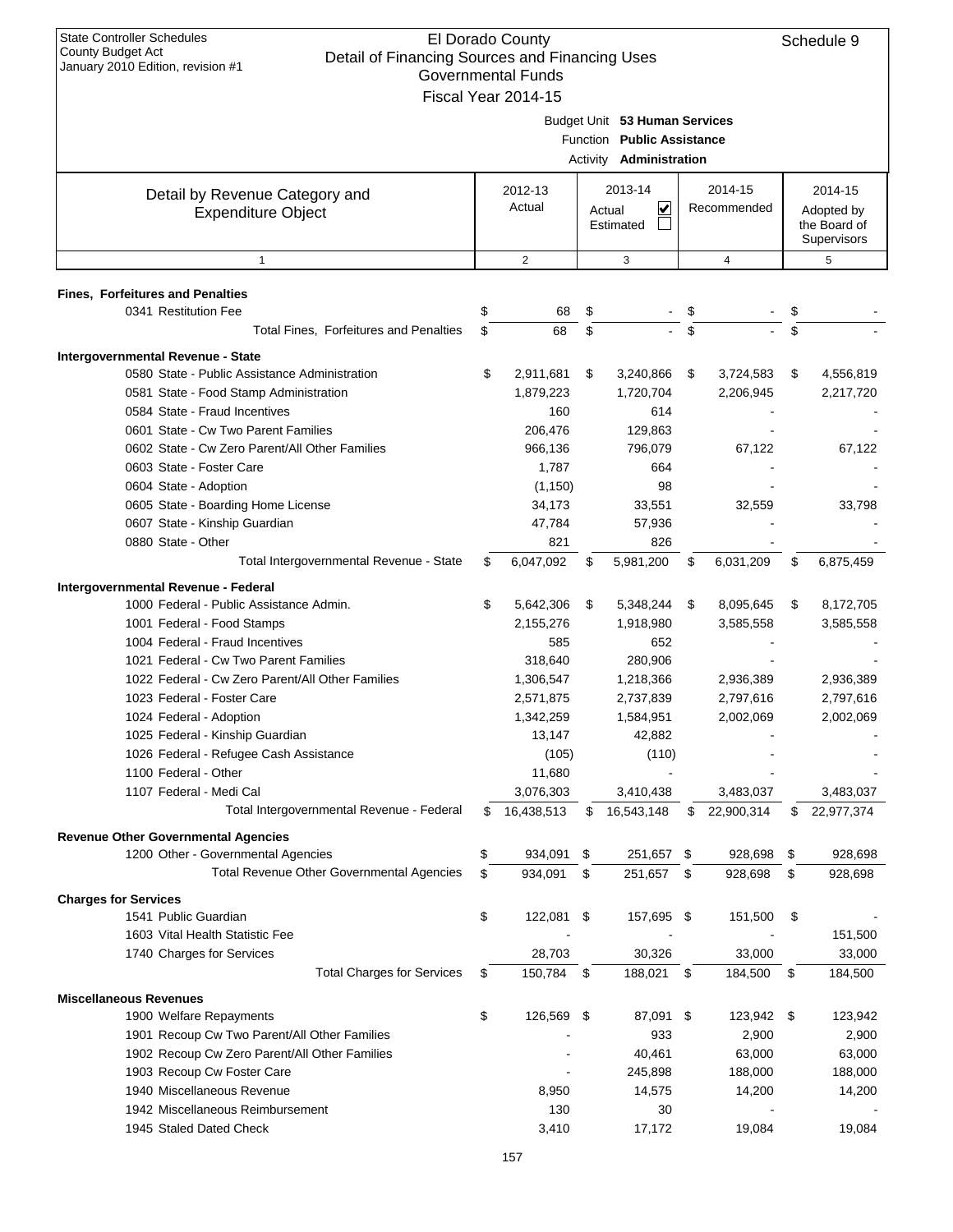| <b>State Controller Schedules</b>                                                                        | El Dorado County          |                                |                  |      | Schedule 9   |
|----------------------------------------------------------------------------------------------------------|---------------------------|--------------------------------|------------------|------|--------------|
| County Budget Act<br>Detail of Financing Sources and Financing Uses<br>January 2010 Edition, revision #1 |                           |                                |                  |      |              |
|                                                                                                          | <b>Governmental Funds</b> |                                |                  |      |              |
|                                                                                                          | Fiscal Year 2014-15       |                                |                  |      |              |
|                                                                                                          |                           | Budget Unit 53 Human Services  |                  |      |              |
|                                                                                                          |                           | Function Public Assistance     |                  |      |              |
|                                                                                                          |                           | Activity <b>Administration</b> |                  |      |              |
|                                                                                                          | 2012-13                   | 2013-14                        | 2014-15          |      | 2014-15      |
| Detail by Revenue Category and<br><b>Expenditure Object</b>                                              | Actual                    | ⊻<br>Actual                    | Recommended      |      | Adopted by   |
|                                                                                                          |                           | Estimated                      |                  |      | the Board of |
|                                                                                                          |                           |                                |                  |      | Supervisors  |
| $\mathbf{1}$                                                                                             | $\overline{2}$            | 3                              | $\overline{4}$   |      | 5            |
| <b>Total Miscellaneous Revenues</b>                                                                      | \$<br>139,059             | \$<br>406,159                  | \$<br>411,126    | \$   | 411,126      |
| <b>Other Financing Sources</b>                                                                           |                           |                                |                  |      |              |
| 2020 Operating Transfers In                                                                              | \$<br>6,620,369           | \$<br>6,817,166                | \$<br>7,650,801  | \$   | 7,663,172    |
| 2021 Operating Transfers In: Veh Lic Fee                                                                 | 218,261                   | 244,282                        | 1,271,768        |      | 2,060,956    |
| 2027 Operating Transfers In: Sales Tax Realingment                                                       | 8,899,031                 | 8,681,645                      | 9,259,974        |      | 8,458,882    |
| <b>Total Other Financing Sources</b>                                                                     | \$<br>15,737,661          | \$<br>15,743,093               | \$<br>18,182,543 | \$   | 18,183,010   |
| <b>Residual Equity Transfers</b>                                                                         |                           |                                |                  |      |              |
| 2100 Residual Equity Transfers In                                                                        | \$                        | \$<br>119,373                  | \$               | \$   | 1,914,366    |
| <b>Total Residual Equity Transfers</b>                                                                   | \$<br>$\blacksquare$      | \$<br>119,373                  | \$               | \$   | 1,914,366    |
| <b>Total Revenue</b>                                                                                     | \$<br>39,447,266          | \$<br>39,232,651               | \$<br>48,638,390 | \$   | 51,474,533   |
| <b>Salaries and Employee Benefits</b>                                                                    |                           |                                |                  |      |              |
| 3000 Permanent Employees / Elected Officials                                                             | \$<br>10,465,974          | \$<br>9,809,912                | \$<br>12,509,871 | \$   | 12,837,276   |
| 3001 Temporary Employees                                                                                 | 143,843                   | 138,327                        | 33,815           |      | 67,595       |
| 3002 Overtime                                                                                            | 764,156                   | 796,760                        | 3,000            |      | 3,000        |
| 3003 Standby Pay                                                                                         | 40,116                    | 37,721                         | 10,650           |      | 10,650       |
| 3004 Other Compensation                                                                                  | 188,028                   | 111,832                        | 12,960           |      | 114,880      |
| 3005 Tahoe Differential                                                                                  | 93,893                    | 93,500                         | 115,200          |      | 117,600      |
| 3006 Bilingual Pay                                                                                       | 50,678                    | 46,769                         | 54,288           |      | 54,288       |
| 3020 Employer Share - Employee Retirement                                                                | 1,959,964                 | 1,880,889                      | 2,518,888        |      | 2,586,324    |
| 3022 Employer Share - Medi Care                                                                          | 158,022                   | 151,302                        | 184,866          |      | 190,256      |
| 3040 Employer Share - Health Insurance                                                                   | 3,361,380                 | 2,329,626                      | 3,852,214        |      | 3,966,536    |
| 3041 Employer Share - Unemployment Insurance                                                             | 190,342                   | 20.089                         |                  |      |              |
| 3042 Employer Share - Long Term Disab Insurance                                                          | 22,188                    | 16,744                         | 31,352           |      | 32,188       |
| 3043 Employer Share - Deferred Compensation                                                              | 18,910                    | 11,101                         | 21,894           |      | 21,894       |
| 3046 Retiree Health - Defined Contributions                                                              | 236,220                   | 238,654                        | 240,957          |      | 242,705      |
| 3060 Employer Share - Workers' Compensation                                                              | 32,829                    | 94,661                         | 322,794          |      | 323,430      |
| 3080 Flexible Benefits                                                                                   | 16,662                    | 4,792                          | 42,000           |      | 42,000       |
| <b>Total Salaries and Employee Benefits</b>                                                              | \$<br>17,743,205          | \$<br>15,782,680               | \$<br>19,954,749 | \$   | 20,610,622   |
| <b>Services and Supplies</b>                                                                             |                           |                                |                  |      |              |
| 4020 Clothing and Personal Supplies                                                                      | \$                        | \$<br>$\blacksquare$           | \$<br>2,400      | - \$ | 2,400        |
| 4040 Telephone Company Vendor Payments                                                                   | 8,286                     | 8,953                          | 21,860           |      | 21,860       |
| 4041 Cnty Pass thru Telephone Chrges to Depts                                                            | 12,260                    | 13,714                         | 17,950           |      | 17,950       |
| 4060 Food and Food Products                                                                              | 39                        | 56                             |                  |      |              |
| 4080 Household Expense                                                                                   | 8,711                     | 2,805                          | 4,000            |      | 4,000        |
| 4081 Household Expense - Paper Goods                                                                     |                           | 5                              |                  |      |              |
| 4082 Household Expense - Other                                                                           | 4,811                     | 879                            | 2,820            |      | 2,820        |
| 4085 Household Expense - Refuse Disposal                                                                 | 558                       |                                | 50               |      | 50           |
| 4086 Household Expense - Janitorial/Custodial                                                            | 42,646                    |                                |                  |      | 2,000        |
| 4087 Household Expense - Exterm/Fumigation Serv                                                          |                           |                                | 200              |      | 200          |
| 4100 Insurance - Premium                                                                                 | 81,416                    | 144,673                        | 184,603          |      | 185,792      |
| 4101 Insurance - Additional Liability                                                                    | 110                       |                                |                  |      |              |
| 4124 Witness Fee                                                                                         |                           |                                | 500              |      | 500          |
| 4140 Maintenance - Equipment                                                                             | 2,305                     |                                |                  |      |              |
| 4141 Maintenance - Office Equipment                                                                      | 17,763                    | 10,260                         | 12,560           |      | 12,560       |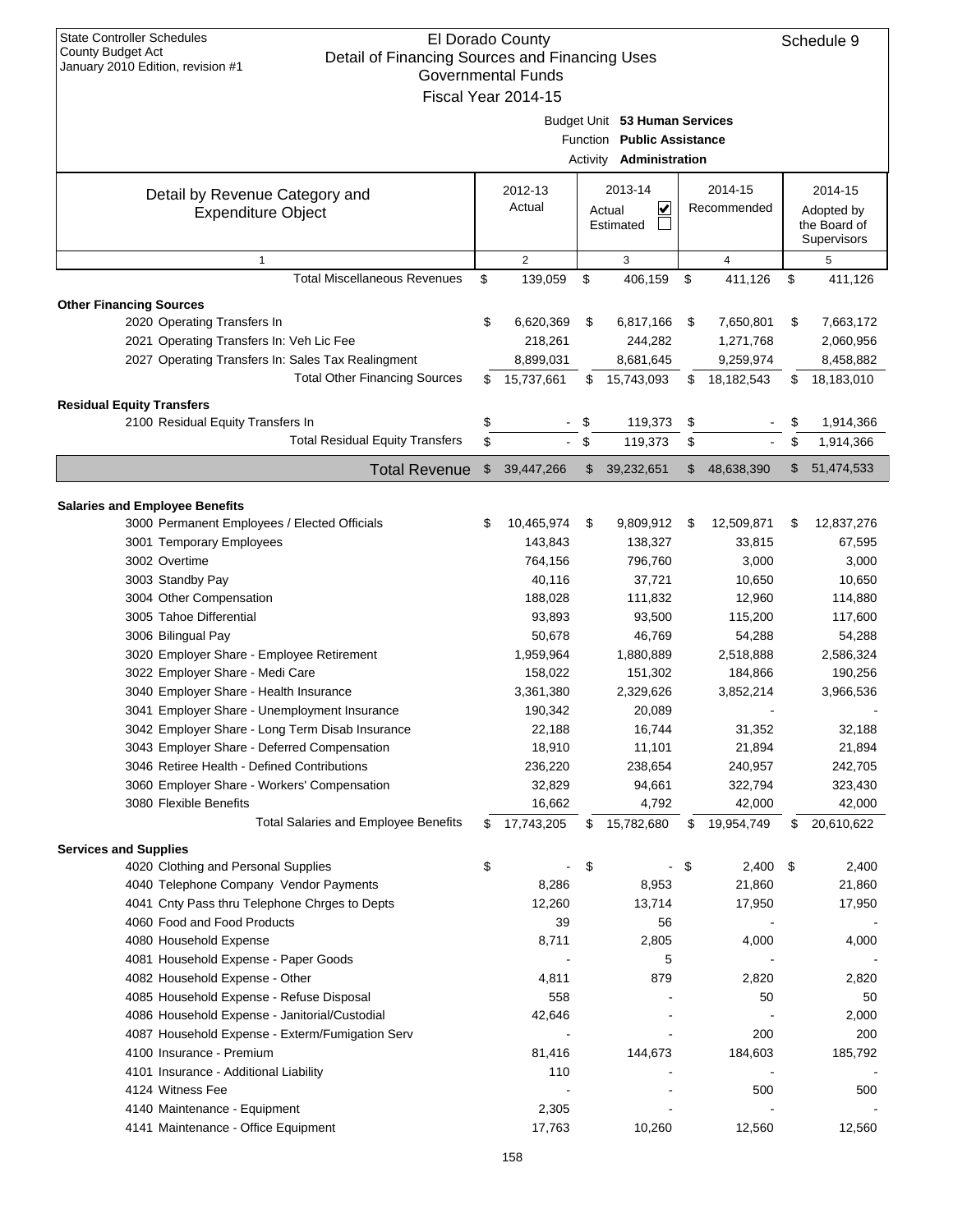| ianuary 2010 Edition, revision #1                           | <b>Governmental Funds</b> |                                |                |              |
|-------------------------------------------------------------|---------------------------|--------------------------------|----------------|--------------|
|                                                             | Fiscal Year 2014-15       |                                |                |              |
|                                                             |                           | Budget Unit 53 Human Services  |                |              |
|                                                             |                           | Function Public Assistance     |                |              |
|                                                             |                           | Activity <b>Administration</b> |                |              |
|                                                             | 2012-13                   | 2013-14                        | 2014-15        | 2014-15      |
| Detail by Revenue Category and<br><b>Expenditure Object</b> | Actual                    | V<br>Actual                    | Recommended    | Adopted by   |
|                                                             |                           | Estimated                      |                | the Board of |
|                                                             |                           |                                |                | Supervisors  |
| $\mathbf{1}$                                                | 2                         | 3                              | $\overline{4}$ | 5            |
| 4144 Maintenance - Computer System Supplies                 | 20,691                    | 21,415                         | 38,900         | 38,900       |
| 4160 Maintenance Vehicles - Service Contract                | 749                       | 929                            | 2,000          | 2,000        |
| 4162 Maintenance Vehicles - Supplies                        | 12                        |                                |                |              |
| 4180 Maintenance - Building and Improvements                | 1,216                     | 1,436                          | 12,444         | 13,041       |
| 4183 Maintenance - Grounds                                  | 5,988                     |                                |                |              |
| 4197 Maintenance - Building Supplies                        | 220                       |                                |                |              |
| 4220 Memberships                                            | 1,032                     | 980                            | 1,004          | 1,004        |
| 4221 Memberships - Legislative Advocacy                     | 37,244                    | 39,107                         | 42,000         | 42,000       |
| 4260 Office Expense                                         | 125,915                   | 113,589                        | 73,050         | 128,800      |
| 4261 Postage                                                | 151,213                   | 120,017                        | 148,100        | 150,200      |
| 4262 Software                                               | 14,543                    | 22,361                         | 58,200         | 58,200       |
| 4263 Subscription / Newspaper / Journals                    | 4,454                     | 5,505                          | 12,250         | 12,250       |
| 4264 Books / Manuals                                        |                           |                                | 900            | 1,000        |
| 4265 Law Books                                              | 193                       | 243                            |                |              |
| 4266 Printing / Duplicating                                 | 15,523                    | 11,360                         | 14,100         | 16,100       |
| 4300 Professional and Specialized Services                  | 303,686                   | 325,133                        | 331,120        | 466,296      |
| 4308 External Data Processing Services                      | 61,060                    | 66,980                         | 106,862        | 106,862      |
| 4318 Interpreter                                            | 11,554                    | 736                            | 4,000          | 4,000        |
| 4320 Verbatim Report - Transcription                        |                           |                                | 1,000          | 1,000        |
| 4323 Psychiatric Medical Services                           | 764,980                   | 771,059                        | 809,003        |              |
| 4324 Medical, Dental and Lab Services                       | 178,613                   | 241,253                        | 273,865        | 23,865       |
| 4330 Food Stamp Service                                     | 6,375                     | 5,899                          | 7,200          | 7,200        |
| 4331 Homemaker Other Services                               |                           |                                | 500            | 500          |
| 4332 Service Connect Expense                                | 79,425                    | 93,245                         | 90,000         |              |
| 4333 Burial Services                                        | 29,895                    | 43,066                         | 42,800         |              |
| 4341 Service Connect Expense                                | 49,319                    | 61,578                         | 57,000         |              |
| 4400 Publication and Legal Notices                          | 250                       |                                | 2,150          | 2,000        |
| 4420 Rents and Leases - Equipment                           | 139,015                   | 9,432                          | 12,930         | 17,277       |
| 4440 Rent & Lease - Building/Improvements                   | 524,788                   | 42,324                         | 229,308        | 244,308      |
| 4460 Small Tools and Instruments                            | 262                       |                                |                |              |
| 4461 Minor Equipment                                        | 76,009                    | 29,682                         | 50,835         | 80,035       |
| 4462 Minor Computer Equipment                               | 136,015                   | 110,663                        | 87,809         | 90,809       |
| 4463 Minor Telephone and Radio Equipment                    | 449                       | 5,689                          |                |              |
| 4500 Special Departmental Expense                           | 4,999                     | 4,902                          | 9,975          | 675,198      |
| 4501 Special Projects                                       | 86                        | 105                            | 359,449        | 295,072      |
| 4502 Educational Materials                                  |                           |                                | 800            | 800          |
| 4503 Staff Development                                      | 50,954                    | 50,568                         | 73,165         | 74,815       |
| 4506 Film Development/Photography Supplies                  |                           |                                | 150            | 150          |
| 4529 Software License                                       | 8,497                     | 1,467                          | 7,150          | 7,150        |
| 4532 Client Program Services                                |                           |                                | 5,000          | 5,000        |
| 4540 Staff Development                                      | 25                        | 280                            |                |              |
| 4600 Transportation and Travel                              | 14,557                    | 37,143                         | 31,973         | 47,473       |
| 4601 Volunteer - Transportation and Travel                  | 12                        |                                | 800            | 800          |
| 4602 Employee - Private Auto Mileage                        | 31,221                    | 41,701                         | 28,248         | 52,248       |
| 4603 Court Interpreter - Private Auto Mileage               |                           | 23                             |                |              |
| 4604 Volunteer - Private Auto Mileage                       | 53                        |                                |                |              |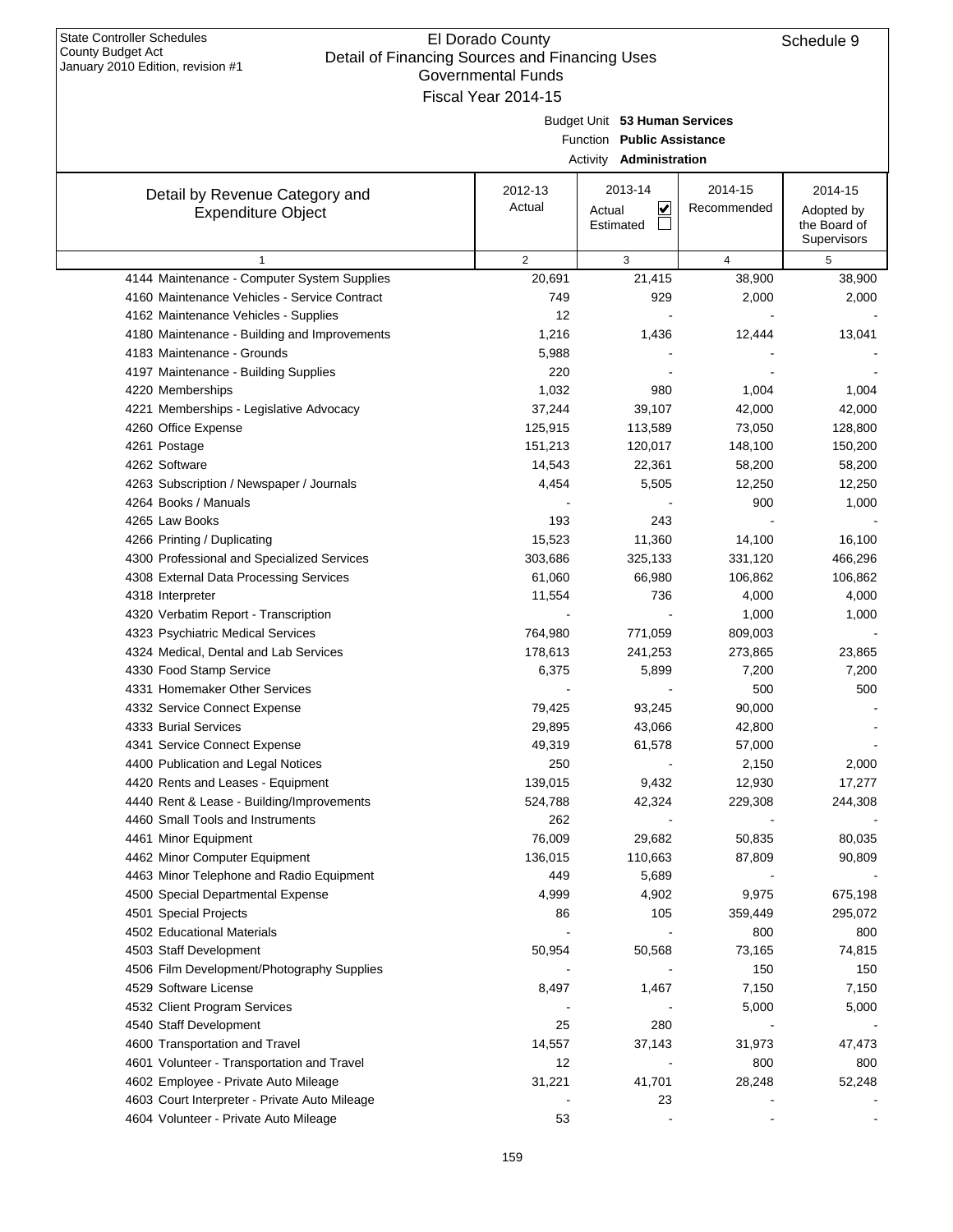| <b>State Controller Schedules</b><br>County Budget Act<br>Detail of Financing Sources and Financing Uses<br>January 2010 Edition, revision #1 | El Dorado County<br><b>Governmental Funds</b><br>Fiscal Year 2014-15 |        |                                                                                        |                        | Schedule 9                                           |
|-----------------------------------------------------------------------------------------------------------------------------------------------|----------------------------------------------------------------------|--------|----------------------------------------------------------------------------------------|------------------------|------------------------------------------------------|
|                                                                                                                                               |                                                                      |        | Budget Unit 53 Human Services<br>Function Public Assistance<br>Activity Administration |                        |                                                      |
| Detail by Revenue Category and<br><b>Expenditure Object</b>                                                                                   | 2012-13<br>Actual                                                    | Actual | 2013-14<br>⊻<br>Estimated                                                              | 2014-15<br>Recommended | 2014-15<br>Adopted by<br>the Board of<br>Supervisors |
| $\mathbf{1}$                                                                                                                                  | $\overline{2}$                                                       |        | 3                                                                                      | $\overline{4}$         | 5                                                    |
| 4605 Vehicle - Rent or Lease                                                                                                                  | 112,493                                                              |        | 136,597                                                                                | 129,000                | 131,000                                              |
| 4606 Fuel Purchases                                                                                                                           | 68,384                                                               |        | 73,826                                                                                 | 91,000                 | 87,500                                               |
| 4608 Hotel Accommodations                                                                                                                     | 3,150                                                                |        | 7,079                                                                                  | 12,635                 | 13,635                                               |
| 4620 Utilities                                                                                                                                | 129,522                                                              |        | 12,234                                                                                 | 32,118                 | 19,836                                               |
| <b>Total Services and Supplies</b>                                                                                                            | \$<br>3,343,545                                                      | \$     | 2,690,953                                                                              | \$<br>3,537,736        | \$<br>3,168,456                                      |
|                                                                                                                                               |                                                                      |        |                                                                                        |                        |                                                      |
| <b>Other Charges</b><br>5000 Support and Care of Persons                                                                                      | \$<br>1,478,667                                                      | \$     | 1,714,570                                                                              | \$<br>1,771,799        | \$<br>3,331,883                                      |
| 5004 Resident Expense - General Relief                                                                                                        | 11,217                                                               |        | 12,220                                                                                 | 15,000                 | 16,000                                               |
| 5005 Cash Aid - General Relief                                                                                                                | 5,233                                                                |        | 10,644                                                                                 | 9,500                  | 15,000                                               |
| 5006 Child Care                                                                                                                               | 241,415                                                              |        | 199,195                                                                                | 286,067                | 286,067                                              |
|                                                                                                                                               |                                                                      |        |                                                                                        |                        |                                                      |
| 5007 Independent Living Prgm: Services                                                                                                        | 1,185                                                                |        |                                                                                        | 2,500                  | 2,500                                                |
| 5008 Independent Living Prgm: Expenses                                                                                                        | 18,251                                                               |        | 19,674                                                                                 | 28,000                 | 28,000                                               |
| 5009 Housing                                                                                                                                  | 12,899                                                               |        | 26,239                                                                                 | 26,900                 | 26,900                                               |
| 5010 Transportation Services                                                                                                                  | 28,420                                                               |        | 20,139                                                                                 | 40,000                 | 40,000                                               |
| 5011 Transportation Expenses                                                                                                                  | 202,398                                                              |        | 172,170                                                                                | 232,500                | 232,500                                              |
| 5012 Ancilliary Services                                                                                                                      | 4,987                                                                |        | 1,495                                                                                  | 10,000                 | 10,000                                               |
| 5013 Ancilliary Expenses                                                                                                                      | 44,407                                                               |        | 39,383                                                                                 | 80,000                 | 80,000                                               |
| 5014 Health Services                                                                                                                          | 55,275                                                               |        | 18,816                                                                                 | 70,000                 | 70,000                                               |
| 5015 Cw: Two Parent Families                                                                                                                  | 1,068,978                                                            |        | 966,599                                                                                | 1,324,613              | 1,324,613                                            |
| 5016 Cw: Zero Parent/All Other Families                                                                                                       | 4,935,362                                                            |        | 4,668,354                                                                              | 6,439,666              | 6,824,231                                            |
| 5017 Foster Care                                                                                                                              | 6,943,311                                                            |        | 7,534,351                                                                              | 7,335,148              | 8,290,647                                            |
| 5018 Aid To Adoption                                                                                                                          | 3,180,591                                                            |        | 3,690,680                                                                              | 3,758,623              | 3,758,623                                            |
| 5020 Refugee Cash Assistance                                                                                                                  | (35)                                                                 |        |                                                                                        |                        |                                                      |
| 5021 Kinship Guardian                                                                                                                         | 88,998                                                               |        | 154,532                                                                                | 167,806                | 167,806                                              |
| 5022 County Foster Care                                                                                                                       | 457                                                                  |        | 15,876                                                                                 | 89,000                 | 89,000                                               |
| 5300 Interfund Expenditures                                                                                                                   | 106,669                                                              |        | 111,681                                                                                | 167,229                | 205,605                                              |
| <b>Total Other Charges</b>                                                                                                                    | \$<br>18,428,685                                                     | \$     | 19,376,620                                                                             | \$<br>21,854,351       | \$<br>24,799,375                                     |
|                                                                                                                                               |                                                                      |        |                                                                                        |                        |                                                      |
| <b>Fixed Assets</b>                                                                                                                           |                                                                      |        |                                                                                        |                        |                                                      |
| 6020 Fixed Assets - Building and Improvement                                                                                                  | \$<br>8,797                                                          | \$     |                                                                                        | \$                     | \$                                                   |
| 6025 Fixed Assets - Leasehold Improvements                                                                                                    | 16,400                                                               |        |                                                                                        |                        |                                                      |
| 6041 Fixed Assets - Data Proc Sys Devel Equip                                                                                                 | 12,000                                                               |        |                                                                                        |                        |                                                      |
| 6042 Fixed Assets - Computer Sys Equipment                                                                                                    | 6,983                                                                |        |                                                                                        | 19,600                 | 47,600                                               |
| <b>Total Fixed Assets</b>                                                                                                                     | \$<br>44,180                                                         | \$     |                                                                                        | \$<br>19,600           | \$<br>47,600                                         |
| <b>Other Financing Uses</b>                                                                                                                   |                                                                      |        |                                                                                        |                        |                                                      |
| 7000 Operating Transfers Out                                                                                                                  | \$<br>2,288                                                          | \$     |                                                                                        | \$                     |                                                      |
| <b>Total Other Financing Uses</b>                                                                                                             | \$<br>2,288                                                          | \$     |                                                                                        | \$                     | \$                                                   |
|                                                                                                                                               |                                                                      |        |                                                                                        |                        |                                                      |
| <b>Intrafund Transfers</b><br>7200 Intrafund Transfers                                                                                        | 82,799                                                               |        |                                                                                        |                        |                                                      |
|                                                                                                                                               | \$                                                                   | \$     | 3,140,817 \$                                                                           | 79,898                 | \$<br>4,213,096                                      |
| 7201 Intrafnd: Social Services                                                                                                                | 5,434                                                                |        | 5,367                                                                                  |                        |                                                      |
| 7202 Intrafnd: DA/FS Contract                                                                                                                 | 195,994                                                              |        | 211,129                                                                                | 250,000                | 250,000                                              |
| 7210 Intrafnd: Collections                                                                                                                    | 363                                                                  |        | 245                                                                                    | 500                    | 500                                                  |
| 7220 Intrafnd: Telephone Equipment and Support                                                                                                | 103,167                                                              |        |                                                                                        |                        |                                                      |
| 7221 Intrafnd: Radio Equipment and Support                                                                                                    |                                                                      |        | 496                                                                                    |                        |                                                      |
| 7223 Intrafnd: Mail Service                                                                                                                   | 3,368                                                                |        | 3,547                                                                                  | 10,354                 | 7,773                                                |
| 7224 Intrafnd: Stores Support                                                                                                                 | 2,393                                                                |        | 2,011                                                                                  | 2,753                  | 2,248                                                |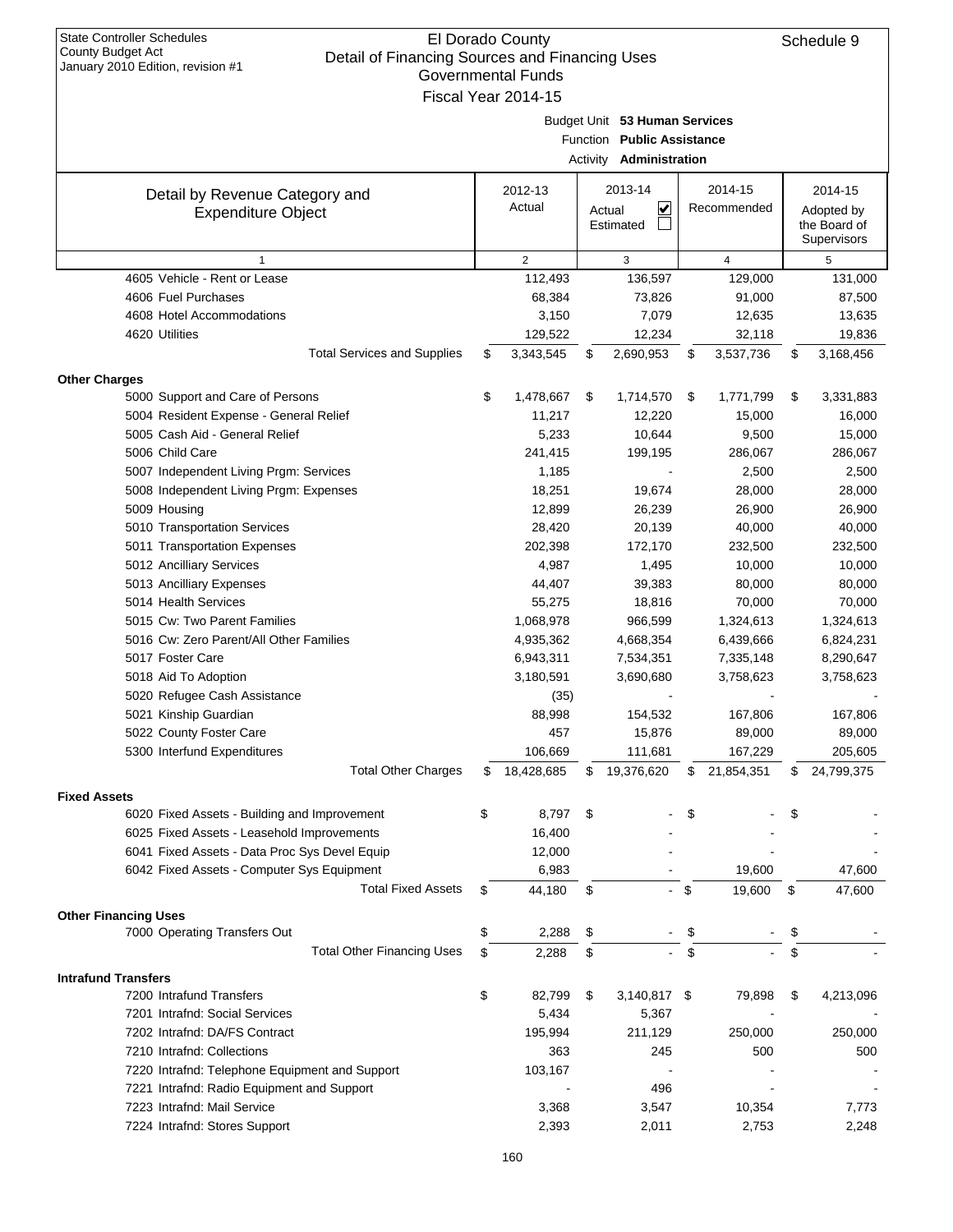| <b>State Controller Schedules</b><br>County Budget Act<br>January 2010 Edition, revision #1 | Detail of Financing Sources and Financing Uses | El Dorado County<br>Governmental Funds<br>Fiscal Year 2014-15 |                             |                                                                 |     |                        |    | Schedule 9                                           |
|---------------------------------------------------------------------------------------------|------------------------------------------------|---------------------------------------------------------------|-----------------------------|-----------------------------------------------------------------|-----|------------------------|----|------------------------------------------------------|
|                                                                                             |                                                | <b>Budget Unit</b>                                            | <b>Function</b><br>Activity | 53 Human Services<br><b>Public Assistance</b><br>Administration |     |                        |    |                                                      |
| Detail by Revenue Category and<br><b>Expenditure Object</b>                                 |                                                | 2012-13<br>Actual                                             |                             | 2013-14<br>V<br>Actual<br>Estimated                             |     | 2014-15<br>Recommended |    | 2014-15<br>Adopted by<br>the Board of<br>Supervisors |
|                                                                                             |                                                | $\overline{2}$                                                |                             | 3                                                               |     | 4                      |    | 5                                                    |
| 7229 Intrafnd: PC Support                                                                   |                                                | 46,130                                                        |                             |                                                                 |     | 4,500                  |    | 4,500                                                |
| 7231 Intrafnd: IS Programming Support                                                       |                                                | 7,080                                                         |                             | 28,518                                                          |     | 131,000                |    | 131,000                                              |
| 7232 Intrafnd: Maint Bldg & Improvmnts                                                      |                                                |                                                               |                             | 4,930                                                           |     | 9,200                  |    | 9,200                                                |
| 7250 Intrafnd Transfers: Non General Fund                                                   |                                                |                                                               |                             |                                                                 |     | 4,445,559              |    |                                                      |
|                                                                                             | <b>Total Intrafund Transfers</b>               | \$<br>446,727                                                 | \$                          | 3,397,058                                                       |     | 4,933,764              | \$ | 4,618,317                                            |
|                                                                                             | <b>Total Expenditures/Appropriations</b>       | \$<br>40,008,629                                              | \$                          | 41,247,311                                                      | \$. | 50,300,200             | \$ | 53,244,370                                           |
|                                                                                             | <b>Net Cost</b>                                | (561, 363)                                                    |                             | (2,014,660)                                                     | S   | (1,661,810)            | S  | (1,769,837)                                          |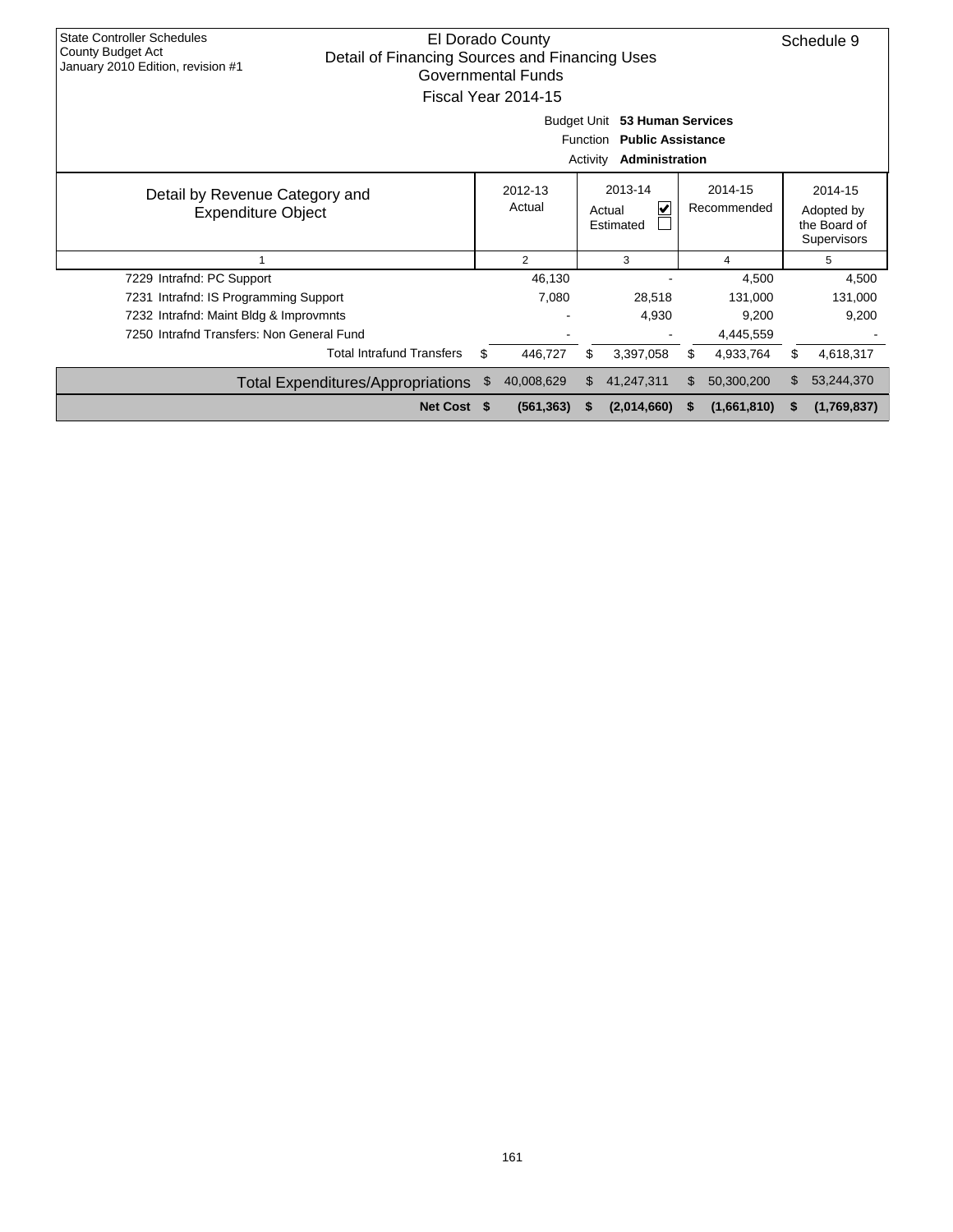|                                                             | Governmental Funds<br>Fiscal Year 2014-15 | Function      | Budget Unit 53 Community Services<br><b>Public Assistance</b> |      |                        |      |                                                      |
|-------------------------------------------------------------|-------------------------------------------|---------------|---------------------------------------------------------------|------|------------------------|------|------------------------------------------------------|
|                                                             |                                           |               | <b>Activity Other Assistance</b>                              |      |                        |      |                                                      |
| Detail by Revenue Category and<br><b>Expenditure Object</b> | 2012-13<br>Actual                         |               | 2013-14<br>⊻<br>Actual<br>Estimated                           |      | 2014-15<br>Recommended |      | 2014-15<br>Adopted by<br>the Board of<br>Supervisors |
| $\mathbf{1}$                                                | $\overline{2}$                            |               | 3                                                             |      | 4                      |      | 5                                                    |
| Revenue from Use of Money and Property<br>0400 Interest     | \$<br>$1,732$ \$                          |               | 370 \$                                                        |      | 1,360                  | - \$ | 1,410                                                |
| 0401 Community Dev Block Grant Note                         | 34,333                                    |               |                                                               |      |                        |      |                                                      |
| Total Revenue from Use of Money and Property                | \$<br>36,065                              | $\mathfrak s$ | 370                                                           | \$   | 1,360                  | \$   | 1,410                                                |
| Intergovernmental Revenue - State                           |                                           |               |                                                               |      |                        |      |                                                      |
| 0880 State - Other                                          | \$<br>183,147 \$                          |               | 145,296                                                       | - \$ | 171,698                | \$   | 193,960                                              |
| Total Intergovernmental Revenue - State                     | \$<br>183,147                             | \$            | 145,296                                                       | \$   | 171,698                | \$   | 193,960                                              |
| Intergovernmental Revenue - Federal                         |                                           |               |                                                               |      |                        |      |                                                      |
| 1100 Federal - Other                                        | \$<br>6,760,806                           | \$            | 2,911,056                                                     | \$   | 4,258,219              | \$   | 3,836,766                                            |
| 1107 Federal - Medi Cal                                     | 222,104                                   |               | 175,032                                                       |      | 183,350                |      | 187,480                                              |
| 1109 Federal - C1 Senior Nutrition                          | 267,389                                   |               | 269,705                                                       |      | 276,554                |      | 300,771                                              |
| 1110 Federal - C2 Senior Nutrition                          | 135,660                                   |               | 141,116                                                       |      | 136,356                |      | 148,651                                              |
| 1111 Federal - IIIB Social Programs                         | 230,656                                   |               | 238,703                                                       |      | 231,571                |      | 240,780                                              |
| 1113 Federal - Title 7B Elder Abuse                         | 3,264                                     |               | 3,289                                                         |      | 3,135                  |      | 3,350                                                |
| 1114 Federal - 7A Ombudsman Supplement                      | 23,542                                    |               | 22,478                                                        |      | 22,239                 |      | 23,550                                               |
| 1116 Federal - Dept of Agricultural (USDA)                  | 97,225                                    |               | 81,102                                                        |      | 103,015                |      | 101,050                                              |
| 1120 Federal - IIIF Disease Prevention- Aging               | 12,356                                    |               | 12,636                                                        |      | 12,255                 |      | 13,600                                               |
| 1122 Federal - IIIE Family Caregiver Support Prgm           | 95,431                                    |               | 97,676                                                        |      | 103,905                |      | 111,137                                              |
| Total Intergovernmental Revenue - Federal                   | \$<br>7,848,432                           | \$            | 3,952,794                                                     | \$   | 5,330,599              | \$   | 4,967,135                                            |
| <b>Revenue Other Governmental Agencies</b>                  |                                           |               |                                                               |      |                        |      |                                                      |
| 1200 Other - Governmental Agencies                          | \$<br>10,000                              | \$            |                                                               | \$   |                        | \$   |                                                      |
| Total Revenue Other Governmental Agencies                   | \$<br>10,000                              | \$            | ÷.                                                            | \$   |                        | \$   |                                                      |
| <b>Charges for Services</b>                                 |                                           |               |                                                               |      |                        |      |                                                      |
| 1740 Charges for Services                                   | \$<br>397,422 \$                          |               | 454,882 \$                                                    |      | 603,499                | \$   | 719,353                                              |
| 1759 Senior Nutrition Services                              | 351,669                                   |               | 200.440                                                       |      | 200.000                |      | 200,000                                              |
| 1800 Interfund Revenue                                      |                                           |               |                                                               |      |                        |      | 48,848                                               |
| <b>Total Charges for Services</b>                           | \$<br>749,091                             | -\$           | 655,322                                                       | \$   | 803,499                | \$   | 968,201                                              |
| <b>Miscellaneous Revenues</b>                               |                                           |               |                                                               |      |                        |      |                                                      |
| 1940 Miscellaneous Revenue                                  | \$<br>11,858 \$                           |               | 18,796 \$                                                     |      | $9,400$ \$             |      | 9,400                                                |
| 1943 Miscellaneous Donation                                 | 285,213                                   |               | 514,228                                                       |      | 270,300                |      | 270,300                                              |
| <b>Total Miscellaneous Revenues</b>                         | \$<br>297,071                             | \$            | 533,024 \$                                                    |      | 279,700                | \$   | 279,700                                              |
| <b>Other Financing Sources</b>                              |                                           |               |                                                               |      |                        |      |                                                      |
| 2000 Sale of Fixed Assets                                   | \$<br>610 \$                              |               | 1,070                                                         | - \$ |                        | \$   |                                                      |
| 2020 Operating Transfers In                                 | 1,082,836                                 |               | 1,493,469                                                     |      | 2,401,372              |      | 2,446,675                                            |
| 2061 Community Dev Block Grant Loan Repay                   | 189,955                                   |               |                                                               |      |                        |      |                                                      |
| <b>Total Other Financing Sources</b>                        | \$<br>1,273,401                           | \$            | 1,494,539                                                     | \$   | 2,401,372              | \$   | 2,446,675                                            |
| <b>Residual Equity Transfers</b>                            |                                           |               |                                                               |      |                        |      |                                                      |
| 2100 Residual Equity Transfers In                           | \$<br>4,558                               | \$            | 12                                                            | \$   |                        | \$   |                                                      |
| <b>Total Residual Equity Transfers</b>                      | \$<br>4,558                               | \$            | 12                                                            | \$   |                        | \$   |                                                      |
| <b>Total Revenue</b>                                        | \$<br>10,401,765                          | \$            | 6,781,358                                                     | \$   | 8,988,228              | \$   | 8,857,081                                            |
|                                                             |                                           |               |                                                               |      |                        |      |                                                      |
| <b>Salaries and Employee Benefits</b>                       |                                           |               |                                                               |      |                        |      |                                                      |
| 3000 Permanent Employees / Elected Officials                | \$<br>2,538,711                           | \$            | 2,290,823                                                     | \$   | 2,885,820              | \$   | 2,607,098                                            |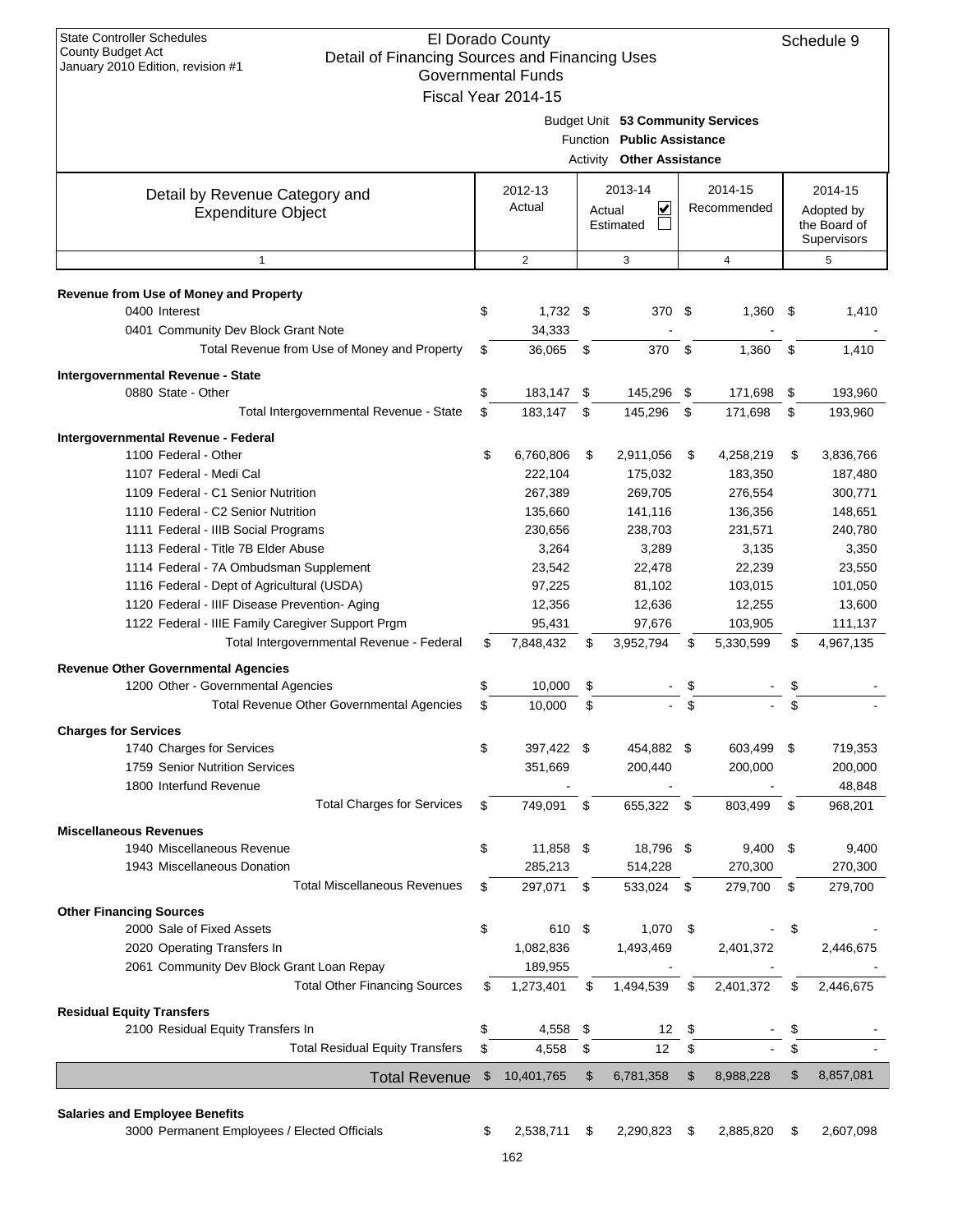| January 2010 Edition, revision #1                           | Governmental Funds  |                                   |                 |                 |
|-------------------------------------------------------------|---------------------|-----------------------------------|-----------------|-----------------|
|                                                             | Fiscal Year 2014-15 |                                   |                 |                 |
|                                                             |                     | Budget Unit 53 Community Services |                 |                 |
|                                                             |                     | Function Public Assistance        |                 |                 |
|                                                             |                     | <b>Activity Other Assistance</b>  |                 |                 |
|                                                             | 2012-13             | 2013-14                           | 2014-15         | 2014-15         |
| Detail by Revenue Category and<br><b>Expenditure Object</b> | Actual              | ⊻<br>Actual                       | Recommended     | Adopted by      |
|                                                             |                     | Estimated                         |                 | the Board of    |
|                                                             |                     |                                   |                 | Supervisors     |
| $\mathbf{1}$                                                | $\overline{2}$      | 3                                 | $\overline{4}$  | 5               |
| 3001 Temporary Employees                                    | 232,193             | 153,407                           | 95,152          | 65,584          |
| 3002 Overtime                                               | 18,333              | 12,870                            | 8,900           | 8,900           |
| 3004 Other Compensation                                     | 14,562              | 16,681                            | 2,232           | 2,232           |
| 3005 Tahoe Differential                                     | 16,997              | 3,955                             | 23,160          | 17,760          |
| 3006 Bilingual Pay                                          | 9,751               | 9,378                             | 12,737          | 6,995           |
| 3020 Employer Share - Employee Retirement                   | 480,312             | 459,298                           | 588,335         | 516,254         |
| 3022 Employer Share - Medi Care                             | 37,660              | 33,566                            | 43,746          | 39,119          |
| 3040 Employer Share - Health Insurance                      | 740,730             | 529,716                           | 963,789         | 848,192         |
| 3041 Employer Share - Unemployment Insurance                | 51,644              | 4,924                             |                 |                 |
| 3042 Employer Share - Long Term Disab Insurance             | 4,679               | 4,034                             | 7,288           | 6,518           |
| 3043 Employer Share - Deferred Compensation                 | 4,082               | 4,867                             | 7,243           | 7,243           |
| 3046 Retiree Health - Defined Contributions                 | 61,686              | 59,736                            | 58,436          | 56,175          |
| 3060 Employer Share - Workers' Compensation                 | 7,467               | 26,409                            | 21,342          | 20,518          |
| 3080 Flexible Benefits                                      | 7,249               | 5,310                             | 21,300          | 21,300          |
| <b>Total Salaries and Employee Benefits</b>                 | \$<br>4,226,058     | \$<br>3,614,974                   | \$<br>4,739,480 | \$<br>4,223,888 |
| <b>Services and Supplies</b>                                |                     |                                   |                 |                 |
| 4020 Clothing and Personal Supplies                         | \$<br>584 \$        | 333                               | \$              | \$<br>700       |
| 4040 Telephone Company Vendor Payments                      | 7,121               | 5,763                             | 7,850           | 5,000           |
| 4041 Cnty Pass thru Telephone Chrges to Depts               | 3,235               | 5,073                             | 4,420           | 6,150           |
| 4044 Cable/Internet Service                                 |                     | 1,562                             |                 | 1,200           |
| 4060 Food and Food Products                                 | 379,211             | 416,251                           | 357,200         | 430,200         |
| 4080 Household Expense                                      | 119                 | 341                               | 2,400           |                 |
| 4081 Household Expense - Paper Goods                        | 37,599              | 48,187                            | 51,000          | 51,200          |
| 4082 Household Expense - Other                              | 13,176              | 32,197                            | 10,550          | 29,682          |
| 4083 Household Expense - Laundry                            | 6,820               | 7,542                             | 7,000           | 7,500           |
| 4084 Household Expense - Expendable Equipment               | 1,564               | 28                                | 1,000           | 50              |
| 4085 Household Expense - Refuse Disposal                    | 7,004               | 7,354                             | 7,996           | 7,914           |
| 4086 Household Expense - Janitorial/Custodial               | 7,995               |                                   |                 |                 |
| 4100 Insurance - Premium                                    | 21,261              | 43,500                            | 39,743          | 38,205          |
| 4101 Insurance - Additional Liability                       | 825                 | 28                                | 140             | 140             |
| 4140 Maintenance - Equipment                                | 3,525               | 5,536                             | 9,887           | 9,600           |
| 4141 Maintenance - Office Equipment                         |                     |                                   | 382             | 50              |
| 4143 Maintenance - Service Contracts                        |                     | 609                               |                 |                 |
| 4144 Maintenance - Computer System Supplies                 | 1,935               | 14,234                            | 17,150          | 3,050           |
| 4145 Maintenance - Equipment Parts                          | 100                 |                                   |                 |                 |
| 4160 Maintenance Vehicles - Service Contract                | 104                 | 23                                |                 |                 |
| 4180 Maintenance - Building and Improvements                | 2,839               | 5,611                             | 4,513           | 5,579           |
| 4183 Maintenance - Grounds                                  |                     |                                   | 500             |                 |
| 4197 Maintenance - Building Supplies                        | 28                  |                                   |                 |                 |
| 4200 Medical, Dental and Laboratory Supplies                |                     | 4,320                             |                 |                 |
| 4220 Memberships                                            | 9,026               | 8,648                             | 9,143           | 7,663           |
| 4221 Memberships - Legislative Advocacy                     |                     | 200                               |                 | 200             |
| 4260 Office Expense                                         | 28,277              | 36,252                            | 33,220          | 40,050          |
| 4261 Postage                                                | 14,960              | 14,939                            | 24,950          | 17,750          |
| 4262 Software                                               | 7,481               |                                   | 131,490         | 143,430         |
| 4263 Subscription / Newspaper / Journals                    | 1,673               | 69                                | 2,785           | 1,870           |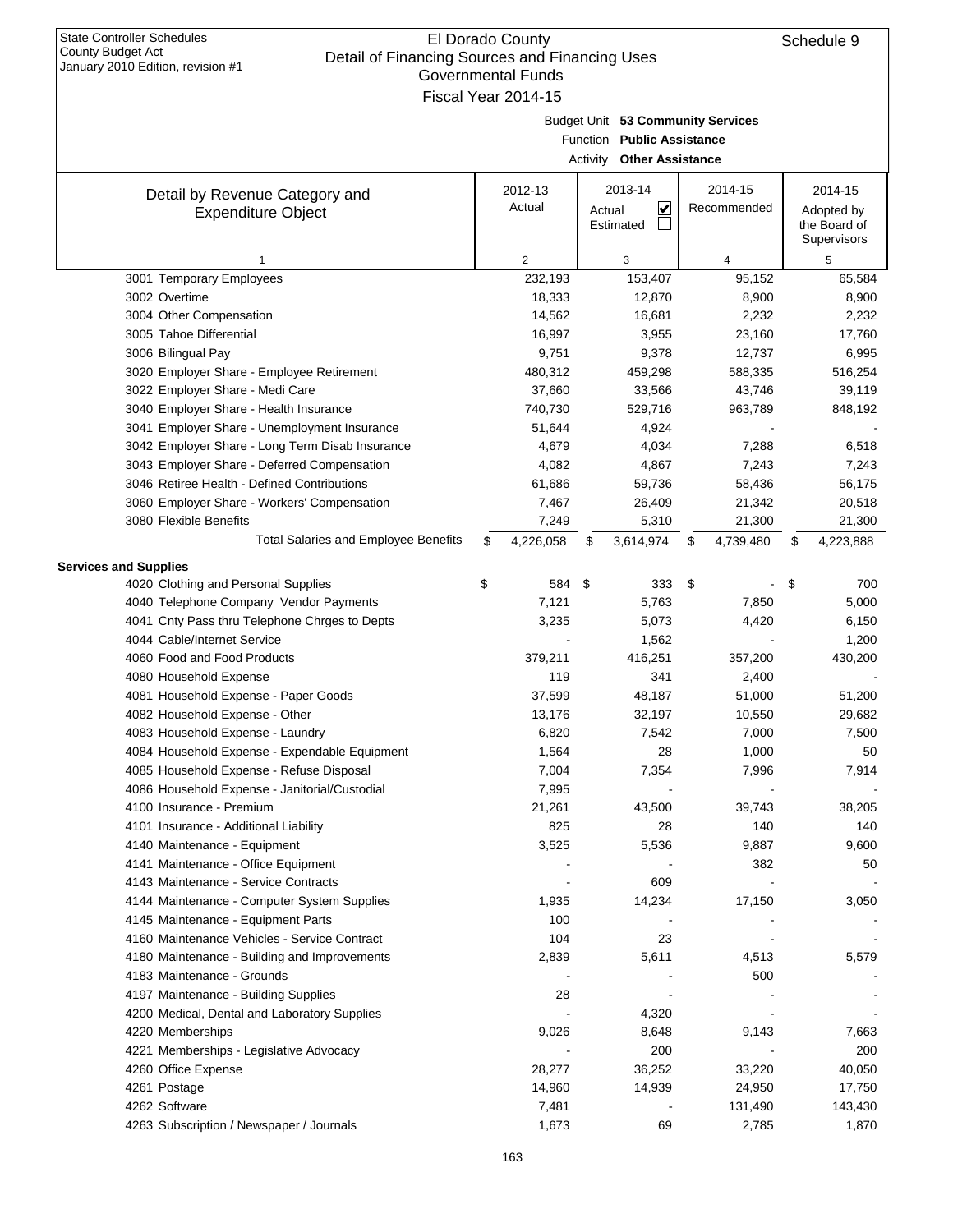| clair or i manoing Obdicco and i manoing Osco<br>January 2010 Edition, revision #1 | Governmental Funds  |                                                                 |      |             |      |                             |
|------------------------------------------------------------------------------------|---------------------|-----------------------------------------------------------------|------|-------------|------|-----------------------------|
|                                                                                    | Fiscal Year 2014-15 |                                                                 |      |             |      |                             |
|                                                                                    |                     | Budget Unit 53 Community Services<br>Function Public Assistance |      |             |      |                             |
|                                                                                    |                     | <b>Activity Other Assistance</b>                                |      |             |      |                             |
| Detail by Revenue Category and                                                     | 2012-13             | 2013-14                                                         |      | 2014-15     |      | 2014-15                     |
| <b>Expenditure Object</b>                                                          | Actual              | V<br>Actual                                                     |      | Recommended |      | Adopted by                  |
|                                                                                    |                     | Estimated                                                       |      |             |      | the Board of<br>Supervisors |
| $\mathbf{1}$                                                                       | 2                   | 3                                                               |      | 4           |      | 5                           |
| 4264 Books / Manuals                                                               | 20                  | 477                                                             |      | 2,200       |      | 600                         |
| 4265 Law Books                                                                     | 4,625               | 4,008                                                           |      | 2,700       |      | 4,000                       |
| 4266 Printing / Duplicating                                                        | 7,247               | 13,526                                                          |      | 12,650      |      | 16,200                      |
| 4300 Professional and Specialized Services                                         | 96,746              | 17,629                                                          |      | 89,349      |      | 35,976                      |
| 4313 Legal Services                                                                |                     |                                                                 |      | 200         |      | 200                         |
| 4318 Interpreter                                                                   |                     |                                                                 |      | 400         |      | 400                         |
| 4324 Medical, Dental and Lab Services                                              | 2,649               | 5,229                                                           |      | 4,519       |      | 6,332                       |
| 4400 Publication and Legal Notices                                                 | 2,158               | 942                                                             |      | 5,800       |      | 6,300                       |
| 4420 Rents and Leases - Equipment                                                  | 39,411              | 22,200                                                          |      | 18,923      |      | 21,211                      |
| 4440 Rent & Lease - Building/Improvements                                          | 93,699              | 20,689                                                          |      | 24,888      |      | 24,888                      |
| 4460 Small Tools and Instruments                                                   | 2,778               | 6,406                                                           |      | 3,000       |      | 8,000                       |
| 4461 Minor Equipment                                                               | 28,410              | 29,907                                                          |      | 25,660      |      | 33,469                      |
| 4462 Minor Computer Equipment                                                      | 6,842               | 21,598                                                          |      | 31,100      |      | 32,314                      |
| 4463 Minor Telephone and Radio Equipment                                           |                     | 60                                                              |      |             |      |                             |
| 4500 Special Departmental Expense                                                  | 10                  | 633                                                             |      |             |      | 90,190                      |
| 4501 Special Projects                                                              | 3,983,336           | 465,743                                                         |      | 1,062,755   |      | 300,818                     |
| 4503 Staff Development                                                             | 6,332               | 6,937                                                           |      | 34,170      |      | 24,160                      |
| 4529 Software License                                                              | 8,252               |                                                                 |      |             |      |                             |
| 4532 Client Program Services                                                       | 599,409             | 652,085                                                         |      | 926,915     |      | 125,200                     |
| 4540 Staff Development                                                             | 25                  | 10                                                              |      |             |      |                             |
| 4600 Transportation and Travel                                                     | 4,247               | 4,392                                                           |      | 19,728      |      | 15,064                      |
| 4601 Volunteer - Transportation and Travel                                         |                     |                                                                 |      | 50          |      | 50                          |
| 4602 Employee - Private Auto Mileage                                               | 7,109               | 9,536                                                           |      | 26,195      |      | 24,295                      |
| 4604 Volunteer - Private Auto Mileage                                              | 44,564              | 51,776                                                          |      | 52,200      |      | 57,200                      |
| 4605 Vehicle - Rent or Lease                                                       | 27,548              | 26,339                                                          |      | 31,600      |      | 31,150                      |
| 4606 Fuel Purchases                                                                | 26,329              | 20,863                                                          |      | 26,500      |      | 29,900                      |
| 4608 Hotel Accommodations                                                          | 3,042               | 3,605                                                           |      | 19,310      |      | 11,680                      |
| 4620 Utilities                                                                     | 116,479             | 96,551                                                          |      | 112,456     |      | 114,064                     |
| <b>Total Services and Supplies</b>                                                 | \$<br>5,667,728     | \$<br>2,139,740                                                 | \$   | 3,256,587   | \$   | 1,820,844                   |
| <b>Other Charges</b><br>5000 Support and Care of Persons                           | \$                  | \$                                                              | \$   |             | \$   | 1,667,667                   |
| 5011 Transportation Expenses                                                       | 20,951              | 855                                                             |      | 50,000      |      |                             |
| 5012 Ancilliary Services                                                           | 316,390             | 214,170                                                         |      | 507,276     |      | 50,000<br>533,639           |
| 5013 Ancilliary Expenses                                                           | 5,472               | 5,435                                                           |      | 10,000      |      | 10,000                      |
| 5300 Interfund Expenditures                                                        | 714                 | 769,739                                                         |      | 1,054,015   |      | 853,660                     |
| 5301 Intrfnd Exp: Telephone Equip & Support                                        | 25,614              |                                                                 |      |             |      |                             |
| 5304 Intrfnd Exp: Mail Service                                                     | 7,273               | 8,054                                                           |      | 8,244       |      | 11,723                      |
| 5305 Intrfnd Exp: Stores Support                                                   | 2,451               | 2,435                                                           |      | 1,610       |      | 2,291                       |
| 5314 Intrfnd Exp: PC Support                                                       | 10,206              |                                                                 |      |             |      |                             |
| 5316 Intrfnd Exp: IS Programming Support                                           | 3,885               |                                                                 |      | 27,350      |      | 23,310                      |
| 5318 Intrfnd Exp: Maint Buildg & Imprvmnts                                         |                     | 23,371                                                          |      | 14,800      |      | 51,398                      |
| <b>Total Other Charges</b>                                                         | \$<br>392,955       | \$<br>1,024,058                                                 | \$   | 1,673,295   | \$   | 3,203,688                   |
| <b>Fixed Assets</b>                                                                |                     |                                                                 |      |             |      |                             |
| 6040 Fixed Assets - Equipment                                                      | \$<br>30,110 \$     | 14,826 \$                                                       |      | 40,450      | -\$  | 46,632                      |
| 6042 Fixed Assets - Computer Sys Equipment                                         | 821                 |                                                                 |      | 30,134      |      | 12,380                      |
| <b>Total Fixed Assets</b>                                                          | \$<br>30,931        | \$<br>14,826                                                    | - \$ | 70,584      | - \$ | 59,012                      |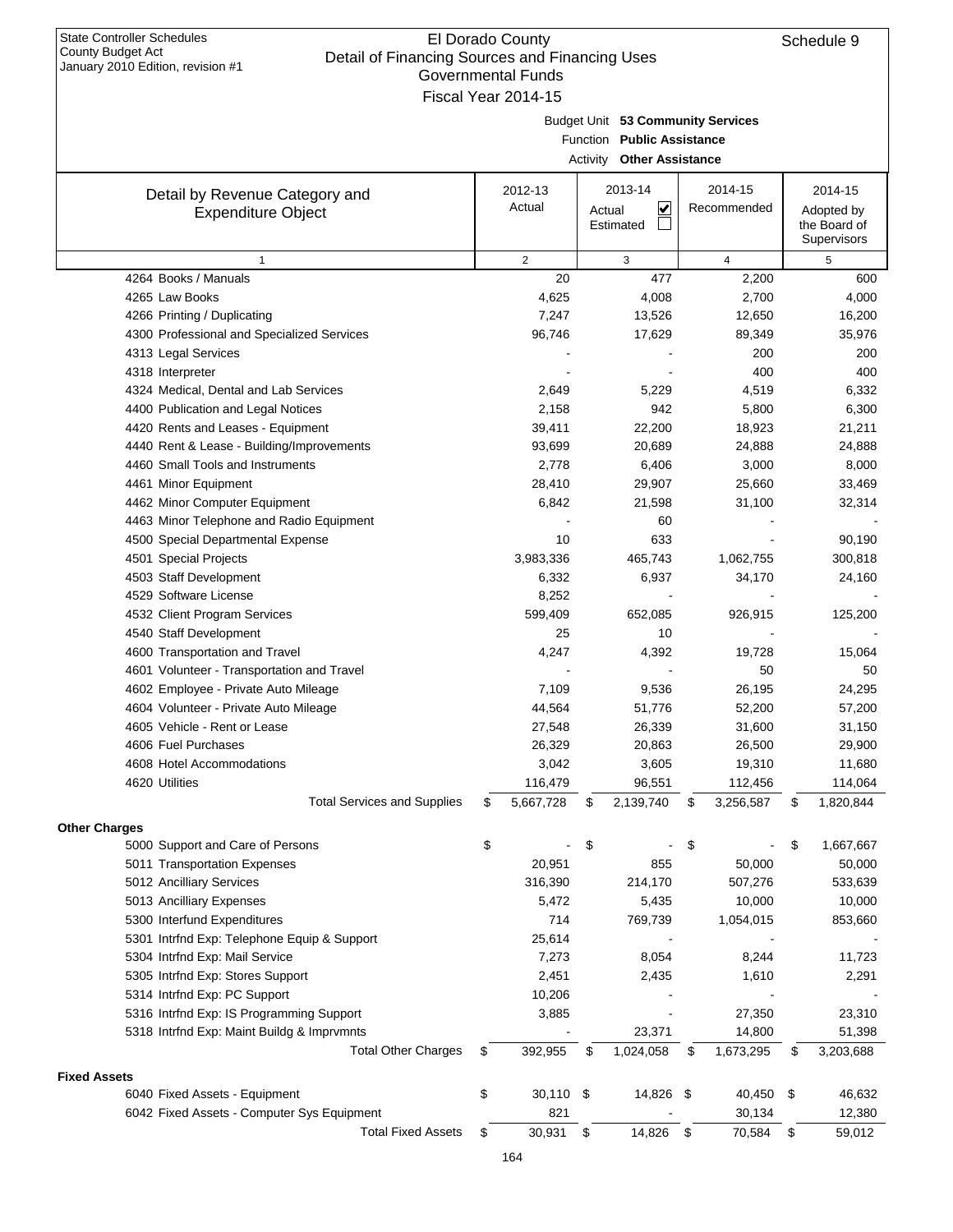| <b>State Controller Schedules</b><br>County Budget Act<br>Detail of Financing Sources and Financing Uses<br>January 2010 Edition, revision #1 |           | El Dorado County<br><b>Governmental Funds</b><br>Fiscal Year 2014-15 | Activity | Budget Unit 53 Community Services<br>Function Public Assistance<br><b>Other Assistance</b> |          |                        |          | Schedule 9                                           |
|-----------------------------------------------------------------------------------------------------------------------------------------------|-----------|----------------------------------------------------------------------|----------|--------------------------------------------------------------------------------------------|----------|------------------------|----------|------------------------------------------------------|
| Detail by Revenue Category and<br><b>Expenditure Object</b>                                                                                   |           | 2012-13<br>Actual                                                    |          | 2013-14<br>⊻<br>Actual<br>Estimated                                                        |          | 2014-15<br>Recommended |          | 2014-15<br>Adopted by<br>the Board of<br>Supervisors |
| $\mathbf{1}$                                                                                                                                  |           | $\overline{2}$                                                       |          | 3                                                                                          |          | 4                      |          | 5                                                    |
| <b>Other Financing Uses</b><br>7000 Operating Transfers Out<br><b>Total Other Financing Uses</b>                                              | \$<br>\$  |                                                                      | S<br>\$  | 13,265<br>13,265                                                                           | \$<br>\$ |                        | \$       |                                                      |
| <b>Residual Equity Transfers</b><br>7100 Residual Equity Transfers Out<br><b>Total Residual Equity Transfers</b>                              | \$<br>\$  | 4,558<br>4.558                                                       | S<br>\$  | 28,127<br>28,127                                                                           | \$<br>\$ |                        | \$<br>\$ | 408,333<br>408,333                                   |
| <b>Intrafund Transfers</b><br>7250 Intrafnd Transfers: Non General Fund<br><b>Total Intrafund Transfers</b>                                   | \$<br>\$  |                                                                      | \$       |                                                                                            | \$       |                        | \$<br>\$ | 101,875<br>101,875                                   |
| <b>Intrafund Abatement</b><br>7380 Intrfnd Abatemnt: Not General Fund<br><b>Total Intrafund Abatement</b>                                     | \$<br>\$. |                                                                      | \$<br>\$ |                                                                                            | \$       |                        | \$<br>\$ | (101, 875)<br>(101, 875)                             |
| <b>Appropriations for Contingencies</b><br>7700 Contingency<br><b>Total Appropriations for Contingencies</b>                                  | \$<br>\$  |                                                                      | \$<br>\$ |                                                                                            | \$<br>\$ | 119,084<br>119,084     | \$<br>\$ | 254,994<br>254,994                                   |
| <b>Total Expenditures/Appropriations</b>                                                                                                      | \$        | 10,322,230                                                           | \$       | 6,834,991                                                                                  | \$       | 9,859,030              | \$       | 9,970,759                                            |
| Net Cost \$                                                                                                                                   |           | 79,535                                                               | \$       | (53, 632)                                                                                  | \$       | (870, 802)             | \$.      | (1, 113, 678)                                        |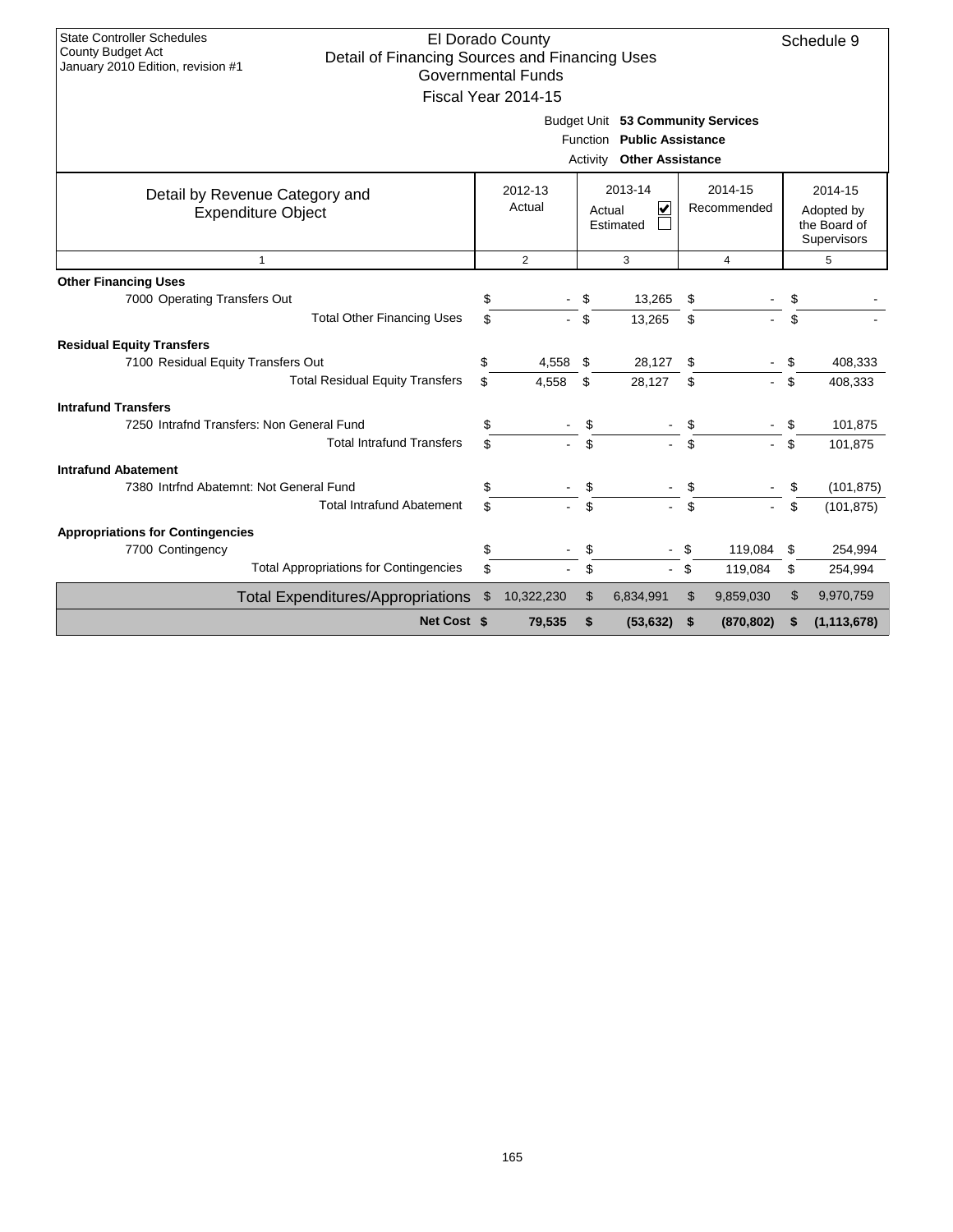| <b>State Controller Schedules</b><br><b>County Budget Act</b><br>Detail of Financing Sources and Financing Uses<br>January 2010 Edition, revision #1 | El Dorado County<br><b>Governmental Funds</b> |        |                                                              |               |                                                 |                        | Schedule 9                                           |
|------------------------------------------------------------------------------------------------------------------------------------------------------|-----------------------------------------------|--------|--------------------------------------------------------------|---------------|-------------------------------------------------|------------------------|------------------------------------------------------|
|                                                                                                                                                      | Fiscal Year 2014-15                           |        | Function Public Assistance<br>Activity <b>Administration</b> |               | Budget Unit 53 Social Services SB163 Wraparound |                        |                                                      |
| Detail by Revenue Category and<br><b>Expenditure Object</b>                                                                                          | 2012-13<br>Actual                             | Actual | 2013-14<br>V<br>Estimated                                    |               | 2014-15<br>Recommended                          |                        | 2014-15<br>Adopted by<br>the Board of<br>Supervisors |
| $\mathbf{1}$                                                                                                                                         | 2                                             |        | 3                                                            |               | 4                                               |                        | 5                                                    |
|                                                                                                                                                      |                                               |        |                                                              |               |                                                 |                        |                                                      |
| Revenue from Use of Money and Property<br>0400 Interest                                                                                              | \$<br>124                                     | - \$   | 130S                                                         |               | 120                                             | - \$                   | 120                                                  |
| Total Revenue from Use of Money and Property                                                                                                         | \$<br>124                                     | \$     | 130                                                          | \$            | 120                                             | \$                     | 120                                                  |
|                                                                                                                                                      |                                               |        |                                                              |               |                                                 |                        |                                                      |
| Total Revenue \$                                                                                                                                     | 124                                           | \$     | 130                                                          | $\frac{1}{2}$ | 120                                             | \$                     | 120                                                  |
| <b>Salaries and Employee Benefits</b>                                                                                                                |                                               |        |                                                              |               |                                                 |                        |                                                      |
| 3000 Permanent Employees / Elected Officials                                                                                                         | \$<br>12,200                                  | \$     |                                                              | \$            |                                                 | \$                     |                                                      |
| 3002 Overtime                                                                                                                                        | 504                                           |        |                                                              |               |                                                 |                        |                                                      |
| 3004 Other Compensation                                                                                                                              | 1,221                                         |        |                                                              |               |                                                 |                        |                                                      |
| 3020 Employer Share - Employee Retirement                                                                                                            | 2,247                                         |        |                                                              |               |                                                 |                        |                                                      |
| 3022 Employer Share - Medi Care                                                                                                                      | 192                                           |        |                                                              |               |                                                 |                        |                                                      |
| 3040 Employer Share - Health Insurance                                                                                                               | 2,721                                         |        | (1, 448)                                                     |               |                                                 |                        |                                                      |
| 3042 Employer Share - Long Term Disab Insurance                                                                                                      | 24                                            |        |                                                              |               |                                                 |                        |                                                      |
| 3043 Employer Share - Deferred Compensation                                                                                                          | 6                                             |        |                                                              |               |                                                 |                        |                                                      |
| 3046 Retiree Health - Defined Contributions                                                                                                          | 271                                           |        |                                                              |               |                                                 |                        |                                                      |
| 3060 Employer Share - Workers' Compensation                                                                                                          | 85                                            |        | 80                                                           |               |                                                 |                        |                                                      |
| Total Salaries and Employee Benefits                                                                                                                 | \$<br>19,471                                  | \$     | (1, 369)                                                     | -\$           |                                                 | \$                     |                                                      |
| <b>Services and Supplies</b>                                                                                                                         |                                               |        |                                                              |               |                                                 |                        |                                                      |
| 4041 Cnty Pass thru Telephone Chrges to Depts                                                                                                        | \$<br>10                                      | \$     |                                                              | \$            |                                                 | \$                     |                                                      |
| 4086 Household Expense - Janitorial/Custodial                                                                                                        | 74                                            |        |                                                              |               |                                                 |                        |                                                      |
| 4100 Insurance - Premium                                                                                                                             | 94                                            |        | 121                                                          |               |                                                 |                        |                                                      |
| 4262 Software                                                                                                                                        |                                               |        |                                                              |               | 7,500                                           |                        | 7,500                                                |
| 4440 Rent & Lease - Building/Improvements                                                                                                            | 873                                           |        |                                                              |               |                                                 |                        |                                                      |
| 4501 Special Projects                                                                                                                                |                                               |        |                                                              |               | 47,428                                          |                        | 50,135                                               |
| 4600 Transportation and Travel                                                                                                                       | 38                                            |        |                                                              |               |                                                 |                        |                                                      |
| 4602 Employee - Private Auto Mileage                                                                                                                 | 217                                           |        |                                                              |               |                                                 |                        |                                                      |
| 4620 Utilities<br><b>Total Services and Supplies</b>                                                                                                 | \$<br>272                                     |        |                                                              |               |                                                 |                        |                                                      |
|                                                                                                                                                      | 1,576                                         | - \$   | 121                                                          | \$            | 54,928                                          | \$                     | 57,635                                               |
| <b>Other Charges</b>                                                                                                                                 |                                               |        |                                                              |               |                                                 |                        |                                                      |
| 5300 Interfund Expenditures                                                                                                                          | \$<br>25                                      | \$     |                                                              | \$            |                                                 | \$                     |                                                      |
| 5301 Intrfnd Exp: Telephone Equip & Support                                                                                                          | 107<br>32                                     |        |                                                              |               |                                                 |                        |                                                      |
| 5304 Intrfnd Exp: Mail Service<br>5305 Intrfnd Exp: Stores Support                                                                                   | 11                                            |        |                                                              |               |                                                 |                        |                                                      |
| <b>Total Other Charges</b>                                                                                                                           | \$<br>175                                     | \$     |                                                              | \$            |                                                 | \$                     |                                                      |
|                                                                                                                                                      |                                               |        |                                                              |               |                                                 |                        |                                                      |
| Total Expenditures/Appropriations \$                                                                                                                 | 21,222                                        | \$     | $(1,248)$ \$                                                 |               | 54,928                                          | \$                     | 57,635                                               |
| Net Cost \$                                                                                                                                          | $(21,098)$ \$                                 |        | 1,378                                                        | \$            | (54, 808)                                       | $\boldsymbol{\hat{z}}$ | (57, 515)                                            |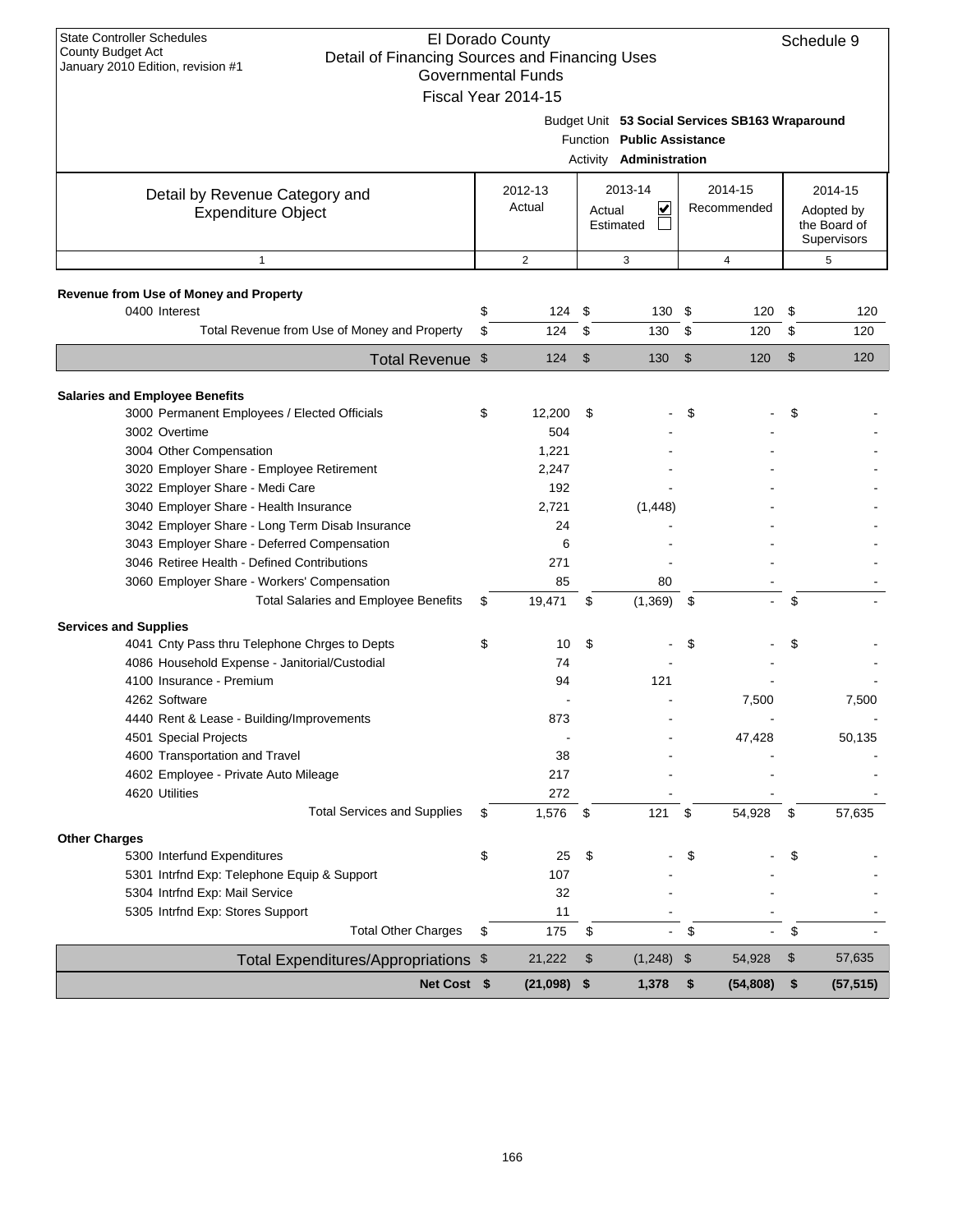| <b>State Controller Schedules</b> |
|-----------------------------------|
| County Budget Act                 |
| January 2010 Edition, revision #1 |

| Detail of Financing Sources and Financing Oses<br>January 2010 Edition, revision #1 |     | <b>Governmental Funds</b> |     |                                  |                  |                             |
|-------------------------------------------------------------------------------------|-----|---------------------------|-----|----------------------------------|------------------|-----------------------------|
|                                                                                     |     | Fiscal Year 2014-15       |     |                                  |                  |                             |
|                                                                                     |     |                           |     | Budget Unit 60 Library           |                  |                             |
|                                                                                     |     |                           |     | Function Education               |                  |                             |
|                                                                                     |     |                           |     | <b>Activity Library Services</b> |                  |                             |
| Detail by Revenue Category and                                                      |     | 2012-13                   |     | 2013-14                          | 2014-15          | 2014-15                     |
| <b>Expenditure Object</b>                                                           |     | Actual                    |     | ⊻<br>Actual                      | Recommended      | Adopted by                  |
|                                                                                     |     |                           |     | Estimated                        |                  | the Board of<br>Supervisors |
| $\mathbf{1}$                                                                        |     | $\overline{2}$            |     | 3                                | $\overline{4}$   | 5                           |
|                                                                                     |     |                           |     |                                  |                  |                             |
| Revenue from Use of Money and Property                                              |     |                           |     |                                  |                  |                             |
| 0420 Rent - Land and Buildings                                                      | \$  | 2,325                     | \$  | 3,440                            | \$<br>2,250      | \$<br>2,250                 |
| Total Revenue from Use of Money and Property                                        | \$  | 2,325                     | \$  | 3,440                            | \$<br>2,250      | \$<br>2,250                 |
| Intergovernmental Revenue - State                                                   |     |                           |     |                                  |                  |                             |
| 0880 State - Other                                                                  | \$  | 205,610 \$                |     | 212,591 \$                       | 212,500          | \$<br>212,500               |
| Total Intergovernmental Revenue - State                                             | \$  | 205,610                   | \$  | 212,591                          | \$<br>212,500    | \$<br>212,500               |
| Intergovernmental Revenue - Federal                                                 |     |                           |     |                                  |                  |                             |
| 1100 Federal - Other                                                                | \$  | 14,736                    | \$  | 92,264                           | \$               | \$                          |
| Total Intergovernmental Revenue - Federal                                           | \$  | 14,736                    | \$  | 92,264                           | \$               | \$                          |
|                                                                                     |     |                           |     |                                  |                  |                             |
| <b>Charges for Services</b>                                                         | \$  |                           |     | 95,958 \$                        |                  |                             |
| 1700 Library Services                                                               |     | 101,654 \$                |     | 42,833                           | 93,900 \$        | 93,900                      |
| 1701 Library Services - Video Rental<br>1702 Library Services - Comp Lab Printing   |     | 42,233<br>13,274          |     | 13,560                           | 41,400<br>13,150 | 41,400<br>13,150            |
| 1703 Library Services - Microfilm                                                   |     | 170                       |     | 307                              | 250              | 250                         |
| 1704 Library Services - Copy Machine                                                |     | 2,828                     |     | 2,284                            | 2,500            | 2,500                       |
| 1705 Library Services - Lost & Paid Books                                           |     | 11,530                    |     | 10,605                           | 9,825            | 9,825                       |
| <b>Total Charges for Services</b>                                                   | \$  | 171,689 \$                |     | 165,548 \$                       | 161,025          | \$<br>161,025               |
|                                                                                     |     |                           |     |                                  |                  |                             |
| <b>Miscellaneous Revenues</b>                                                       |     |                           |     |                                  |                  |                             |
| 1940 Miscellaneous Revenue                                                          | \$  | 15,702 \$                 |     | 23,990                           | \$               | \$                          |
| 1943 Miscellaneous Donation                                                         |     | 26,620                    |     | 23,699                           | 3,500            | 3,500                       |
| 1954 Misc Donations: Friends of Library                                             |     | 87,735                    |     | 111,496                          | 13,250           | 81,250                      |
| <b>Total Miscellaneous Revenues</b>                                                 | \$  | 130,058                   | -\$ | 159,184                          | \$<br>16,750     | \$<br>84,750                |
| <b>Other Financing Sources</b>                                                      |     |                           |     |                                  |                  |                             |
| 2020 Operating Transfers In                                                         | \$. | 1,251,443                 |     | 1,209,166                        | 1,394,565        | 1,409,565                   |
| <b>Total Other Financing Sources</b>                                                | \$  | 1,251,443                 | \$  | 1,209,166                        | \$<br>1,394,565  | \$<br>1,409,565             |
| <b>Total Revenue</b>                                                                | \$  | 1,775,861                 | \$  | 1,842,194                        | \$<br>1,787,090  | \$<br>1,870,090             |
| <b>Salaries and Employee Benefits</b>                                               |     |                           |     |                                  |                  |                             |
| 3000 Permanent Employees / Elected Officials                                        | \$  | 1,479,112                 | \$  | 1,549,165                        | \$<br>1,804,223  | \$<br>1,716,361             |
| 3001 Temporary Employees                                                            |     | 124,344                   |     | 101,779                          | 56,000           | 56,000                      |
| 3002 Overtime                                                                       |     | 744                       |     | 5,928                            |                  |                             |
| 3004 Other Compensation                                                             |     | 17,948                    |     | 20,249                           | 33,750           | 33,750                      |
| 3005 Tahoe Differential                                                             |     | 14,630                    |     | 15,336                           | 16,800           | 16,800                      |
| 3006 Bilingual Pay                                                                  |     | 4,459                     |     | 4,882                            | 4,680            | 4,680                       |
| 3020 Employer Share - Employee Retirement                                           |     | 267,388                   |     | 282,900                          | 361,423          | 361,423                     |
| 3022 Employer Share - Medi Care                                                     |     | 20,436                    |     | 21,537                           | 23,279           | 23,279                      |
| 3040 Employer Share - Health Insurance                                              |     | 412,981                   |     | 342,161                          | 519,292          | 519,292                     |
|                                                                                     |     |                           |     |                                  |                  |                             |
| 3041 Employer Share - Unemployment Insurance                                        |     | 35,473                    |     | 7,881                            |                  |                             |
| 3042 Employer Share - Long Term Disab Insurance                                     |     | 2,962                     |     | 2,639                            | 4,476            | 4,476                       |
| 3043 Employer Share - Deferred Compensation                                         |     | 3,542                     |     | 3,638                            | 3,521            | 3,521                       |
| 3046 Retiree Health - Defined Contributions                                         |     | 32,628                    |     | 32,628                           | 37,755           | 37,755                      |
| 3060 Employer Share - Workers' Compensation                                         |     | 2,373                     |     | 7,933                            | 51,549           | 51,549                      |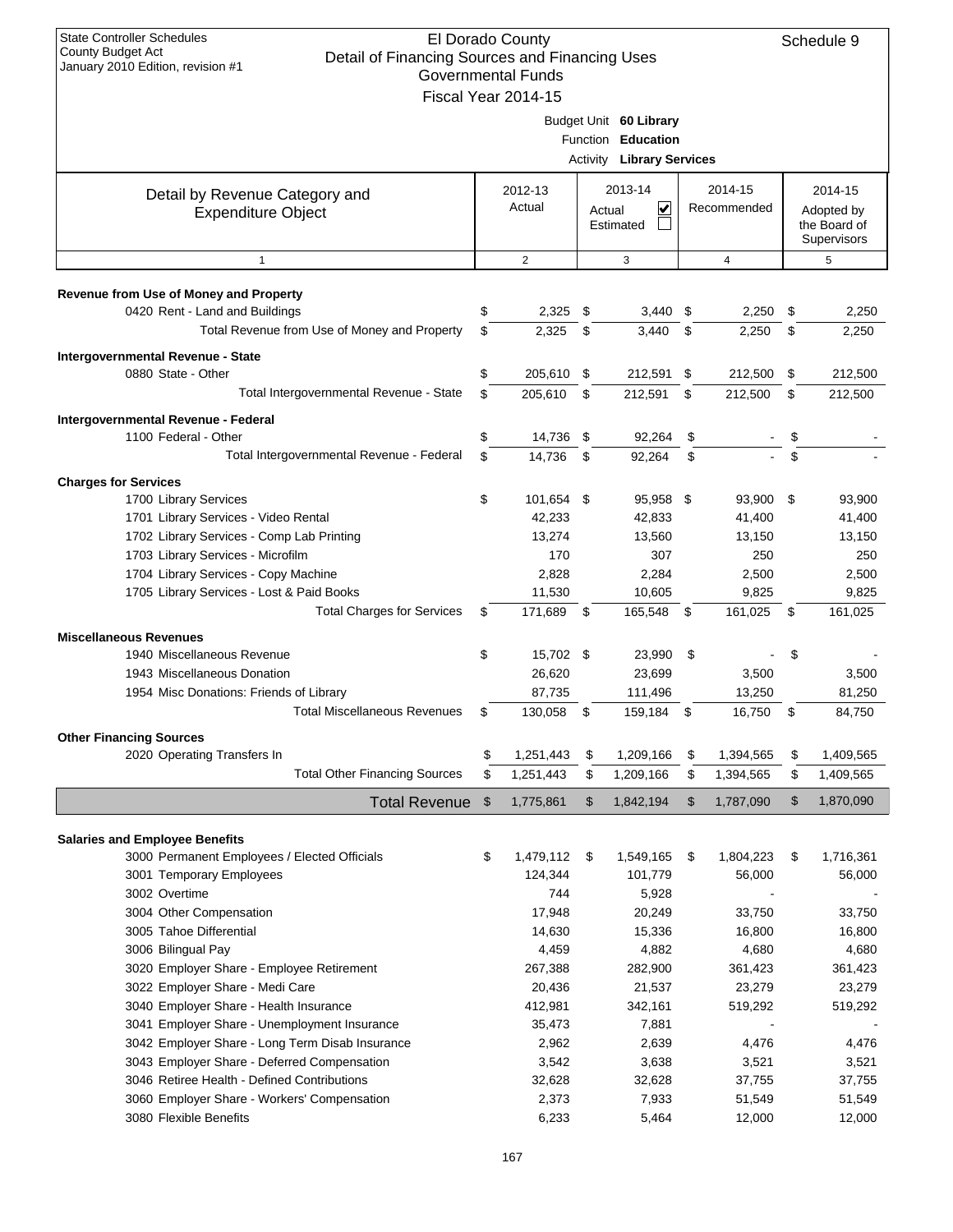| <b>State Controller Schedules</b><br><b>County Budget Act</b><br>Detail of Financing Sources and Financing Uses<br>January 2010 Edition, revision #1 | El Dorado County<br><b>Governmental Funds</b><br>Fiscal Year 2014-15 |        |                                              |             |           | Schedule 9                                |
|------------------------------------------------------------------------------------------------------------------------------------------------------|----------------------------------------------------------------------|--------|----------------------------------------------|-------------|-----------|-------------------------------------------|
|                                                                                                                                                      |                                                                      |        | Budget Unit 60 Library<br>Function Education |             |           |                                           |
|                                                                                                                                                      |                                                                      |        | <b>Activity Library Services</b>             |             |           |                                           |
|                                                                                                                                                      | 2012-13                                                              |        | 2013-14                                      | 2014-15     |           | 2014-15                                   |
| Detail by Revenue Category and<br><b>Expenditure Object</b>                                                                                          | Actual                                                               | Actual | $\overline{\mathbf{v}}$<br>Estimated         | Recommended |           | Adopted by<br>the Board of<br>Supervisors |
| $\mathbf{1}$                                                                                                                                         | 2                                                                    |        | 3                                            | 4           |           | 5                                         |
| <b>Total Salaries and Employee Benefits</b>                                                                                                          | \$<br>2,425,254                                                      | \$     | 2,404,121                                    | \$          | 2,928,748 | \$<br>2,840,886                           |
| <b>Services and Supplies</b>                                                                                                                         |                                                                      |        |                                              |             |           |                                           |
| 4040 Telephone Company Vendor Payments                                                                                                               | \$<br>2,676                                                          | \$     | 307                                          | \$          |           | \$                                        |
| 4041 Cnty Pass thru Telephone Chrges to Depts                                                                                                        | 501                                                                  |        | 12,257                                       |             | 570       | 570                                       |
| 4044 Cable/Internet Service                                                                                                                          |                                                                      |        | 2,318                                        |             | 2,790     | 2,790                                     |
| 4080 Household Expense                                                                                                                               | 722                                                                  |        | 626                                          |             |           |                                           |
| 4081 Household Expense - Paper Goods                                                                                                                 | 1,897                                                                |        | 1,450                                        |             | 2,150     | 2,150                                     |
| 4085 Household Expense - Refuse Disposal                                                                                                             | 4,566                                                                |        | 4,670                                        |             | 5,050     | 5,050                                     |
| 4086 Household Expense - Janitorial/Custodial                                                                                                        | 20,328                                                               |        | 21,083                                       |             | 21,840    | 21,840                                    |
| 4100 Insurance - Premium                                                                                                                             | 5,440                                                                |        | 5,817                                        |             | 13,911    | 13,911                                    |
| 4140 Maintenance - Equipment                                                                                                                         | 12,400                                                               |        | 12,400                                       |             | 19,250    | 19,250                                    |
| 4144 Maintenance - Computer System Supplies                                                                                                          | 49,744                                                               |        | 60,578                                       |             | 58,145    | 58,145                                    |
| 4180 Maintenance - Building and Improvements                                                                                                         | 180                                                                  |        | 98                                           |             | 300       | 300                                       |
| 4220 Memberships                                                                                                                                     | 3,735                                                                |        | 3,983                                        |             | 4,600     | 4,600                                     |
| 4221 Memberships - Legislative Advocacy                                                                                                              | 935                                                                  |        | 310                                          |             | 1,395     | 1,395                                     |
| 4260 Office Expense                                                                                                                                  | 30,577                                                               |        | 30,106                                       |             | 30,243    | 30,243                                    |
| 4261 Postage                                                                                                                                         | 6,978                                                                |        | 5,699                                        |             | 5,900     | 5,900                                     |
| 4262 Software                                                                                                                                        | 5                                                                    |        |                                              |             |           |                                           |
| 4266 Printing / Duplicating                                                                                                                          | 480                                                                  |        | 10,742                                       |             | 500       | 500                                       |
| 4267 On-Line Subscriptions                                                                                                                           | 61,112                                                               |        | 64,426                                       |             | 56,400    | 66,900                                    |
| 4300 Professional and Specialized Services                                                                                                           | 10,557                                                               |        | 38,294                                       |             | 10,200    | 10,200                                    |
| 4324 Medical, Dental and Lab Services                                                                                                                | 2,189                                                                |        | 2,189                                        |             | 3,000     | 3,000                                     |
| 4400 Publication and Legal Notices                                                                                                                   |                                                                      |        | 55                                           |             | 155       | 155                                       |
| 4420 Rents and Leases - Equipment                                                                                                                    | 14,025                                                               |        | 15,799                                       |             | 15,400    | 15,400                                    |
| 4421 Security System                                                                                                                                 | 5,654                                                                |        | 5,346                                        |             | 5,602     | 5,602                                     |
| 4440 Rent & Lease - Building/Improvements                                                                                                            | 51,583                                                               |        | 49,909                                       |             | 51,735    | 51,735                                    |
| 4461 Minor Equipment                                                                                                                                 | 2,465                                                                |        | 5,100                                        |             | 3,500     | 3,500                                     |
| 4462 Minor Computer Equipment                                                                                                                        | 15,754                                                               |        | 14,062                                       |             | 11,200    | 11,200                                    |
| 4500 Special Departmental Expense                                                                                                                    | 63,119                                                               |        | 45,771                                       |             | 25,000    | 25,000                                    |
| 4501 Special Projects                                                                                                                                | 1,612                                                                |        |                                              |             |           |                                           |
| 4503 Staff Development                                                                                                                               | 1,895                                                                |        | 1,155                                        |             | 2,250     | 2,250                                     |
| 4508 Snow Removal                                                                                                                                    | 180                                                                  |        | 60                                           |             | 500       | 500                                       |
| 4515 Bulk Fuel Purchase - Fleet                                                                                                                      | 70                                                                   |        |                                              |             |           |                                           |
| 4516 Library - Circulating Library Books                                                                                                             | 158,941                                                              |        | 207,889                                      |             | 82,300    | 141,800                                   |
| 4517 Library - Adult / Audio Visual                                                                                                                  | 34,595                                                               |        | 32,354                                       |             | 26,750    | 26,750                                    |
| 4518 Library - Subscriptions                                                                                                                         | 18,546                                                               |        | 22,693                                       |             | 20,075    | 20,075                                    |
| 4519 Library - Microfilm Purchase                                                                                                                    | 2,652                                                                |        | 3,052                                        |             | 3,000     | 3,000                                     |
| 4540 Staff Development                                                                                                                               |                                                                      |        | 960                                          |             | 433       | 433                                       |
| 4542 Library: Video                                                                                                                                  | 10,341                                                               |        | 9,128                                        |             | 14,750    | 14,750                                    |
| 4600 Transportation and Travel                                                                                                                       | 106                                                                  |        | 1,737                                        |             | 4,660     | 4,660                                     |
| 4602 Employee - Private Auto Mileage                                                                                                                 | 4,213                                                                |        | 3,960                                        |             | 4,450     | 4,450                                     |
| 4603 Court Interpreter - Private Auto Mileage                                                                                                        |                                                                      |        | 19                                           |             |           |                                           |
| 4605 Vehicle - Rent or Lease                                                                                                                         |                                                                      |        | 51                                           |             |           |                                           |
| 4606 Fuel Purchases                                                                                                                                  | 1,830                                                                |        |                                              |             | 2,750     | 2,750                                     |
|                                                                                                                                                      |                                                                      |        | 2,512                                        |             |           |                                           |
| 4608 Hotel Accommodations                                                                                                                            | 691                                                                  |        | 1,317                                        |             |           |                                           |
| 4620 Utilities                                                                                                                                       | 134,162                                                              |        | 139,289                                      |             | 142,400   | 142,400                                   |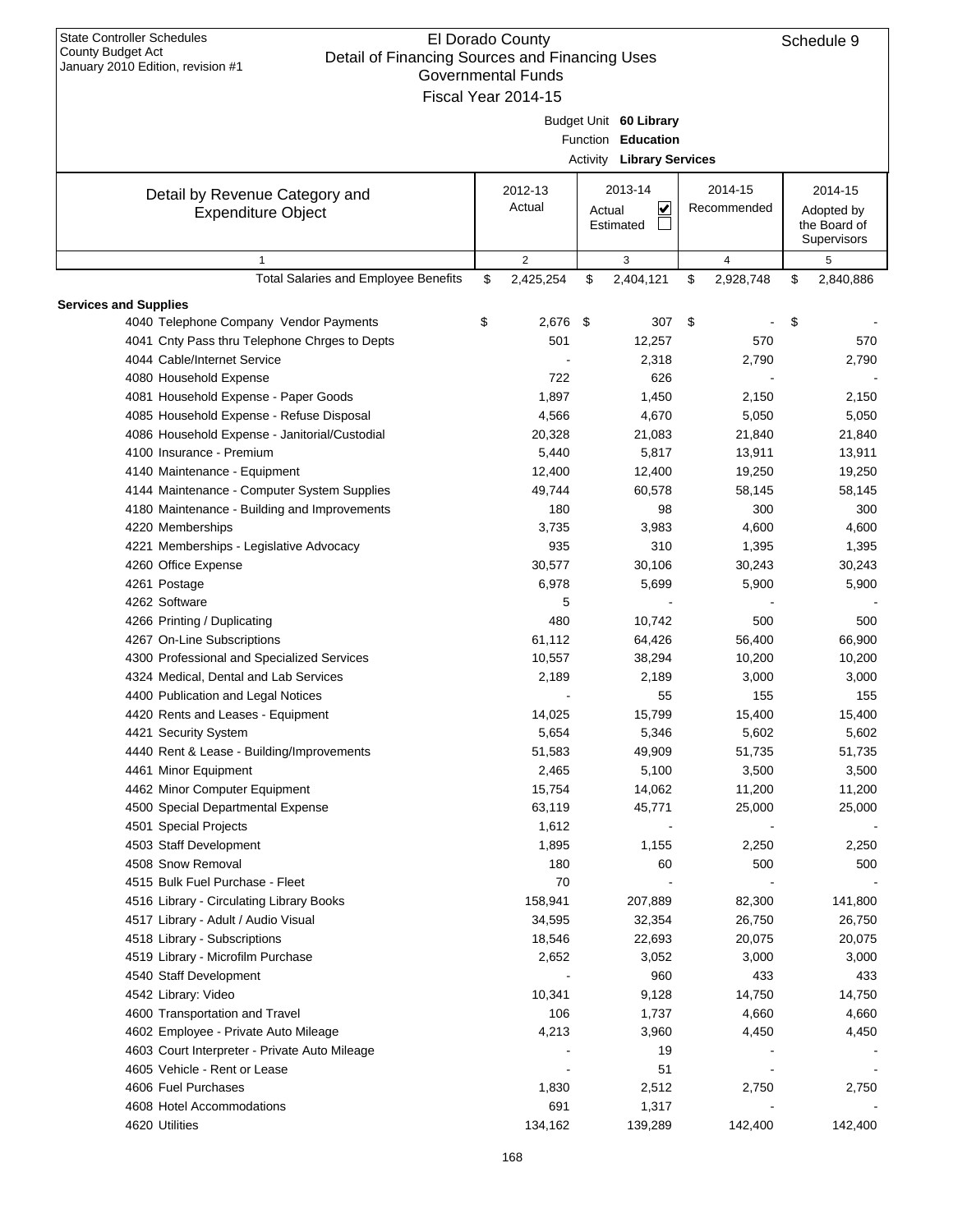| <b>State Controller Schedules</b><br>County Budget Act<br>Detail of Financing Sources and Financing Uses<br>January 2010 Edition, revision #1 | El Dorado County<br><b>Governmental Funds</b><br>Fiscal Year 2014-15 |                |                                                                                  |                        | Schedule 9                                           |
|-----------------------------------------------------------------------------------------------------------------------------------------------|----------------------------------------------------------------------|----------------|----------------------------------------------------------------------------------|------------------------|------------------------------------------------------|
|                                                                                                                                               |                                                                      |                | Budget Unit 60 Library<br>Function Education<br><b>Activity Library Services</b> |                        |                                                      |
| Detail by Revenue Category and<br><b>Expenditure Object</b>                                                                                   | 2012-13<br>Actual                                                    |                | 2013-14<br>$\overline{\mathbf{v}}$<br>Actual<br>Estimated                        | 2014-15<br>Recommended | 2014-15<br>Adopted by<br>the Board of<br>Supervisors |
| 1                                                                                                                                             | 2                                                                    |                | 3                                                                                | 4                      | 5                                                    |
| <b>Total Services and Supplies</b>                                                                                                            | \$<br>737,456                                                        | \$             | 839,571                                                                          | \$<br>653,154          | \$<br>723,154                                        |
| <b>Other Charges</b>                                                                                                                          |                                                                      |                |                                                                                  |                        |                                                      |
| 5300 Interfund Expenditures                                                                                                                   | \$<br>2,936                                                          | \$             | 2,825                                                                            | \$<br>2,000            | \$<br>2,000                                          |
| <b>Total Other Charges</b>                                                                                                                    | \$<br>2,936                                                          | \$             | 2,825                                                                            | \$<br>2,000            | \$<br>2,000                                          |
| <b>Fixed Assets</b>                                                                                                                           |                                                                      |                |                                                                                  |                        |                                                      |
| 6040 Fixed Assets - Equipment                                                                                                                 | \$                                                                   | \$             |                                                                                  | \$                     | \$<br>13,000                                         |
| 6042 Fixed Assets - Computer Sys Equipment                                                                                                    | 7,364                                                                |                | 15,984                                                                           |                        |                                                      |
| 6047 Fixed Asset: Software/Maintenance                                                                                                        |                                                                      |                | 1,600                                                                            |                        |                                                      |
| <b>Total Fixed Assets</b>                                                                                                                     | \$<br>7,364                                                          | \$             | 17,584                                                                           | \$                     | \$<br>13,000                                         |
| <b>Other Financing Uses</b>                                                                                                                   |                                                                      |                |                                                                                  |                        |                                                      |
| 7000 Operating Transfers Out                                                                                                                  | \$                                                                   | \$             | 66,610                                                                           | \$                     | \$                                                   |
| <b>Total Other Financing Uses</b>                                                                                                             | \$<br>$\sim$                                                         | $\mathfrak{L}$ | 66,610                                                                           | \$                     | \$                                                   |
| <b>Intrafund Transfers</b>                                                                                                                    |                                                                      |                |                                                                                  |                        |                                                      |
| 7200 Intrafund Transfers                                                                                                                      | \$<br>50                                                             | - \$           | 25                                                                               | \$                     | \$                                                   |
| 7210 Intrafnd: Collections                                                                                                                    | 2,880                                                                |                | 2,351                                                                            | 2,800                  | 2,800                                                |
| 7220 Intrafnd: Telephone Equipment and Support                                                                                                | 31,120                                                               |                |                                                                                  |                        |                                                      |
| 7223 Intrafnd: Mail Service                                                                                                                   | 12,626                                                               |                | 13,470                                                                           | 25,890                 | 12,945                                               |
| 7224 Intrafnd: Stores Support                                                                                                                 | 2,496                                                                |                | 2,011                                                                            | 8,646                  | 4,323                                                |
| 7229 Intrafnd: PC Support                                                                                                                     | 328                                                                  |                |                                                                                  |                        |                                                      |
| 7231 Intrafnd: IS Programming Support                                                                                                         | 45                                                                   |                |                                                                                  |                        |                                                      |
| 7232 Intrafnd: Maint Bldg & Improvmnts                                                                                                        |                                                                      |                | 9,208                                                                            | 3,100                  | 3,100                                                |
| <b>Total Intrafund Transfers</b>                                                                                                              | \$<br>49,544                                                         | \$             | 27,065                                                                           | \$<br>40,436           | \$<br>23,168                                         |
| <b>Total Expenditures/Appropriations</b>                                                                                                      | \$<br>3,222,553                                                      | \$             | 3,357,775                                                                        | \$<br>3,624,338        | \$<br>3,602,208                                      |
| Net Cost \$                                                                                                                                   | (1,446,692)                                                          | \$             | (1,515,581)                                                                      | \$<br>(1,837,248)      | \$<br>(1,732,118)                                    |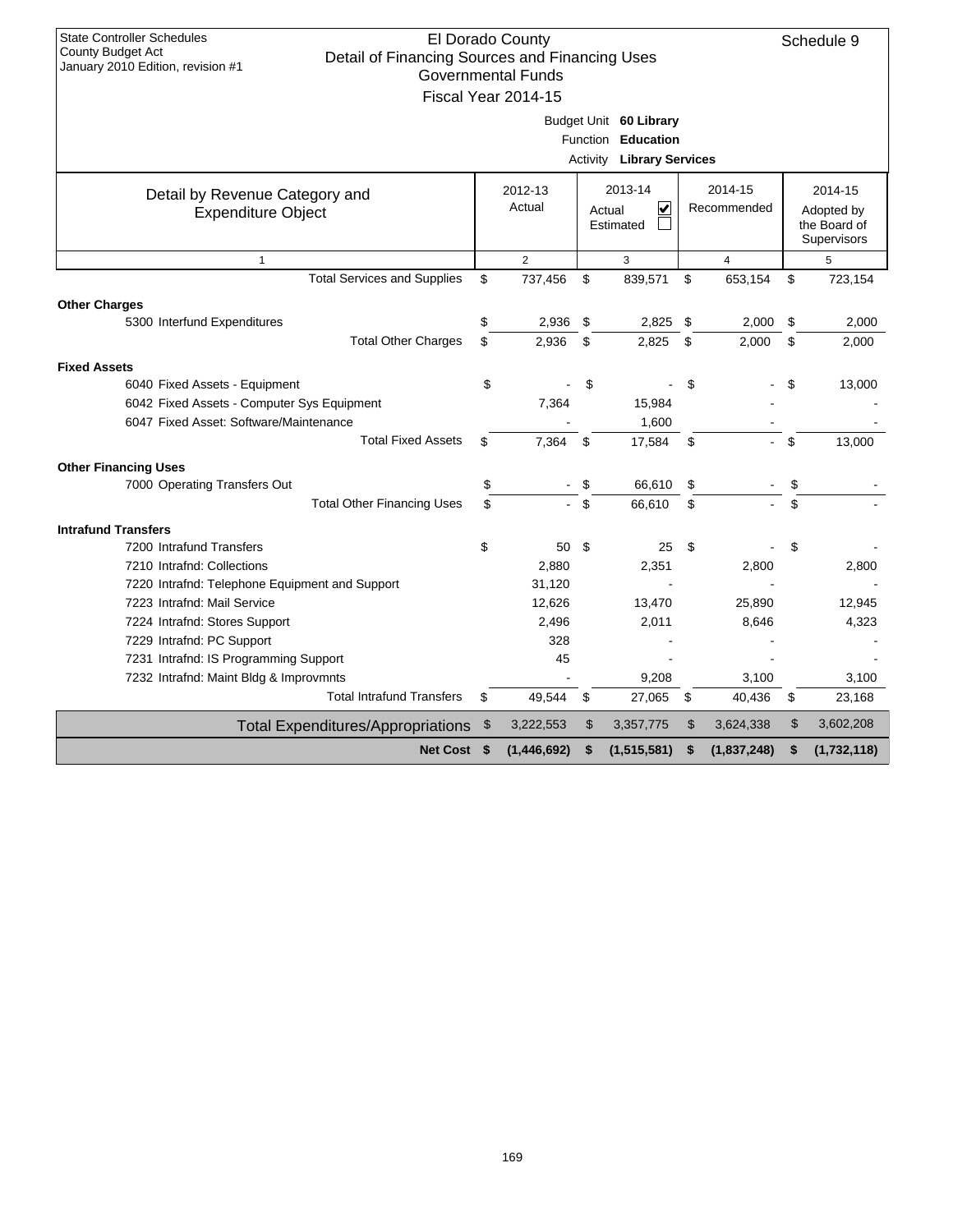| <b>State Controller Schedules</b><br>County Budget Act<br>Detail of Financing Sources and Financing Uses<br>January 2010 Edition, revision #1 |    | El Dorado County<br><b>Governmental Funds</b><br>Fiscal Year 2014-15 |                |                                                         |                                           |                | Schedule 9                                           |  |  |  |  |
|-----------------------------------------------------------------------------------------------------------------------------------------------|----|----------------------------------------------------------------------|----------------|---------------------------------------------------------|-------------------------------------------|----------------|------------------------------------------------------|--|--|--|--|
|                                                                                                                                               |    |                                                                      |                | Function Public Protection<br>Activity Other Protection | Budget Unit 70 Fish and Game Preservation |                |                                                      |  |  |  |  |
| Detail by Revenue Category and<br><b>Expenditure Object</b>                                                                                   |    | 2012-13<br>Actual                                                    |                | 2013-14<br>∣✔<br>Actual<br>Estimated                    | 2014-15<br>Recommended                    |                | 2014-15<br>Adopted by<br>the Board of<br>Supervisors |  |  |  |  |
| $\mathbf{1}$                                                                                                                                  |    | $\overline{2}$                                                       |                | 3                                                       | $\overline{4}$                            |                | 5                                                    |  |  |  |  |
| <b>Fines, Forfeitures and Penalties</b>                                                                                                       |    |                                                                      |                |                                                         |                                           |                |                                                      |  |  |  |  |
| 0320 Other Court Fines                                                                                                                        | \$ | 1,540                                                                | \$             | 1,456                                                   | \$                                        | \$             | 1,500                                                |  |  |  |  |
| Total Fines, Forfeitures and Penalties                                                                                                        | \$ | 1.540                                                                | \$             | 1.456                                                   | \$                                        | \$             | 1,500                                                |  |  |  |  |
| Revenue from Use of Money and Property                                                                                                        |    |                                                                      |                |                                                         |                                           |                |                                                      |  |  |  |  |
| 0400 Interest                                                                                                                                 | \$ | 8                                                                    | \$             | 8                                                       | \$                                        | \$             |                                                      |  |  |  |  |
| Total Revenue from Use of Money and Property                                                                                                  | \$ | 8                                                                    | \$             | 8                                                       | \$                                        | \$             |                                                      |  |  |  |  |
| <b>Miscellaneous Revenues</b>                                                                                                                 |    |                                                                      |                |                                                         |                                           |                |                                                      |  |  |  |  |
| 1940 Miscellaneous Revenue                                                                                                                    | \$ |                                                                      | \$             | 1,000                                                   | \$                                        | \$             |                                                      |  |  |  |  |
| <b>Total Miscellaneous Revenues</b>                                                                                                           | \$ |                                                                      | $\mathfrak{s}$ | 1.000                                                   | \$                                        | \$             |                                                      |  |  |  |  |
| <b>Other Financing Sources</b>                                                                                                                |    |                                                                      |                |                                                         |                                           |                |                                                      |  |  |  |  |
| 2020 Operating Transfers In                                                                                                                   | \$ |                                                                      | \$             |                                                         | \$                                        | \$             | 3,960                                                |  |  |  |  |
| <b>Total Other Financing Sources</b>                                                                                                          | \$ |                                                                      | \$             |                                                         | \$.                                       | \$             | 3.960                                                |  |  |  |  |
| Total Revenue \$                                                                                                                              |    | 1,548                                                                | $\mathfrak{S}$ | 2,464                                                   | $\mathfrak{S}$                            | $\mathfrak{S}$ | 5,460                                                |  |  |  |  |
| <b>Services and Supplies</b>                                                                                                                  |    |                                                                      |                |                                                         |                                           |                |                                                      |  |  |  |  |
| 4140 Maintenance - Equipment                                                                                                                  | \$ | 597                                                                  | \$             | $\overline{\phantom{a}}$                                | \$                                        | \$             |                                                      |  |  |  |  |
| 4500 Special Departmental Expense                                                                                                             |    | 52                                                                   |                | 52                                                      |                                           |                |                                                      |  |  |  |  |
| 4501 Special Projects                                                                                                                         |    | 994                                                                  |                | 2,249                                                   |                                           |                | 5,460                                                |  |  |  |  |
| 4602 Employee - Private Auto Mileage                                                                                                          |    |                                                                      |                | 294                                                     |                                           |                |                                                      |  |  |  |  |
| 4605 Vehicle - Rent or Lease                                                                                                                  |    | 51                                                                   |                | 95                                                      |                                           |                |                                                      |  |  |  |  |
| 4606 Fuel Purchases                                                                                                                           |    | 34                                                                   |                | 51                                                      |                                           |                |                                                      |  |  |  |  |
| <b>Total Services and Supplies</b>                                                                                                            | \$ | 1,728                                                                | \$             | 2,741                                                   | \$<br>$\sim$                              | \$             | 5,460                                                |  |  |  |  |
| Total Expenditures/Appropriations \$                                                                                                          |    | 1,728                                                                | $\mathsf{\$}$  | 2,741                                                   | \$                                        | $\mathcal{S}$  | 5,460                                                |  |  |  |  |
| Net Cost \$                                                                                                                                   |    | (180)                                                                | \$             | (277)                                                   | \$                                        | \$             |                                                      |  |  |  |  |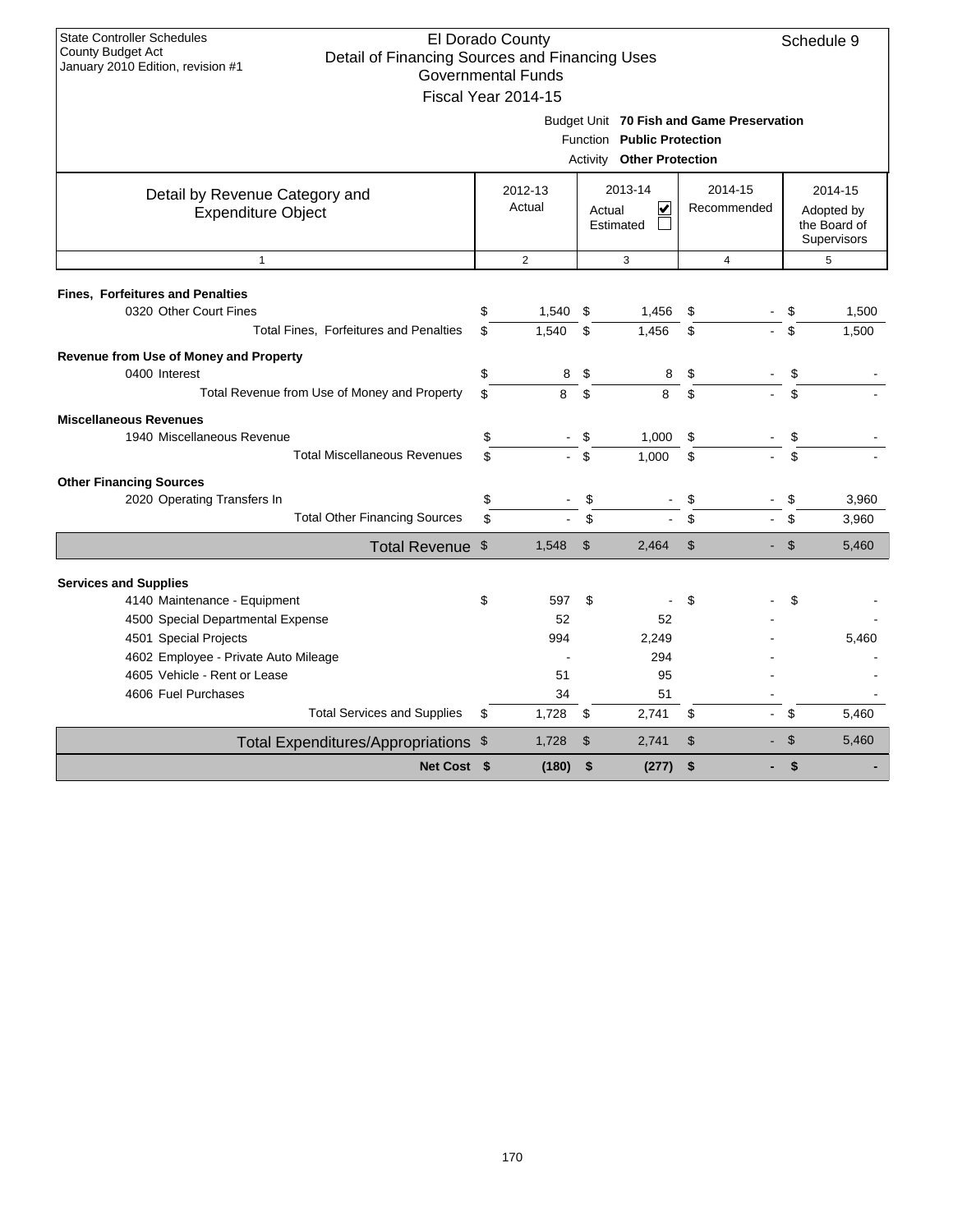| January 2010 Edition, revision #1                                    | <b>Governmental Funds</b> |               |                                                |               |                                         |               |                            |
|----------------------------------------------------------------------|---------------------------|---------------|------------------------------------------------|---------------|-----------------------------------------|---------------|----------------------------|
|                                                                      | Fiscal Year 2014-15       |               |                                                |               |                                         |               |                            |
|                                                                      |                           |               | Function General Government                    |               | Budget Unit 77 CAO Countywide Spec Rev  |               |                            |
|                                                                      |                           |               |                                                |               | Activity Legislative and Administrative |               |                            |
| Detail by Revenue Category and                                       | 2012-13                   |               | 2013-14                                        |               | 2014-15                                 |               | 2014-15                    |
| <b>Expenditure Object</b>                                            | Actual                    |               | $\overline{\mathbf{v}}$<br>Actual<br>Estimated |               | Recommended                             |               | Adopted by<br>the Board of |
|                                                                      |                           |               |                                                |               |                                         |               | Supervisors                |
| $\mathbf{1}$                                                         | 2                         |               | 3                                              |               | $\overline{4}$                          |               | 5                          |
| <b>Fines, Forfeitures and Penalties</b>                              |                           |               |                                                |               |                                         |               |                            |
| 0322 Criminal Justice Construction                                   | \$<br>293,710 \$          |               | 274,285 \$                                     |               | 250,000                                 | - \$          | 250,000                    |
| 0323 Court Construction                                              | 33,196                    |               | 19,153                                         |               |                                         |               |                            |
| Total Fines, Forfeitures and Penalties                               | \$<br>326,906             | \$            | 293,437 \$                                     |               | 250,000                                 | \$            | 250,000                    |
| Revenue from Use of Money and Property                               |                           |               |                                                |               |                                         |               |                            |
| 0400 Interest                                                        | \$<br>23,067 \$           |               | 11,973                                         | \$            |                                         | \$            |                            |
| Total Revenue from Use of Money and Property                         | \$<br>23.067              | \$            | 11,973                                         | \$            |                                         | \$            |                            |
| Intergovernmental Revenue - State                                    |                           |               |                                                |               |                                         |               |                            |
| 0897 State - Off Highway Motor Veh License                           | \$<br>26,684 \$           |               | 140,588 \$                                     |               | 16,219                                  | -\$           | 58,855                     |
| 0908 State - Tobacco Settlement Fund                                 | 2,182,631                 |               |                                                |               |                                         |               |                            |
| Total Intergovernmental Revenue - State                              | \$<br>2,209,316           | -\$           | 140,588 \$                                     |               | 16,219                                  | \$            | 58,855                     |
| <b>Revenue Other Governmental Agencies</b>                           |                           |               |                                                |               |                                         |               |                            |
| 1200 Other - Governmental Agencies                                   | \$<br>2,218,397           | \$            |                                                | \$            |                                         | \$            |                            |
| 1208 Indian Gaming Lcbc                                              | 25,000                    |               |                                                |               |                                         |               |                            |
| Total Revenue Other Governmental Agencies                            | \$<br>2,243,397           | \$            | ÷.                                             | \$            |                                         | \$            |                            |
| <b>Charges for Services</b>                                          |                           |               |                                                |               |                                         |               |                            |
| 1416 Public Safety Impact Fee                                        | \$<br>44,439 \$           |               | 57,089                                         | \$            |                                         | \$            |                            |
| 1501 Court Fee                                                       | 20,234                    |               | 18,044                                         |               |                                         |               |                            |
| 1506 Dispute Resolution Fee                                          | 33,963                    |               | 32,414                                         |               |                                         |               |                            |
| <b>Total Charges for Services</b>                                    | \$<br>98,636              | - \$          | 107,546                                        | \$            |                                         | \$            |                            |
| <b>Miscellaneous Revenues</b>                                        |                           |               |                                                |               |                                         |               |                            |
| 1943 Miscellaneous Donation                                          | \$                        | \$            | 125,000                                        | \$            |                                         | \$            |                            |
| <b>Total Miscellaneous Revenues</b>                                  | \$                        | \$            | 125,000                                        | \$            |                                         | \$            |                            |
| <b>Other Financing Sources</b>                                       |                           |               |                                                |               |                                         |               |                            |
| 2020 Operating Transfers In                                          | \$                        | \$            | 15,000                                         | \$            |                                         | \$            | 15,000                     |
| <b>Total Other Financing Sources</b>                                 | \$                        | \$            | 15,000                                         | \$            |                                         | \$            | 15,000                     |
| <b>Total Revenue</b>                                                 | \$<br>4,901,321           | $\frac{3}{2}$ | 693,544                                        | $\frac{1}{2}$ | 266,219                                 | $\sqrt[6]{3}$ | 323,855                    |
|                                                                      |                           |               |                                                |               |                                         |               |                            |
| <b>Services and Supplies</b><br>4197 Maintenance - Building Supplies | \$                        | \$            | 1,044                                          | \$            |                                         | \$            |                            |
| 4300 Professional and Specialized Services                           | 28,758                    |               | 34,675                                         |               | 48,500                                  |               | 48,500                     |
| 4500 Special Departmental Expense                                    |                           |               |                                                |               |                                         |               | 15,825                     |
| 4507 Fire and Safety Supplies                                        |                           |               | 166                                            |               |                                         |               |                            |
| <b>Total Services and Supplies</b>                                   | \$<br>28,758              | \$            | 35,885                                         | \$            | 48,500                                  | \$            | 64,325                     |
| <b>Other Charges</b>                                                 |                           |               |                                                |               |                                         |               |                            |
| 5318 Intrfnd Exp: Maint Buildg & Imprvmnts                           | \$                        | \$            | 5,986                                          | \$            |                                         | \$            |                            |
| <b>Total Other Charges</b>                                           | \$                        | \$            | 5,986                                          | \$            |                                         | \$            |                            |
| <b>Other Financing Uses</b>                                          |                           |               |                                                |               |                                         |               |                            |
| 7000 Operating Transfers Out                                         | \$<br>8,541,362           | \$            | 1,248,543                                      | \$            | 1,162,712                               | \$            | 1,275,364                  |
| <b>Total Other Financing Uses</b>                                    | \$<br>8,541,362           | \$            | 1,248,543                                      | \$            | 1,162,712                               | \$            | 1,275,364                  |
| <b>Total Expenditures/Appropriations</b>                             | \$<br>8,570,121           | \$            | 1,290,415                                      | \$            | 1,211,212                               | \$            | 1,339,689                  |
|                                                                      |                           |               |                                                |               |                                         |               |                            |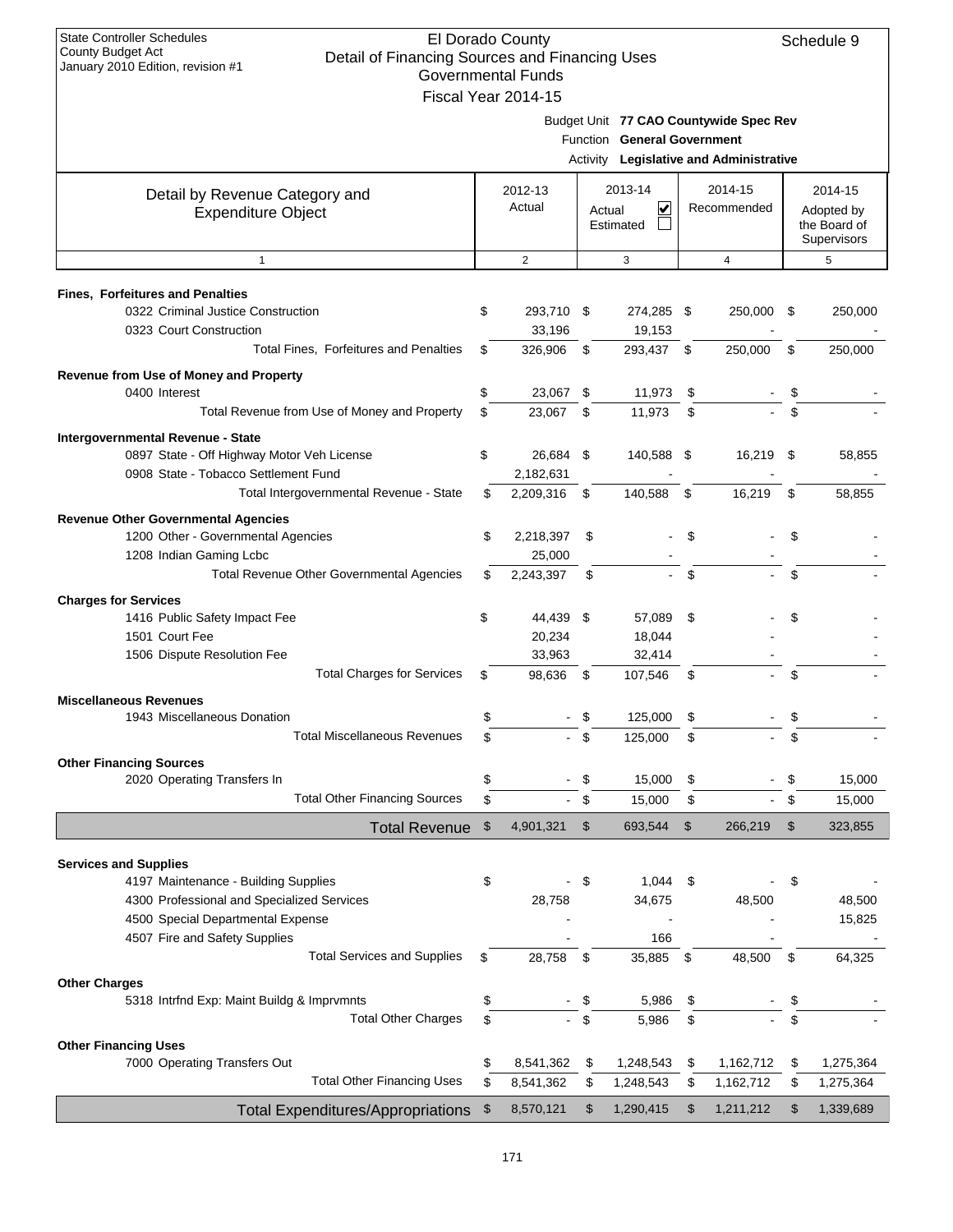| <b>State Controller Schedules</b><br>County Budget Act<br>January 2010 Edition, revision #1 | Detail of Financing Sources and Financing Uses | El Dorado County<br>Governmental Funds<br>Fiscal Year 2014-15 |                                         |                                                                                 | Schedule 9                                           |
|---------------------------------------------------------------------------------------------|------------------------------------------------|---------------------------------------------------------------|-----------------------------------------|---------------------------------------------------------------------------------|------------------------------------------------------|
|                                                                                             |                                                |                                                               | Function General Government<br>Activity | Budget Unit 77 CAO Countywide Spec Rev<br><b>Legislative and Administrative</b> |                                                      |
| Detail by Revenue Category and<br><b>Expenditure Object</b>                                 |                                                | 2012-13<br>Actual                                             | 2013-14<br>M<br>Actual<br>Estimated     | 2014-15<br>Recommended                                                          | 2014-15<br>Adopted by<br>the Board of<br>Supervisors |
|                                                                                             |                                                | $\overline{2}$                                                | 3                                       | 4                                                                               | 5                                                    |
|                                                                                             | <b>Net Cost</b>                                | (3,668,799)                                                   | (596, 870)<br>S.                        | (944, 993)<br>ъ                                                                 | (1,015,834)<br>æ                                     |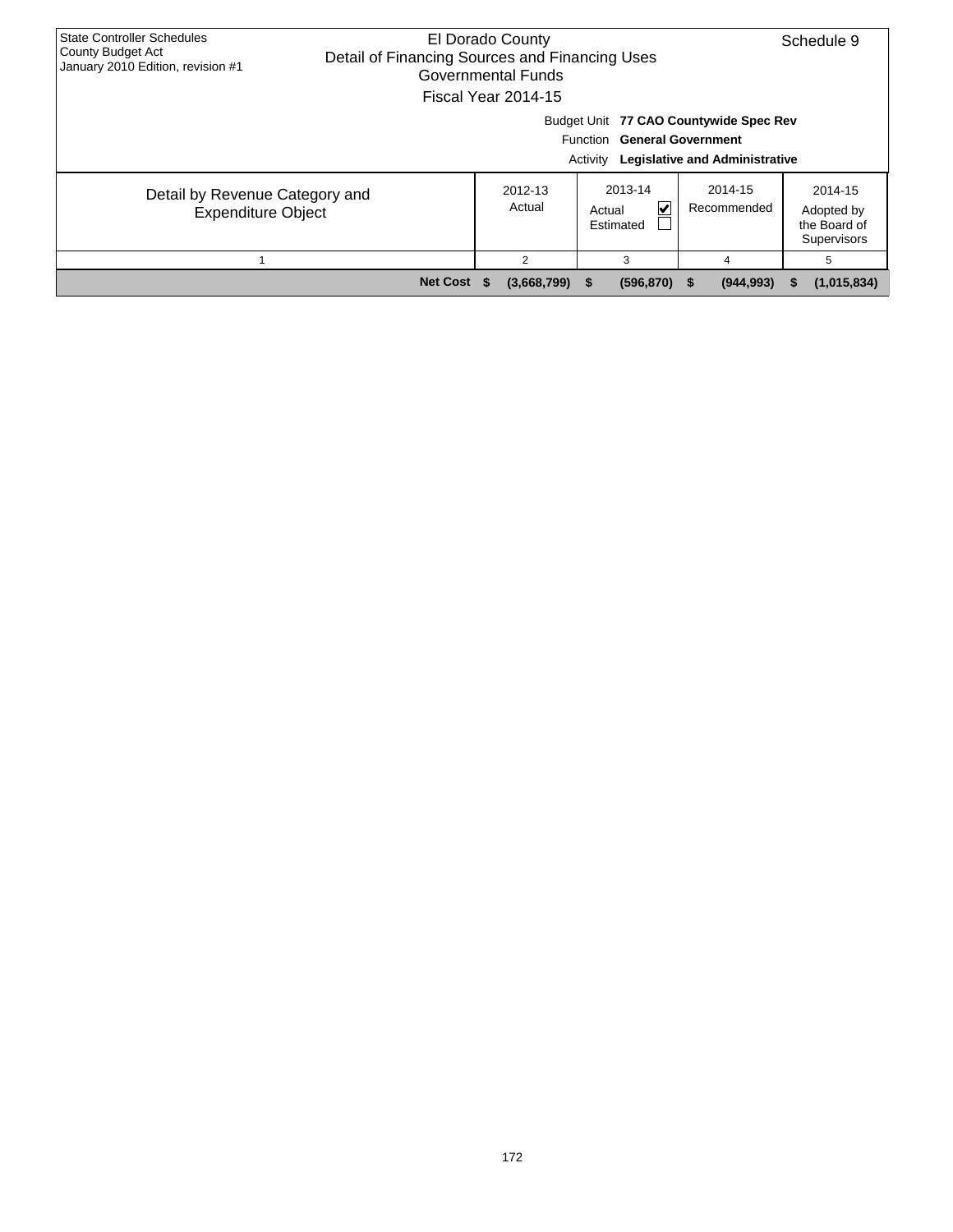| <b>State Controller Schedules</b><br>County Budget Act                              | El Dorado County          |                                                    |                |                | Schedule 9    |
|-------------------------------------------------------------------------------------|---------------------------|----------------------------------------------------|----------------|----------------|---------------|
| Detail of Financing Sources and Financing Uses<br>January 2010 Edition, revision #1 | <b>Governmental Funds</b> |                                                    |                |                |               |
|                                                                                     |                           |                                                    |                |                |               |
|                                                                                     | Fiscal Year 2014-15       |                                                    |                |                |               |
|                                                                                     |                           | Budget Unit 77 Auditor-Contrl. Countywide Spec Rev |                |                |               |
|                                                                                     |                           | Function General Government                        |                |                |               |
|                                                                                     |                           | Activity Finance                                   |                |                |               |
| Detail by Revenue Category and                                                      | 2012-13                   | 2013-14                                            |                | 2014-15        | 2014-15       |
| <b>Expenditure Object</b>                                                           | Recommended               | Adopted by                                         |                |                |               |
|                                                                                     |                           | Estimated                                          |                |                | the Board of  |
|                                                                                     |                           |                                                    |                |                | Supervisors   |
| $\mathbf{1}$                                                                        | 2                         | 3                                                  |                | $\overline{4}$ | 5             |
| <b>Fines, Forfeitures and Penalties</b>                                             |                           |                                                    |                |                |               |
| 0360 Penalties and Costs on Delinguent Taxes                                        | \$<br>101,283             | \$<br>78,832 \$                                    |                | 67,000         | \$<br>67,000  |
| Total Fines, Forfeitures and Penalties                                              | \$<br>101,283             | \$<br>78,832                                       | \$             | 67,000         | \$<br>67,000  |
| Revenue from Use of Money and Property                                              |                           |                                                    |                |                |               |
| 0400 Interest                                                                       | \$<br>58                  | \$<br>62                                           | \$             |                | \$            |
| Total Revenue from Use of Money and Property                                        | \$<br>58                  | \$<br>62                                           | \$             |                | \$            |
| <b>Charges for Services</b>                                                         |                           |                                                    |                |                |               |
| 1310 Special Assessments                                                            | \$<br>448,802 \$          | 443,501                                            | \$             | 450,000        | \$<br>450,000 |
| <b>Total Charges for Services</b>                                                   | \$<br>448,802             | \$<br>443,501                                      | \$             | 450,000        | \$<br>450,000 |
| <b>Miscellaneous Revenues</b>                                                       |                           |                                                    |                |                |               |
| 1940 Miscellaneous Revenue                                                          | \$<br>4,810               | \$<br>3,699                                        | \$             | 3,500          | \$<br>3,500   |
| <b>Total Miscellaneous Revenues</b>                                                 | \$<br>4,810               | \$<br>3,699                                        | \$             | 3,500          | \$<br>3,500   |
| Total Revenue \$                                                                    | 554,953                   | \$<br>526,094                                      | $\mathfrak{S}$ | 520,500        | \$<br>520,500 |
|                                                                                     |                           |                                                    |                |                |               |
| <b>Other Financing Uses</b><br>7000 Operating Transfers Out                         | \$<br>506,222             | \$<br>509,310                                      | \$             | 521,000        | \$<br>521,000 |
| <b>Total Other Financing Uses</b>                                                   | \$<br>506,222             | \$<br>509,310                                      | \$             | 521,000        | \$<br>521,000 |
| Total Expenditures/Appropriations \$                                                | 506,222                   | \$<br>509,310                                      | \$             | 521,000        | \$<br>521,000 |
|                                                                                     |                           |                                                    |                |                |               |
| Net Cost \$                                                                         | 48,730                    | \$<br>16,784                                       | \$             | (500)          | \$<br>(500)   |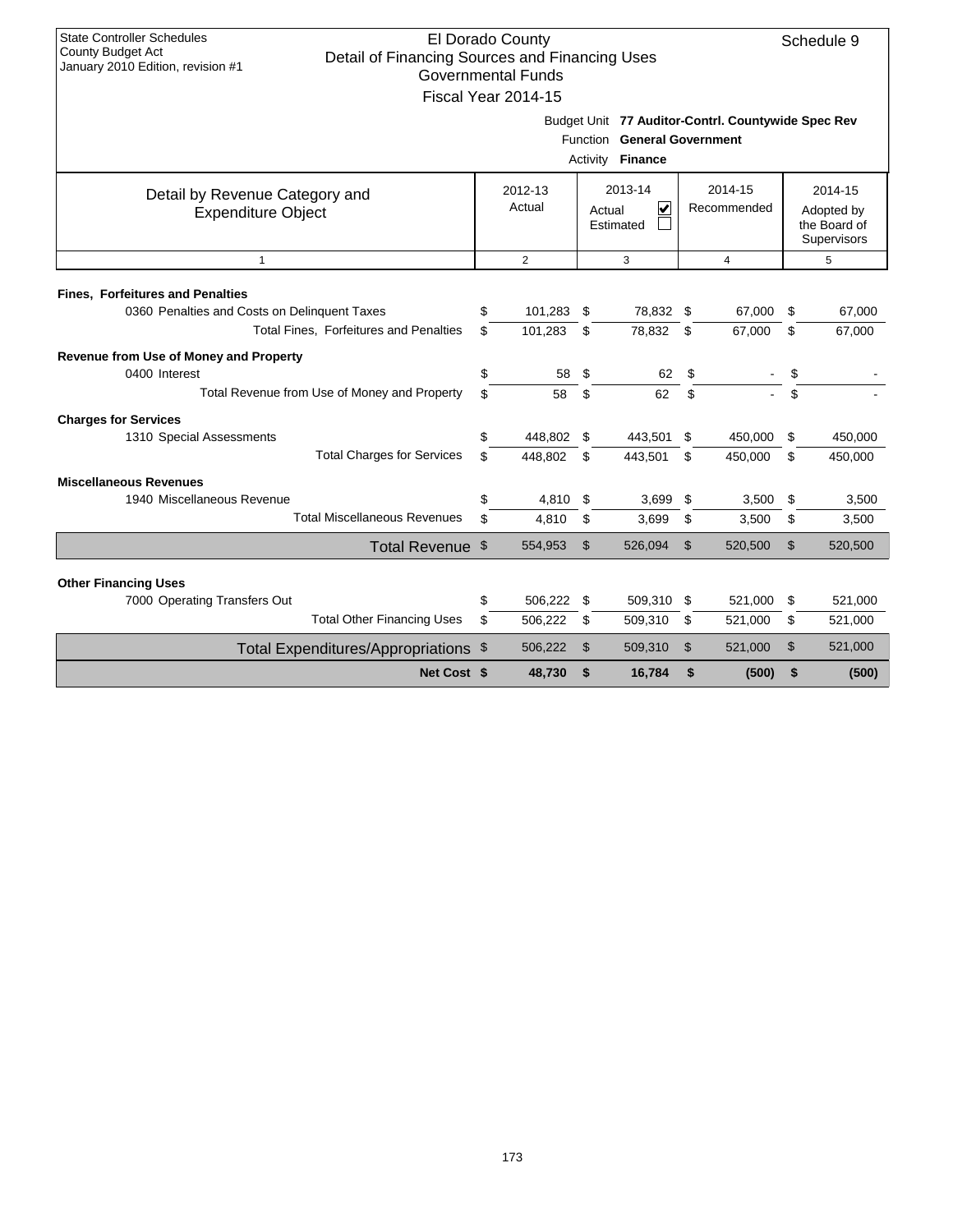| <b>State Controller Schedules</b><br>El Dorado County<br>Schedule 9                                             |    |                           |                |                             |                |                                                      |                |                             |  |  |  |  |
|-----------------------------------------------------------------------------------------------------------------|----|---------------------------|----------------|-----------------------------|----------------|------------------------------------------------------|----------------|-----------------------------|--|--|--|--|
| <b>County Budget Act</b><br>Detail of Financing Sources and Financing Uses<br>January 2010 Edition, revision #1 |    |                           |                |                             |                |                                                      |                |                             |  |  |  |  |
|                                                                                                                 |    | <b>Governmental Funds</b> |                |                             |                |                                                      |                |                             |  |  |  |  |
|                                                                                                                 |    | Fiscal Year 2014-15       |                |                             |                |                                                      |                |                             |  |  |  |  |
|                                                                                                                 |    |                           |                |                             |                | Budget Unit 77 Treas./ Tax Coll. Countywide Spec Rev |                |                             |  |  |  |  |
|                                                                                                                 |    |                           |                | Function General Government |                |                                                      |                |                             |  |  |  |  |
|                                                                                                                 |    |                           |                | Activity Finance            |                |                                                      |                |                             |  |  |  |  |
| Detail by Revenue Category and                                                                                  |    | 2012-13                   |                | 2013-14                     |                | 2014-15                                              |                | 2014-15                     |  |  |  |  |
| <b>Expenditure Object</b>                                                                                       |    | Actual                    |                | V<br>Actual                 |                | Recommended                                          |                | Adopted by                  |  |  |  |  |
|                                                                                                                 |    |                           |                | Estimated                   |                |                                                      |                | the Board of<br>Supervisors |  |  |  |  |
| $\mathbf{1}$                                                                                                    |    | $\overline{2}$            |                | 3                           |                | $\overline{4}$                                       |                | 5                           |  |  |  |  |
|                                                                                                                 |    |                           |                |                             |                |                                                      |                |                             |  |  |  |  |
| <b>Miscellaneous Revenues</b>                                                                                   |    |                           |                |                             |                |                                                      |                |                             |  |  |  |  |
| 1940 Miscellaneous Revenue                                                                                      | \$ | 3,084                     | \$             | 2,379 \$                    |                | 3,600                                                | -\$            | 3.600                       |  |  |  |  |
| <b>Total Miscellaneous Revenues</b>                                                                             | \$ | 3,084                     | \$             | 2,379                       | \$             | 3,600                                                | \$             | 3,600                       |  |  |  |  |
| <b>Other Financing Sources</b>                                                                                  |    |                           |                |                             |                |                                                      |                |                             |  |  |  |  |
| 2020 Operating Transfers In                                                                                     | \$ | 3,189                     | \$             | 2,738                       | \$             | 3,600                                                | \$             | 3,600                       |  |  |  |  |
| <b>Total Other Financing Sources</b>                                                                            | \$ | 3,189                     | \$             | 2,738                       | \$             | 3,600                                                | \$             | 3,600                       |  |  |  |  |
| Total Revenue \$                                                                                                |    | 6,272                     | \$             | 5,117                       | $\mathfrak{S}$ | 7,200                                                | \$             | 7,200                       |  |  |  |  |
|                                                                                                                 |    |                           |                |                             |                |                                                      |                |                             |  |  |  |  |
| <b>Services and Supplies</b><br>4260 Office Expense                                                             | \$ | 3,189                     | \$             | 2,738                       | \$             | 3,600                                                | \$             | 3,600                       |  |  |  |  |
| <b>Total Services and Supplies</b>                                                                              | \$ | 3,189                     | \$             | 2,738                       | \$             | 3,600                                                | \$             | 3,600                       |  |  |  |  |
|                                                                                                                 |    |                           |                |                             |                |                                                      |                |                             |  |  |  |  |
| <b>Other Financing Uses</b><br>7000 Operating Transfers Out                                                     | \$ | 3,084                     | \$             | 2,379                       | \$             | 3,600                                                | \$             | 3,600                       |  |  |  |  |
| <b>Total Other Financing Uses</b>                                                                               | \$ | 3,084                     | \$             | 2,379                       | \$             | 3,600                                                | \$             | 3,600                       |  |  |  |  |
|                                                                                                                 |    |                           |                |                             |                |                                                      |                |                             |  |  |  |  |
| Total Expenditures/Appropriations \$                                                                            |    | 6,272                     | $\mathfrak{S}$ | 5,117                       | $\mathfrak{F}$ | 7,200                                                | $\mathfrak{S}$ | 7,200                       |  |  |  |  |
| Net Cost \$                                                                                                     |    |                           | \$             |                             | \$             |                                                      | \$             |                             |  |  |  |  |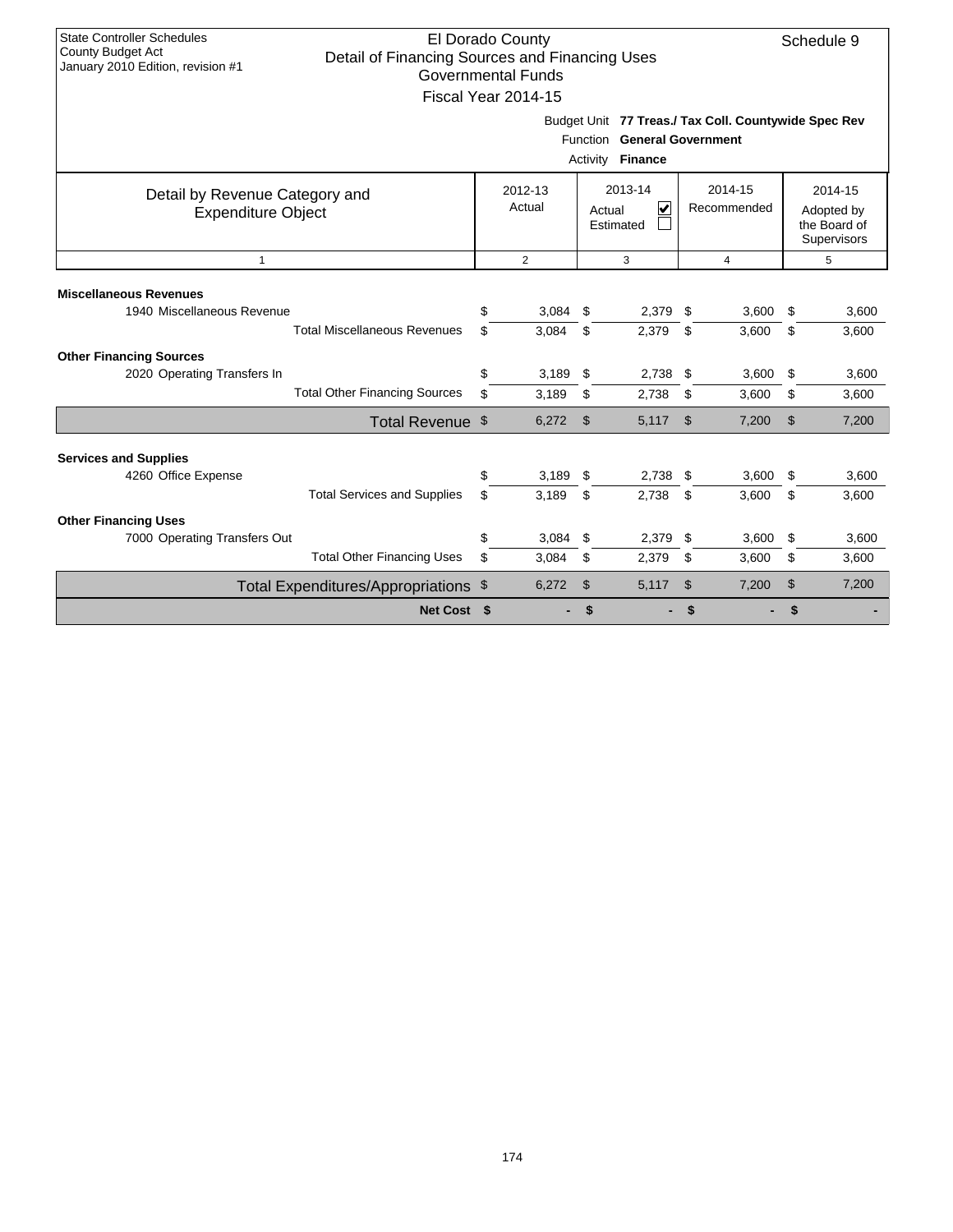| <b>State Controller Schedules</b><br>County Budget Act<br>Detail of Financing Sources and Financing Uses<br>January 2010 Edition, revision #1     |          | El Dorado County<br><b>Governmental Funds</b><br>Fiscal Year 2014-15 |          |                  |          |                  |          | Schedule 9       |  |  |  |  |
|---------------------------------------------------------------------------------------------------------------------------------------------------|----------|----------------------------------------------------------------------|----------|------------------|----------|------------------|----------|------------------|--|--|--|--|
| Budget Unit 77 Assessor Countywide Spec Rev<br>Function General Government<br>Activity<br><b>Finance</b>                                          |          |                                                                      |          |                  |          |                  |          |                  |  |  |  |  |
| 2013-14<br>2014-15<br>2012-13<br>Detail by Revenue Category and<br>Actual<br>V<br>Recommended<br>Actual<br><b>Expenditure Object</b><br>Estimated |          |                                                                      |          |                  |          |                  |          |                  |  |  |  |  |
| $\mathbf{1}$                                                                                                                                      |          | $\overline{2}$                                                       |          | 3                |          | $\overline{4}$   |          | 5                |  |  |  |  |
| Revenue from Use of Money and Property<br>0400 Interest<br>Total Revenue from Use of Money and Property                                           | \$<br>\$ | 309<br>309                                                           | \$<br>\$ | 395<br>395       | \$<br>\$ |                  | \$<br>\$ |                  |  |  |  |  |
| <b>Charges for Services</b><br>1740 Charges for Services<br><b>Total Charges for Services</b>                                                     | \$<br>\$ | 19,340 \$<br>19,340                                                  | \$       | 18,501<br>18,501 | \$<br>\$ | 19,700<br>19,700 | \$<br>\$ | 19,700<br>19,700 |  |  |  |  |
| Total Revenue \$                                                                                                                                  |          | 19,649                                                               | \$       | 18,897           | \$       | 19,700           | \$       | 19,700           |  |  |  |  |
| <b>Other Financing Uses</b><br>7000 Operating Transfers Out                                                                                       | \$       |                                                                      | \$       |                  | S.       | 19.700           | \$       | 19,700           |  |  |  |  |
| <b>Total Other Financing Uses</b>                                                                                                                 | \$       |                                                                      | \$       |                  | -\$      | 19.700           | \$       | 19,700           |  |  |  |  |
| Total Expenditures/Appropriations \$                                                                                                              |          |                                                                      | \$       |                  | \$       | 19,700           | \$       | 19,700           |  |  |  |  |
| Net Cost \$                                                                                                                                       |          | 19,649                                                               | \$       | 18,897           | \$       |                  | \$       |                  |  |  |  |  |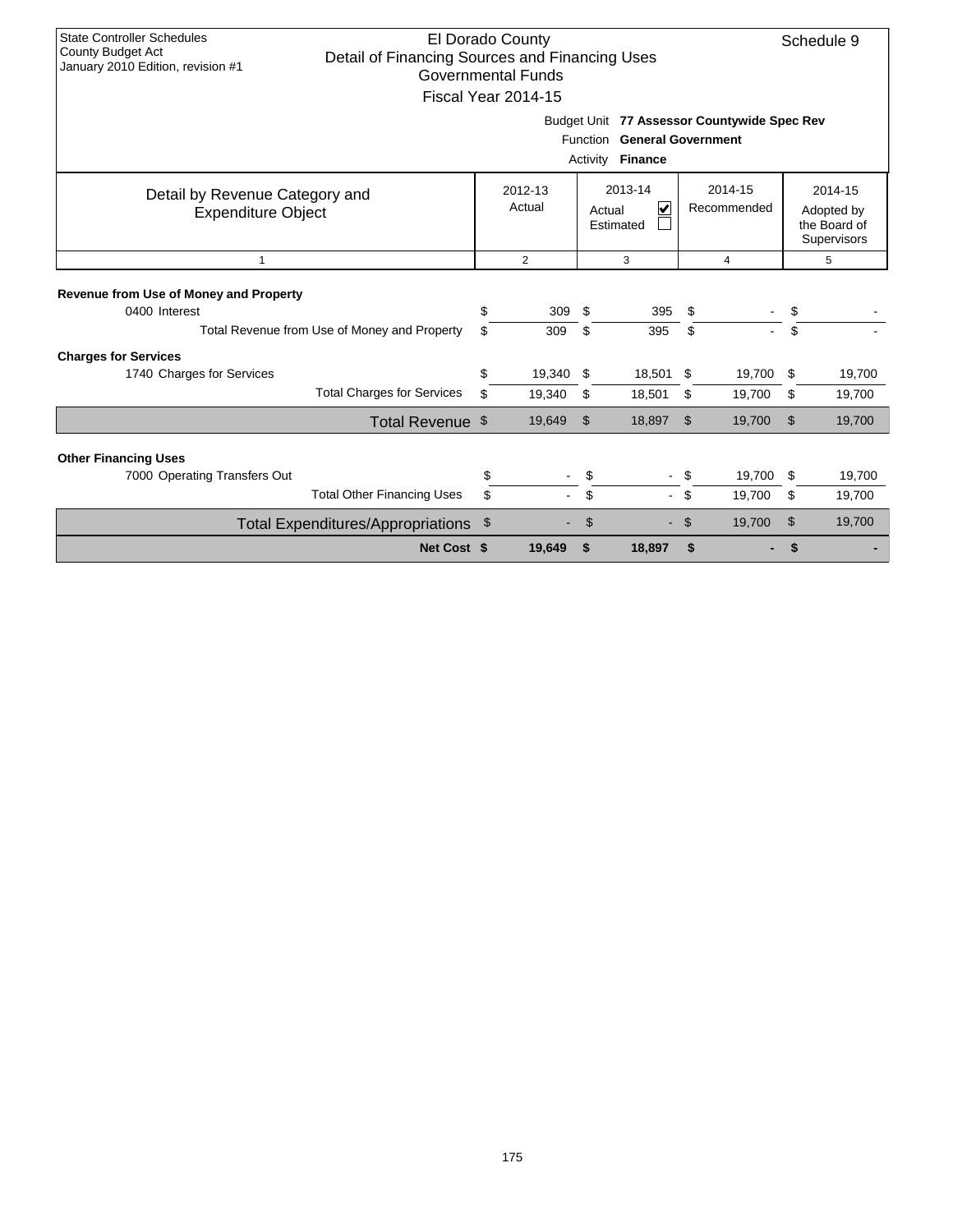| <b>State Controller Schedules</b>                                                                                                                 | El Dorado County          |                |                |                                                |                        | Schedule 9                                                  |  |  |  |  |  |  |
|---------------------------------------------------------------------------------------------------------------------------------------------------|---------------------------|----------------|----------------|------------------------------------------------|------------------------|-------------------------------------------------------------|--|--|--|--|--|--|
| <b>County Budget Act</b>                                                                                                                          |                           |                |                | Detail of Financing Sources and Financing Uses |                        |                                                             |  |  |  |  |  |  |
| January 2010 Edition, revision #1                                                                                                                 | <b>Governmental Funds</b> |                |                |                                                |                        |                                                             |  |  |  |  |  |  |
|                                                                                                                                                   | Fiscal Year 2014-15       |                |                |                                                |                        |                                                             |  |  |  |  |  |  |
| 77 Gen. Serv. Countywide Spec Rev<br><b>Budget Unit</b><br><b>Function</b><br><b>General Government</b><br><b>Property Management</b><br>Activity |                           |                |                |                                                |                        |                                                             |  |  |  |  |  |  |
| Detail by Revenue Category and<br><b>Expenditure Object</b>                                                                                       | 2012-13<br>Actual         |                |                | 2012-14<br>Actual<br>Estimated                 | 2014-15<br>Recommended | 2014-15<br>Adopted by<br>the Board of<br><b>Supervisors</b> |  |  |  |  |  |  |
|                                                                                                                                                   | $\overline{2}$            |                |                | 3                                              | 4                      | 5                                                           |  |  |  |  |  |  |
| Revenue from Use of Money and Property                                                                                                            |                           |                |                |                                                |                        |                                                             |  |  |  |  |  |  |
| 0400 Interest                                                                                                                                     | \$                        | 5              | \$             | 6                                              | \$                     |                                                             |  |  |  |  |  |  |
| Total Revenue from Use of Money and Property                                                                                                      | \$                        | 5              | \$             | 6                                              | \$.                    |                                                             |  |  |  |  |  |  |
| Total Revenue \$                                                                                                                                  |                           | 5 <sup>5</sup> | $\mathfrak{L}$ | 6                                              | $\mathfrak{S}$         | \$.                                                         |  |  |  |  |  |  |
| <b>Other Financing Uses</b>                                                                                                                       |                           |                |                |                                                |                        |                                                             |  |  |  |  |  |  |
| 7000 Operating Transfer Out                                                                                                                       | \$                        |                | \$             |                                                |                        |                                                             |  |  |  |  |  |  |
| <b>Total Other Financing Uses</b>                                                                                                                 | \$                        |                | \$             |                                                | \$.                    | \$                                                          |  |  |  |  |  |  |
| Total Expenditures/Appropriations \$                                                                                                              |                           |                | $\mathfrak{L}$ |                                                |                        |                                                             |  |  |  |  |  |  |
| <b>Net Cost \$</b>                                                                                                                                |                           | 5              | -S             | 6                                              |                        |                                                             |  |  |  |  |  |  |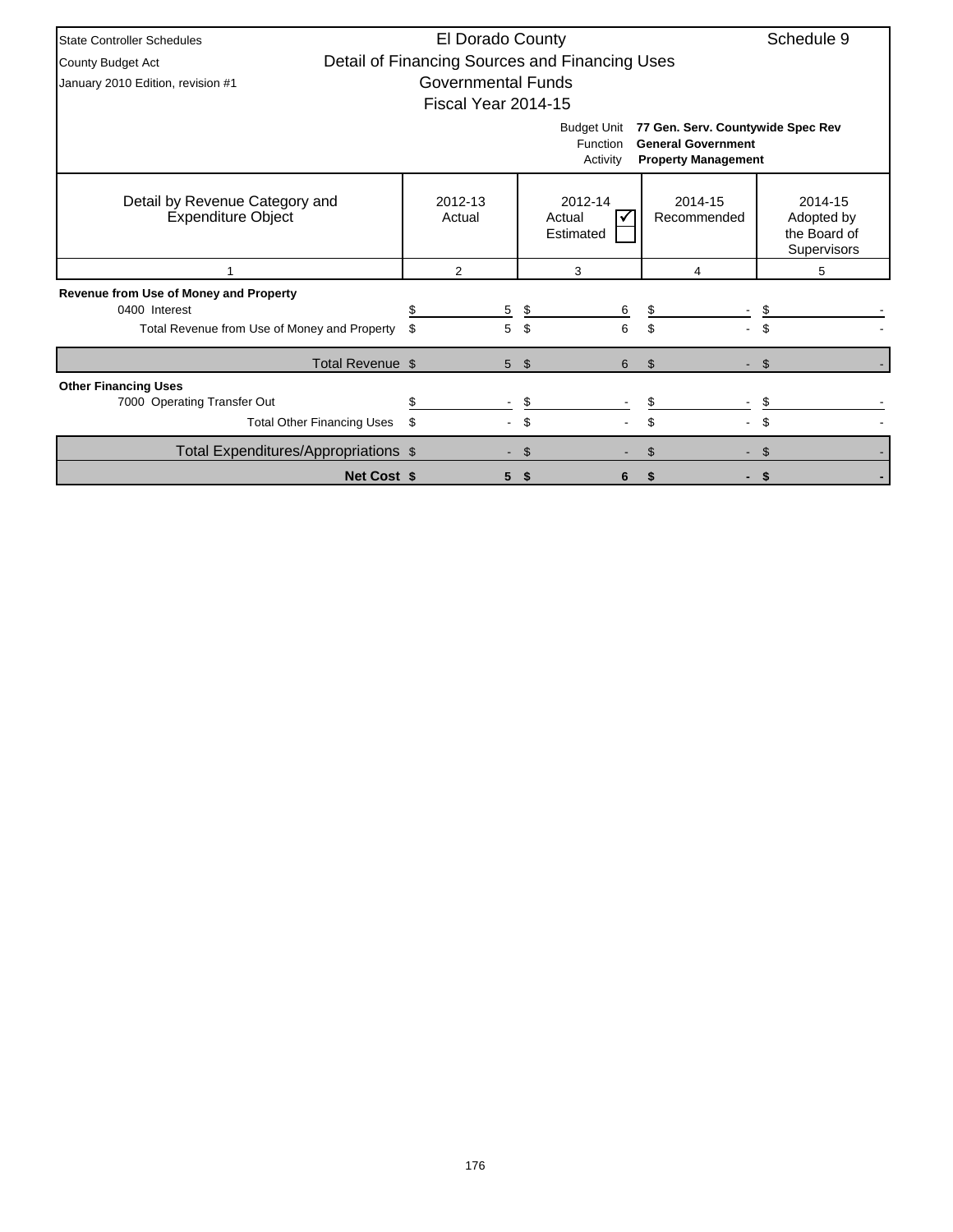| <b>State Controller Schedules</b>                           |     | El Dorado County          |      |                                                |                |                                               |          | Schedule 9            |
|-------------------------------------------------------------|-----|---------------------------|------|------------------------------------------------|----------------|-----------------------------------------------|----------|-----------------------|
| <b>County Budget Act</b>                                    |     |                           |      | Detail of Financing Sources and Financing Uses |                |                                               |          |                       |
| January 2010 Edition, revision #1                           |     | <b>Governmental Funds</b> |      |                                                |                |                                               |          |                       |
|                                                             |     | Fiscal Year 2014-15       |      |                                                |                |                                               |          |                       |
|                                                             |     |                           |      |                                                |                | Budget Unit 77 Gen. Serv. Countywide Spec Rev |          |                       |
|                                                             |     |                           |      | Function                                       |                | <b>General Government</b>                     |          |                       |
|                                                             |     |                           |      | Activity                                       |                | <b>Recreation</b>                             |          |                       |
|                                                             |     |                           |      |                                                |                |                                               |          |                       |
| Detail by Revenue Category and<br><b>Expenditure Object</b> |     | 2012-13<br>Actual         |      | 2013-14<br>Actual<br>√                         |                | 2014-15<br>Recommended                        |          | 2014-15<br>Adopted by |
|                                                             |     |                           |      | Estimated                                      |                |                                               |          | the Board of          |
|                                                             |     |                           |      |                                                |                |                                               |          | Supervisors           |
| 1                                                           |     | $\overline{2}$            |      | 3                                              |                | 4                                             |          | 5                     |
| <b>Licenses, Permits and Franchises</b>                     |     |                           |      |                                                |                |                                               |          |                       |
| 0264 River Use Permit                                       | \$  | 156,577                   | \$   | 155,676                                        | \$             | 155,000                                       | \$       | 155,000               |
| Total Licenses, Permits and Franchises \$                   |     | 156,577                   | \$   | 155,676                                        | \$             | 155,000                                       | \$       | 155,000               |
| Revenue from Use of Money and Property<br>0400 Interest     | \$  | 1,112                     | \$   | 1,308                                          | \$             |                                               | \$       |                       |
| Total Revenue from Use of Money and Property                | \$  | 1,112                     | \$   | 1,308                                          | \$             |                                               | \$       |                       |
| <b>Charges for Services</b>                                 |     |                           |      |                                                |                |                                               |          |                       |
| 1405 Quimby Fees                                            | \$  | 695                       | \$   | 2,081                                          | \$             |                                               | \$       |                       |
| 1720 Park and Recreation Fees                               |     | 90,858                    |      | 84,091                                         |                | 51,200                                        |          | 51,200                |
| <b>Total Charges for Services</b>                           | \$  | 91,553                    | \$   | 86,172                                         | \$             | 51,200 \$                                     |          | 51,200                |
| <b>Miscellaneous Revenues</b>                               |     |                           |      |                                                |                |                                               |          |                       |
| 1940 Miscellaneous Revenue                                  | \$  | (475)                     | \$   | 1,012                                          | \$             |                                               | \$       |                       |
| Total Miscellaneous Revenues \$                             |     | $(475)$ \$                |      | 1.012                                          | \$             |                                               | \$       |                       |
| Total Revenue \$                                            |     | 248,766                   | - \$ | 244,168                                        | $\mathfrak{S}$ | 206,200                                       | <b>S</b> | 206,200               |
| <b>Services and Supplies</b>                                |     |                           |      |                                                |                |                                               |          |                       |
| 4240 Miscellaneous Expense                                  | \$  | 38,744                    | \$   |                                                | \$             |                                               | \$       |                       |
| <b>Total Services and Supplies</b>                          | -\$ | 38,744                    | \$   |                                                | \$             |                                               | \$       |                       |
| <b>Other Financing Uses</b><br>7000 Operating Transfer Out  | \$  | 210,731                   | \$   | 174,752                                        | \$             | 282,555                                       | \$       | 336,138               |
| <b>Total Other Financing Uses</b>                           | \$  | 210,731                   | \$   | 174,752                                        | \$             | 282,555 \$                                    |          | 336,138               |
| Total Expenditures/Appropriations \$                        |     | 249,475                   | - \$ | 174,752                                        | \$             | 282,555                                       | - \$     | 336,138               |
| <b>Net Cost \$</b>                                          |     |                           |      |                                                | \$             |                                               |          |                       |
|                                                             |     | $(709)$ \$                |      | 69,415                                         |                | $(76, 355)$ \$                                |          | (129, 938)            |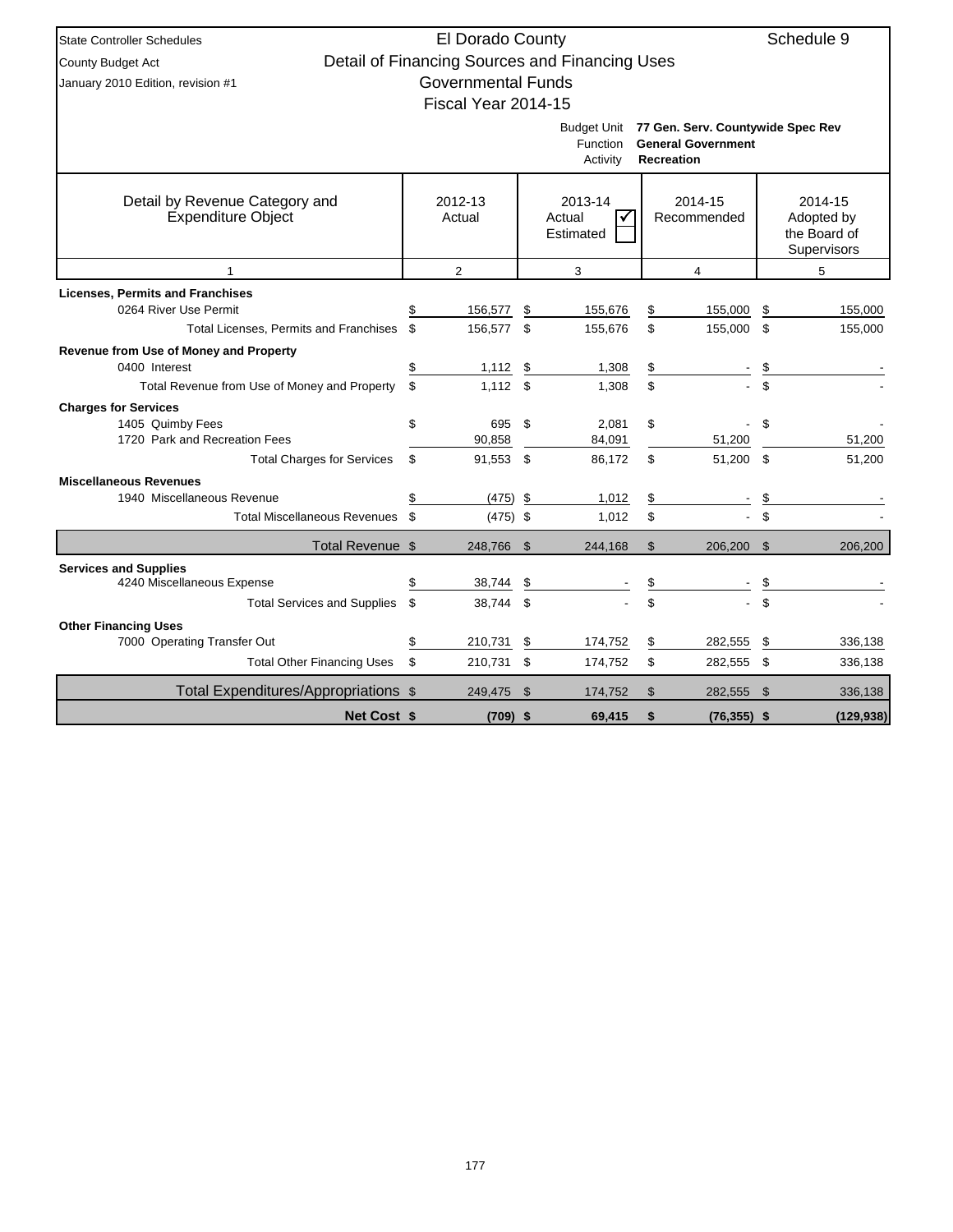| <b>State Controller Schedules</b>                           | El Dorado County          |     |                                                |    |                                                                                           |     | Schedule 9                                           |
|-------------------------------------------------------------|---------------------------|-----|------------------------------------------------|----|-------------------------------------------------------------------------------------------|-----|------------------------------------------------------|
| <b>County Budget Act</b>                                    |                           |     | Detail of Financing Sources and Financing Uses |    |                                                                                           |     |                                                      |
| January 2010 Edition, revision #1                           | <b>Governmental Funds</b> |     |                                                |    |                                                                                           |     |                                                      |
|                                                             | Fiscal Year 2014-15       |     |                                                |    |                                                                                           |     |                                                      |
|                                                             |                           |     | <b>Budget Unit</b><br>Function<br>Activity     |    | 77 Gen. Serv. Countywide Spec Rev<br><b>General Government</b><br><b>Cutural Services</b> |     |                                                      |
| Detail by Revenue Category and<br><b>Expenditure Object</b> | 2012-13<br>Actual         |     | 2013-14<br>Actual<br>Estimated                 |    | 2014-15<br>Recommended                                                                    |     | 2014-15<br>Adopted by<br>the Board of<br>Supervisors |
|                                                             | 2                         |     | 3<br>4                                         |    |                                                                                           |     | 5                                                    |
| Revenue from Use of Money and Property                      |                           |     |                                                |    |                                                                                           |     |                                                      |
| 0400 Interest                                               | \$<br>58                  | \$  | 77                                             | \$ |                                                                                           |     |                                                      |
| Total Revenue from Use of Money and Property                | \$<br>58                  | \$  | 77                                             | \$ |                                                                                           | \$  |                                                      |
| <b>Miscellaneous Revenues</b>                               |                           |     |                                                |    |                                                                                           |     |                                                      |
| 1943 Miscellaneous Donation                                 | 5.880                     |     | 5,363                                          |    | 14.000                                                                                    |     | 14,000                                               |
| Total Miscellaneous Revenues \$                             | 5,880                     | \$  | 5,363                                          | \$ | 14,000 \$                                                                                 |     | 14,000                                               |
| Total Revenue \$                                            | 5,938                     | \$  | 5,440                                          | \$ | 14,000                                                                                    | -\$ | 14,000                                               |
| <b>Other Financing Uses</b>                                 |                           |     |                                                |    |                                                                                           |     |                                                      |
| 7000 Operating Transfer Out                                 | \$                        | \$  |                                                |    | 14,000                                                                                    | \$  | 14,000                                               |
| <b>Total Other Financing Uses</b>                           | \$                        | \$  |                                                | \$ | 14,000                                                                                    | -\$ | 14,000                                               |
| Total Expenditures/Appropriations \$                        |                           | -\$ |                                                | \$ | 14,000 \$                                                                                 |     | 14,000                                               |
| <b>Net Cost \$</b>                                          | 5,938 \$                  |     | 5,440                                          | \$ |                                                                                           | \$  |                                                      |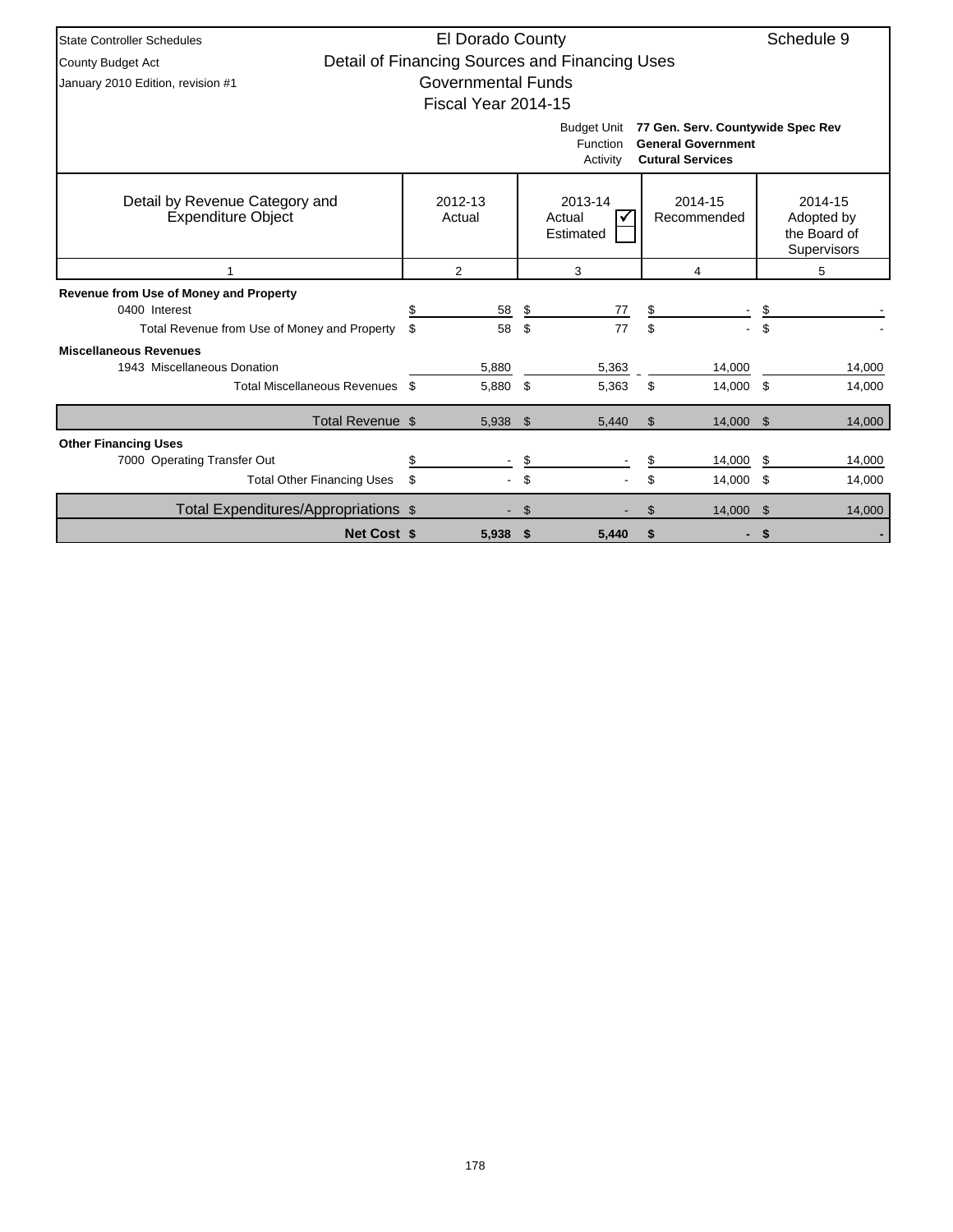|                                                             | Governmental Funds<br>Fiscal Year 2014-15 |                |                                                        |               |                                                      |    |                                           |
|-------------------------------------------------------------|-------------------------------------------|----------------|--------------------------------------------------------|---------------|------------------------------------------------------|----|-------------------------------------------|
|                                                             |                                           |                | Function Public Protection<br>Activity <b>Judicial</b> |               | Budget Unit 77 District Attorney Countywide Spec Rev |    |                                           |
| Detail by Revenue Category and                              | 2012-13                                   |                | 2013-14                                                | 2014-15       |                                                      |    | 2014-15                                   |
| <b>Expenditure Object</b>                                   | Actual                                    | Actual         | V<br>Estimated                                         |               | Recommended                                          |    | Adopted by<br>the Board of<br>Supervisors |
| $\mathbf{1}$                                                | $\overline{2}$                            |                | 3                                                      |               | $\overline{4}$                                       |    | 5                                         |
| <b>Fines, Forfeitures and Penalties</b>                     |                                           |                |                                                        |               |                                                      |    |                                           |
| 0343 Consumer Fraud                                         | \$<br>25,238                              | - \$           | 11,552 \$                                              |               | 39,000                                               | \$ | 39,000                                    |
| 0346 Asset Forfeiture - State                               | 3,201                                     |                | 2,077                                                  |               |                                                      |    |                                           |
| 0347 Asset Forfeiture - Federal                             | 36,468                                    |                | 29,089                                                 |               |                                                      |    |                                           |
| Total Fines, Forfeitures and Penalties                      | \$<br>64,908                              | \$             | 42,718                                                 | - \$          | 39,000                                               | \$ | 39,000                                    |
| Revenue from Use of Money and Property                      |                                           |                |                                                        |               |                                                      |    |                                           |
| 0400 Interest                                               | \$<br>1,495                               | \$             | 1,444                                                  | \$            |                                                      | \$ |                                           |
| Total Revenue from Use of Money and Property                | \$<br>1.495                               | \$             | 1.444                                                  | \$            |                                                      | \$ |                                           |
| Intergovernmental Revenue - State                           |                                           |                |                                                        |               |                                                      |    |                                           |
| 0885 State - Auto Insurance Fraud                           | \$<br>275,000 \$                          |                | 428,398 \$                                             |               | 285,000                                              | \$ | 285,000                                   |
| 0886 State - Workers' Compensation Fraud                    | 257,247                                   |                | 98,217                                                 |               | 263,587                                              |    | 263,587                                   |
| Total Intergovernmental Revenue - State                     | \$<br>532,247                             | - \$           | 526,615 \$                                             |               | 548,587                                              | \$ | 548,587                                   |
| <b>Charges for Services</b>                                 |                                           |                |                                                        |               |                                                      |    |                                           |
| 1600 Recording Fees                                         | \$<br>146,105                             | -\$            | 120,031                                                | \$            | 108,000                                              | \$ | 108,000                                   |
| <b>Total Charges for Services</b>                           | \$<br>146,105                             | \$             | 120,031                                                | \$            | 108,000                                              | \$ | 108,000                                   |
| <b>Miscellaneous Revenues</b>                               |                                           |                |                                                        |               |                                                      |    |                                           |
| 1942 Miscellaneous Reimbursement                            | \$<br>283                                 | \$             |                                                        | \$            |                                                      |    |                                           |
| <b>Total Miscellaneous Revenues</b>                         | \$<br>283                                 | \$             |                                                        | \$            |                                                      | \$ |                                           |
| Total Revenue \$                                            | 745,038                                   | $\mathfrak{S}$ | 690,808                                                | $\mathcal{S}$ | 695,587                                              | \$ | 695,587                                   |
|                                                             |                                           |                |                                                        |               |                                                      |    |                                           |
| <b>Services and Supplies</b><br>4501 Special Projects       | \$<br>2,000                               | \$             | 2,000                                                  | \$            |                                                      | \$ |                                           |
| <b>Total Services and Supplies</b>                          | \$<br>2,000                               | \$             | 2,000                                                  | \$            |                                                      | \$ |                                           |
|                                                             |                                           |                |                                                        |               |                                                      |    |                                           |
| <b>Other Financing Uses</b><br>7000 Operating Transfers Out | \$<br>831,123 \$                          |                | 705,533 \$                                             |               | 736,587                                              | \$ | 736,587                                   |
| <b>Total Other Financing Uses</b>                           | \$<br>831,123                             | \$             | 705,533                                                | \$            | 736,587                                              | \$ | 736,587                                   |
|                                                             |                                           |                |                                                        |               |                                                      |    |                                           |
| Total Expenditures/Appropriations \$                        | 833,123                                   | \$             | 707,533                                                | \$            | 736,587                                              | \$ | 736,587                                   |
| Net Cost \$                                                 | (88,085)                                  | \$             | (16, 725)                                              | \$            | (41,000)                                             | \$ | (41,000)                                  |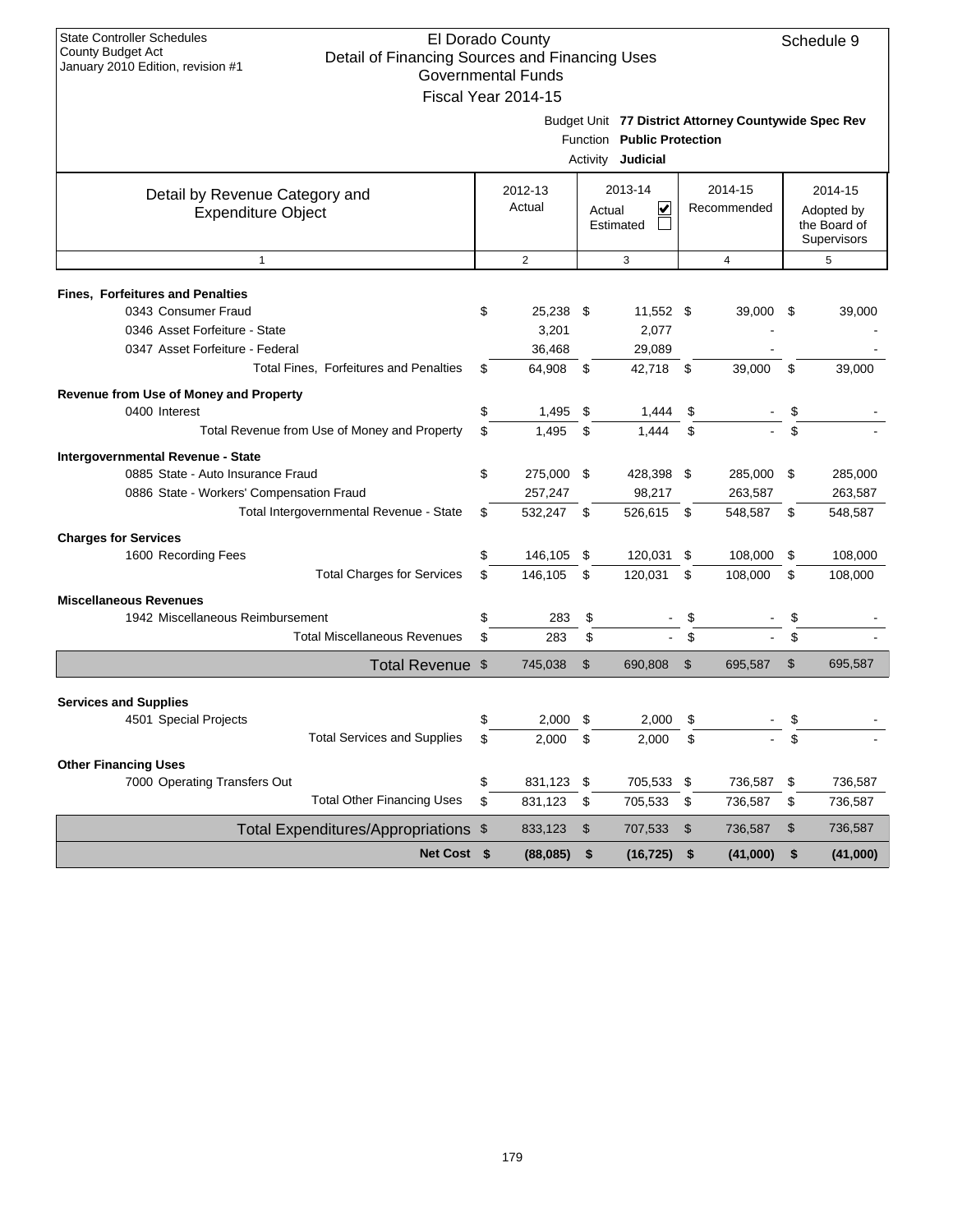| January 2010 Edition, revision #1             | Governmental Funds  |                    |                                                |             |                                            |    |               |  |                                           |
|-----------------------------------------------|---------------------|--------------------|------------------------------------------------|-------------|--------------------------------------------|----|---------------|--|-------------------------------------------|
|                                               | Fiscal Year 2014-15 |                    |                                                |             |                                            |    |               |  |                                           |
|                                               |                     |                    | Function Public Protection                     |             | Budget Unit 77 Sheriff Countywide Spec Rev |    |               |  |                                           |
|                                               |                     |                    |                                                |             | Activity Police Protection/Detention       |    |               |  |                                           |
| Detail by Revenue Category and                | 2012-13             |                    | 2013-14                                        |             | 2014-15                                    |    | 2014-15       |  |                                           |
| <b>Expenditure Object</b>                     | Actual              |                    | $\overline{\mathbf{v}}$<br>Actual<br>Estimated | Recommended |                                            |    |               |  | Adopted by<br>the Board of<br>Supervisors |
| $\mathbf{1}$                                  | 2                   |                    | 3                                              |             | $\overline{4}$                             |    | 5             |  |                                           |
| <b>Fines, Forfeitures and Penalties</b>       |                     |                    |                                                |             |                                            |    |               |  |                                           |
| 0320 Other Court Fines                        | \$<br>113,199 \$    |                    | 104,991                                        | \$          |                                            | \$ |               |  |                                           |
| 0346 Asset Forfeiture - State                 | 29,669              |                    | 86,254                                         |             |                                            |    |               |  |                                           |
| 0347 Asset Forfeiture - Federal               | 320,573             |                    | 283,859                                        |             |                                            |    |               |  |                                           |
| Total Fines, Forfeitures and Penalties        | \$<br>463,441       | \$                 | 475,103                                        | \$          |                                            | \$ |               |  |                                           |
| Revenue from Use of Money and Property        |                     |                    |                                                |             |                                            |    |               |  |                                           |
| 0400 Interest                                 | \$<br>3,996         | \$                 | 7,234                                          | \$          |                                            | \$ |               |  |                                           |
| Total Revenue from Use of Money and Property  | \$<br>3,996         | \$                 | 7,234                                          | \$          |                                            | \$ |               |  |                                           |
| Intergovernmental Revenue - State             |                     |                    |                                                |             |                                            |    |               |  |                                           |
| 0760 State - Corrections                      | \$                  | \$                 |                                                | -\$         | 57,750 \$                                  |    | 57,750        |  |                                           |
| 0880 State - Other                            | 372,621             |                    | 883,379                                        |             | 266,000                                    |    | 274,899       |  |                                           |
| Total Intergovernmental Revenue - State       | \$<br>372,621       | \$                 | 883,379                                        | -\$         | 323,750                                    | \$ | 332,649       |  |                                           |
| <b>Charges for Services</b>                   |                     |                    |                                                |             |                                            |    |               |  |                                           |
| 1490 Civil Process Services                   | \$<br>67,205 \$     |                    | 37,340                                         | -\$         |                                            | \$ |               |  |                                           |
| 1680 Institutional Care and Services          | 289,720             |                    | 253,992                                        |             | 150,000                                    |    | 150,000       |  |                                           |
| <b>Total Charges for Services</b>             | \$<br>356,925       | - \$               | 291,332 \$                                     |             | 150,000                                    | \$ | 150,000       |  |                                           |
| <b>Other Financing Sources</b>                |                     |                    |                                                |             |                                            |    |               |  |                                           |
| 2020 Operating Transfers In                   | \$<br>265,707       | \$                 |                                                |             |                                            |    |               |  |                                           |
| <b>Total Other Financing Sources</b>          | \$<br>265,707       | \$                 |                                                | \$          |                                            | \$ |               |  |                                           |
| <b>Residual Equity Transfers</b>              |                     |                    |                                                |             |                                            |    |               |  |                                           |
| 2100 Residual Equity Transfers In             | \$                  | \$                 |                                                | \$          |                                            | \$ | 69,600        |  |                                           |
| <b>Total Residual Equity Transfers</b>        | \$                  | \$                 |                                                | \$          |                                            | \$ | 69,600        |  |                                           |
| <b>Total Revenue</b>                          | \$<br>1,462,690     | \$                 | 1,657,047                                      | \$          | 473,750                                    | \$ | 552,249       |  |                                           |
| <b>Services and Supplies</b>                  |                     |                    |                                                |             |                                            |    |               |  |                                           |
| 4300 Professional and Specialized Services    | \$<br>112,000       | \$                 |                                                | \$          |                                            | \$ |               |  |                                           |
| 4501 Special Projects                         |                     |                    |                                                |             |                                            |    | 69,600        |  |                                           |
| <b>Total Services and Supplies</b>            | \$<br>112,000       | \$                 |                                                | \$          |                                            | \$ | 69,600        |  |                                           |
| <b>Other Financing Uses</b>                   |                     |                    |                                                |             |                                            |    |               |  |                                           |
| 7000 Operating Transfers Out                  | \$<br>412,158 \$    |                    | 715,924                                        | \$          | 1,009,218                                  | \$ | 1,529,544     |  |                                           |
| <b>Total Other Financing Uses</b>             | \$<br>412,158       | $\mathbf{\hat{s}}$ | 715,924                                        | \$          | 1,009,218                                  | \$ | 1,529,544     |  |                                           |
| <b>Residual Equity Transfers</b>              |                     |                    |                                                |             |                                            |    |               |  |                                           |
| 7100 Residual Equity Transfers Out            | \$                  | \$                 |                                                |             |                                            | \$ | 69,600        |  |                                           |
| <b>Total Residual Equity Transfers</b>        | \$                  | \$                 |                                                | \$          |                                            | \$ | 69,600        |  |                                           |
| <b>Appropriations for Contingencies</b>       |                     |                    |                                                |             |                                            |    |               |  |                                           |
| 7700 Contingency                              | \$                  | \$                 |                                                | \$          |                                            | \$ | 176,576       |  |                                           |
| <b>Total Appropriations for Contingencies</b> | \$                  | \$                 |                                                | \$          |                                            | \$ | 176,576       |  |                                           |
| Total Expenditures/Appropriations \$          | 524,158             | \$                 | 715,924                                        | \$          | 1,009,218                                  | \$ | 1,845,320     |  |                                           |
| Net Cost \$                                   | 938,532             | \$                 | 941,123                                        | \$          | (535, 468)                                 | S  | (1, 293, 071) |  |                                           |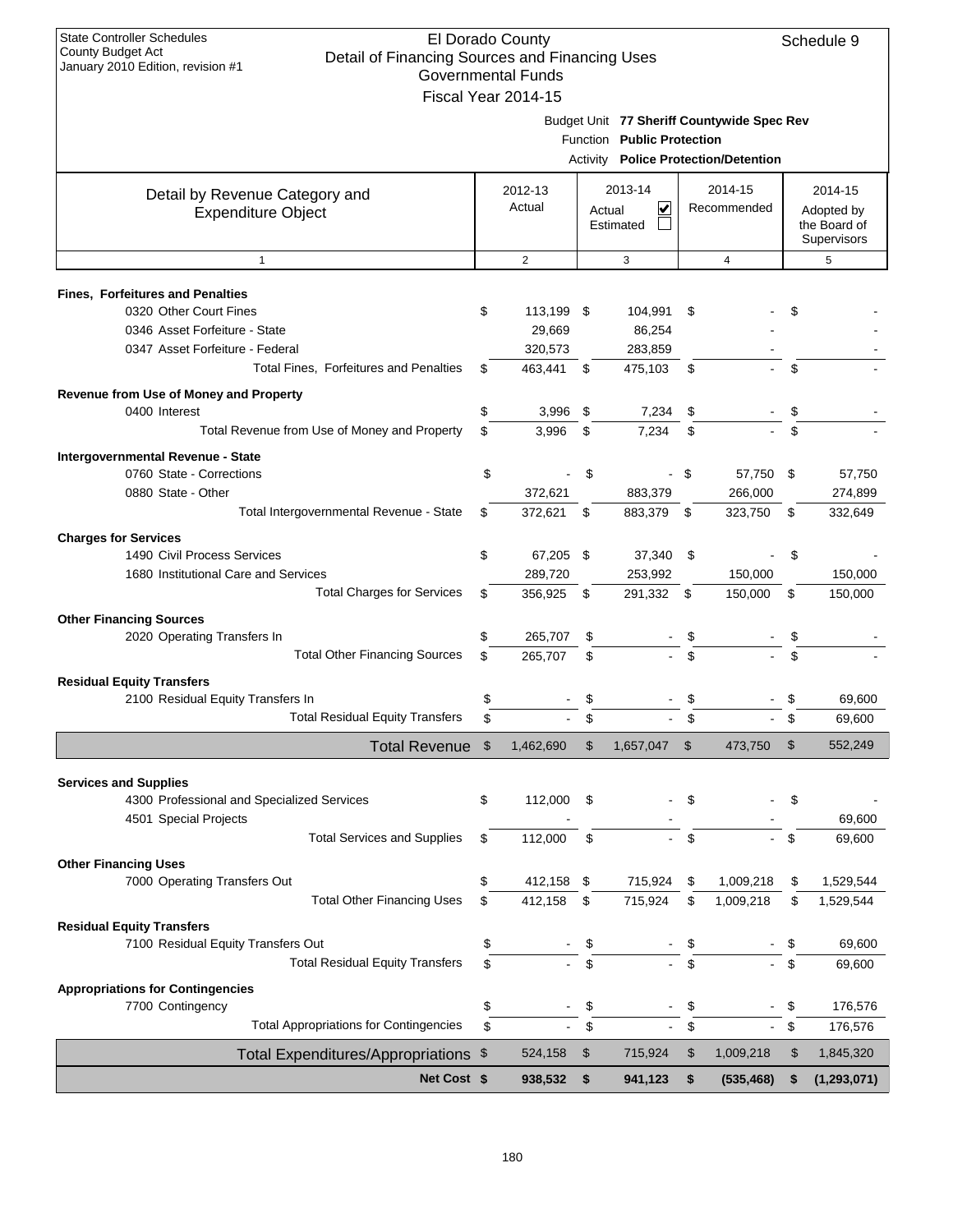| <b>State Controller Schedules</b><br><b>County Budget Act</b><br>Detail of Financing Sources and Financing Uses<br>January 2010 Edition, revision #1 |          | El Dorado County<br><b>Governmental Funds</b><br>Fiscal Year 2014-15 |          |                                                           |           |                                                                                 |          | Schedule 9                                           |
|------------------------------------------------------------------------------------------------------------------------------------------------------|----------|----------------------------------------------------------------------|----------|-----------------------------------------------------------|-----------|---------------------------------------------------------------------------------|----------|------------------------------------------------------|
|                                                                                                                                                      |          |                                                                      | Activity | Function Public Protection                                |           | Budget Unit 77 Probation Countywide Spec Rev<br><b>Detention and Correction</b> |          |                                                      |
| Detail by Revenue Category and<br><b>Expenditure Object</b>                                                                                          |          | 2012-13<br>Actual                                                    |          | 2013-14<br>$\overline{\mathbf{v}}$<br>Actual<br>Estimated |           | 2014-15<br>Recommended                                                          |          | 2014-15<br>Adopted by<br>the Board of<br>Supervisors |
| $\mathbf{1}$                                                                                                                                         |          | 2                                                                    |          | 3                                                         |           | $\overline{4}$                                                                  |          | 5                                                    |
| Revenue from Use of Money and Property<br>0400 Interest<br>Total Revenue from Use of Money and Property                                              | \$<br>\$ | 498<br>498                                                           | \$<br>\$ | 384<br>384                                                | \$<br>\$  | 100<br>100                                                                      | \$<br>\$ | 100<br>100                                           |
| Intergovernmental Revenue - State<br>0880 State - Other<br>Total Intergovernmental Revenue - State                                                   | \$<br>\$ | 400,148 \$<br>400,148                                                | \$       | 200,000<br>200,000                                        | \$.<br>\$ | 200.000<br>200,000                                                              | \$<br>\$ | 200,000<br>200,000                                   |
| <b>Miscellaneous Revenues</b><br>1940 Miscellaneous Revenue                                                                                          | \$       | 445                                                                  | \$       |                                                           | \$        |                                                                                 | \$       |                                                      |
| <b>Total Miscellaneous Revenues</b>                                                                                                                  | \$       | 445                                                                  | \$       |                                                           | \$        |                                                                                 | \$       |                                                      |
| Total Revenue \$                                                                                                                                     |          | 401,091                                                              | \$       | 200,384                                                   | \$        | 200,100                                                                         | \$       | 200,100                                              |
| <b>Other Financing Uses</b>                                                                                                                          |          |                                                                      |          |                                                           |           |                                                                                 |          |                                                      |
| 7000 Operating Transfers Out                                                                                                                         | \$       | 396,213 \$                                                           |          | 220,854                                                   | \$        | 270,100                                                                         | \$       | 270,100                                              |
| <b>Total Other Financing Uses</b>                                                                                                                    | \$       | 396,213                                                              | \$       | 220,854                                                   | \$        | 270,100                                                                         | \$       | 270,100                                              |
| Total Expenditures/Appropriations \$                                                                                                                 |          | 396,213                                                              | \$       | 220,854                                                   | \$        | 270,100                                                                         | \$       | 270,100                                              |
| Net Cost \$                                                                                                                                          |          | 4,878                                                                | \$       | (20, 470)                                                 | \$        | (70,000)                                                                        | \$       | (70,000)                                             |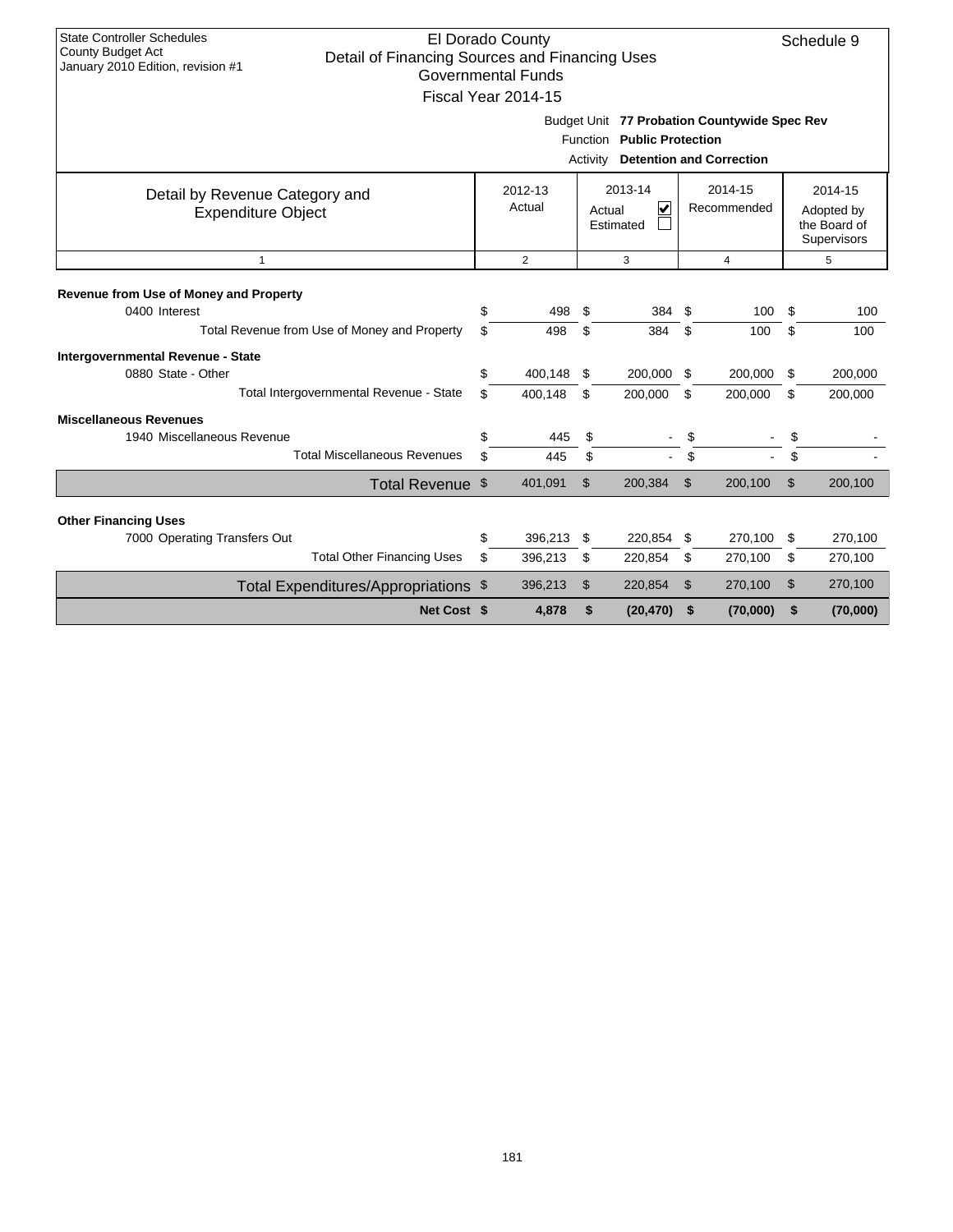| <b>State Controller Schedules</b><br>El Dorado County<br>County Budget Act<br>Detail of Financing Sources and Financing Uses<br>January 2010 Edition, revision #1<br>Governmental Funds<br>Fiscal Year 2014-15 |    |                   |                                |                            |                                                                                |                   |  |  |  |  |  |
|----------------------------------------------------------------------------------------------------------------------------------------------------------------------------------------------------------------|----|-------------------|--------------------------------|----------------------------|--------------------------------------------------------------------------------|-------------------|--|--|--|--|--|
|                                                                                                                                                                                                                |    |                   | Activity                       | Function Public Protection | Budget Unit 77 Agriculture Countywide Spec Rev<br><b>Protection Inspection</b> |                   |  |  |  |  |  |
| Detail by Revenue Category and<br><b>Expenditure Object</b>                                                                                                                                                    |    | 2012-13<br>Actual | 2013-14<br>Actual<br>Estimated | 2014-15<br>Recommended     | 2014-15<br>Adopted by<br>the Board of<br>Supervisors                           |                   |  |  |  |  |  |
|                                                                                                                                                                                                                |    | $\overline{2}$    |                                | 3                          | 4                                                                              | 5                 |  |  |  |  |  |
| Revenue from Use of Money and Property<br>0400 Interest                                                                                                                                                        | \$ | 88 \$             |                                | $101 \t{5}$                |                                                                                | -\$<br>$\sim 100$ |  |  |  |  |  |
| Total Revenue from Use of Money and Property                                                                                                                                                                   | \$ | 88                | \$                             | 101                        | \$<br>$\sim$                                                                   | \$                |  |  |  |  |  |
| Total Revenue \$                                                                                                                                                                                               |    | 88                | \$                             | 101                        | \$<br>۰.                                                                       | \$                |  |  |  |  |  |
| Net Cost \$                                                                                                                                                                                                    |    | 88                | \$                             | 101                        |                                                                                |                   |  |  |  |  |  |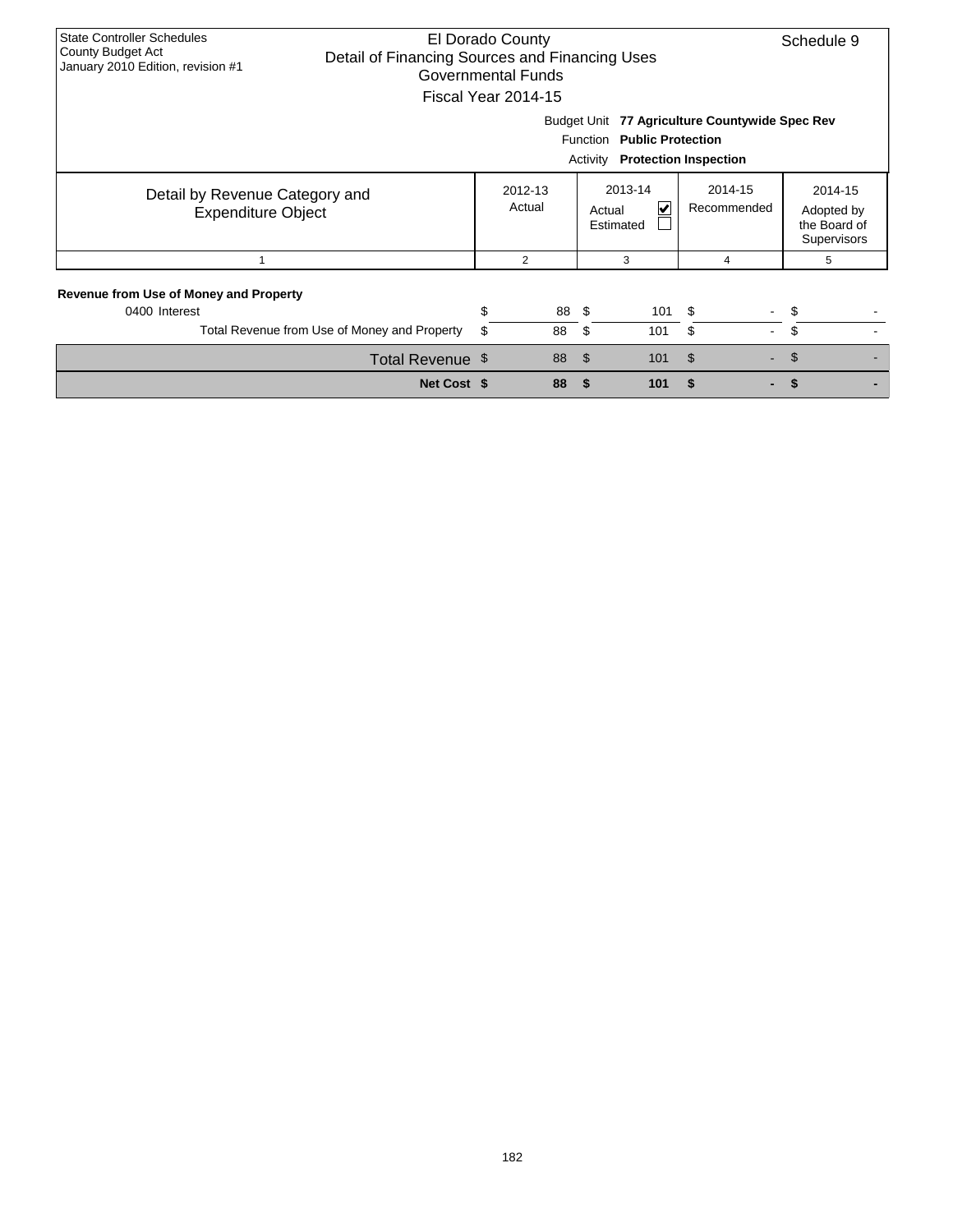| <b>State Controller Schedules</b><br><b>County Budget Act</b><br>Detail of Financing Sources and Financing Uses<br>January 2010 Edition, revision #1 |     | El Dorado County<br><b>Governmental Funds</b><br>Fiscal Year 2014-15 |                |                                                                     |                |                                             |                | Schedule 9                                                  |
|------------------------------------------------------------------------------------------------------------------------------------------------------|-----|----------------------------------------------------------------------|----------------|---------------------------------------------------------------------|----------------|---------------------------------------------|----------------|-------------------------------------------------------------|
|                                                                                                                                                      |     |                                                                      |                | Function Public Protection<br><b>Activity</b> Protection Inspection |                | Budget Unit 77 Building Countywide Spec Rev |                |                                                             |
| Detail by Revenue Category and<br><b>Expenditure Object</b>                                                                                          |     | 2012-13<br>Actual                                                    |                | 2013-14<br>V<br>Actual<br>Estimated                                 |                | 2014-15<br>Recommended                      |                | 2014-15<br>Adopted by<br>the Board of<br><b>Supervisors</b> |
| $\mathbf{1}$                                                                                                                                         |     | $\overline{2}$                                                       |                | 3                                                                   |                | $\overline{4}$                              |                | 5                                                           |
| <b>Licenses, Permits and Franchises</b><br>0220 Construction Permits                                                                                 | \$  | 49,151                                                               | \$             | $(26, 232)$ \$                                                      |                | 57,000                                      | \$             | 57,000                                                      |
| Total Licenses, Permits and Franchises                                                                                                               | \$  | 49,151                                                               | \$             | $(26, 232)$ \$                                                      |                | 57,000                                      | \$             | 57,000                                                      |
| Revenue from Use of Money and Property<br>0400 Interest                                                                                              | \$  | 345                                                                  | \$             | 200                                                                 |                |                                             |                |                                                             |
| Total Revenue from Use of Money and Property                                                                                                         | \$  | 345                                                                  | \$             | 200                                                                 | \$<br>\$       |                                             | \$<br>\$       |                                                             |
|                                                                                                                                                      |     |                                                                      |                |                                                                     |                |                                             |                |                                                             |
| <b>Charges for Services</b><br>1400 Planning and Engineering Services                                                                                | \$  |                                                                      | \$             | 50                                                                  | \$             |                                             |                |                                                             |
| 1412 Development Projects (T&M)                                                                                                                      |     | 78,757                                                               |                | (127, 718)                                                          |                | 120,000                                     |                | 120,000                                                     |
| 1740 Charges for Services                                                                                                                            |     |                                                                      |                | 374                                                                 |                |                                             |                |                                                             |
| 1744 Miscellaneous Inspections or Services                                                                                                           |     |                                                                      |                | 31,000                                                              |                | 43,000                                      |                | 43,000                                                      |
| <b>Total Charges for Services</b>                                                                                                                    | \$  | 78,757                                                               | \$             | $(96, 294)$ \$                                                      |                | 163,000                                     | \$             | 163,000                                                     |
| Total Revenue \$                                                                                                                                     |     | 128,253                                                              | $\mathfrak{S}$ | $(122, 327)$ \$                                                     |                | 220,000                                     | $\mathfrak{S}$ | 220,000                                                     |
| <b>Services and Supplies</b>                                                                                                                         |     |                                                                      |                |                                                                     |                |                                             |                |                                                             |
| 4500 Special Departmental Expense                                                                                                                    | \$  |                                                                      | \$             |                                                                     |                | 57,000                                      | \$             | 57,000                                                      |
| <b>Total Services and Supplies</b>                                                                                                                   | \$. |                                                                      | \$             | a.                                                                  | $\mathfrak{L}$ | 57,000                                      | \$             | 57,000                                                      |
| <b>Other Financing Uses</b>                                                                                                                          |     |                                                                      |                |                                                                     |                |                                             |                |                                                             |
| 7000 Operating Transfers Out                                                                                                                         | \$  | 35,879                                                               | \$             | 65,939                                                              | \$             | 163,000                                     | \$             | 163,000                                                     |
| <b>Total Other Financing Uses</b>                                                                                                                    | \$  | 35,879                                                               | \$             | 65,939                                                              | \$             | 163,000                                     | \$             | 163,000                                                     |
| Total Expenditures/Appropriations \$                                                                                                                 |     | 35,879                                                               | $\mathcal{S}$  | 65,939                                                              | $\mathfrak{S}$ | 220,000                                     | \$             | 220,000                                                     |
| Net Cost \$                                                                                                                                          |     | 92,374                                                               | \$             | (188, 265)                                                          | \$             |                                             | \$             |                                                             |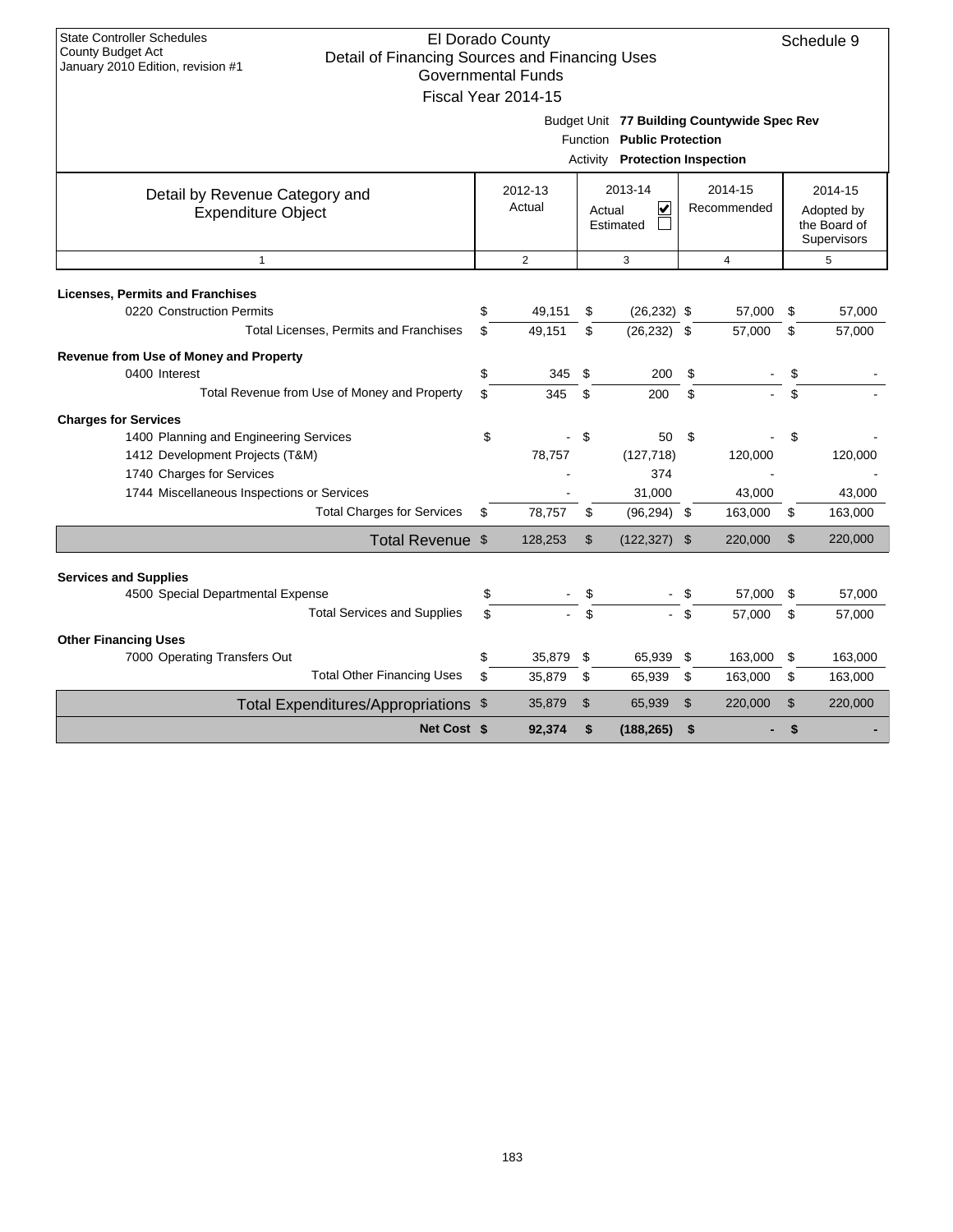| <b>State Controller Schedules</b><br><b>County Budget Act</b><br>Detail of Financing Sources and Financing Uses<br>January 2010 Edition, revision #1 |    | El Dorado County          |    |                          |    |                   |    | Schedule 9                                |  |
|------------------------------------------------------------------------------------------------------------------------------------------------------|----|---------------------------|----|--------------------------|----|-------------------|----|-------------------------------------------|--|
|                                                                                                                                                      |    | <b>Governmental Funds</b> |    |                          |    |                   |    |                                           |  |
|                                                                                                                                                      |    | Fiscal Year 2014-15       |    |                          |    |                   |    |                                           |  |
| Budget Unit 77 Recorder Countywide Spec Rev<br>Function Public Protection<br><b>Other Protection</b><br>Activity                                     |    |                           |    |                          |    |                   |    |                                           |  |
| Detail by Revenue Category and                                                                                                                       |    | 2012-13                   |    | 2013-14                  |    | 2014-15           |    | 2014-15                                   |  |
| <b>Expenditure Object</b>                                                                                                                            |    | Actual                    |    | V<br>Actual<br>Estimated |    | Recommended       |    | Adopted by<br>the Board of<br>Supervisors |  |
| $\mathbf{1}$                                                                                                                                         |    | $\overline{2}$            |    | 3                        |    | $\overline{4}$    |    | 5                                         |  |
|                                                                                                                                                      |    |                           |    |                          |    |                   |    |                                           |  |
| <b>Licenses, Permits and Franchises</b><br>0262 Notary Confidential Marriage License                                                                 | \$ | 3,300                     | \$ | 3,300                    | \$ | 3,000             | \$ | 3,000                                     |  |
| Total Licenses, Permits and Franchises                                                                                                               | \$ | 3,300                     | \$ | 3,300                    | \$ | 3,000             | \$ | 3,000                                     |  |
|                                                                                                                                                      |    |                           |    |                          |    |                   |    |                                           |  |
| Revenue from Use of Money and Property<br>0400 Interest                                                                                              | \$ | 2,986                     | \$ | 3,781                    | \$ |                   | \$ |                                           |  |
| Total Revenue from Use of Money and Property                                                                                                         | \$ | 2,986                     | \$ | 3,781                    | \$ |                   | \$ |                                           |  |
|                                                                                                                                                      |    |                           |    |                          |    |                   |    |                                           |  |
| <b>Charges for Services</b>                                                                                                                          |    |                           |    |                          |    |                   |    |                                           |  |
| 1600 Recording Fees                                                                                                                                  | \$ | 154.130 \$                |    | 112,000 \$               |    | 70.000 \$         |    | 70,000                                    |  |
| 1601 Computer Recording Fee                                                                                                                          |    | 358,875<br>226,561        |    | 234,239                  |    | 200,000           |    | 200,000                                   |  |
| 1602 Micrographics<br>1603 Vital Health Statistic Fee                                                                                                |    | 19,978                    |    | 162,630<br>24,390        |    | 155,000<br>20,000 |    | 155,000<br>20,000                         |  |
| <b>Total Charges for Services</b>                                                                                                                    | \$ | 759,544                   | \$ | 533,259                  | \$ | 445,000           | \$ | 445,000                                   |  |
|                                                                                                                                                      |    |                           |    |                          |    |                   |    |                                           |  |
| Total Revenue \$                                                                                                                                     |    | 765,831                   | \$ | 540,340                  | \$ | 448,000           | \$ | 448,000                                   |  |
|                                                                                                                                                      |    |                           |    |                          |    |                   |    |                                           |  |
| <b>Other Financing Uses</b><br>7000 Operating Transfers Out                                                                                          | \$ | 515,358                   | \$ | 565,685                  | \$ | 598,000           | \$ | 598,000                                   |  |
| <b>Total Other Financing Uses</b>                                                                                                                    | \$ | 515,358                   | \$ | 565,685                  | \$ | 598,000           | \$ | 598,000                                   |  |
| Total Expenditures/Appropriations \$                                                                                                                 |    | 515,358                   | \$ | 565,685                  | \$ | 598,000           | \$ | 598,000                                   |  |
| Net Cost \$                                                                                                                                          |    | 250,473                   | \$ | (25, 345)                | \$ | (150,000)         | \$ | (150,000)                                 |  |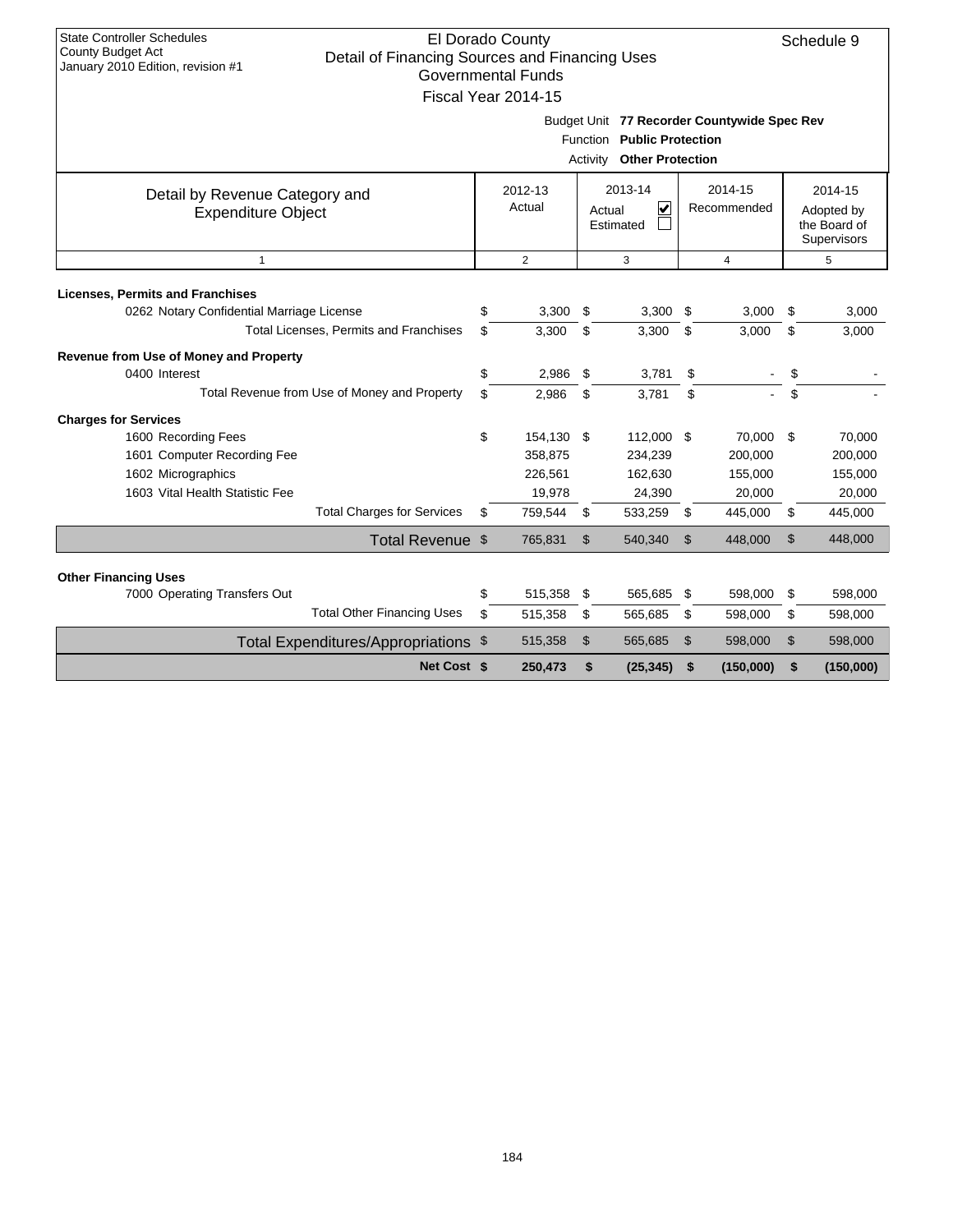| <b>State Controller Schedules</b><br>County Budget Act<br>Detail of Financing Sources and Financing Uses<br>January 2010 Edition, revision #1 |                                                                                                        | El Dorado County<br><b>Governmental Funds</b><br>Fiscal Year 2014-15 |    |                                     |      |                        |     | Schedule 9                                           |  |  |  |
|-----------------------------------------------------------------------------------------------------------------------------------------------|--------------------------------------------------------------------------------------------------------|----------------------------------------------------------------------|----|-------------------------------------|------|------------------------|-----|------------------------------------------------------|--|--|--|
|                                                                                                                                               | Budget Unit 77 Planning Countywide Spec Rev<br>Function Public Protection<br>Activity Other Protection |                                                                      |    |                                     |      |                        |     |                                                      |  |  |  |
| Detail by Revenue Category and<br><b>Expenditure Object</b>                                                                                   |                                                                                                        | 2012-13<br>Actual                                                    |    | 2013-14<br>V<br>Actual<br>Estimated |      | 2014-15<br>Recommended |     | 2014-15<br>Adopted by<br>the Board of<br>Supervisors |  |  |  |
| $\mathbf{1}$                                                                                                                                  |                                                                                                        | $\overline{2}$                                                       |    | 3                                   |      | 4                      |     | 5                                                    |  |  |  |
| <b>Licenses, Permits and Franchises</b><br>0240 Zoning Permits Administration<br>0266 Septic Permit                                           | \$                                                                                                     | 159,460                                                              | \$ | $(114, 205)$ \$<br>2,000            |      | 100,000                | -\$ | 100,000                                              |  |  |  |
| Total Licenses, Permits and Franchises                                                                                                        | \$                                                                                                     | 159,460                                                              | \$ | $(112, 205)$ \$                     |      | 100,000                | \$  | 100,000                                              |  |  |  |
| Revenue from Use of Money and Property                                                                                                        |                                                                                                        |                                                                      |    |                                     |      |                        |     |                                                      |  |  |  |
| 0400 Interest                                                                                                                                 | \$                                                                                                     | 2,484                                                                | \$ | 2,900                               | \$   | 2,400                  | \$  | 2,400                                                |  |  |  |
| Total Revenue from Use of Money and Property                                                                                                  | \$                                                                                                     | 2,484                                                                | \$ | 2,900                               | \$   | 2,400                  | \$  | 2,400                                                |  |  |  |
| <b>Charges for Services</b>                                                                                                                   |                                                                                                        |                                                                      |    |                                     |      |                        |     |                                                      |  |  |  |
| 1404 Specific Plan Project Fee                                                                                                                | \$                                                                                                     |                                                                      | \$ | 11,275                              | \$   |                        | \$  |                                                      |  |  |  |
| 1409 Subdiv Tentative / Final Map Plan Check                                                                                                  |                                                                                                        | 88,165                                                               |    | 109,763                             |      | 35,000                 |     | 35,000                                               |  |  |  |
| 1415 Ecological Preserve Fee                                                                                                                  |                                                                                                        | 54,746                                                               |    | 54,949                              |      | 90,000                 |     | 90,000                                               |  |  |  |
| 1417 Oak Woodland Conservation Fee                                                                                                            |                                                                                                        | 2,415                                                                |    | 32,242                              |      |                        |     |                                                      |  |  |  |
| 1740 Charges for Services                                                                                                                     |                                                                                                        |                                                                      |    | 1,175                               |      |                        |     |                                                      |  |  |  |
| 1741 Special Project Staff Hours                                                                                                              |                                                                                                        | 27,065                                                               |    | 7,975                               |      | 10,000                 |     | 10,000                                               |  |  |  |
| <b>Total Charges for Services</b>                                                                                                             | \$                                                                                                     | 172,390 \$                                                           |    | 217,378 \$                          |      | 135,000                | \$  | 135,000                                              |  |  |  |
| <b>Miscellaneous Revenues</b>                                                                                                                 |                                                                                                        |                                                                      |    |                                     |      |                        |     |                                                      |  |  |  |
| 1940 Miscellaneous Revenue                                                                                                                    | \$                                                                                                     | 683,139                                                              | \$ | (357, 137)                          | \$   |                        | \$  |                                                      |  |  |  |
| <b>Total Miscellaneous Revenues</b>                                                                                                           | \$                                                                                                     | 683,139                                                              | \$ | (357, 137)                          | \$   |                        | \$  |                                                      |  |  |  |
| <b>Total Revenue</b>                                                                                                                          | \$                                                                                                     | 1,017,474                                                            | \$ | $(249,065)$ \$                      |      | 237,400                | \$  | 237,400                                              |  |  |  |
|                                                                                                                                               |                                                                                                        |                                                                      |    |                                     |      |                        |     |                                                      |  |  |  |
| <b>Services and Supplies</b>                                                                                                                  |                                                                                                        |                                                                      |    |                                     |      |                        |     |                                                      |  |  |  |
| 4300 Professional and Specialized Services                                                                                                    | \$                                                                                                     | 73,408                                                               | \$ | 28,412                              | \$   | 10,000 \$              |     | 10,000                                               |  |  |  |
| 4500 Special Departmental Expense                                                                                                             |                                                                                                        |                                                                      |    | 6,000                               |      | 90,000                 |     | 210,000                                              |  |  |  |
| <b>Total Services and Supplies</b>                                                                                                            | \$                                                                                                     | 73,408                                                               | \$ | 34,412                              | - \$ | 100,000                | \$  | 220,000                                              |  |  |  |
| <b>Fixed Assets</b>                                                                                                                           |                                                                                                        |                                                                      |    |                                     |      |                        |     |                                                      |  |  |  |
| 6000 Fixed Assets - Land                                                                                                                      | \$                                                                                                     |                                                                      | \$ |                                     | \$   |                        | \$  | 1,000,000                                            |  |  |  |
| <b>Total Fixed Assets</b>                                                                                                                     | \$                                                                                                     |                                                                      | \$ |                                     | \$   |                        | \$  | 1,000,000                                            |  |  |  |
| <b>Other Financing Uses</b>                                                                                                                   |                                                                                                        |                                                                      |    |                                     |      |                        |     |                                                      |  |  |  |
| 7000 Operating Transfers Out                                                                                                                  | \$                                                                                                     | 542,310 \$                                                           |    | 356,895 \$                          |      | 145,000                | \$  | 145,000                                              |  |  |  |
| <b>Total Other Financing Uses</b>                                                                                                             | \$                                                                                                     | 542,310                                                              | \$ | 356,895                             | - \$ | 145,000                | \$  | 145,000                                              |  |  |  |
| Total Expenditures/Appropriations \$                                                                                                          |                                                                                                        | 615,718                                                              | \$ | 391,307                             | \$   | 245,000                | \$  | 1,365,000                                            |  |  |  |
| Net Cost \$                                                                                                                                   |                                                                                                        | 401,756                                                              | \$ | (640, 372)                          | \$   | (7,600)                | \$  | (1, 127, 600)                                        |  |  |  |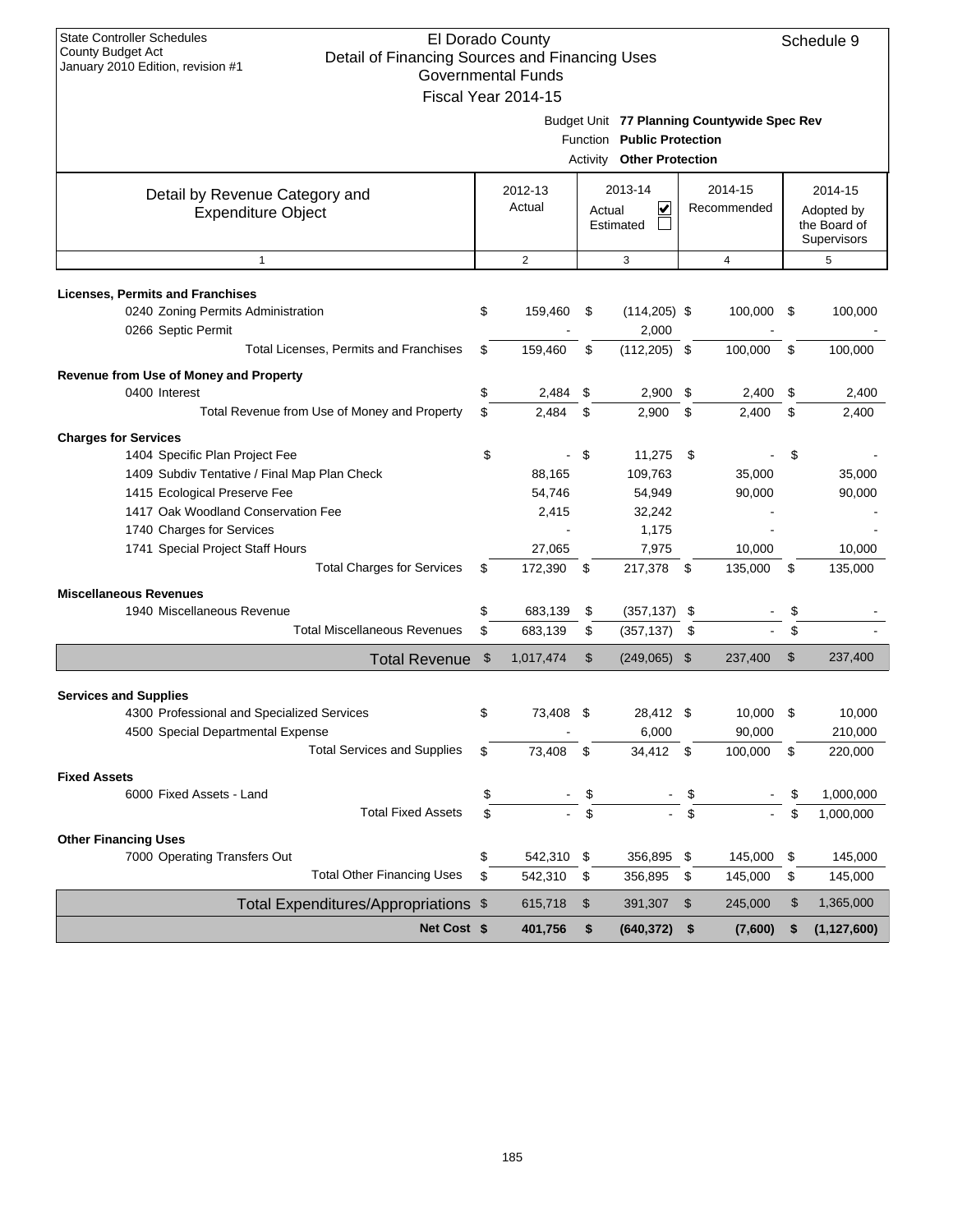| <b>State Controller Schedules</b> |
|-----------------------------------|
| County Budget Act                 |
| January 2010 Edition, revision #1 |

| Detail of Financing Obdress and Financing Oscs<br>January 2010 Edition, revision #1                                                                 |                | <b>Governmental Funds</b>  |            |                                     |          |                                                                                          |          |                                                             |
|-----------------------------------------------------------------------------------------------------------------------------------------------------|----------------|----------------------------|------------|-------------------------------------|----------|------------------------------------------------------------------------------------------|----------|-------------------------------------------------------------|
|                                                                                                                                                     |                | Fiscal Year 2014-15        | Activity   | <b>Public Ways</b>                  |          | Budget Unit 77 Transportation Countywide Spec Rev<br>Function Public Ways and Facilities |          |                                                             |
| Detail by Revenue Category and<br><b>Expenditure Object</b>                                                                                         |                | 2012-13<br>Actual          |            | 2013-14<br>V<br>Actual<br>Estimated |          | 2014-15<br>Recommended                                                                   |          | 2014-15<br>Adopted by<br>the Board of<br><b>Supervisors</b> |
| $\mathbf{1}$                                                                                                                                        |                | 2                          |            | 3                                   |          | 4                                                                                        |          | 5                                                           |
| <b>Licenses, Permits and Franchises</b><br>0230 Road Privileges and Permits                                                                         |                | 4,140                      | \$         | 5,538 \$                            |          | 5,000                                                                                    | \$       | 5,000                                                       |
| Total Licenses, Permits and Franchises                                                                                                              | \$             | 4,140                      | \$         | 5,538                               | \$       | 5,000                                                                                    | \$       | 5,000                                                       |
| Revenue from Use of Money and Property<br>0400 Interest<br>0401 Community Dev Block Grant Note                                                      | \$             | 115,898 \$<br>212,031      |            | 163,191 \$<br>45,122                |          | 113,000                                                                                  | - \$     | 113,000                                                     |
| Total Revenue from Use of Money and Property                                                                                                        | \$             | 327,929                    | - \$       | 208,314 \$                          |          | 113,000                                                                                  | \$       | 113,000                                                     |
| <b>Revenue Other Governmental Agencies</b><br>1207 Shingle Springs Rancheria<br>Total Revenue Other Governmental Agencies                           | \$<br>\$       | 2,600,000<br>2,600,000     | \$<br>\$   | 2,600,000<br>2,600,000              | \$<br>\$ | 2,600,000<br>2,600,000                                                                   | \$<br>\$ | 2,600,000<br>2,600,000                                      |
| <b>Charges for Services</b><br>1412 Development Projects (T&M)<br>1470 TIM: Traffic Impact Mitigation<br>1744 Miscellaneous Inspections or Services | \$             | 282,460 \$<br>4,482,620    |            | 404,791 \$<br>12,192,090            |          | 545,000 \$<br>2,295,300                                                                  |          | 545,000<br>2,295,300                                        |
| 1745 Public Utility Inspections<br><b>Total Charges for Services</b>                                                                                | \$             | 19,358<br>4,784,438        | \$         | 3,598<br>12,600,479                 | \$       | 10,000<br>2,850,300                                                                      | \$       | 10,000<br>2,850,300                                         |
| <b>Other Financing Sources</b><br>2020 Operating Transfers In<br>2042 Long Term Advance Proceeds<br><b>Total Other Financing Sources</b>            | \$<br>\$       | $\Box$                     | \$<br>\$   | 60,971<br>11,094,966<br>11,155,937  | \$<br>\$ |                                                                                          | \$<br>\$ |                                                             |
| <b>Total Revenue</b>                                                                                                                                | $\mathfrak{S}$ | 7,716,507                  | \$         | 26,570,267                          | \$       | 5,568,300                                                                                | \$       | 5,568,300                                                   |
|                                                                                                                                                     |                |                            |            |                                     |          |                                                                                          |          |                                                             |
| <b>Services and Supplies</b><br>4240 Miscellaneous Expense<br><b>Total Services and Supplies</b>                                                    | \$.<br>\$      |                            | £.<br>\$   | 40.946<br>40,946                    | \$       |                                                                                          |          |                                                             |
| <b>Other Financing Uses</b><br>7000 Operating Transfers Out                                                                                         | \$             | 7,825,018                  | \$         | 12,375,604                          | \$       | 24,278,447                                                                               |          | 37,198,449                                                  |
| <b>Total Other Financing Uses</b><br><b>Intrafund Transfers</b>                                                                                     | \$             | 7,825,018                  | \$         | 12,375,604                          | \$       | 24,278,447                                                                               | \$       | 37,198,449                                                  |
| 7250 Intrafnd Transfers: Non General Fund                                                                                                           | \$             | 1,591,653                  | \$         |                                     | \$       |                                                                                          | \$       |                                                             |
| <b>Total Intrafund Transfers</b>                                                                                                                    | \$             | 1,591,653                  | \$         |                                     | \$       |                                                                                          |          |                                                             |
| <b>Intrafund Abatement</b><br>7380 Intrfnd Abatemnt: Not General Fund<br><b>Total Intrafund Abatement</b>                                           | \$<br>\$       | (1,591,653)<br>(1,591,653) | - \$<br>\$ |                                     | \$       |                                                                                          | \$       |                                                             |
| <b>Appropriations for Contingencies</b>                                                                                                             |                |                            |            |                                     |          |                                                                                          |          |                                                             |
| 7700 Contingency<br><b>Total Appropriations for Contingencies</b>                                                                                   | \$<br>\$       |                            | \$<br>\$   |                                     | \$       | 603,000<br>603,000                                                                       | \$<br>\$ | 453,000<br>453,000                                          |
| <b>Total Expenditures/Appropriations</b>                                                                                                            | \$             | 7,825,018                  | \$         | 12,416,551                          | \$       | 24,881,447                                                                               | \$       | 37,651,449                                                  |
| Net Cost \$                                                                                                                                         |                | (108, 511)                 | S          | 14,153,717                          |          | $$$ (19,313,147)                                                                         |          | \$ (32,083,149)                                             |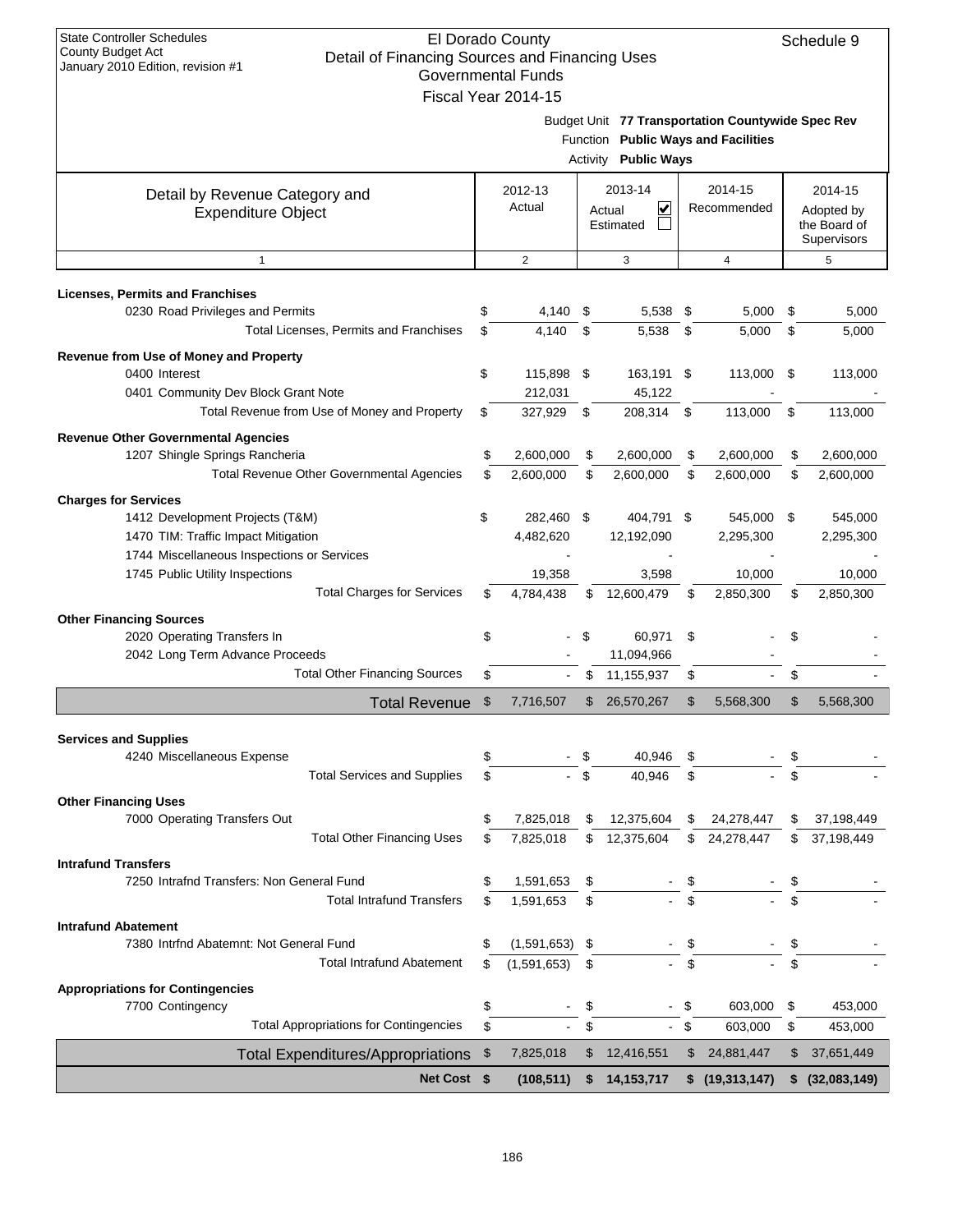| <b>State Controller Schedules</b><br>County Budget Act                              | El Dorado County          |               |                                |                |                                                 |     | Schedule 9                  |
|-------------------------------------------------------------------------------------|---------------------------|---------------|--------------------------------|----------------|-------------------------------------------------|-----|-----------------------------|
| Detail of Financing Sources and Financing Uses<br>January 2010 Edition, revision #1 |                           |               |                                |                |                                                 |     |                             |
|                                                                                     | <b>Governmental Funds</b> |               |                                |                |                                                 |     |                             |
|                                                                                     | Fiscal Year 2014-15       |               |                                |                |                                                 |     |                             |
|                                                                                     |                           |               |                                |                | Budget Unit 77 Public Hlth. Countywide Spec Rev |     |                             |
|                                                                                     |                           |               | Function Health and Sanitation |                |                                                 |     |                             |
|                                                                                     |                           |               | Activity <b>Health</b>         |                |                                                 |     |                             |
|                                                                                     |                           |               |                                |                |                                                 |     |                             |
| Detail by Revenue Category and                                                      | 2012-13                   |               | 2013-14                        |                | 2014-15                                         |     | 2014-15                     |
| <b>Expenditure Object</b>                                                           | Actual                    |               | V<br>Actual                    |                | Recommended                                     |     | Adopted by                  |
|                                                                                     |                           |               | Estimated                      |                |                                                 |     | the Board of<br>Supervisors |
| $\mathbf{1}$                                                                        | $\overline{2}$            |               | 3                              |                | 4                                               |     | 5                           |
|                                                                                     |                           |               |                                |                |                                                 |     |                             |
| Revenue from Use of Money and Property                                              |                           |               |                                |                |                                                 |     |                             |
| 0400 Interest                                                                       | \$<br>482                 | \$            | 590                            | \$             |                                                 | \$  |                             |
| Total Revenue from Use of Money and Property                                        | \$<br>482                 | \$            | 590                            | \$             |                                                 | \$  |                             |
|                                                                                     |                           |               |                                |                |                                                 |     |                             |
| <b>Charges for Services</b><br>1740 Charges for Services                            | \$<br>5,726               | \$            | 4,850                          | \$             | 10,000                                          | \$  | 10,000                      |
| <b>Total Charges for Services</b>                                                   | \$<br>5,726               | \$            | 4,850                          | - \$           | 10,000                                          | \$  | 10,000                      |
|                                                                                     |                           |               |                                |                |                                                 |     |                             |
| <b>Miscellaneous Revenues</b>                                                       |                           |               |                                |                |                                                 |     |                             |
| 1940 Miscellaneous Revenue                                                          | \$<br>17,761 \$           |               | 21,005 \$                      |                | 20,100                                          | -\$ | 42,100                      |
| 1943 Miscellaneous Donation                                                         |                           |               | 1,377                          |                |                                                 |     |                             |
| <b>Total Miscellaneous Revenues</b>                                                 | \$<br>17,761              | \$            | $22,382$ \$                    |                | 20,100                                          | \$  | 42,100                      |
| Total Revenue \$                                                                    | 23,969                    | $\mathcal{S}$ | 27,822                         | $\mathfrak{S}$ | 30,100                                          | \$  | 52,100                      |
| <b>Services and Supplies</b>                                                        |                           |               |                                |                |                                                 |     |                             |
| 4300 Professional and Specialized Services                                          | \$<br>$5,187$ \$          |               | 10,701                         | - \$           | 46,167                                          | \$  | 43,718                      |
| 4461 Minor Equipment                                                                |                           |               |                                |                | 26,600                                          |     | 20,600                      |
| 4500 Special Departmental Expense                                                   |                           |               |                                |                | 1,000                                           |     | 1,000                       |
| 4501 Special Projects                                                               |                           |               |                                |                | 165,510                                         |     | 141,079                     |
| <b>Total Services and Supplies</b>                                                  | \$<br>5,187               | \$            | 10,701                         | \$             | 239,277                                         | \$  | 206,397                     |
|                                                                                     |                           |               |                                |                |                                                 |     |                             |
| <b>Other Charges</b>                                                                |                           |               |                                |                |                                                 |     |                             |
| 5300 Interfund Expenditures                                                         | \$                        | \$            |                                |                | 1,000                                           | \$  | 1,000                       |
| <b>Total Other Charges</b>                                                          | \$                        | \$            |                                | \$             | 1,000                                           | \$  | 1,000                       |
| <b>Fixed Assets</b>                                                                 |                           |               |                                |                |                                                 |     |                             |
| 6040 Fixed Assets - Equipment                                                       | \$                        | \$            |                                | \$             | 13,500 \$                                       |     | 63,500                      |
| 6042 Fixed Assets - Computer Sys Equipment                                          |                           |               |                                |                | 35,000                                          |     | 35,000                      |
| <b>Total Fixed Assets</b>                                                           | \$                        | \$            |                                | $-$ \$         | 48,500                                          | \$  | 98,500                      |
| <b>Other Financing Uses</b>                                                         |                           |               |                                |                |                                                 |     |                             |
| 7000 Operating Transfers Out                                                        | \$                        | \$            |                                | \$             |                                                 | \$  | 22,000                      |
| <b>Total Other Financing Uses</b>                                                   | \$                        | \$            |                                | \$             |                                                 | \$  | 22,000                      |
| Total Expenditures/Appropriations \$                                                | 5,187                     | \$            | 10,701                         | $\frac{1}{2}$  | 288,777                                         | \$  | 327,897                     |
| Net Cost \$                                                                         | 18,782                    | $\sqrt{2}$    | 17,121                         | \$             | (258, 677)                                      | \$  | (275, 797)                  |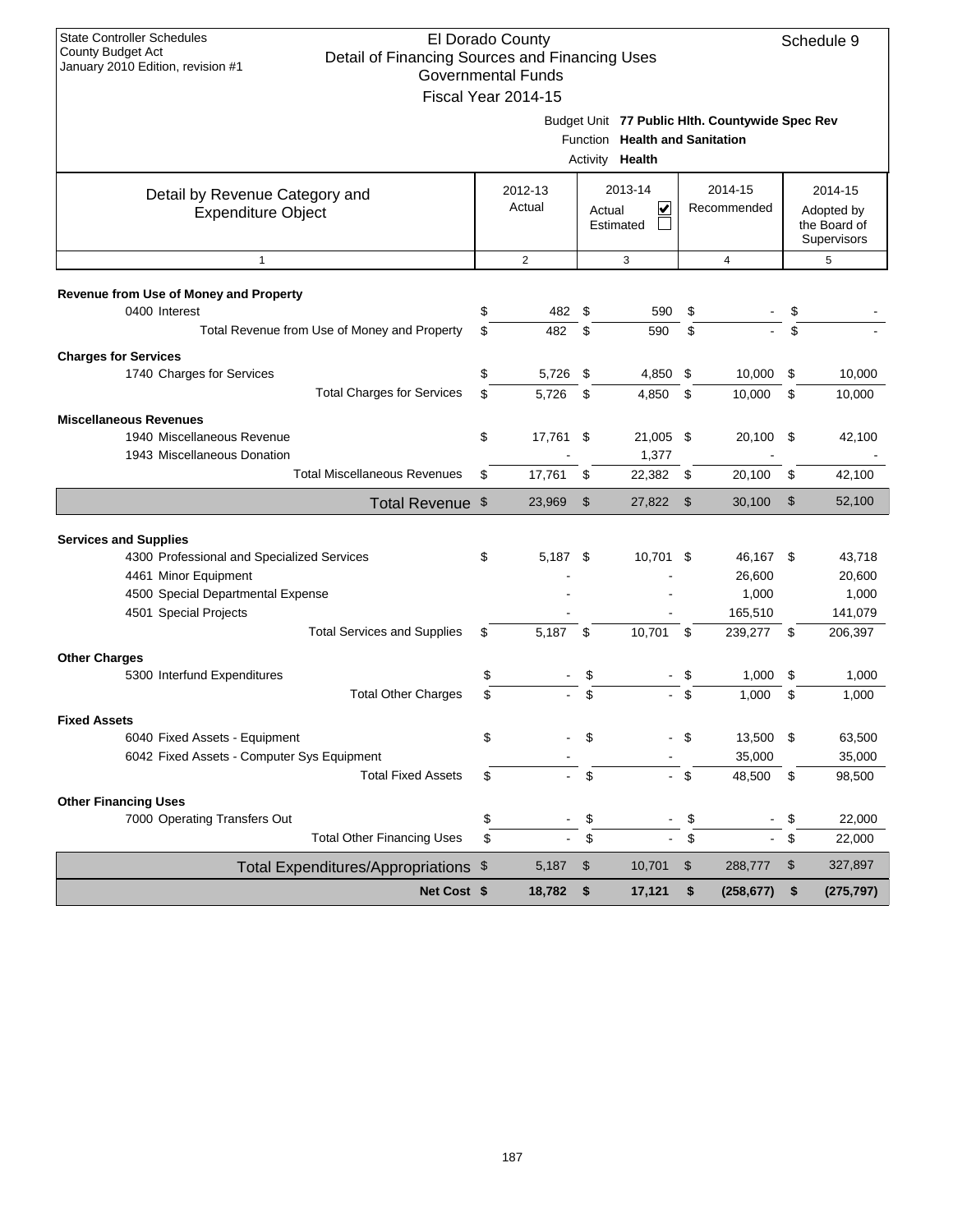| <b>State Controller Schedules</b><br>El Dorado County<br>Schedule 9<br><b>County Budget Act</b><br>Detail of Financing Sources and Financing Uses<br>January 2010 Edition, revision #1<br><b>Governmental Funds</b><br>Fiscal Year 2014-15 |    |                   |    |                                     |    |                        |    |                                                      |  |  |
|--------------------------------------------------------------------------------------------------------------------------------------------------------------------------------------------------------------------------------------------|----|-------------------|----|-------------------------------------|----|------------------------|----|------------------------------------------------------|--|--|
| Budget Unit 77 Envrnmtl. Mgmnt. Countywide Spec Rev<br>Function Health and Sanitation<br>Activity Health                                                                                                                                   |    |                   |    |                                     |    |                        |    |                                                      |  |  |
| Detail by Revenue Category and<br><b>Expenditure Object</b>                                                                                                                                                                                |    | 2012-13<br>Actual |    | 2013-14<br>V<br>Actual<br>Estimated |    | 2014-15<br>Recommended |    | 2014-15<br>Adopted by<br>the Board of<br>Supervisors |  |  |
| $\mathbf{1}$                                                                                                                                                                                                                               |    | $\overline{2}$    |    | 3                                   |    | $\overline{4}$         |    | 5                                                    |  |  |
| Revenue from Use of Money and Property<br>0400 Interest                                                                                                                                                                                    | \$ | $(915)$ \$        |    | (1,097)                             | \$ |                        | \$ |                                                      |  |  |
| Total Revenue from Use of Money and Property                                                                                                                                                                                               | \$ | (915)             | \$ | (1,097)                             | \$ |                        | \$ |                                                      |  |  |
|                                                                                                                                                                                                                                            |    |                   |    |                                     |    |                        |    |                                                      |  |  |
| <b>Other Financing Sources</b><br>2020 Operating Transfers In                                                                                                                                                                              | \$ | 707,488           | \$ | 1,066,808                           | \$ | $\blacksquare$         | \$ | 680,031                                              |  |  |
| <b>Total Other Financing Sources</b>                                                                                                                                                                                                       | \$ | 707,488           | \$ | 1,066,808                           | \$ | $\omega$ .             | \$ | 680,031                                              |  |  |
| Total Revenue \$                                                                                                                                                                                                                           |    | 706,573           | \$ | 1,065,712                           | \$ |                        | \$ | 680,031                                              |  |  |
| <b>Services and Supplies</b>                                                                                                                                                                                                               |    |                   |    |                                     |    |                        |    |                                                      |  |  |
| 4300 Professional and Specialized Services                                                                                                                                                                                                 | \$ | 705,288           | \$ | 1,120,943 \$                        |    | 750,000                | \$ | 750,000                                              |  |  |
| 4420 Rents and Leases - Equipment                                                                                                                                                                                                          |    | 950               |    | 8.255                               |    |                        |    |                                                      |  |  |
| 4460 Small Tools and Instruments                                                                                                                                                                                                           |    |                   |    | 29                                  |    |                        |    |                                                      |  |  |
| 4500 Special Departmental Expense                                                                                                                                                                                                          |    |                   |    | 6,749                               |    |                        |    |                                                      |  |  |
| <b>Total Services and Supplies</b>                                                                                                                                                                                                         | \$ | 706.238           | \$ | 1,135,976                           | \$ | 750,000                | \$ | 750,000                                              |  |  |
| Total Expenditures/Appropriations \$                                                                                                                                                                                                       |    | 706,238           | \$ | 1,135,976                           | \$ | 750,000                | \$ | 750,000                                              |  |  |
| Net Cost \$                                                                                                                                                                                                                                |    | 335               | \$ | (70, 264)                           | \$ | (750,000)              | \$ | (69, 969)                                            |  |  |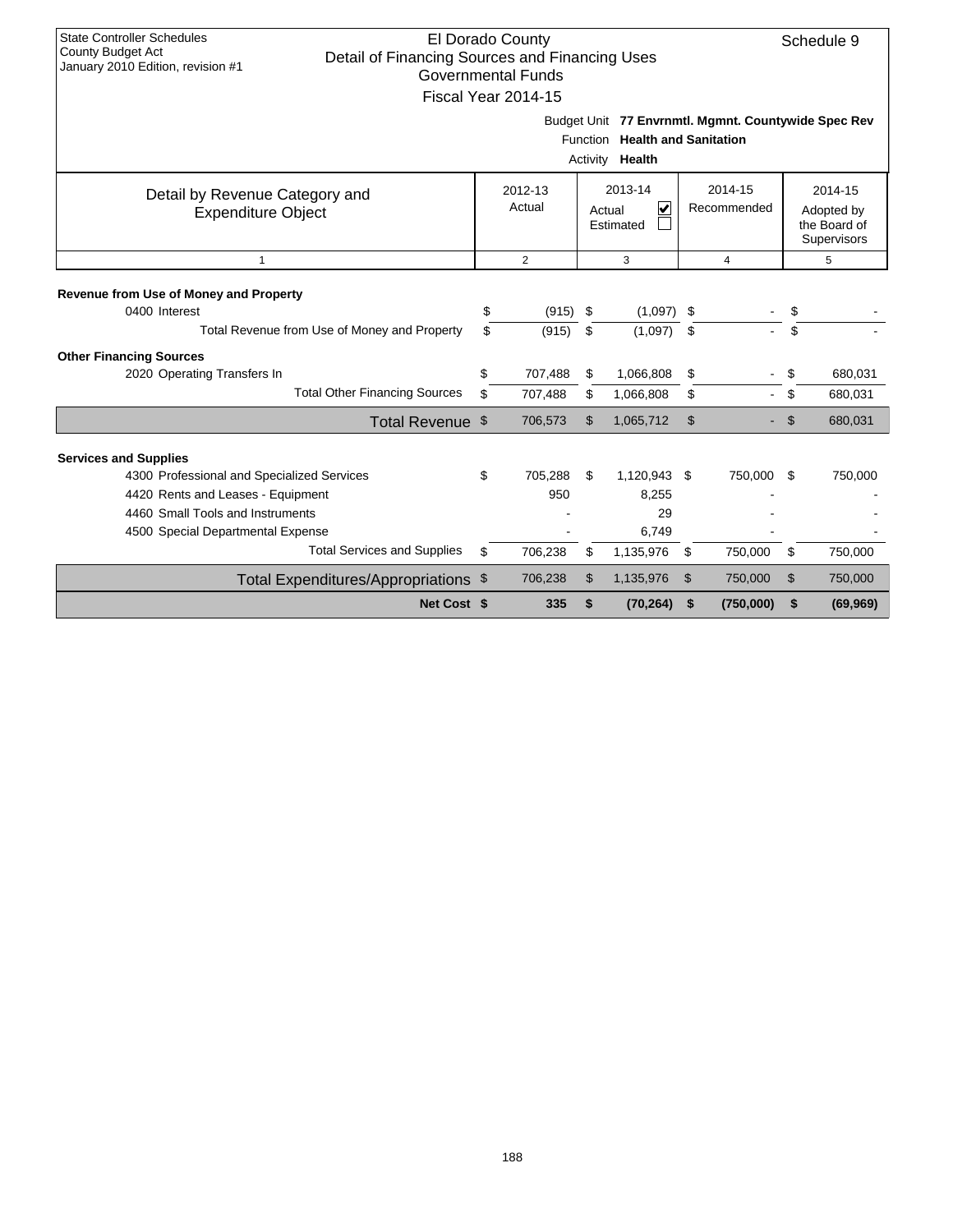| <b>State Controller Schedules</b><br><b>County Budget Act</b><br>Detail of Financing Sources and Financing Uses<br>January 2010 Edition, revision #1 |          | El Dorado County<br><b>Governmental Funds</b><br>Fiscal Year 2014-15 |                |                                       |                |                        |               | Schedule 9                                           |  |
|------------------------------------------------------------------------------------------------------------------------------------------------------|----------|----------------------------------------------------------------------|----------------|---------------------------------------|----------------|------------------------|---------------|------------------------------------------------------|--|
| Budget Unit 77 Veterans Services Countywide Spe Rev<br>Function Public Assistance<br><b>Activity Veterans Affairs</b>                                |          |                                                                      |                |                                       |                |                        |               |                                                      |  |
| Detail by Revenue Category and<br><b>Expenditure Object</b>                                                                                          |          | 2012-13<br>Actual                                                    |                | 2013-14<br>V<br>Actual<br>Estimated   |                | 2014-15<br>Recommended |               | 2014-15<br>Adopted by<br>the Board of<br>Supervisors |  |
| $\mathbf{1}$                                                                                                                                         |          | $\overline{2}$                                                       |                | 3                                     |                | $\overline{4}$         |               | 5                                                    |  |
| Revenue from Use of Money and Property<br>0400 Interest<br>Total Revenue from Use of Money and Property                                              | \$<br>\$ | 119<br>119                                                           | \$<br>\$       | 69<br>69                              | \$<br>\$       |                        | \$<br>\$      |                                                      |  |
| <b>Miscellaneous Revenues</b><br>1940 Miscellaneous Revenue<br><b>Total Miscellaneous Revenues</b>                                                   | \$<br>\$ | 11,268<br>11,268                                                     | \$<br>\$       | 6,527<br>6,527                        | \$<br>\$       | 7,496<br>7,496         | \$<br>\$      | 7,496<br>7,496                                       |  |
| Total Revenue \$                                                                                                                                     |          | 11,387                                                               | $\mathfrak{S}$ | 6,596                                 | $\mathfrak{S}$ | 7,496                  | $\mathsf{\$}$ | 7,496                                                |  |
| <b>Services and Supplies</b>                                                                                                                         |          |                                                                      |                |                                       |                |                        |               |                                                      |  |
| 4300 Professional and Specialized Services<br>4400 Publication and Legal Notices                                                                     | \$       |                                                                      | \$             | 917<br>1,007                          | \$             |                        | S             |                                                      |  |
| <b>Total Services and Supplies</b>                                                                                                                   | \$       |                                                                      | \$             | 1,924                                 | \$             |                        | \$            |                                                      |  |
| <b>Other Financing Uses</b>                                                                                                                          |          |                                                                      |                |                                       |                |                        |               |                                                      |  |
| 7000 Operating Transfers Out<br><b>Total Other Financing Uses</b>                                                                                    | \$<br>\$ | 55,000<br>55,000                                                     | \$<br>\$       | $\blacksquare$<br>$\mathcal{L}^{\pm}$ | \$<br>\$       | 7,496<br>7,496         | \$<br>\$      | 20,096<br>20,096                                     |  |
| Total Expenditures/Appropriations \$                                                                                                                 |          | 55,000                                                               | $\mathfrak{S}$ | 1,924                                 | $\mathfrak{S}$ | 7,496                  | \$            | 20,096                                               |  |
| Net Cost \$                                                                                                                                          |          | $(43, 613)$ \$                                                       |                | 4,672                                 | \$             |                        | \$            | (12,600)                                             |  |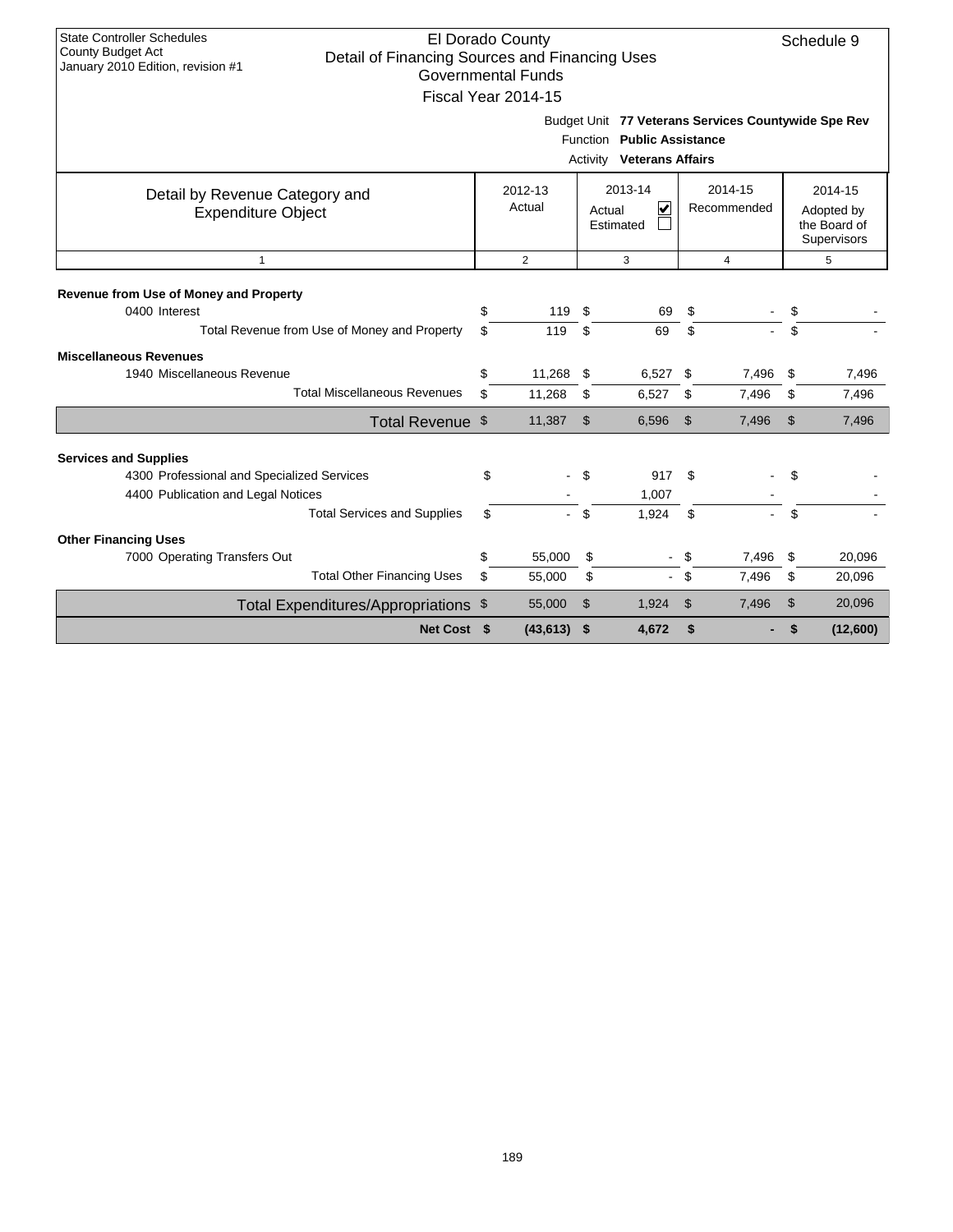| <b>State Controller Schedules</b>                                                                        | El Dorado County          |     |                                                  |               |                |      | Schedule 9                  |
|----------------------------------------------------------------------------------------------------------|---------------------------|-----|--------------------------------------------------|---------------|----------------|------|-----------------------------|
| County Budget Act<br>Detail of Financing Sources and Financing Uses<br>January 2010 Edition, revision #1 |                           |     |                                                  |               |                |      |                             |
|                                                                                                          | <b>Governmental Funds</b> |     |                                                  |               |                |      |                             |
|                                                                                                          | Fiscal Year 2014-15       |     |                                                  |               |                |      |                             |
|                                                                                                          |                           |     | Budget Unit 77 Human Services Countywide Spe Rev |               |                |      |                             |
|                                                                                                          |                           |     | Function Public Assistance                       |               |                |      |                             |
|                                                                                                          |                           |     | Activity <b>Administration</b>                   |               |                |      |                             |
|                                                                                                          |                           |     |                                                  |               |                |      |                             |
| Detail by Revenue Category and                                                                           | 2012-13                   |     | 2013-14                                          |               | 2014-15        |      | 2014-15                     |
| <b>Expenditure Object</b>                                                                                | Actual                    |     | $\overline{\mathbf{v}}$<br>Actual                |               | Recommended    |      | Adopted by                  |
|                                                                                                          |                           |     | Estimated                                        |               |                |      | the Board of<br>Supervisors |
|                                                                                                          |                           |     |                                                  |               |                |      |                             |
| $\mathbf{1}$                                                                                             | $\overline{2}$            |     | 3                                                |               | $\overline{4}$ |      | 5                           |
| Revenue from Use of Money and Property                                                                   |                           |     |                                                  |               |                |      |                             |
| 0400 Interest                                                                                            | \$<br>139                 | -\$ | 175                                              | \$            | 150            | - \$ | 150                         |
| Total Revenue from Use of Money and Property                                                             | \$<br>139                 | \$  | 175                                              | \$            | 150            | \$   | 150                         |
| Intergovernmental Revenue - State                                                                        |                           |     |                                                  |               |                |      |                             |
| 0880 State - Other                                                                                       | \$<br>3,917               | \$  | 4,025                                            | \$            | 3,917          | \$   | 3,917                       |
| Total Intergovernmental Revenue - State                                                                  | \$<br>3,917               | \$  | 4,025                                            | \$            | 3,917          | \$   | 3,917                       |
| <b>Charges for Services</b>                                                                              |                           |     |                                                  |               |                |      |                             |
| 1600 Recording Fees                                                                                      | \$<br>13,860 \$           |     | 13,539 \$                                        |               | 16,800         | -\$  | 16,800                      |
| 1603 Vital Health Statistic Fee                                                                          | 1,808                     |     | 1,630                                            |               | 2,000          |      | 2,000                       |
| <b>Total Charges for Services</b>                                                                        | \$<br>15,668              | \$  | 15,169 \$                                        |               | 18,800         | \$   | 18,800                      |
| Total Revenue \$                                                                                         | 19,724                    | \$  | 19,369                                           | $\mathsf{\$}$ | 22,867         | \$   | 22,867                      |
|                                                                                                          |                           |     |                                                  |               |                |      |                             |
| <b>Services and Supplies</b>                                                                             |                           |     |                                                  |               |                |      |                             |
| 4300 Professional and Specialized Services                                                               | \$<br>10,514              | S   | 25,539                                           | \$            | 77,765         | \$   | 90,478                      |
| <b>Total Services and Supplies</b>                                                                       | \$<br>10,514              | \$  | 25,539                                           | \$            | 77,765         | \$   | 90,478                      |
| Total Expenditures/Appropriations \$                                                                     | 10,514                    | \$  | 25,539                                           | \$            | 77,765         | \$   | 90,478                      |
| Net Cost \$                                                                                              | 9,210                     | \$  | (6, 170)                                         | \$            | (54, 898)      | \$   | (67, 611)                   |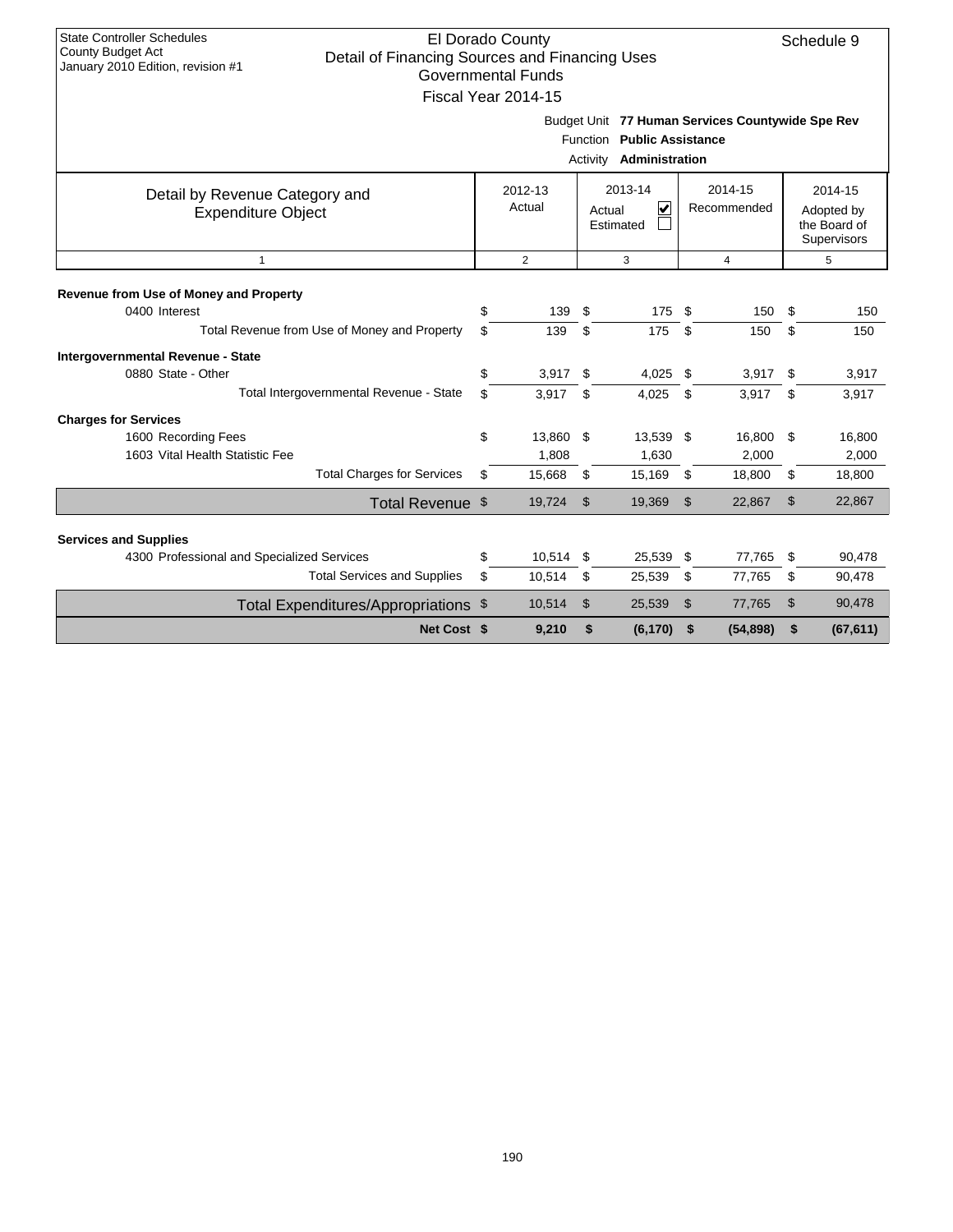| <b>State Controller Schedules</b><br>County Budget Act<br>Detail of Financing Sources and Financing Uses<br>January 2010 Edition, revision #1 |          | El Dorado County<br><b>Governmental Funds</b><br>Fiscal Year 2014-15 |                |                                               |                |                                            |          | Schedule 9                                           |
|-----------------------------------------------------------------------------------------------------------------------------------------------|----------|----------------------------------------------------------------------|----------------|-----------------------------------------------|----------------|--------------------------------------------|----------|------------------------------------------------------|
|                                                                                                                                               |          |                                                                      | Activity       | Function Education<br><b>Library Services</b> |                | Budget Unit 77 Library Countywide Spec Rev |          |                                                      |
| Detail by Revenue Category and<br><b>Expenditure Object</b>                                                                                   |          | 2012-13<br>Actual                                                    |                | 2013-14<br>⊻<br>Actual<br>Estimated           |                | 2014-15<br>Recommended                     |          | 2014-15<br>Adopted by<br>the Board of<br>Supervisors |
| $\mathbf{1}$                                                                                                                                  |          | 2                                                                    |                | 3                                             |                | $\overline{4}$                             |          | 5                                                    |
| Revenue from Use of Money and Property<br>0400 Interest<br>Total Revenue from Use of Money and Property                                       | \$<br>\$ | 44<br>44                                                             | \$<br>\$       | 48<br>48                                      | \$<br>\$       |                                            | \$<br>\$ |                                                      |
| <b>Miscellaneous Revenues</b><br>1940 Miscellaneous Revenue<br><b>Total Miscellaneous Revenues</b>                                            | \$<br>\$ | 3,833<br>3,833                                                       | S<br>\$        | 12,298<br>12,298                              | \$<br>\$       |                                            | \$<br>\$ |                                                      |
| Total Revenue \$                                                                                                                              |          | 3,877                                                                | \$             | 12,346                                        | $\mathfrak{S}$ |                                            | \$       |                                                      |
| <b>Other Financing Uses</b><br>7000 Operating Transfers Out                                                                                   | \$       | 21,129                                                               | \$             | $9,934$ \$                                    |                | 9,200                                      | \$       | 9,200                                                |
| <b>Total Other Financing Uses</b>                                                                                                             | \$       | 21,129                                                               | \$             | 9,934                                         | \$             | 9,200                                      | \$       | 9,200                                                |
| Total Expenditures/Appropriations \$                                                                                                          |          | 21,129                                                               | $\mathfrak{S}$ | 9,934                                         | $\mathfrak{F}$ | 9,200                                      | \$       | 9,200                                                |
| Net Cost \$                                                                                                                                   |          | $(17,251)$ \$                                                        |                | 2,412                                         | \$             | (9,200)                                    | \$       | (9, 200)                                             |

 $\mathbf{I}$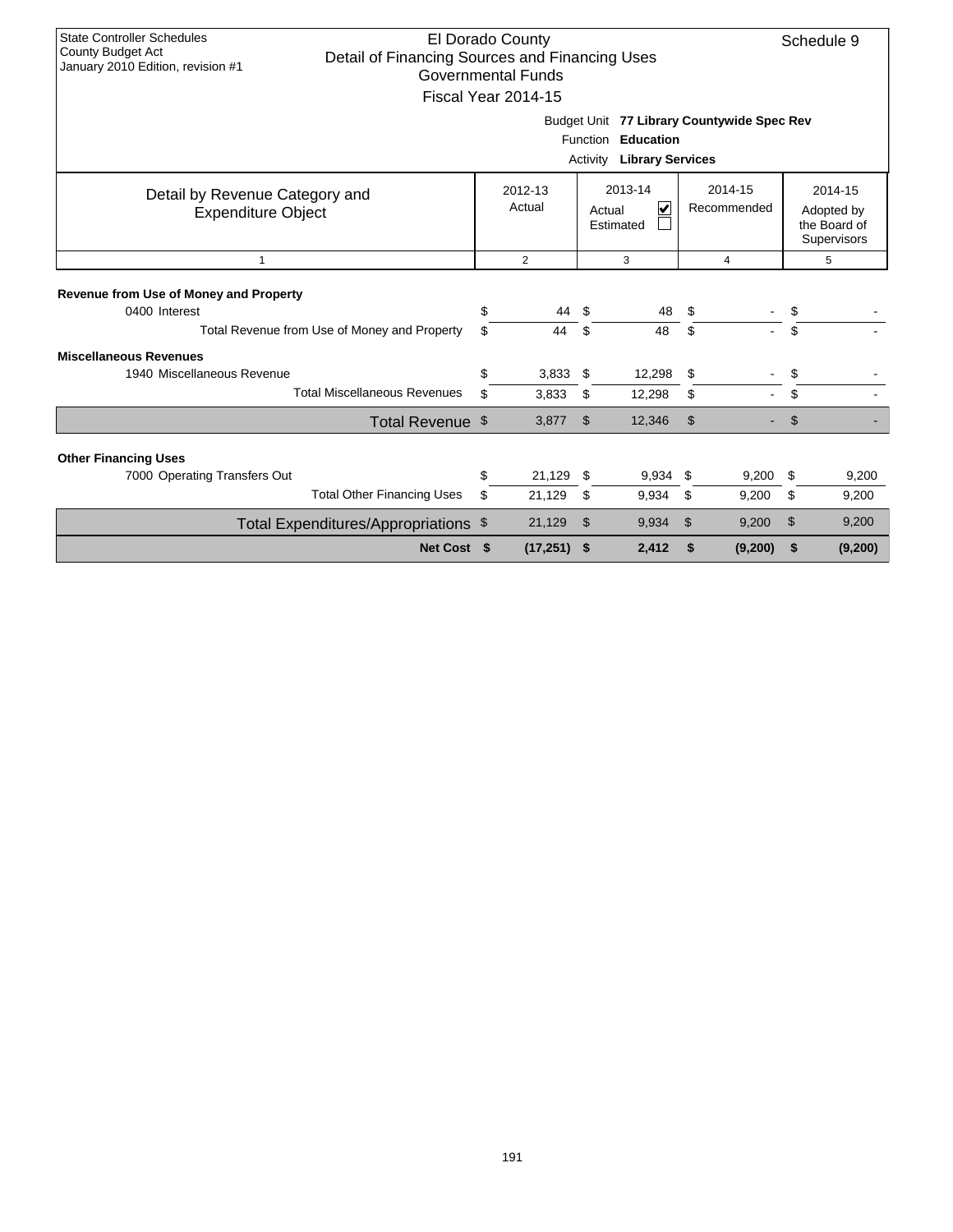| <b>State Controller Schedules</b><br>County Budget Act<br>January 2010 Edition, revision #1 | El Dorado County<br>Detail of Financing Sources and Financing Uses<br><b>Governmental Funds</b><br>Fiscal Year 2014-15 |          |                   |                |                                                       |                                                |                | Schedule 9                                           |
|---------------------------------------------------------------------------------------------|------------------------------------------------------------------------------------------------------------------------|----------|-------------------|----------------|-------------------------------------------------------|------------------------------------------------|----------------|------------------------------------------------------|
|                                                                                             |                                                                                                                        |          |                   | Activity       | Function Public Protection<br><b>Other Protection</b> | Budget Unit 77 Fish & Game Countywide Spec Rev |                |                                                      |
| Detail by Revenue Category and<br><b>Expenditure Object</b>                                 |                                                                                                                        |          | 2012-13<br>Actual | Actual         | 2013-14<br>∣✔<br>Estimated                            | 2014-15<br>Recommended                         |                | 2014-15<br>Adopted by<br>the Board of<br>Supervisors |
| $\mathbf{1}$                                                                                |                                                                                                                        |          | $\overline{2}$    |                | 3                                                     | 4                                              |                | 5                                                    |
| Revenue from Use of Money and Property<br>0400 Interest                                     | Total Revenue from Use of Money and Property                                                                           | \$<br>\$ | 23<br>23          | \$<br>\$       | 22<br>22                                              | \$<br>\$                                       | \$             |                                                      |
|                                                                                             | Total Revenue \$                                                                                                       |          | 23                | $\mathfrak{L}$ | 22                                                    | \$                                             | $\mathfrak{L}$ |                                                      |
| <b>Services and Supplies</b><br>4501 Special Projects                                       | <b>Total Services and Supplies</b>                                                                                     | \$<br>\$ | 5,348<br>5,348    | \$<br>\$       | $(313)$ \$<br>(313)                                   | \$                                             | \$<br>\$       |                                                      |
| <b>Other Financing Uses</b><br>7000 Operating Transfers Out                                 | <b>Total Other Financing Uses</b>                                                                                      | \$<br>\$ |                   | \$<br>\$       | $\blacksquare$<br>$\blacksquare$                      | S.<br>\$                                       | \$<br>\$       | 3,960<br>3,960                                       |
|                                                                                             | Total Expenditures/Appropriations \$                                                                                   |          | 5,348             | \$             | (313)                                                 | $\mathfrak{S}$                                 | \$             | 3,960                                                |
|                                                                                             | Net Cost \$                                                                                                            |          | $(5,325)$ \$      |                | 335                                                   | \$                                             | \$             | (3,960)                                              |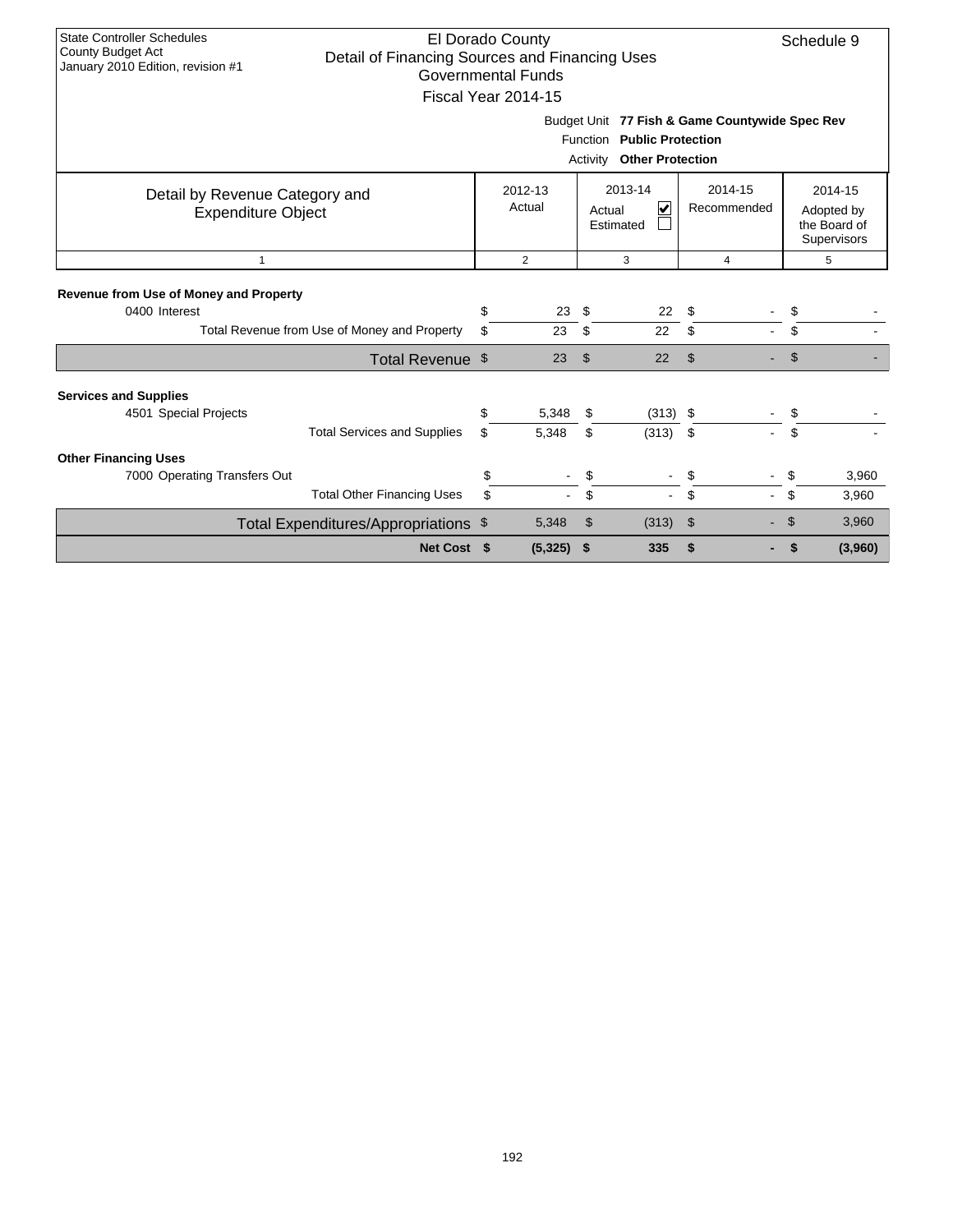| El Dorado County<br>Schedule 9<br><b>State Controller Schedules</b>                                                    |          |                           |    |                                                |          |                                                                                            |                     |                                                      |  |  |  |  |
|------------------------------------------------------------------------------------------------------------------------|----------|---------------------------|----|------------------------------------------------|----------|--------------------------------------------------------------------------------------------|---------------------|------------------------------------------------------|--|--|--|--|
| County Budget Act                                                                                                      |          |                           |    | Detail of Financing Sources and Financing Uses |          |                                                                                            |                     |                                                      |  |  |  |  |
| January 2010 Edition, revision #1                                                                                      |          | <b>Governmental Funds</b> |    |                                                |          |                                                                                            |                     |                                                      |  |  |  |  |
|                                                                                                                        |          | Fiscal Year 2014-15       |    |                                                |          |                                                                                            |                     |                                                      |  |  |  |  |
|                                                                                                                        |          |                           |    | Budget Unit<br>Function<br>Activity            |          | 77 Realignment Countywide Spec Rev<br><b>Health and Sanitation</b><br><b>Public Health</b> |                     |                                                      |  |  |  |  |
| Detail by Revenue Category and<br><b>Expenditure Object</b>                                                            |          | 2012-13<br>Actual         |    | 2013-14<br>Actual<br>$\checkmark$<br>Estimated |          | 2014-15<br>Recommended                                                                     |                     | 2014-15<br>Adopted by<br>the Board of<br>Supervisors |  |  |  |  |
| 1                                                                                                                      |          | $\overline{2}$            |    | 3                                              |          | $\overline{4}$                                                                             |                     | 5                                                    |  |  |  |  |
| <b>Revenue from Use of Money and Property</b><br>0400 Interest<br>Total Revenue from Use of Money and Property         | \$<br>\$ | 3,176<br>$3,176$ \$       | \$ | 3,652<br>3,652                                 | \$<br>\$ |                                                                                            | $\frac{1}{2}$<br>\$ |                                                      |  |  |  |  |
| Intergovernmental Revenue - State                                                                                      |          |                           |    |                                                |          |                                                                                            |                     |                                                      |  |  |  |  |
| 0660 State - Mental Special Realignment Mentl Hlth<br>0661 State - Sales Tax Realignment Mentl Hlth                    | \$       | 2,983,995                 | \$ | 3,222,777                                      | \$       | 3,792,337                                                                                  | \$                  | 3,885,859                                            |  |  |  |  |
| 0686 State - Sales Tax Realignment Health<br>Total Intergovernmental Revenue - State \$                                |          | 1,543,073<br>4,527,068 \$ |    | 1,195,162<br>4,417,939                         | \$       | 315,194<br>4,107,531 \$                                                                    |                     | 315,195<br>4,201,054                                 |  |  |  |  |
|                                                                                                                        |          |                           |    |                                                |          |                                                                                            |                     |                                                      |  |  |  |  |
| <b>Other Financing Sources</b><br>2020 Operating Transfers In<br>2021 Operating Transfers In: Veh Lic Fee              | \$       | 720,702 \$<br>1,424,197   |    | 720,699<br>3,373,237                           | \$       | 720,702<br>3,809,636                                                                       | \$                  | 720,702<br>3,809,636                                 |  |  |  |  |
| <b>Total Other Financing Sources</b>                                                                                   | \$       | 2,144,899 \$              |    | 4,093,936                                      | \$       | 4,530,338                                                                                  | \$                  | 4,530,338                                            |  |  |  |  |
| Total Revenue \$                                                                                                       |          | 6,675,143 \$              |    | 8,515,527                                      | \$       | 8,637,869                                                                                  | \$                  | 8,731,392                                            |  |  |  |  |
| <b>Other Financing Uses</b>                                                                                            |          |                           |    |                                                |          |                                                                                            |                     |                                                      |  |  |  |  |
| 7000 Operating Transfer Out                                                                                            | \$       | 6,776,318                 | \$ | 8,433,606                                      | \$       | 8,247,741                                                                                  | \$                  | 8,341,263                                            |  |  |  |  |
| Total Other Financing Uses \$                                                                                          |          | 6,776,318 \$              |    | 8,433,606                                      | \$       | 8,247,741 \$                                                                               |                     | 8,341,263                                            |  |  |  |  |
| <b>Intrafund Transfers</b><br>7250 Intrafund Transfers: Non General Fund<br>7258 Intrafund Trasfers: Realignment Funds | \$       |                           | \$ | 450,227                                        | \$       | 390,128                                                                                    | \$                  | 390,128                                              |  |  |  |  |
| <b>Total Intrafund Transfers</b>                                                                                       | \$       |                           | \$ | 450.227                                        | \$       | 390,128                                                                                    | \$                  | 390,128                                              |  |  |  |  |
| <b>Intrafund Abatement</b>                                                                                             |          |                           |    |                                                |          |                                                                                            |                     |                                                      |  |  |  |  |
| 7380 Intrfnd Abatemnt: Not General Fund                                                                                | \$       |                           | \$ | (450, 227)                                     | \$       |                                                                                            | \$                  |                                                      |  |  |  |  |
| <b>Total Intrafund Abatement</b>                                                                                       | \$       |                           | \$ | (450, 227)                                     | \$       |                                                                                            | \$                  |                                                      |  |  |  |  |
| Total Expenditures/Appropriations \$                                                                                   |          | 6,776,318 \$              |    | 8,433,606                                      | \$       | 8,637,869                                                                                  | \$                  | 8,731,391                                            |  |  |  |  |
| <b>Net Cost \$</b>                                                                                                     |          | $(101, 175)$ \$           |    | 81,921                                         | \$       |                                                                                            | \$                  | $\mathbf{1}$                                         |  |  |  |  |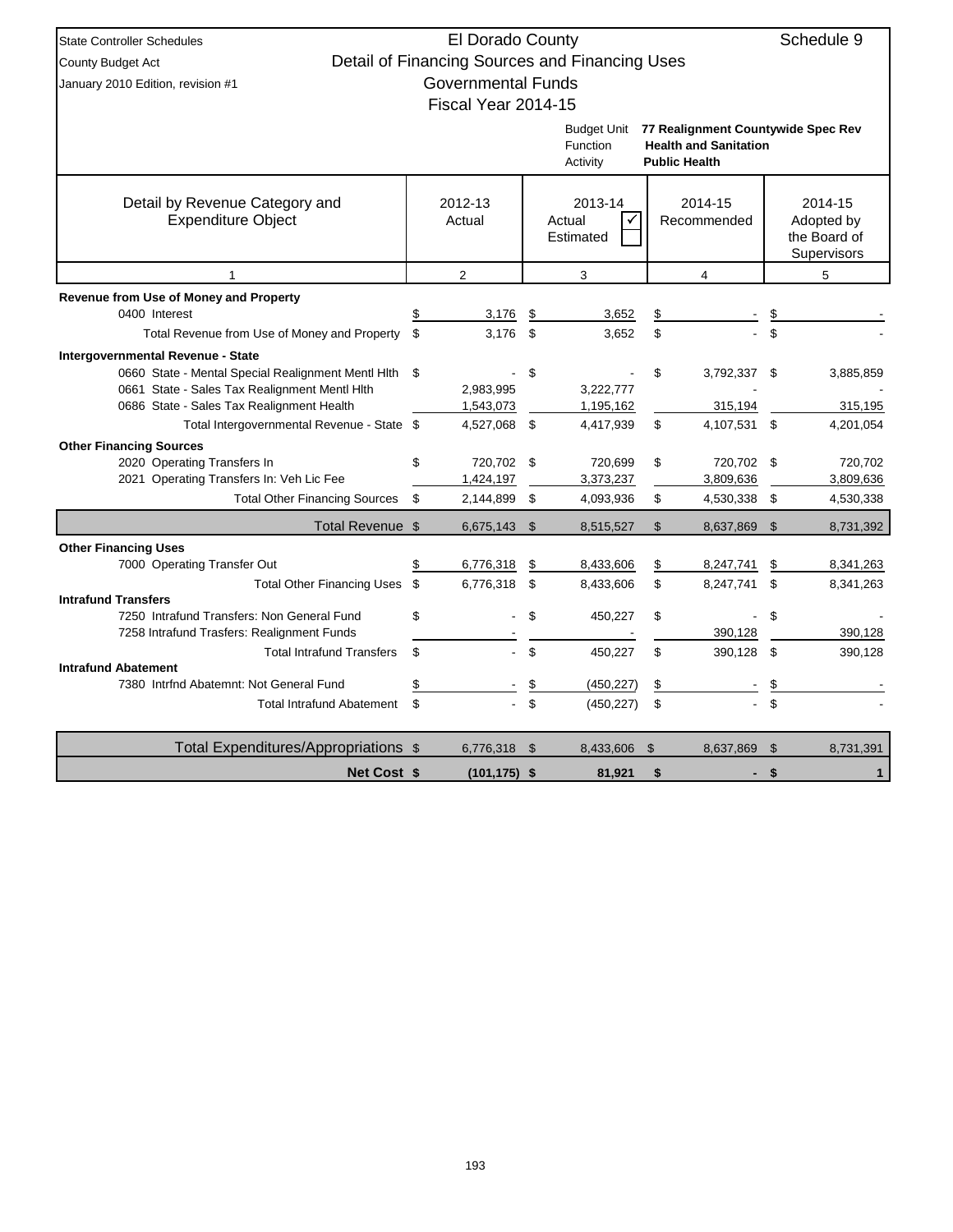| <b>State Controller Schedules</b>                                                                          | El Dorado County          |                    |                                                |                |                                                                                         | Schedule 9         |                                                      |  |
|------------------------------------------------------------------------------------------------------------|---------------------------|--------------------|------------------------------------------------|----------------|-----------------------------------------------------------------------------------------|--------------------|------------------------------------------------------|--|
| <b>County Budget Act</b>                                                                                   |                           |                    | Detail of Financing Sources and Financing Uses |                |                                                                                         |                    |                                                      |  |
| January 2010 Edition, revision #1                                                                          | <b>Governmental Funds</b> |                    |                                                |                |                                                                                         |                    |                                                      |  |
|                                                                                                            | Fiscal Year 2014-15       |                    |                                                |                |                                                                                         |                    |                                                      |  |
|                                                                                                            |                           |                    | <b>Budget Unit</b><br>Function<br>Activity     |                | 77 Realignment Countywide Spec Rev<br><b>Public Assistance</b><br><b>Administration</b> |                    |                                                      |  |
| Detail by Revenue Category and<br><b>Expenditure Object</b>                                                | 2012-13<br>Actual         |                    | 2013-14<br>Actual<br>Estimated                 |                | 2014-15<br>Recommended                                                                  |                    | 2014-15<br>Adopted by<br>the Board of<br>Supervisors |  |
| 1                                                                                                          | $\overline{2}$            |                    | 3                                              |                | 4                                                                                       |                    | 5                                                    |  |
| Revenue from Use of Money and Property<br>0400 Interest<br>Total Revenue from Use of Money and Property \$ | 3.395<br>3,395            | \$<br>$\mathbf{s}$ | 4,173<br>4.173                                 | \$<br>\$       | 3,600<br>3,600                                                                          | S<br>\$            | 4,000<br>4,000                                       |  |
|                                                                                                            |                           |                    |                                                |                |                                                                                         |                    |                                                      |  |
| Intergovernmental Revenue - State<br>0606 State - Sales Tax Realignment                                    | \$<br>7,111,482           | \$                 | 5,237,928                                      | \$             | 6,022,670                                                                               | \$                 | 5,233,510                                            |  |
| Total Intergovernmental Revenue - State \$                                                                 | 7,111,482 \$              |                    | 5,237,928                                      | \$             | 6,022,670                                                                               | - \$               | 5,233,510                                            |  |
| <b>Other Financing Sources</b><br>2021 Operating Transfers In: Veh Lic Fee                                 | 218,261                   | \$                 | 1,033,197                                      | \$             | 244,008                                                                                 | \$                 | 1,033,196                                            |  |
| Total Other Financing Sources \$                                                                           | 218,261                   | \$                 | 1,033,197                                      | \$             | 244,008                                                                                 | \$                 | 1,033,196                                            |  |
| Total Revenue \$                                                                                           | 7,333,138 \$              |                    | 6,275,298                                      | $\mathfrak{L}$ | 6,270,278 \$                                                                            |                    | 6,270,706                                            |  |
| <b>Other Financing Uses</b>                                                                                |                           |                    |                                                |                |                                                                                         |                    |                                                      |  |
| 7000 Operating Transfer Out                                                                                | \$<br>6,603,344           | \$                 | 6,143,538                                      | \$             | 6,270,278                                                                               | \$                 | 6,270,706                                            |  |
| Total Other Financing Uses \$<br><b>Residual Equity Transfers</b>                                          | 6,603,344 \$              |                    | 6,143,538                                      | \$             | 6,270,278 \$                                                                            |                    | 6,270,706                                            |  |
| 7100 Residual Equity Transfrs Out                                                                          | \$                        | \$                 |                                                |                |                                                                                         |                    | 861,554                                              |  |
| Total Residual Equity Transfers \$                                                                         |                           | $\mathbf S$        |                                                | \$             |                                                                                         | $\mathbf{\hat{s}}$ | 861,554                                              |  |
| Total Expenditures/Appropriations \$                                                                       | 6,603,344                 | -\$                | 6,143,538                                      | -\$            | 6,270,278                                                                               |                    | 7,132,260                                            |  |
| <b>Net Cost \$</b>                                                                                         | 729,794 \$                |                    | 131,760                                        | \$             |                                                                                         | \$                 | (861, 554)                                           |  |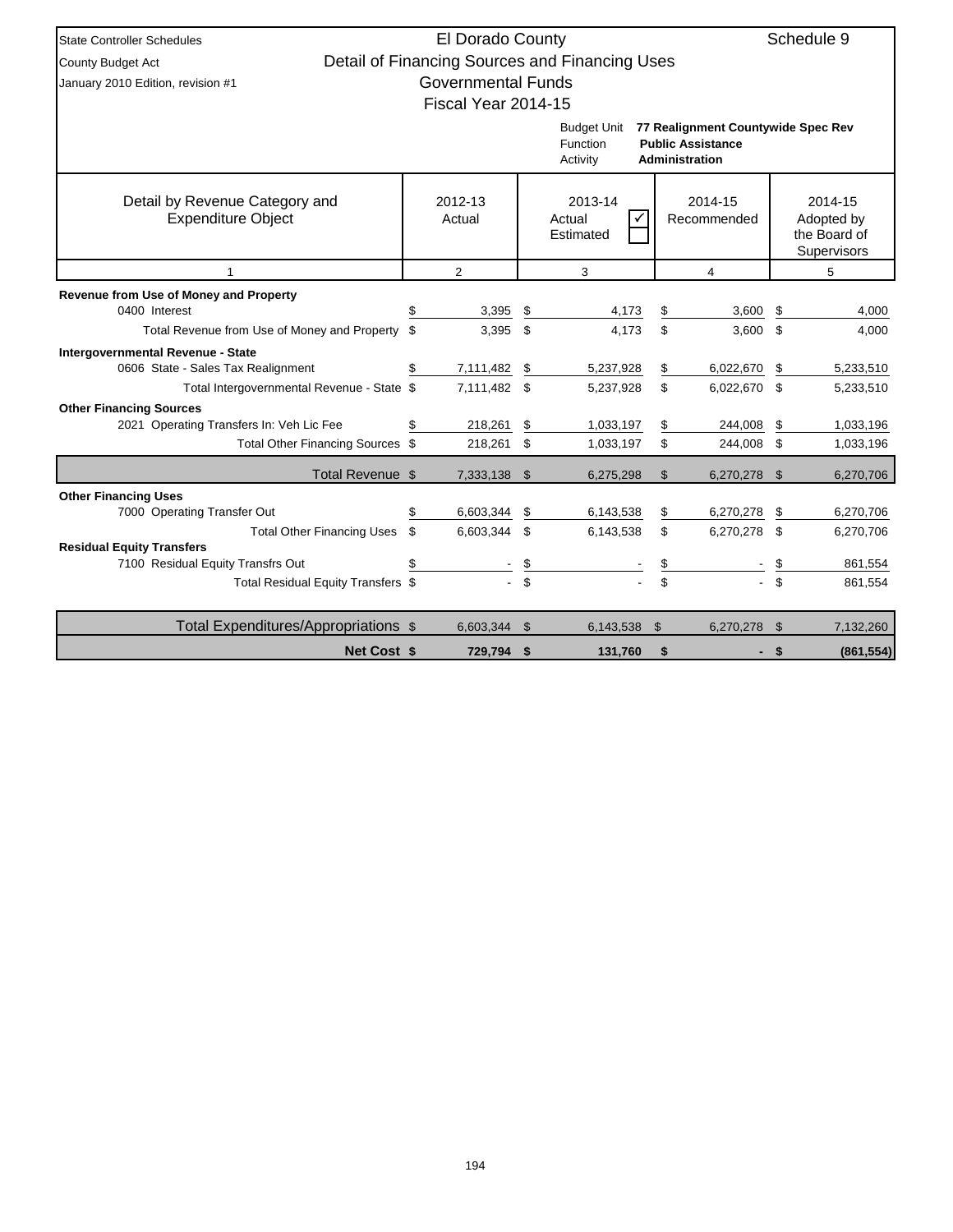| <b>State Controller Schedules</b>                                                                       |          | El Dorado County          |                     |                                                   |                     |                                                                                           |          | Schedule 9                                           |
|---------------------------------------------------------------------------------------------------------|----------|---------------------------|---------------------|---------------------------------------------------|---------------------|-------------------------------------------------------------------------------------------|----------|------------------------------------------------------|
| <b>County Budget Act</b>                                                                                |          |                           |                     | Detail of Financing Sources and Financing Uses    |                     |                                                                                           |          |                                                      |
| January 2010 Edition, revision #1                                                                       |          | <b>Governmental Funds</b> |                     |                                                   |                     |                                                                                           |          |                                                      |
|                                                                                                         |          | Fiscal Year 2014-15       |                     |                                                   |                     |                                                                                           |          |                                                      |
|                                                                                                         |          |                           |                     | <b>Budget Unit</b><br><b>Function</b><br>Activity |                     | 77 Realignment Countywide Spec Rev<br><b>Public Assistance</b><br><b>Other Assistance</b> |          |                                                      |
| Detail by Revenue Category and<br><b>Expenditure Object</b>                                             |          | 2012-13<br>Actual         |                     | 2013-14<br>Actual<br>Estimated                    |                     | 2014-15<br>Recommended                                                                    |          | 2014-15<br>Adopted by<br>the Board of<br>Supervisors |
| 1                                                                                                       |          | 2                         |                     | 3                                                 | 4                   |                                                                                           | 5        |                                                      |
| Revenue from Use of Money and Property<br>0400 Interest<br>Total Revenue from Use of Money and Property | \$<br>\$ | 1,228<br>1.228            | $\frac{1}{2}$<br>\$ | 1,459<br>1,459                                    | $\frac{1}{2}$<br>\$ | 1,900<br>1,900                                                                            | \$<br>\$ | 1,900<br>1,900                                       |
| Intergovernmental Revenue - State<br>0606 State - Other                                                 | \$       | 2,981,851                 | \$                  | 3,413,171                                         | \$                  | 3,839,803                                                                                 | \$       | 4,867,563                                            |
| Total Intergovernmental Revenue - State \$                                                              |          | 2,981,851 \$              |                     | 3,413,171                                         | \$                  | 3,839,803                                                                                 | \$       | 4,867,563                                            |
| <b>Other Financing Sources</b><br>2021 Operating Transfers In: Vehicle License                          | \$       |                           | \$                  | 127,004                                           | \$                  | 1,027,760                                                                                 | \$       |                                                      |
| Total Other Financing Sources \$                                                                        |          |                           | \$                  | 127,004                                           | \$                  | 1,027,760                                                                                 | \$       |                                                      |
| Total Revenue \$                                                                                        |          | 2,981,851 \$              |                     | 3,540,175                                         | \$                  | 4,867,563                                                                                 | \$       | 4,867,563                                            |
| <b>Other Financing Uses</b><br>7000 Operating Transfer Out                                              | \$       | 2,891,820                 | \$                  | 3,157,069                                         | \$                  | 4,869,463                                                                                 | \$       | 4,869,463                                            |
|                                                                                                         | \$       | 2,891,820                 | -\$                 | 3,157,069                                         | \$                  | 4,869,463                                                                                 | -\$      | 4,869,463                                            |
| <b>Residual Equity Transfers</b><br>7100 Residual Equity Transferout                                    | \$       |                           | \$                  | 91,258                                            | \$                  |                                                                                           | \$       | 384,565                                              |
| Total Residual Equity Transfers \$                                                                      |          |                           | \$                  | 91,258                                            | \$                  |                                                                                           | \$       | 384,565                                              |
| Total Expenditures/Appropriations \$                                                                    |          |                           | $\mathfrak{S}$      | 91.258                                            | $\mathfrak{s}$      |                                                                                           | \$       | 384,565                                              |
| <b>Net Cost \$</b>                                                                                      |          | 2,981,851 \$              |                     | 3,448,917                                         | \$                  | 4,867,563 \$                                                                              |          | 4,482,998                                            |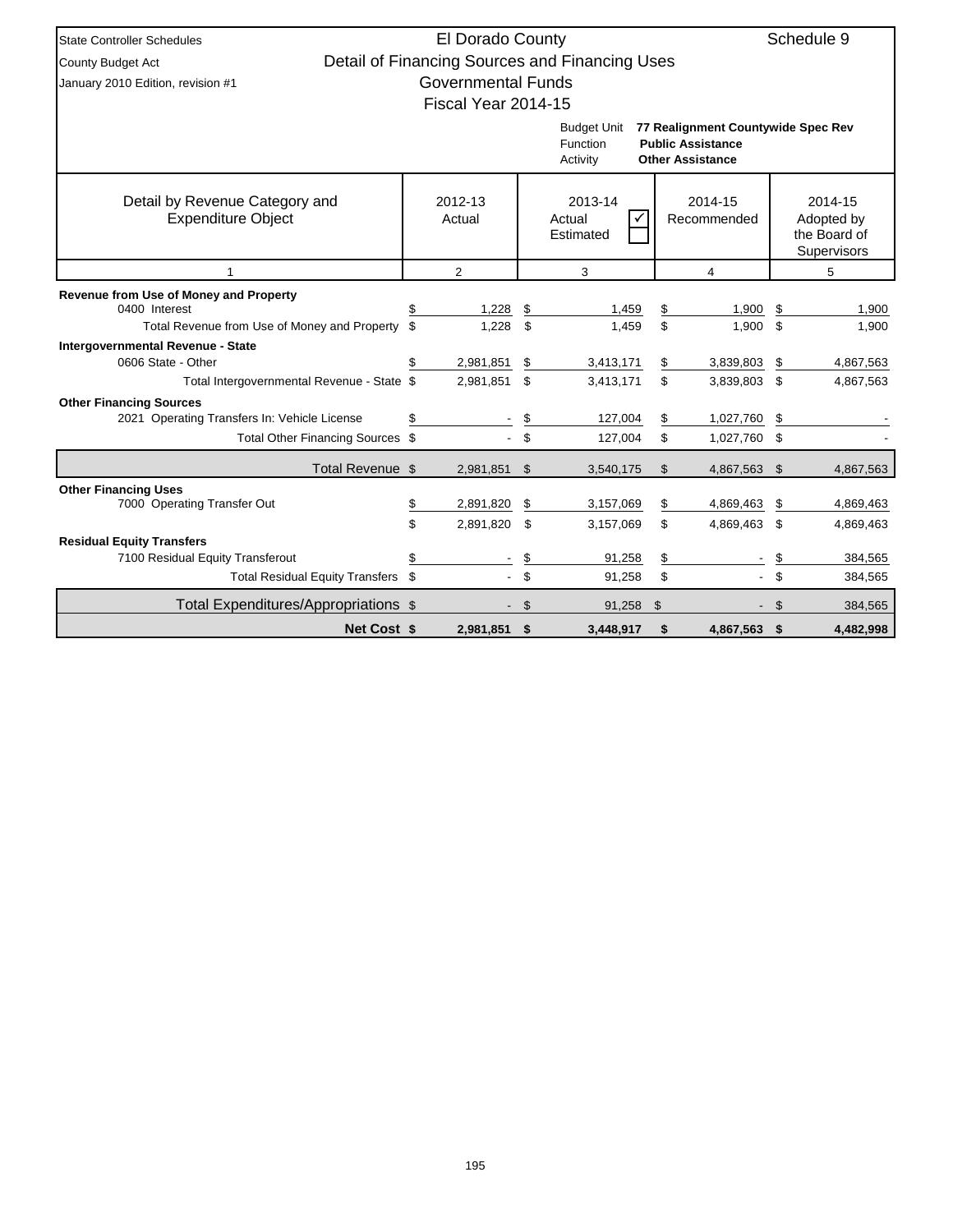| <b>State Controller Schedules</b>                             |                               | El Dorado County          |          |                                                |    |                                                                                           |              | Schedule 9                                           |  |  |
|---------------------------------------------------------------|-------------------------------|---------------------------|----------|------------------------------------------------|----|-------------------------------------------------------------------------------------------|--------------|------------------------------------------------------|--|--|
| County Budget Act                                             |                               |                           |          | Detail of Financing Sources and Financing Uses |    |                                                                                           |              |                                                      |  |  |
| January 2010 Edition, revision #1                             |                               | <b>Governmental Funds</b> |          |                                                |    |                                                                                           |              |                                                      |  |  |
|                                                               |                               | Fiscal Year 2014-15       |          |                                                |    |                                                                                           |              |                                                      |  |  |
|                                                               |                               |                           |          | <b>Budget Unit</b><br>Function<br>Activity     |    | 77 County Local Revenue Fund 2011<br><b>Health and Sanitation</b><br><b>Public Health</b> |              |                                                      |  |  |
| Detail by Revenue Category and<br><b>Expenditure Object</b>   |                               | 2012-13<br>Actual         |          | 2013-14<br>Actual<br>Estimated                 |    | 2014-15<br>Recommended                                                                    |              | 2014-15<br>Adopted by<br>the Board of<br>Supervisors |  |  |
|                                                               | 2<br>3<br>$\overline{4}$<br>5 |                           |          |                                                |    |                                                                                           |              |                                                      |  |  |
| Intergovernmental Revenue - State                             |                               |                           |          |                                                |    |                                                                                           |              |                                                      |  |  |
| 0680 State - Health<br>0880 State - Other                     | \$                            | 3,005,547 \$<br>342,981   |          | 3,016,984                                      | \$ | 3,647,004                                                                                 | -\$          | 3,647,004                                            |  |  |
| Total Intergovernmental Revenue - State \$                    |                               | 3,348,528                 | \$       | 3,016,984                                      | \$ | 3.647.004                                                                                 | \$           | 3,647,004                                            |  |  |
| <b>Other Financing Sources</b><br>2020 Operating Transfers In |                               | 411,434                   |          |                                                |    |                                                                                           |              |                                                      |  |  |
|                                                               | \$<br>\$                      | 411,434                   | \$<br>\$ |                                                | \$ |                                                                                           | S            |                                                      |  |  |
| <b>Total Other Financing Sources</b>                          |                               |                           |          |                                                |    |                                                                                           | \$           |                                                      |  |  |
| Total Revenue \$                                              |                               | 3,759,962 \$              |          | 3,016,984                                      | \$ | 3,647,004                                                                                 | $\mathsf{s}$ | 3,647,004                                            |  |  |
| <b>Other Financing Uses</b>                                   |                               |                           |          |                                                |    |                                                                                           |              |                                                      |  |  |
| 7000 Operating Transfer Out                                   | \$                            | 4,428,127                 | \$       | 2,347,243                                      | \$ | 3,647,004                                                                                 | \$           | 3,647,004                                            |  |  |
| <b>Total Other Financing Uses</b>                             | \$                            | 4,428,127                 | \$       | 2,347,243                                      | \$ | 3,647,004                                                                                 | - \$         | 3,647,004                                            |  |  |
| Total Expenditures/Appropriations \$                          |                               | 4,428,127                 | -\$      | 2,347,243                                      | \$ | 3,647,004                                                                                 | -\$          | 3,647,004                                            |  |  |
| <b>Net Cost \$</b>                                            |                               | $(668, 165)$ \$           |          | 669,741                                        | \$ |                                                                                           | - \$         |                                                      |  |  |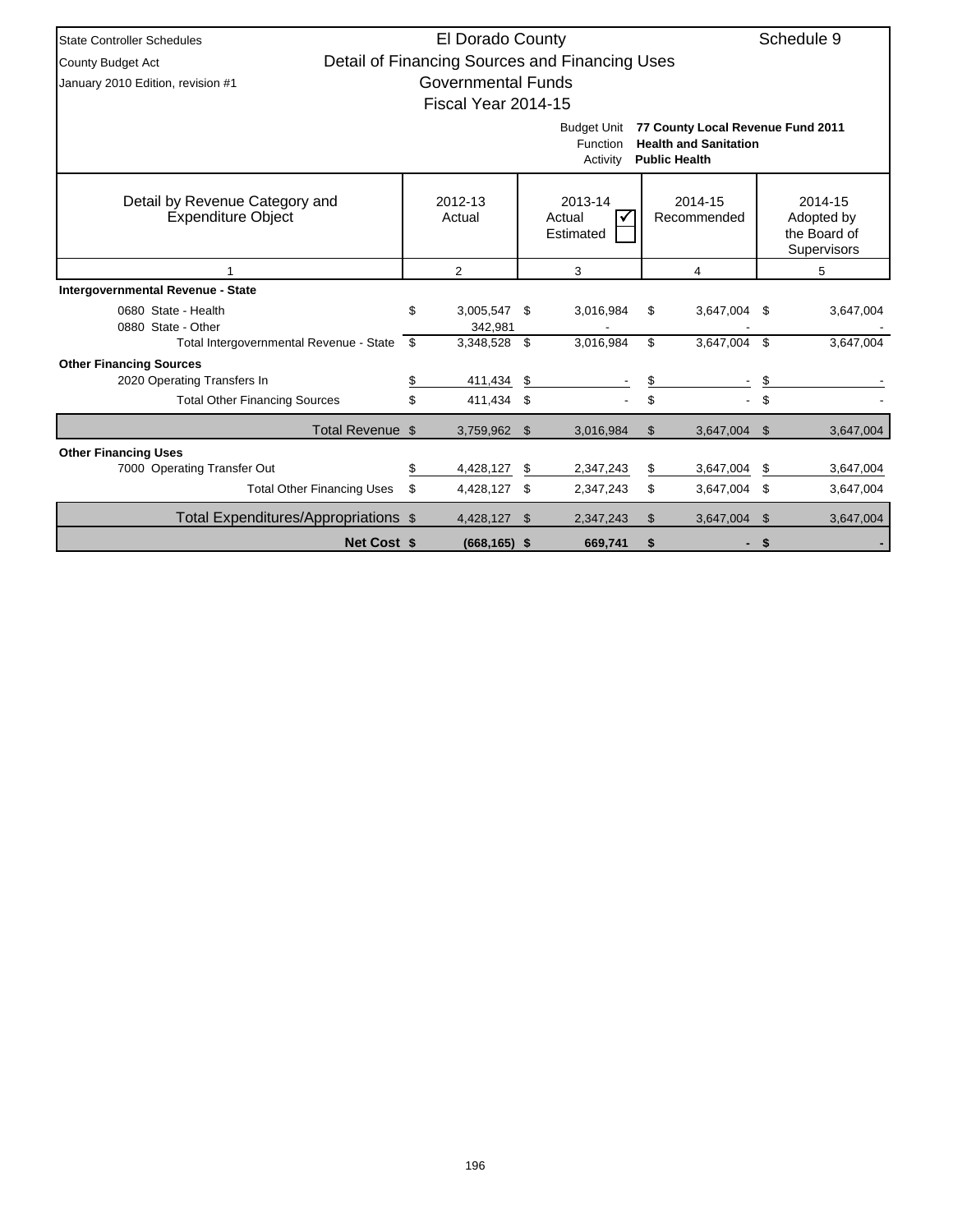| <b>State Controller Schedules</b>                           | El Dorado County    |    |                                                |                                                                                 |      | Schedule 9                                           |
|-------------------------------------------------------------|---------------------|----|------------------------------------------------|---------------------------------------------------------------------------------|------|------------------------------------------------------|
| County Budget Act                                           |                     |    | Detail of Financing Sources and Financing Uses |                                                                                 |      |                                                      |
| January 2010 Edition, revision #1                           | Governmental Funds  |    |                                                |                                                                                 |      |                                                      |
|                                                             | Fiscal Year 2014-15 |    |                                                |                                                                                 |      |                                                      |
|                                                             |                     |    | <b>Budget Unit</b><br>Function<br>Activity     | 77 County Local Revenue Fund 2011<br><b>Public Assistance</b><br>Administration |      |                                                      |
| Detail by Revenue Category and<br><b>Expenditure Object</b> | 2012-13<br>Actual   |    | 2013-14<br>Actual<br>Estimated                 | 2014-15<br>Recommended                                                          |      | 2014-15<br>Adopted by<br>the Board of<br>Supervisors |
|                                                             | 2                   |    | 5                                              |                                                                                 |      |                                                      |
| <b>Intergovernmental Revenue - State</b>                    |                     |    |                                                |                                                                                 |      |                                                      |
| 0880 State - Other                                          | \$<br>5,766,973     | S. | 7,198,765                                      | \$<br>7,485,945                                                                 | - \$ | 7,485,945                                            |
| Total Intergovernmental Revenue - State                     | \$<br>5,766,973     | \$ | 7,198,765                                      | \$<br>7,485,945 \$                                                              |      | 7,485,945                                            |
| <b>Other Financing Sources</b>                              |                     |    |                                                |                                                                                 |      |                                                      |
| 2020 Operating Transfers In                                 | \$<br>1,132,589     | \$ |                                                | \$                                                                              | S    |                                                      |
| <b>Total Other Financing Sources</b>                        | \$<br>1,132,589     | \$ |                                                | \$                                                                              | \$   |                                                      |
| Total Revenue \$                                            | 6,899,562           | \$ | 7,198,765                                      | \$<br>7,485,945                                                                 | - \$ | 7,485,945                                            |
| <b>Other Financing Uses</b>                                 |                     |    |                                                |                                                                                 |      |                                                      |
| 7000 Operating Transfer Out                                 | \$<br>6,637,396     | \$ | 6,792,691                                      | \$<br>7,485,945                                                                 | \$   | 7,485,945                                            |
| <b>Total Other Financing Uses</b>                           | \$<br>6,637,396     | \$ | 6,792,691                                      | \$<br>7,485,945                                                                 | - \$ | 7,485,945                                            |
| Total Expenditures/Appropriations \$                        | 6,637,396           | \$ | 6,792,691                                      | \$<br>7,485,945                                                                 | - \$ | 7,485,945                                            |
| <b>Net Cost \$</b>                                          | 262,166 \$          |    | 406,074                                        | \$                                                                              | - \$ |                                                      |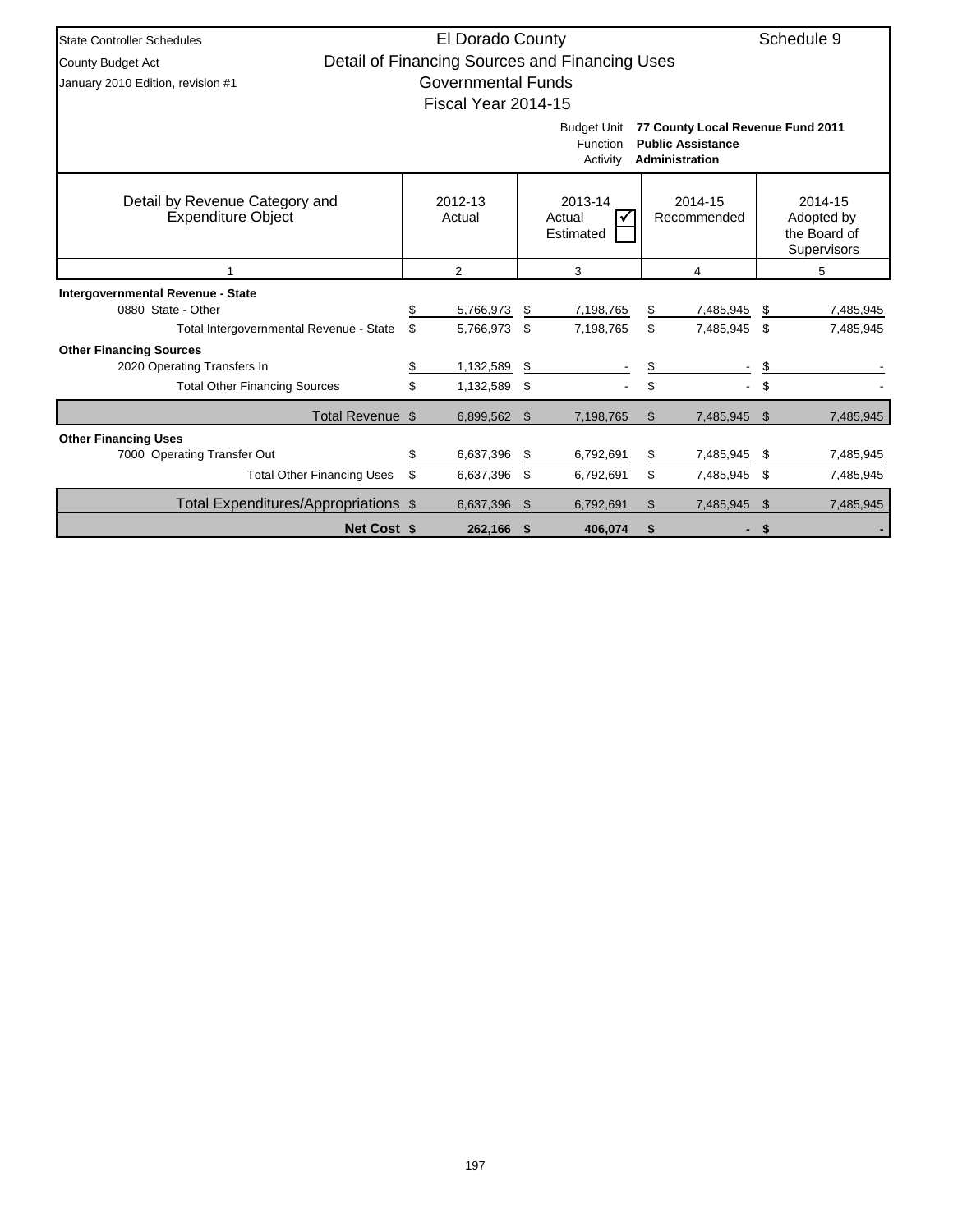| <b>State Controller Schedules</b>                                                                  |                                                                                    | El Dorado County          |                         |                                                |                |                                                                                                  |                | Schedule 9             |  |  |  |  |  |
|----------------------------------------------------------------------------------------------------|------------------------------------------------------------------------------------|---------------------------|-------------------------|------------------------------------------------|----------------|--------------------------------------------------------------------------------------------------|----------------|------------------------|--|--|--|--|--|
| County Budget Act                                                                                  |                                                                                    |                           |                         | Detail of Financing Sources and Financing Uses |                |                                                                                                  |                |                        |  |  |  |  |  |
| January 2010 Edition, revision #1                                                                  |                                                                                    | <b>Governmental Funds</b> |                         |                                                |                |                                                                                                  |                |                        |  |  |  |  |  |
|                                                                                                    |                                                                                    | Fiscal Year 2014-15       |                         |                                                |                |                                                                                                  |                |                        |  |  |  |  |  |
|                                                                                                    |                                                                                    |                           |                         | Budget Unit<br>Function<br>Activity            |                | 77 County Local Revenue Fund 2011<br><b>Public Protection</b><br><b>Detention and Correction</b> |                |                        |  |  |  |  |  |
| Detail by Revenue Category and<br><b>Expenditure Object</b>                                        | 2012-13<br>2013-14<br>2014-15<br>Recommended<br>Actual<br>Actual<br>√<br>Estimated |                           |                         |                                                |                |                                                                                                  |                |                        |  |  |  |  |  |
| $\overline{2}$<br>3<br>$\overline{4}$<br>5<br>1                                                    |                                                                                    |                           |                         |                                                |                |                                                                                                  |                |                        |  |  |  |  |  |
| Intergovernmental Revenue - State<br>0880 State - Other<br>Total Intergovernmental Revenue - State | \$<br>\$                                                                           | 3,921,296<br>3,921,296    | \$<br>\$                | 4,639,075<br>4,639,075                         | \$<br>\$       | 4,527,120<br>4,527,120                                                                           | \$<br>\$.      | 4,088,695<br>4,088,695 |  |  |  |  |  |
|                                                                                                    |                                                                                    |                           |                         |                                                |                |                                                                                                  |                |                        |  |  |  |  |  |
| <b>Other Financing Sources</b><br>2020 Operating Transfers In                                      | \$                                                                                 | 1,162,459                 | \$                      |                                                | \$             |                                                                                                  | \$             |                        |  |  |  |  |  |
| <b>Total Other Financing Sources</b>                                                               | \$                                                                                 | 1,162,459                 | \$                      |                                                | \$             |                                                                                                  | \$             |                        |  |  |  |  |  |
| Total Revenue \$                                                                                   |                                                                                    | 5,083,755                 | $\mathbf{\mathfrak{S}}$ | 4,639,075                                      | $\mathfrak{L}$ | 4,527,120                                                                                        | $\mathfrak{L}$ | 4,088,695              |  |  |  |  |  |
| <b>Services &amp; Supplies</b>                                                                     |                                                                                    |                           |                         |                                                |                |                                                                                                  |                |                        |  |  |  |  |  |
| 4264 Books/Manuals<br>4300 Professional and Specialized Services                                   | \$                                                                                 |                           | \$                      | 22,620<br>113,565                              | \$             |                                                                                                  | \$             | 71,250                 |  |  |  |  |  |
|                                                                                                    | \$                                                                                 |                           | \$                      | 136,185                                        | \$             |                                                                                                  | \$             | 71,250                 |  |  |  |  |  |
| <b>Other Charges</b><br>5240 Contribution to Non-county Governmental                               | \$                                                                                 |                           | \$                      |                                                | \$             | 390,000                                                                                          | \$             | 336,000                |  |  |  |  |  |
| <b>Total Other Charges</b>                                                                         | \$                                                                                 | $\mathcal{L}^{\pm}$       | \$                      |                                                | \$             | 390,000                                                                                          | \$             | 336,000                |  |  |  |  |  |
| <b>Other Financing Uses</b>                                                                        |                                                                                    |                           |                         |                                                |                |                                                                                                  |                |                        |  |  |  |  |  |
| 7000 Operating Transfer Out                                                                        | \$                                                                                 | 3,965,762                 | \$                      | 3,578,069                                      | \$             | 4,166,898                                                                                        | \$             | 4,545,184              |  |  |  |  |  |
| <b>Total Other Financing Uses</b>                                                                  | \$                                                                                 | 3,965,762 \$              |                         | 3,578,069                                      | \$             | 4,166,898 \$                                                                                     |                | 4,545,184              |  |  |  |  |  |
| Total Expenditures/Appropriations \$                                                               |                                                                                    | 3,965,762                 | \$                      | 3,714,254                                      | \$             | 4,556,898                                                                                        | \$             | 4,952,434              |  |  |  |  |  |
| <b>Net Cost \$</b>                                                                                 |                                                                                    | 1,117,993                 | \$                      | 924,821                                        | \$             | $(29, 778)$ \$                                                                                   |                | (863, 739)             |  |  |  |  |  |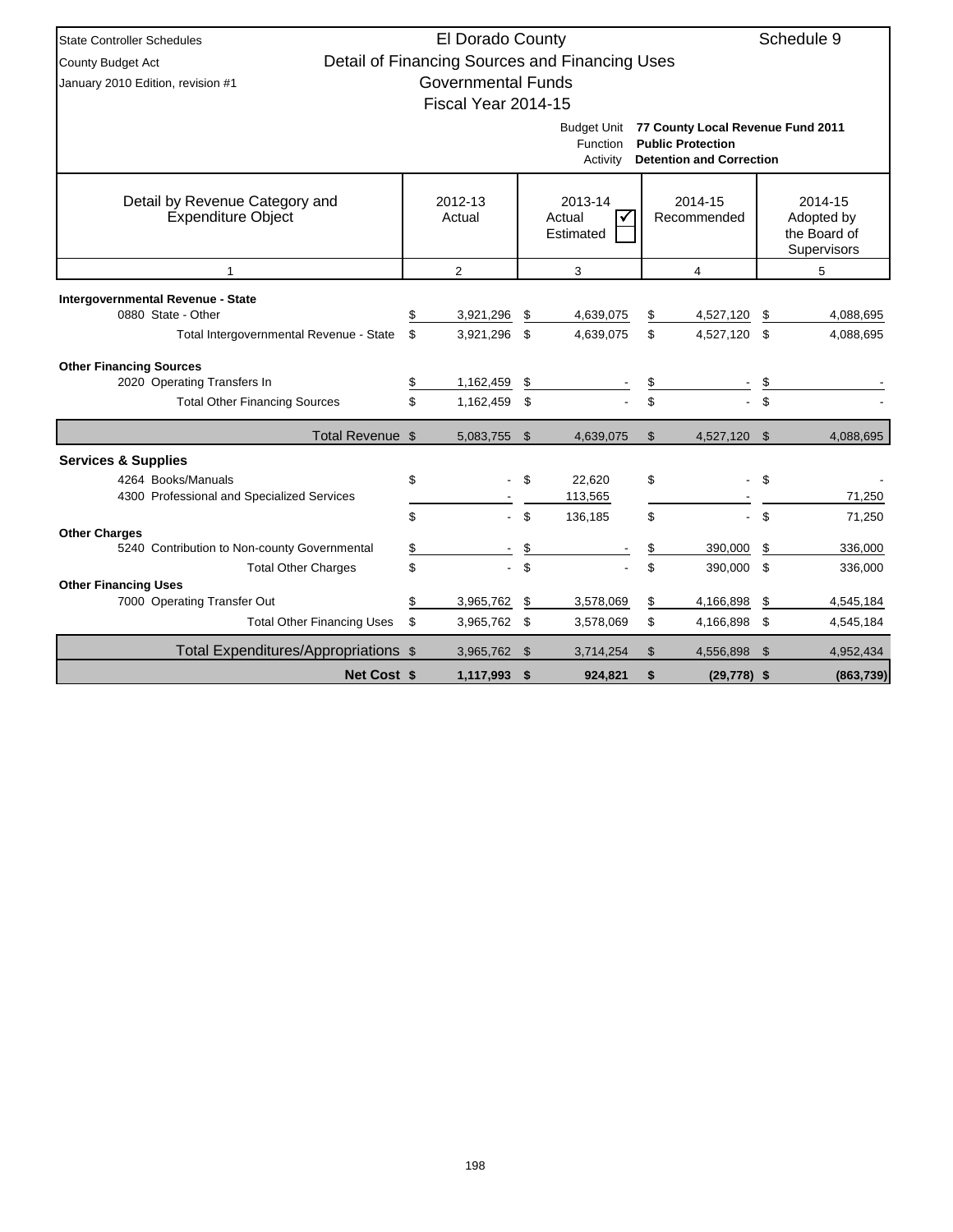| <b>State Controller Schedules</b>                             |                          | El Dorado County          |     |                                                |    |                                                                           |      | Schedule 9                                           |  |
|---------------------------------------------------------------|--------------------------|---------------------------|-----|------------------------------------------------|----|---------------------------------------------------------------------------|------|------------------------------------------------------|--|
| <b>County Budget Act</b>                                      |                          |                           |     | Detail of Financing Sources and Financing Uses |    |                                                                           |      |                                                      |  |
| January 2010 Edition, revision #1                             |                          | <b>Governmental Funds</b> |     |                                                |    |                                                                           |      |                                                      |  |
|                                                               |                          | Fiscal Year 2014-15       |     |                                                |    |                                                                           |      |                                                      |  |
|                                                               |                          |                           |     | <b>Budget Unit</b><br>Function<br>Activity     |    | 77 County Local Revenue Fund 2011<br><b>Public Protection</b><br>Judicial |      |                                                      |  |
| Detail by Revenue Category and<br>Expenditure Object          |                          | 2012-13<br>Actual         |     | 2013-14<br>Actual<br>Estimated                 |    | 2014-15<br>Recommended                                                    |      | 2014-15<br>Adopted by<br>the Board of<br>Supervisors |  |
|                                                               | $\overline{2}$<br>3<br>4 |                           |     |                                                |    |                                                                           |      |                                                      |  |
| Intergovernmental Revenue - State<br>0880 State - Other       | \$                       | 2,075,137                 | \$  | 2,555,829                                      | \$ | 3,086,396                                                                 | \$   | 3,086,396                                            |  |
| Total Intergovernmental Revenue - State                       | \$                       | 2,075,137                 | \$. | 2,555,829                                      | \$ | 3,086,396                                                                 | - \$ | 3,086,396                                            |  |
| <b>Other Financing Sources</b><br>2020 Operating Transfers In | \$                       | 716,152                   | \$  |                                                | \$ |                                                                           | \$   |                                                      |  |
| <b>Total Other Financing Sources</b>                          | \$                       | 716,152                   | \$  |                                                | \$ |                                                                           | \$   |                                                      |  |
| Total Revenue \$                                              |                          | 2,791,289                 | \$  | 2,555,829                                      | \$ | 3,086,396                                                                 | \$   | 3,086,396                                            |  |
| <b>Other Financing Uses</b>                                   |                          |                           |     |                                                |    |                                                                           |      |                                                      |  |
| 7000 Operating Transfer Out                                   | \$                       | 2,906,228                 | \$  | 2,223,355                                      | \$ | 3,086,396                                                                 | \$   | 3,086,396                                            |  |
| <b>Total Other Financing Uses</b>                             | \$                       | 2,906,228                 | \$  | 2,223,355                                      | \$ | 3,086,396                                                                 | -\$  | 3,086,396                                            |  |
| Total Expenditures/Appropriations \$                          |                          | 2,906,228                 | \$  | 2,223,355                                      | \$ | 3,086,396                                                                 | -\$  | 3,086,396                                            |  |
| <b>Net Cost \$</b>                                            |                          | $(114, 939)$ \$           |     | 332,474                                        | \$ |                                                                           | - \$ |                                                      |  |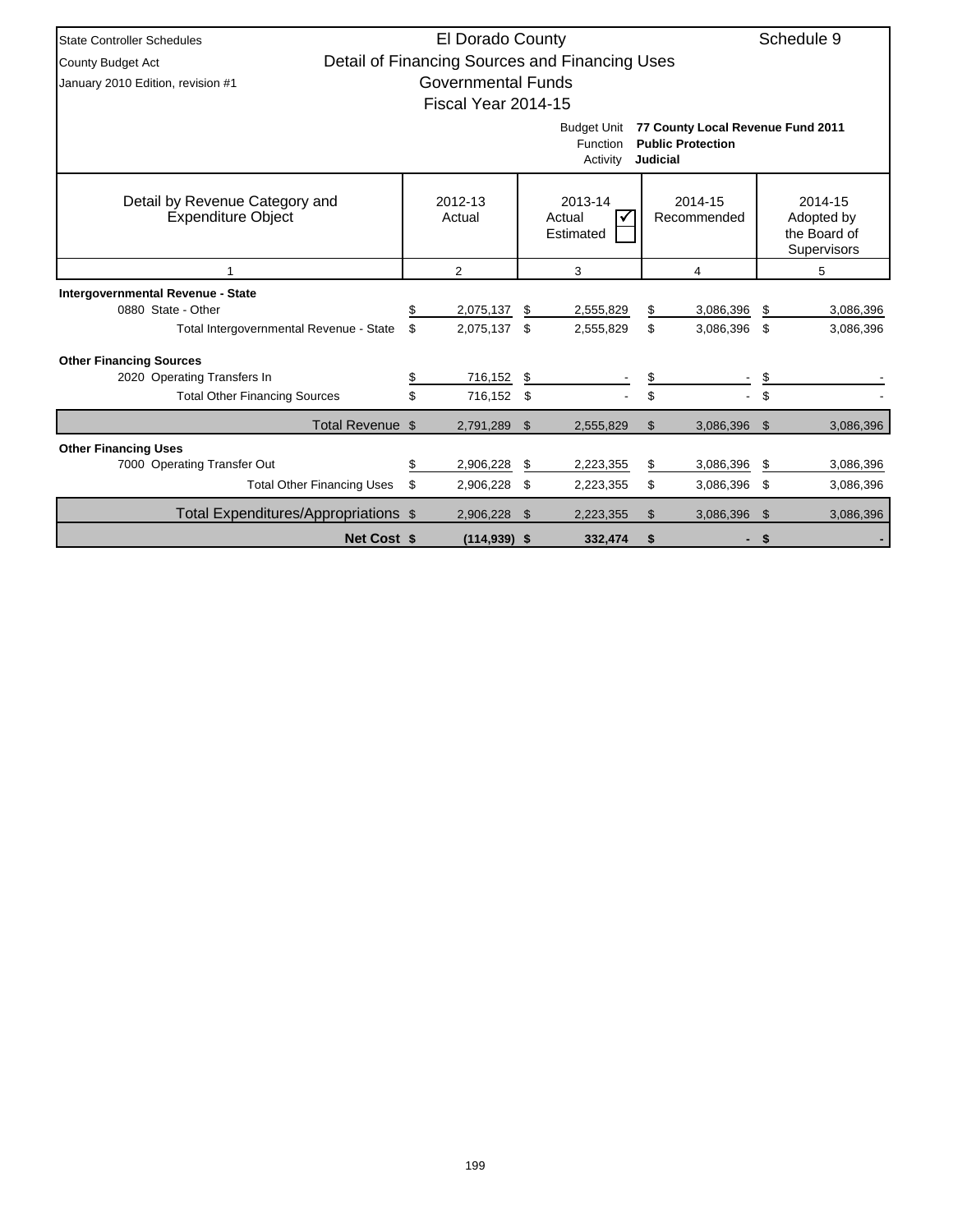| <b>State Controller Schedules</b>                           | El Dorado County          |                                                |                                                                                          | Schedule 9                                           |
|-------------------------------------------------------------|---------------------------|------------------------------------------------|------------------------------------------------------------------------------------------|------------------------------------------------------|
| <b>County Budget Act</b>                                    |                           | Detail of Financing Sources and Financing Uses |                                                                                          |                                                      |
| January 2010 Edition, revision #1                           | <b>Governmental Funds</b> |                                                |                                                                                          |                                                      |
|                                                             | Fiscal Year 2014-15       |                                                |                                                                                          |                                                      |
|                                                             |                           | <b>Budget Unit</b><br>Function<br>Activity     | 77 County Local Revenue Fund 2011<br><b>Public Protection</b><br><b>Other Protection</b> |                                                      |
| Detail by Revenue Category and<br><b>Expenditure Object</b> | 2012-13<br>Actual         | 2013-14<br>Actual<br>Estimated                 | 2014-15<br>Recommended                                                                   | 2014-15<br>Adopted by<br>the Board of<br>Supervisors |
|                                                             | 2                         | 3                                              | 4                                                                                        | 5                                                    |
| Intergovernmental Revenue - State                           |                           |                                                |                                                                                          |                                                      |
| 0880 State - Other                                          |                           | \$                                             |                                                                                          | 28,536                                               |
| Total Intergovernmental Revenue - State                     | \$                        | \$.                                            | \$.                                                                                      | \$.<br>28,536                                        |
| Total Revenue \$                                            |                           | - \$                                           | \$                                                                                       | 28,536<br>\$.                                        |
| <b>Other Financing Uses</b>                                 |                           |                                                |                                                                                          |                                                      |
| 7000 Operating Transfer Out                                 | \$                        | \$                                             |                                                                                          | 28,536                                               |
| <b>Total Other Financing Uses</b>                           | \$                        | \$                                             | \$                                                                                       | \$<br>28,536                                         |
| Total Expenditures/Appropriations \$                        |                           | - \$                                           | \$                                                                                       | 28,536                                               |
| <b>Net Cost \$</b>                                          |                           | - \$                                           |                                                                                          | - \$                                                 |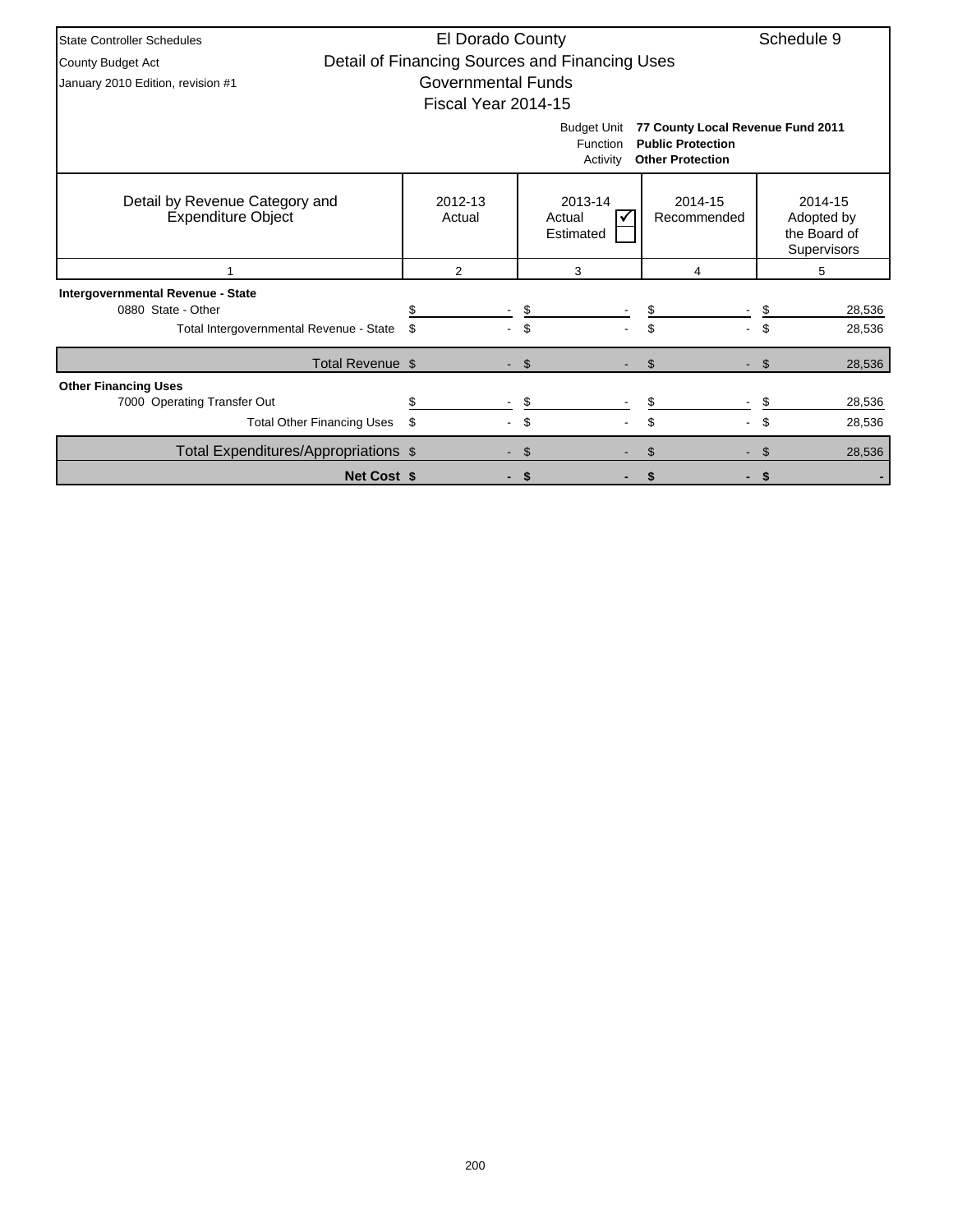| <b>State Controller Schedules</b><br><b>County Budget Act</b><br>Detail of Financing Sources and Financing Uses<br>January 2010 Edition, revision #1 |          | El Dorado County<br><b>Governmental Funds</b><br><b>Fiscal Year</b> |          |                                     |          |                        |                | Schedule 9                                           |  |  |  |
|------------------------------------------------------------------------------------------------------------------------------------------------------|----------|---------------------------------------------------------------------|----------|-------------------------------------|----------|------------------------|----------------|------------------------------------------------------|--|--|--|
| Budget Unit 77 SLESF Countywide Spec Rev<br>Function Public Protection<br><b>Activity Police Protection/Detention</b>                                |          |                                                                     |          |                                     |          |                        |                |                                                      |  |  |  |
| Detail by Revenue Category and<br><b>Expenditure Object</b>                                                                                          |          | 2012-13<br>Actual                                                   |          | 2013-14<br>⊻<br>Actual<br>Estimated |          | 2014-15<br>Recommended |                | 2014-15<br>Adopted by<br>the Board of<br>Supervisors |  |  |  |
| $\mathbf{1}$                                                                                                                                         |          | $\overline{c}$                                                      |          | 3                                   |          | 4                      |                | 5                                                    |  |  |  |
| Revenue from Use of Money and Property<br>0400 Interest<br>Total Revenue from Use of Money and Property                                              | \$<br>\$ | 1,388<br>1,388                                                      | \$<br>\$ | 1,494<br>1,494                      | \$<br>\$ | 500<br>500             | \$<br>\$       | 500<br>500                                           |  |  |  |
| <b>Intergovernmental Revenue - State</b><br>0884 State - Suppl Law Enforce Serv (SLESF)<br>Total Intergovernmental Revenue - State                   | \$<br>\$ | 791,160<br>791,160                                                  | \$<br>\$ | 900,006<br>900,006                  | \$<br>\$ | 670,212<br>670,212     | \$<br>\$       | 702,248<br>702,248                                   |  |  |  |
| Total Revenue \$                                                                                                                                     |          | 792,548                                                             | \$       | 901,501                             | \$       | 670,712                | \$             | 702,748                                              |  |  |  |
| <b>Other Financing Uses</b><br>7000 Operating Transfers Out<br><b>Total Other Financing Uses</b>                                                     | \$<br>\$ | 885.131<br>885,131                                                  | \$<br>\$ | 837,444<br>837,444                  | \$<br>\$ | 747,879<br>747,879     | \$<br>\$       | 825,376<br>825,376                                   |  |  |  |
| Total Expenditures/Appropriations \$                                                                                                                 |          | 885,131                                                             | \$       | 837,444                             | \$       | 747,879                | $\mathfrak{F}$ | 825,376                                              |  |  |  |
| Net Cost \$                                                                                                                                          |          | (92, 583)                                                           | \$       | 64,057                              | \$       | (77, 167)              | \$             | (122, 628)                                           |  |  |  |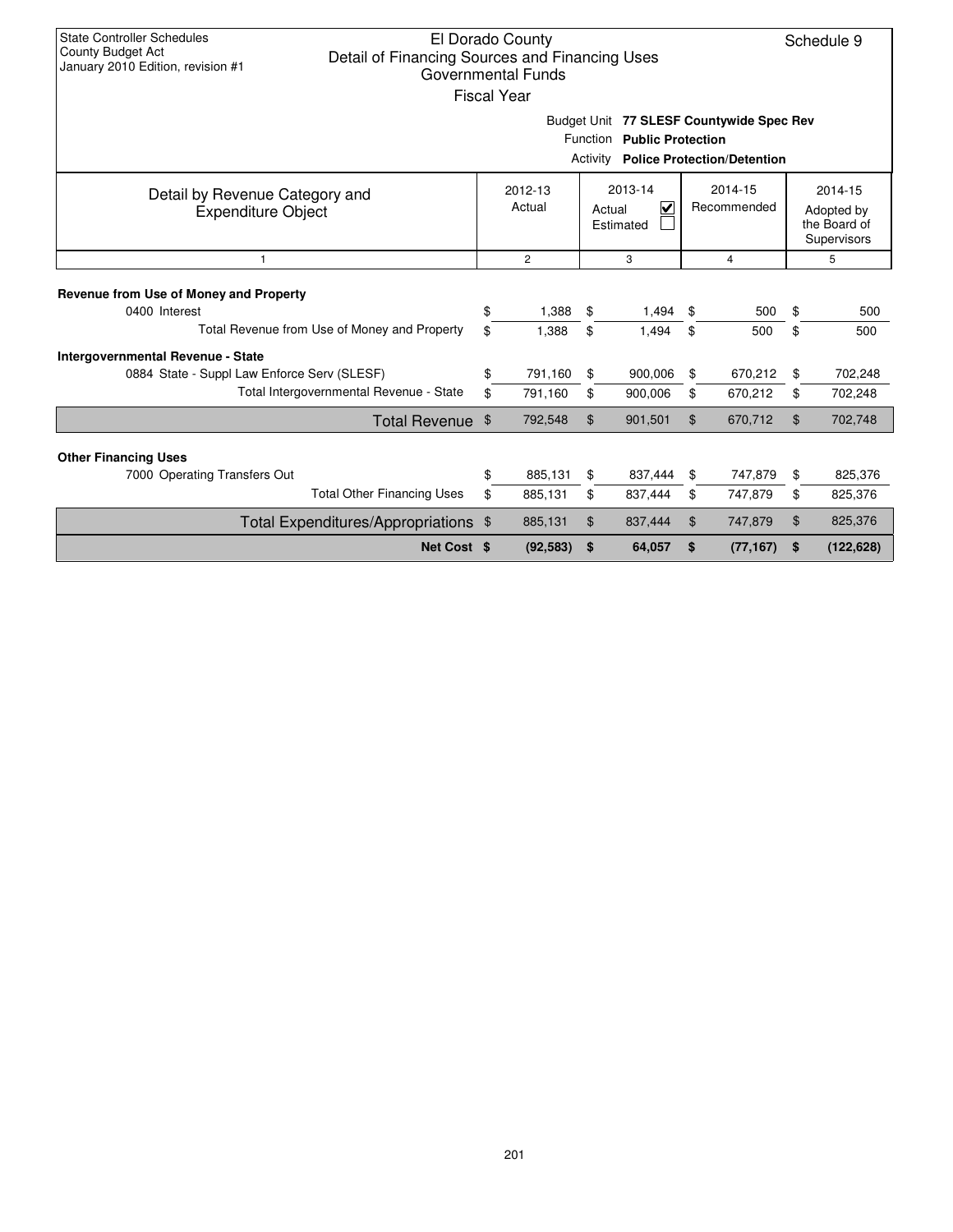| <b>State Controller Schedules</b><br><b>County Budget Act</b><br>Detail of Financing Sources and Financing Uses<br>January 2010 Edition, revision #1 |     | El Dorado County<br><b>Governmental Funds</b><br><b>Fiscal Year</b> |                                                                                                 |      |                        | Schedule 9                                           |
|------------------------------------------------------------------------------------------------------------------------------------------------------|-----|---------------------------------------------------------------------|-------------------------------------------------------------------------------------------------|------|------------------------|------------------------------------------------------|
|                                                                                                                                                      |     |                                                                     | Budget Unit 79 Child Support Services<br>Function Public Protection<br>Activity <b>Judicial</b> |      |                        |                                                      |
| Detail by Revenue Category and<br><b>Expenditure Object</b>                                                                                          |     | 2012-13<br>Actual                                                   | 2013-14<br>$\checkmark$<br>Actual<br>Estimated                                                  |      | 2014-15<br>Recommended | 2014-15<br>Adopted by<br>the Board of<br>Supervisors |
| $\mathbf{1}$                                                                                                                                         |     | $\overline{2}$                                                      | 3                                                                                               |      | $\overline{4}$         | 5                                                    |
| Revenue from Use of Money and Property                                                                                                               |     |                                                                     |                                                                                                 |      |                        |                                                      |
| 0400 Interest                                                                                                                                        | \$  | 3,062                                                               | \$<br>3,719                                                                                     | \$   |                        | \$                                                   |
| Total Revenue from Use of Money and Property                                                                                                         | \$  | 3,062                                                               | \$<br>3,719                                                                                     | \$   |                        | \$                                                   |
| Intergovernmental Revenue - State<br>0880 State - Other                                                                                              | \$  |                                                                     | \$<br>43,022                                                                                    | - \$ |                        | \$                                                   |
| 0887 State - Child Support Incentives                                                                                                                |     | 1,464,265                                                           | 1,345,745                                                                                       |      | 1,415,790              | 1,415,790                                            |
| Total Intergovernmental Revenue - State                                                                                                              | \$  | 1,464,265                                                           | \$<br>1,388,767                                                                                 | \$   | 1,415,790              | \$<br>1,415,790                                      |
| Intergovernmental Revenue - Federal                                                                                                                  |     |                                                                     |                                                                                                 |      |                        |                                                      |
| 1102 Federal - Child Support Incentives                                                                                                              | \$  | 256,552                                                             | \$<br>267,600                                                                                   | \$   | 284,827                | \$<br>284,827                                        |
| 1103 Federal - Child Support 356 66%                                                                                                                 |     | 2,846,688                                                           | 2,612,337                                                                                       |      | 3,301,196              | 3,301,196                                            |
| Total Intergovernmental Revenue - Federal                                                                                                            | \$  | 3,103,240                                                           | \$<br>2,879,937                                                                                 | \$   | 3,586,023              | \$<br>3,586,023                                      |
| <b>Charges for Services</b>                                                                                                                          |     |                                                                     |                                                                                                 |      |                        |                                                      |
| 1740 Charges for Services<br>1821 Intrfnd Rev: Collections                                                                                           | \$  | 529,574<br>5,892                                                    | \$<br>737,421<br>9,460                                                                          | \$   | 874,678<br>12,000      | \$<br>874,678<br>12,000                              |
| <b>Total Charges for Services</b>                                                                                                                    | \$  | 535,467                                                             | \$<br>746,880                                                                                   | \$   | 886,678                | \$<br>886,678                                        |
| <b>Miscellaneous Revenues</b>                                                                                                                        |     |                                                                     |                                                                                                 |      |                        |                                                      |
| 1940 Miscellaneous Revenue                                                                                                                           | \$  | 10,794                                                              | \$<br>12,053                                                                                    | \$   | 14,000                 | \$<br>14,000                                         |
| <b>Total Miscellaneous Revenues</b>                                                                                                                  | \$  | 10,794                                                              | \$<br>12,053                                                                                    | \$   | 14,000                 | \$<br>14,000                                         |
| <b>Total Revenue</b>                                                                                                                                 | \$  | 5,116,828                                                           | \$<br>5,031,357                                                                                 | \$   | 5,902,491              | \$<br>5,902,491                                      |
| <b>Salaries and Employee Benefits</b>                                                                                                                |     |                                                                     |                                                                                                 |      |                        |                                                      |
| 3000 Permanent Employees / Elected Officials                                                                                                         | \$. | 2,884,590                                                           | 2,958,932                                                                                       |      | 2,958,446              | 2,958,446                                            |
| 3001 Temporary Employees                                                                                                                             |     | 13,815                                                              | 8,509                                                                                           |      |                        |                                                      |
| 3002 Overtime                                                                                                                                        |     | 799                                                                 | 8,117                                                                                           |      |                        |                                                      |
| 3004 Other Compensation                                                                                                                              |     | 58,282                                                              | 106,286                                                                                         |      |                        |                                                      |
| 3005 Tahoe Differential                                                                                                                              |     | 15,506                                                              | 16,171<br>10,442                                                                                |      | 18,480                 | 18,480                                               |
| 3006 Bilingual Pay<br>3020 Employer Share - Employee Retirement                                                                                      |     | 10,194<br>530,649                                                   | 560,409                                                                                         |      | 10,400<br>726,035      | 10,400<br>726,035                                    |
| 3022 Employer Share - Medi Care                                                                                                                      |     | 39,458                                                              | 43,491                                                                                          |      | 52,223                 | 52,223                                               |
| 3040 Employer Share - Health Insurance                                                                                                               |     | 748,794                                                             | 622,748                                                                                         |      | 945,762                | 945,762                                              |
| 3041 Employer Share - Unemployment Insurance                                                                                                         |     | 37,612                                                              | 2,735                                                                                           |      |                        |                                                      |
| 3042 Employer Share - Long Term Disab Insurance                                                                                                      |     | 5,788                                                               | 5,013                                                                                           |      | 8,962                  | 8,962                                                |
| 3043 Employer Share - Deferred Compensation                                                                                                          |     | 16,374                                                              | 15,250                                                                                          |      | 14,699                 | 14,699                                               |
| 3046 Retiree Health - Defined Contributions                                                                                                          |     | 62,241                                                              | 62,241                                                                                          |      | 64,473                 | 64,473                                               |
| 3060 Employer Share - Workers' Compensation<br>3080 Flexible Benefits                                                                                |     | 6,652<br>13,807                                                     | 9,037<br>15,028                                                                                 |      | 27,080<br>49,585       | 27,080<br>49,585                                     |
| <b>Total Salaries and Employee Benefits</b>                                                                                                          | \$  | 4,444,562                                                           | \$<br>4,444,408                                                                                 | \$   | 4,876,145              | \$<br>4,876,145                                      |
| <b>Services and Supplies</b>                                                                                                                         |     |                                                                     |                                                                                                 |      |                        |                                                      |
| 4040 Telephone Company Vendor Payments                                                                                                               | \$  | 7,204                                                               | \$<br>10,645                                                                                    | -\$  | 10,800                 | \$<br>10,800                                         |
| 4041 Cnty Pass thru Telephone Chrges to Depts                                                                                                        |     | 3,913                                                               | 4,951                                                                                           |      | 5,400                  | 5,400                                                |
| 4080 Household Expense                                                                                                                               |     | 292                                                                 | 107                                                                                             |      | 39                     | 39                                                   |
| 4081 Household Expense - Paper Goods                                                                                                                 |     | 86                                                                  |                                                                                                 |      |                        |                                                      |
| 4086 Household Expense - Janitorial/Custodial                                                                                                        |     | 5,576                                                               |                                                                                                 |      | 500                    | 500                                                  |
| 4100 Insurance - Premium                                                                                                                             |     | 16,057                                                              | 10,878                                                                                          |      | 50,185                 | 50,185                                               |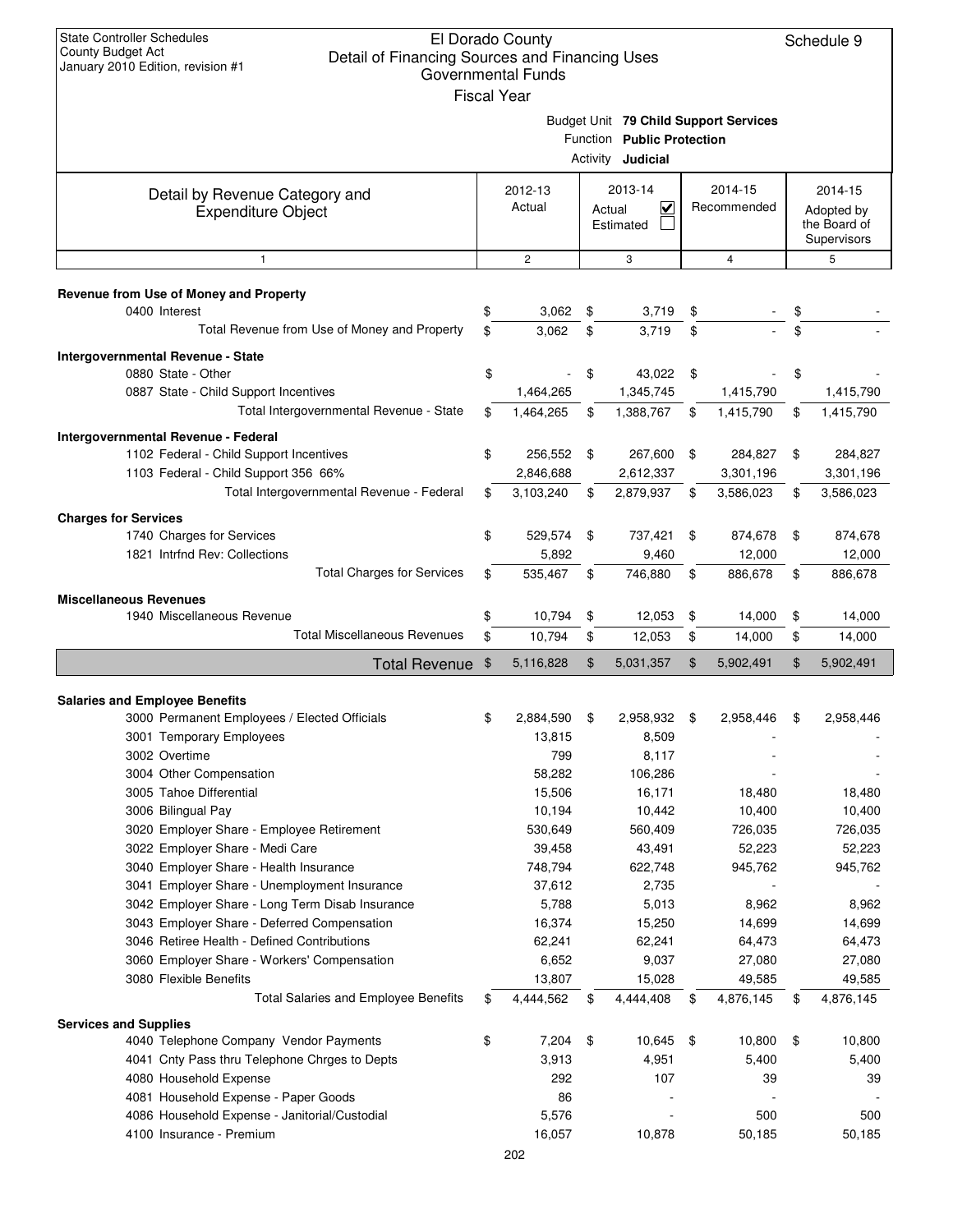| Budget Unit 79 Child Support Services |  |
|---------------------------------------|--|
|                                       |  |

Function **Public Protection**

| tivitv: | .ludicial |  |
|---------|-----------|--|
|         |           |  |

|                                                             | Activity <b>Judicial</b> |                                                           |                        |                                                      |  |  |
|-------------------------------------------------------------|--------------------------|-----------------------------------------------------------|------------------------|------------------------------------------------------|--|--|
| Detail by Revenue Category and<br><b>Expenditure Object</b> | 2012-13<br>Actual        | 2013-14<br>$\overline{\mathbf{v}}$<br>Actual<br>Estimated | 2014-15<br>Recommended | 2014-15<br>Adopted by<br>the Board of<br>Supervisors |  |  |
| 1                                                           | $\overline{c}$           | 3                                                         | 4                      | 5                                                    |  |  |
| 4140 Maintenance - Equipment                                | 1,576                    | 1,813                                                     | 1,580                  | 1,580                                                |  |  |
| 4144 Maintenance - Computer System Supplies                 | 5,180                    | 17,119                                                    | 6,360                  | 6,360                                                |  |  |
| 4180 Maintenance - Building and Improvements                | 826                      | 896                                                       | 500                    | 500                                                  |  |  |
| 4220 Memberships                                            | 9,482                    | 11,574                                                    | 12,176                 | 12,176                                               |  |  |
| 4260 Office Expense                                         | 33,026                   | 39,114                                                    | 29,100                 | 29,100                                               |  |  |
| 4261 Postage                                                | 56,312                   | 51,823                                                    | 64,000                 | 64,000                                               |  |  |
| 4262 Software                                               | 233                      | 8,079                                                     | 500                    | 500                                                  |  |  |
|                                                             |                          |                                                           |                        |                                                      |  |  |
| 4263 Subscription / Newspaper / Journals                    | 8,605                    | 19,647                                                    | 40,330                 | 40,330                                               |  |  |
| 4264 Books / Manuals                                        |                          | 384                                                       |                        |                                                      |  |  |
| 4265 Law Books                                              | 4,916                    | 976                                                       | 6,000                  | 6,000                                                |  |  |
| 4266 Printing / Duplicating                                 | 647                      | 1,419                                                     | 3,500                  | 3,500                                                |  |  |
| 4267 On-Line Subscriptions                                  | 120                      | 326                                                       | 2,352                  | 2,352                                                |  |  |
| 4300 Professional and Specialized Services                  | 32,431                   | 49,675                                                    | 33,000                 | 33,000                                               |  |  |
| 4308 External Data Processing Services                      | 2,997                    | 3,108                                                     | 1,550                  | 1,550                                                |  |  |
| 4320 Verbatim Report - Transcription                        |                          | 352                                                       | 500                    | 500                                                  |  |  |
| 4324 Medical, Dental and Lab Services                       | 6,384                    | 5,496                                                     | 7,000                  | 7,000                                                |  |  |
| 4400 Publication and Legal Notices                          | 272                      |                                                           | 500                    | 500                                                  |  |  |
| 4420 Rents and Leases - Equipment                           | 25,410                   | 24,580                                                    | 30,500                 | 30,500                                               |  |  |
| 4440 Rent & Lease - Building/Improvements                   | 224,791                  | 275,157                                                   | 278,903                | 278,903                                              |  |  |
| 4460 Small Tools and Instruments                            | 407                      | 1,055                                                     |                        |                                                      |  |  |
| 4461 Minor Equipment                                        | 698                      | 6,206                                                     |                        |                                                      |  |  |
| 4462 Minor Computer Equipment                               | 1,377                    | 11,296                                                    | 2,207                  | 2,207                                                |  |  |
| 4500 Special Departmental Expense                           | 5,970                    | 7,131                                                     | 3,100                  | 3,100                                                |  |  |
| 4502 Educational Materials                                  | 657                      | 1,931                                                     |                        |                                                      |  |  |
| 4503 Staff Development                                      | 5,086                    | 43,276                                                    | 9,500                  | 9,500                                                |  |  |
| 4529 Software License                                       | 14,237                   |                                                           | 11,000                 | 11,000                                               |  |  |
| 4540 Staff Development                                      | 25                       | 834                                                       |                        |                                                      |  |  |
| 4600 Transportation and Travel                              | 2,190                    | 6,462                                                     | 6,000                  | 6,000                                                |  |  |
| 4602 Employee - Private Auto Mileage                        | 1,373                    | 7,579                                                     | 3,500                  | 3,500                                                |  |  |
| 4605 Vehicle - Rent or Lease                                | 26,911                   | 28,257                                                    | 32,000                 | 32,000                                               |  |  |
| 4606 Fuel Purchases                                         | 14,786                   | 15,752                                                    | 18,400                 | 18,400                                               |  |  |
| 4608 Hotel Accommodations                                   | 3,414                    | 7,026                                                     |                        |                                                      |  |  |
| 4620 Utilities                                              | 31,433                   | 31,724                                                    | 45,700                 | 45,700                                               |  |  |
| <b>Total Services and Supplies</b>                          | 554,899<br>\$            | 706,644<br>\$                                             | 716,682<br>\$          | 716,682<br>\$                                        |  |  |
| <b>Other Financing Uses</b>                                 |                          |                                                           |                        |                                                      |  |  |
| 7000 Operating Transfers Out                                | \$<br>18,540             | \$                                                        | \$                     |                                                      |  |  |
| <b>Total Other Financing Uses</b>                           | \$<br>18,540             | \$                                                        | \$                     | \$                                                   |  |  |
|                                                             |                          |                                                           |                        |                                                      |  |  |
| <b>Intrafund Transfers</b>                                  |                          |                                                           |                        |                                                      |  |  |
| 7200 Intrafund Transfers                                    | \$<br>13,345             | 10,825<br>\$                                              | 17,000<br>\$           | 17,000<br>\$                                         |  |  |
| 7220 Intrafnd: Telephone Equipment and Support              | 38,498                   |                                                           |                        |                                                      |  |  |
| 7223 Intrafnd: Mail Service                                 | 15,315                   | 17,414                                                    | 18,967                 | 18,967                                               |  |  |
| 7224 Intrafnd: Stores Support                               | 1,364                    | 1,243                                                     | 518                    | 518                                                  |  |  |
| 7225 Intrafnd: Central Duplicating                          | 596                      |                                                           |                        |                                                      |  |  |
| 7229 Intrafnd: PC Support                                   | 615                      |                                                           |                        |                                                      |  |  |
| 7231 Intrafnd: IS Programming Support                       | 30                       | 732                                                       | 2,000                  | 2,000                                                |  |  |
| 7232 Intrafnd: Maint Bldg & Improvmnts                      |                          | 4,715                                                     |                        |                                                      |  |  |